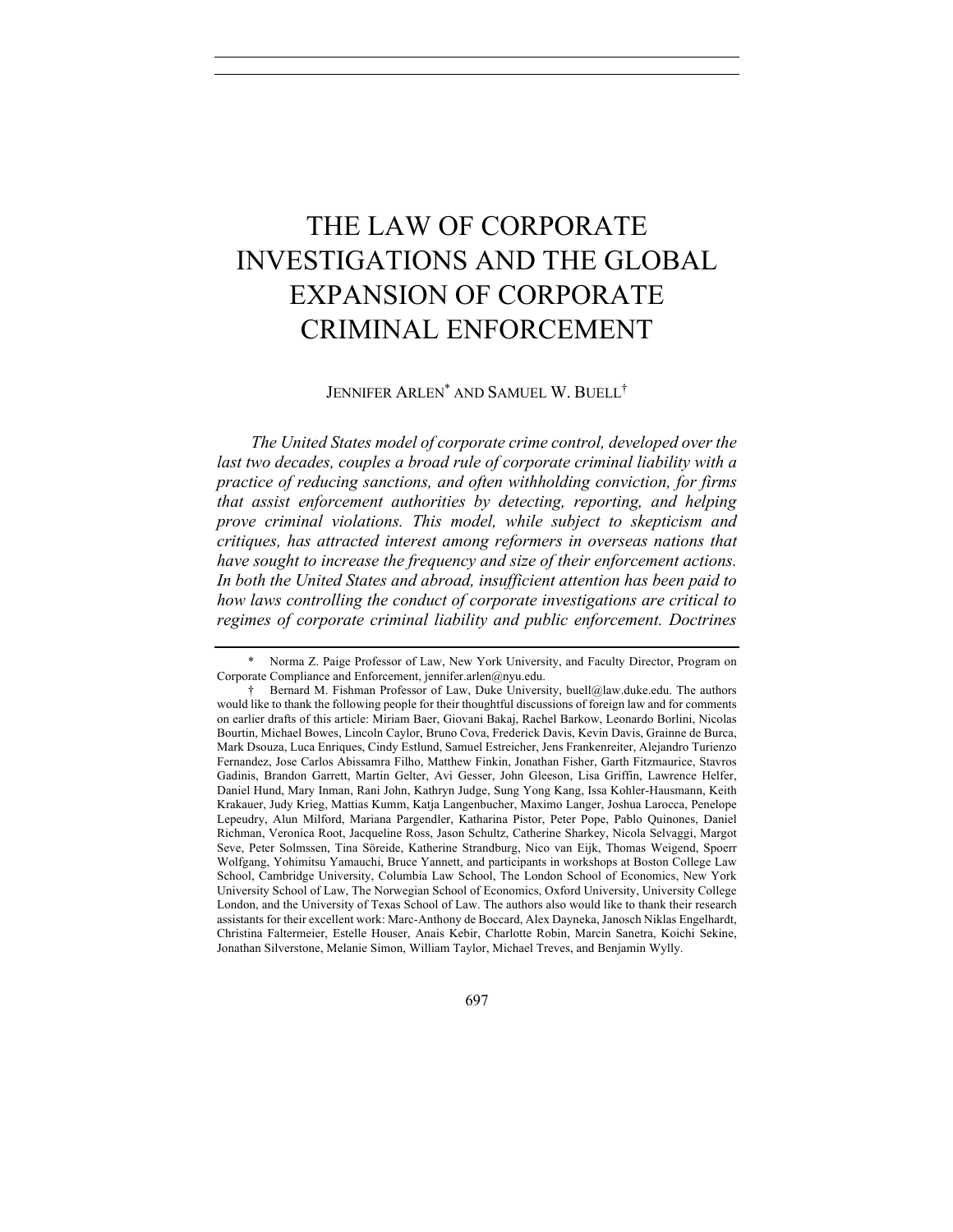*governing self-incrimination, employee rights, data privacy, and legal privilege, among other areas, largely determine the relative powers of governments and corporations to collect and use evidence of business crime, and thus the incentives for enforcers to offer settlements that reward firms for private efforts to both prevent and disclose employee misconduct. This Article demonstrates the central role that the law controlling corporate investigations plays in determining the effects of corporate criminal liability and enforcement policies. It argues that discussions underway in Europe and elsewhere about expanding both corporate criminal liability and settlement policies—as well as conversations about changes to the U.S. system—must account for the effects of differences in investigative law if effective incentives for reducing corporate crime are, as they should be, a principal goal.*

## TABLE OF CONTENTS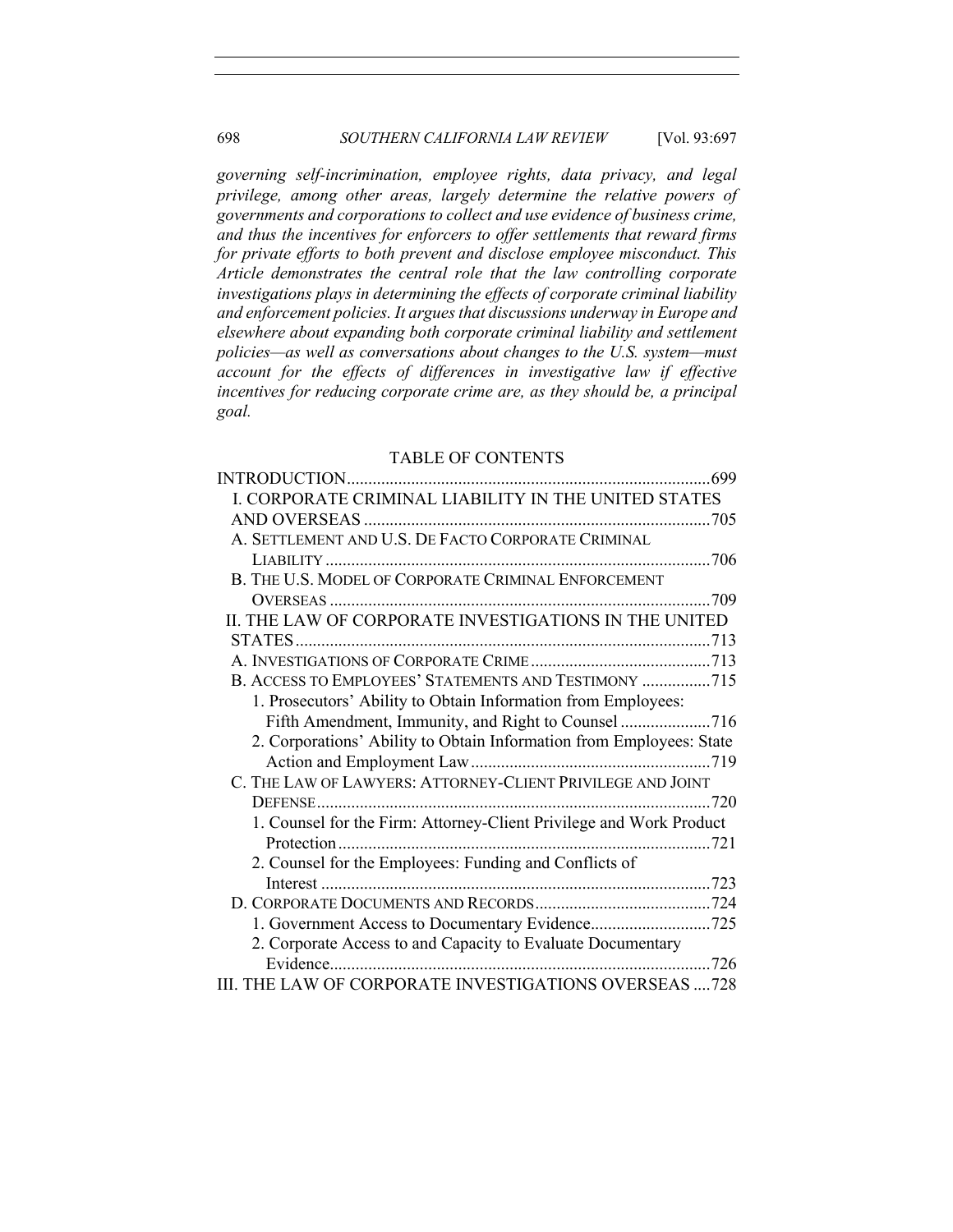| 2020] | THE LAW OF CORPORATE INVESTIGATIONS                                   | 699 |
|-------|-----------------------------------------------------------------------|-----|
|       |                                                                       |     |
|       |                                                                       |     |
|       | 1. Corporations' Ability to Obtain Statements from Employees734       |     |
|       | a. Restrictions on Interviews During Government                       |     |
|       |                                                                       |     |
|       | b. Limitations on Pressuring Employees to Speak735                    |     |
|       | c. Employees' Access to Counsel During Employer                       |     |
|       |                                                                       |     |
|       |                                                                       |     |
|       | 3. Monitoring and Processing of Data and Documents 747                |     |
|       |                                                                       |     |
|       |                                                                       |     |
|       | IV. IMPACT OF TRANSNATIONAL DIFFERENCES ON EFFECTIVE                  |     |
|       |                                                                       |     |
|       | A. POLICY IMPLICATIONS FOR OTHER COUNTRIES 754                        |     |
|       | 1. Non-Trial Resolutions as a Substitute for Public Expenditures on   |     |
|       |                                                                       |     |
|       | 2. Structuring Enforcement Policy: Relative Credit for Self-Reporting |     |
|       |                                                                       |     |
|       | 3. Reforming Laws Governing Corporate Investigations758               |     |
|       | B. POLICY IMPLICATIONS FOR THE UNITED STATES 758                      |     |
|       |                                                                       |     |

#### INTRODUCTION

American criminal and civil enforcement officials have, to date, been international leaders in their ability to obtain a large and steady volume of high-profile settlements from the world's largest corporations.<sup>1</sup> The United States has pursued many more corporate criminal enforcement actions than any other nation, collected vastly more sanctions than any other country, and occupied center stage in the global enforcement arena.<sup>2</sup> This dominance is

<sup>1</sup>*. See*, *e.g.*, *Corporate Prosecution Registry*, LEGAL DATA LAB, http://lib.law.virginia.edu/ Garrett/corporate-prosecution-registry/index.html [https://perma.cc/HHZ5-837A]; *Foreign Corrupt Practices Act Clearinghouse*, STAN. L. SCH., fcpa.stanford.edu [https://perma.cc/GTR7-VXE7]; *Violation Tracker*, GOOD JOBS FIRST, https://www.goodjobsfirst.org/violation-tracker [https://perma.cc/ SZ7Y-FCDM].

<sup>2.</sup> For example, in 2011, the United States imposed criminal sanctions on seventy-six organizations; this constituted 84 percent of the total number of sanctions imposed against legal persons around the world. No other country sanctioned more than four companies. ORGANISATION FOR ECONOMIC CO-OPERATION AND DEVELOPMENT, WORKING GROUP ON BRIBERY, 2011 DATA ON ENFORCEMENT OF THE ANTI-BRIBERY CONVENTION 3 (2012), http://www.oecd.org/daf/anti-bribery/ AntiBriberyConventionEnforcement2011.pdf [https://perma.cc/7CMK-HZCC]. In 2018, the U.S. accounted for 136 of the 203 (67 percent) criminal sanctions imposed throughout the world on legal persons. The next most active jurisdictions, Germany and the United Kingdom, sanctioned only eleven and ten companies, respectively, for foreign bribery. ORGANISATION FOR ECONOMIC CO-OPERATION AND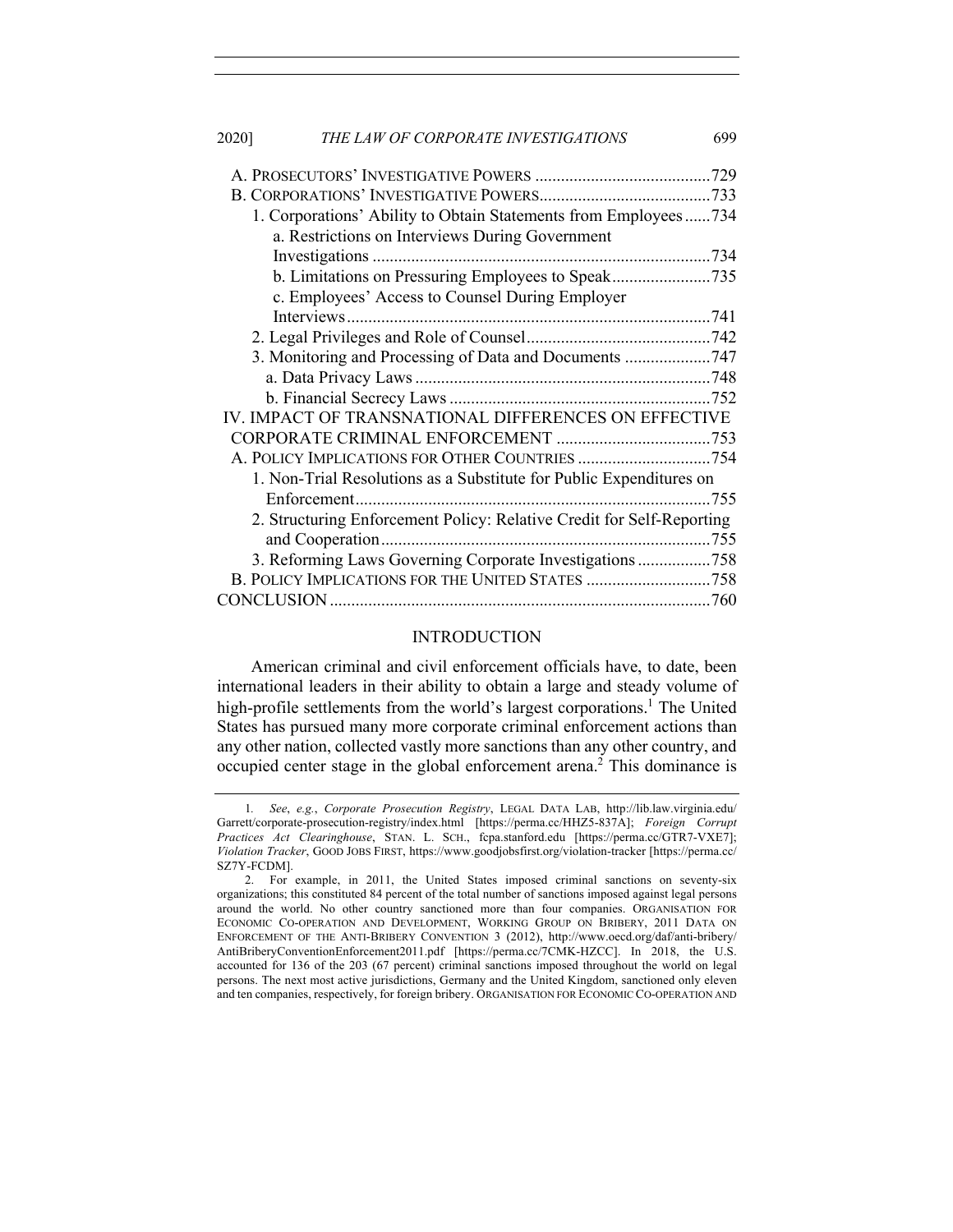largely due to the broad scope of its corporate criminal liability rule, combined with a policy governing enforcement and sanctions designed to encourage corporate self-reporting, cooperation, and settlement.<sup>3</sup>

Unlike in most other countries, in the United States companies can be held criminally liable for almost any crime committed by any employee in the scope of employment, through the doctrine of *respondeat superior* liability.<sup>4</sup> The United States also has a stated policy of offering to resolve cases through deferred and non-prosecution agreements ("DPAs" and "NPAs") $5$  if firms self-report criminal conduct or fully cooperate with government efforts to investigate and prosecute.6 DPAs and NPAs not only impose lower sanctions, but also do not trigger the collateral consequences that can follow a formal conviction, such as debarment or delicensing.7 The longstanding practice of settling most cases against publicly-held and other large corporations in this way, in lieu of indictment and conviction, has enabled enforcement authorities to leverage corporate compliance programs and internal investigations to detect and obtain actionable evidence of misconduct, thereby allowing simultaneous pursuit of numerous complex enforcement actions.<sup>8</sup>

4*. Respondeat superior* also requires that the employee had some intent to benefit the company. *See*, *e.g.*, N.Y. Cent. & Hudson River R.R. v. United States, 212 U.S. 481, 493–94 (1909); United States v. Dye Constr. Co., 510 F.2d 78, 82 (10th Cir. 1975).

5. Under a DPA, the prosecutor files charges but agrees to dismiss the charges, without conviction, if the corporation complies with the terms of the agreement. Under an NPA, the prosecutor agrees not to file charges against the firm if the corporation fulfills the bargain. *See* David M. Uhlmann, *Deferred Prosecution and Non-Prosecution Agreements and the Erosion of Corporate Criminal Liability*, 72 MD. L. REV. 1295, 1303–15, 1326 (2013).

6. U.S. DEP'T OF JUSTICE, JUSTICE MANUAL § 9-28.000 (2018) [hereinafter JUSTICE MANUAL], https://www.justice.gov/jm/justice-manual [https://perma.cc/ZW5D-WZE8]; *see also* U.S. SENTENCING GUIDELINES MANUAL § 8C2.5 (U.S. SENTENCING COMM'N 2018); Jennifer Arlen, *Corporate Criminal Liability: Theory and Evidence*, *in* RESEARCH HANDBOOK ON THE ECONOMICS OF CRIMINAL LAW 144, 152 (Alon Harel & Keith N. Hylton eds., 2012).

7*. See* Brandon L. Garrett, *Structural Reform Prosecution*, 93 VA. L. REV. 853, 882, 886 (2007).

8. We focus on publicly-held firms and large privately-held firms because these are the firms that usually enter into DPAs and NPAs. Small owner-managed firms typically do not cooperate to get such agreements because (1) owner-managers often are implicated in the wrongdoing, (2) such firms have little to gain from settlement because they often cannot survive the fine (even if imposed through a DPA), or (3) prosecutors do not need cooperation because they can obtain evidence within such firms relatively easily. *See* Arlen, *supra* note 6, at 148, 152–53. Our analysis is limited to crimes that could produce a

DEVELOPMENT, WORKING GROUP ON BRIBERY, 2018 ENFORCEMENT OF THE ANTI-BRIBERY CONVENTION: INVESTIGATIONS, PROCEEDINGS, AND SANCTIONS 2–4 (2019), http://www.oecd.org/corru ption/anti-bribery/OECD-Anti-Bribery-Convention-Enforcement-Data-2019.pdf [https://perma.cc/JY86 -YQ7R].

<sup>3.</sup> In addition, the United States has adopted powerful statutes, with transnational reach, that subject both domestic and foreign corporations to sanction by American prosecutors for acts overseas. *See*, *e.g.*, 15 U.S.C. §§ 78m, 78dd-1, 78dd-2, 78dd-3, 78ff (2018) (foreign bribery); 18 U.S.C. § 1030 (2018) (computer fraud and abuse); *id.* § 1952 (travel in aid of racketeering); *id.* § 1956(a)(2) (prohibited currency transportation); 31 U.S.C. § 5322 (2018) (bank secrecy); 50 U.S.C. § 1705 (2018) (export controls).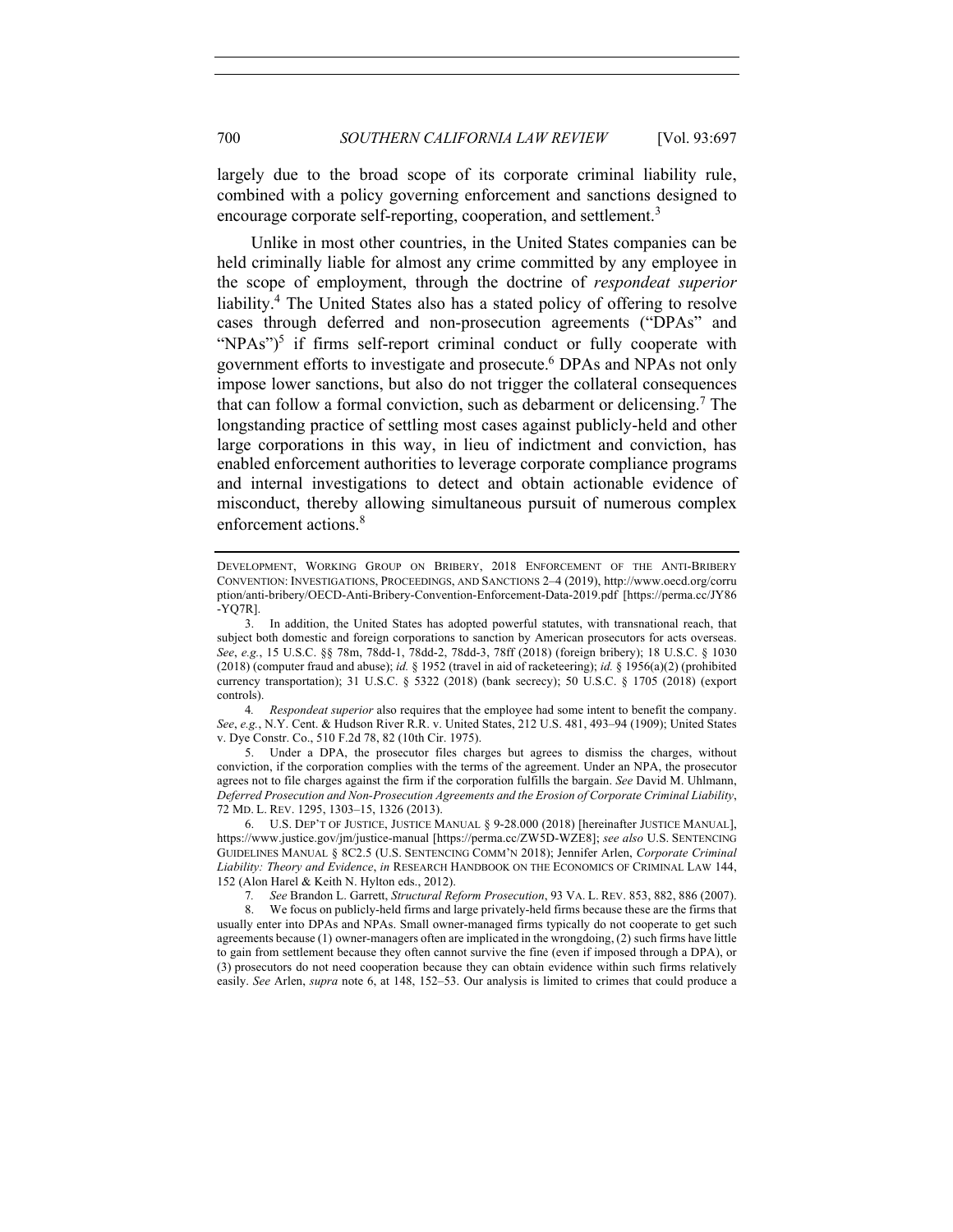As other countries observed the progress of American enforcers, especially in imposing sanctions on other nations' companies doing business globally, some acquired a taste for a greater presence in corporate enforcement. Meanwhile, the expanding role of the Organisation for Economic Cooperation and Development ("OECD") in the global effort to control corporate bribery increased pressure on other countries to strengthen corporate enforcement efforts.<sup>9</sup> U.S. law and practices, whatever their faults, offer the most salient model for nations motivated to expand the laws and institutions of corporate enforcement.<sup>10</sup>

The arguments in favor of an approach like the one pursued in the United States are familiar. Both broad organizational liability and enforcement policies that enable companies to enter into corporate criminal settlements short of conviction, if they self-report or cooperate, are effective tools for reducing corporate crime.<sup>11</sup> In theory, corporate liability deters by

10*.* At the time of the OECD convention on foreign bribery, the U.S. had the broadest regime governing corporate liability for corruption. Following the convention, forty of the forty-one countries who are parties reformed their laws governing corporate liability to create or expand corporate its scope. *See* ORGANISATION FOR ECONOMIC CO-OPERATION AND DEVELOPMENT, THE LIABILITY OF LEGAL PERSONS FOR FOREIGN BRIBERY: A STOCKTAKING REPORT 8 (2016) [hereinafter THE LIABILITY OF LEGAL PERSONS FOR FOREIGN BRIBERY], https://www.oecd.org/daf/anti-bribery/Liability-Legal-Persons-Foreign-Bribery-Stocktaking.pdf [https://perma.cc/QC5Y-VJZT]. *See generally* Sara Sun Beale & Adam G. Safwat, *What Developments in Western Europe Tell Us About American Critiques of Corporate Criminal Liability*, 8 BUFF. CRIM. L. REV. 89 (2004) (comparing corporate criminal liability in Western Europe and the United States); Markus Rübenstahl & Christian Brauns, *Trial and Error—A Critique of the New German Draft Code for a Genuine Corporate Criminal Liability*, 16 GERMAN L.J. 871 (2015) (discussing a German bill that creates corporate criminal liability); Frederick Davis, *Limited Corporate Criminal Liability Impedes French Enforcement of Foreign Bribery Laws*, GLOBAL ANTICORRUPTION BLOG (Sept. 1, 2016), https://globalanticorruptionblog.com/2016/09/01/guest-postunduly-limited-corporate-criminal-liability-impedes-french-enforcement-of-foreign-bribery-laws [https: //perma.cc/PUB4-V7J5] (discussing France's attempts to expand corporate criminal liability under the U.S. model). Following adoption by the United States of deferred and non-prosecution agreements, other countries also have moved to implement negotiated non-trial corporate criminal resolutions. *See* Jennifer Arlen, *The Promise and Perils of Introducing Deferred Prosecution Agreements Outside the U.S.*, in RESEARCH HANDBOOK ON NEGOTIATED SETTLEMENTS (Abiola Makinwa & Tina Söreide eds., forthcoming 2020) (discussing U.K. and French law on corporate criminal liability); ORGANISATION FOR ECONOMIC CO-OPERATION AND DEVELOPMENT, RESOLVING FOREIGN BRIBERY CASES WITH NON-TRIAL RESOLUTIONS: SETTLEMENTS AND NON-TRIAL AGREEMENTS BY PARTIES TO THE ANTI-BRIBERY CONVENTION 28–37 (2019) [hereinafter RESOLVING FOREIGN BRIBERY CASES WITH NON-TRIAL RESOLUTIONS], https://www.oecd.org/daf/anti-bribery/Resolving-foreign-bribery-cases-with-non-trial-r esolutions.pdf [https://perma.cc/6VPQ-9EQH] (describing other countries' growing use of non-trial corporate criminal resolutions).

11*. E.g.*, Jennifer Arlen & Reinier Kraakman, *Controlling Corporate Misconduct: An Analysis of* 

corporate conviction, such as corrupting a foreign official, fraud, and money laundering, as distinct from purely personal crimes by employees, such as receiving a bribe, or most insider trading.

<sup>9</sup>*. See* Organisation for Economic Co-operation and Development, Convention on Combating Bribery of Foreign Public Officials in International Business Transactions, Dec. 17, 1997, 37 I.L.M. 1; Rachel Brewster & Samuel W. Buell, *The Market for Global Anticorruption Enforcement*, 80 LAW & CONTEMP. PROBS. 193, 197–200 (2017); *Country Reports on the Implementation of the OECD Anti-Bribery Convention*, ORG. FOR ECON. CO-OPERATION & DEV., https://www.oecd.org/investment/co untryreportsontheimplementationoftheoecdanti-briberyconvention.htm [https://perma.cc/DH3S-ZAVH].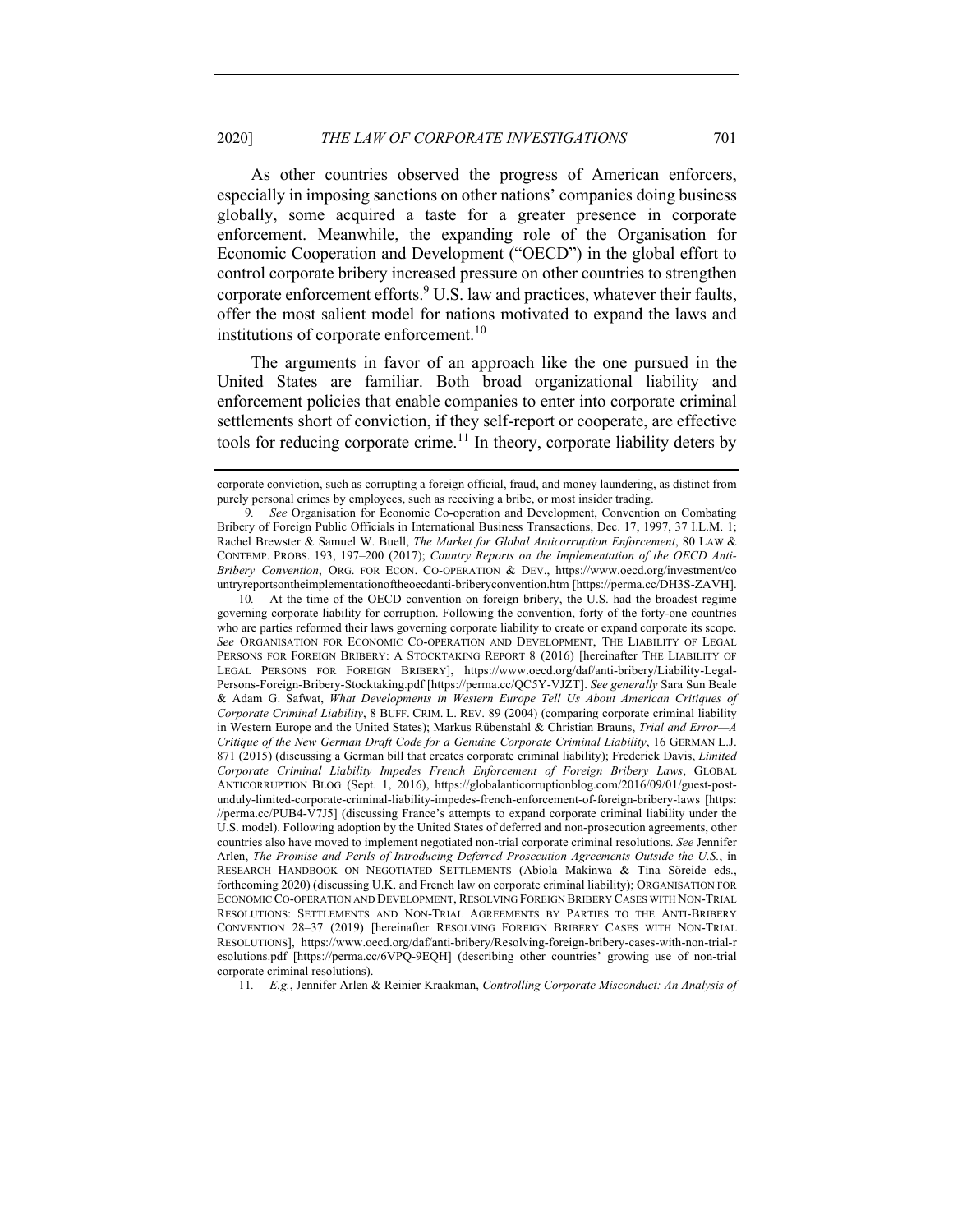increasing the probability that corporations will expect crime to be costly instead of profitable. This can induce corporate managers to pursue prevention efforts. In addition, corporate liability can deter by increasing the expected cost to employees of corporate misconduct. Employees face a substantially higher threat of punishment when corporations have strong incentives to detect misconduct, report it, investigate it, and provide actionable evidence to government officials about individual wrongdoers that is, a motive to engage in corporate policing.

Corporate policing has particular public value in the United States because under American law large, complex firms are better able to obtain evidence about individual misconduct within the corporation than are government officials situated outside the corporation. <sup>12</sup> U.S. enforcement policy strives to induce corporate policing by offering settlements without criminal convictions (such as DPAs and NPAs) and with reduced fines to companies that self-report or fully cooperate and remediate;<sup>13</sup> the United States even offers declinations to many companies that self-report, fully cooperate, *and* remediate.14

14. JUSTICE MANUAL, *supra* note 6, § 9-47.120 (FCPA Corporate Enforcement Policy).

*Corporate Liability Regimes*, 72 N.Y.U. L. REV. 687, 688–95 (1997); Jennifer Arlen, *The Potentially Perverse Effects of Corporate Criminal Liability*, 23 J. LEGAL STUD. 833, 866–67 (1994); A. Mitchell Polinsky & Steven Shavell, *Should Employees Be Subject to Fines and Imprisonment Given the Existence of Corporate Liability?*, 13 INT'L REV. L. & ECON. 239, 239–42 (1993); *see also* Lewis A. Kornhauser, *An Economic Analysis of the Choice Between Enterprise and Personal Liability for Accidents*, 70 CALIF. L. REV. 1345, 1380 (1982); Reinier H. Kraakman, *Corporate Liability Strategies and the Costs of Legal Controls*, 93 YALE L.J. 857, 857–58 (1984); Alan O. Sykes, *The Economics of Vicarious Liability*, 93 YALE L.J. 1231, 1231–33 (1984).

<sup>12.</sup> Our methodological approach in this Article is to assume an established theoretical model for corporate criminal liability, for which we have argued elsewhere. *See*, *e.g.*, SAMUEL W. BUELL, CAPITAL OFFENSES: BUSINESS CRIME AND PUNISHMENT IN AMERICA'S CORPORATE AGE 109–75 (2016); Arlen & Kraakman, *supra* note 11, at 688–95; Arlen, *supra* note 6, at 154–62; Arlen, *supra* note 10; Samuel W. Buell, *The Blaming Function of Entity Criminal Liability*, 81 IND. L.J. 473, 474–78 (2006) We recognize that the model and its implementation have skeptics. For some of the more thorough critiques, see generally JESSE EISINGER, THE CHICKENSHIT CLUB: WHY THE JUSTICE DEPARTMENT FAILS TO PROSECUTE EXECUTIVES (2017); BRANDON L. GARRETT, TOO BIG TO JAIL: HOW PROSECUTORS COMPROMISE WITH CORPORATIONS (2014); Uhlmann, *supra* note 5, at 1295–302; Jed S. Rakoff, *The Financial Crisis: Why Have No High Level Executives Been Prosecuted?*, N.Y. REV. BOOKS (Jan. 9, 2014), https://www.nybooks.com/articles/2014/01/09/financial-crisis-why-no-executive-prosecutions [h ttps://perma.cc/ZH25-MCMP].

<sup>13.</sup> JUSTICE MANUAL, *supra* note 6. This approach has spread beyond criminal enforcement to civil regulatory agencies, such as the Securities and Exchange Commission (SEC) and the Commodity Futures Trading Commission (CFTC). *E.g.*, Report of Investigation Pursuant to Section 21(a) of the Securities Exchange Act of 1934 and Commission Statement on the Relationship of Cooperation to Agency Enforcement Decisions, Exchange Act Release No. 44,969, 76 SEC Docket 220 (Oct. 23, 2001) ("Seaboard Report"); U.S. COMMODITY FUTURES TRADING COMM'N, ENFORCEMENT ADVISORY: COOPERATION FACTORS IN ENFORCEMENT DIVISION SANCTION RECOMMENDATIONS FOR COMPANIES (Jan. 19, 2017), https://www.cftc.gov/sites/default/files/idc/groups/public/@lrenforcementactions/docu ments/legalpleading/enfadvisorycompanies011917.pdf [https://perma.cc/7WMT-X2YC].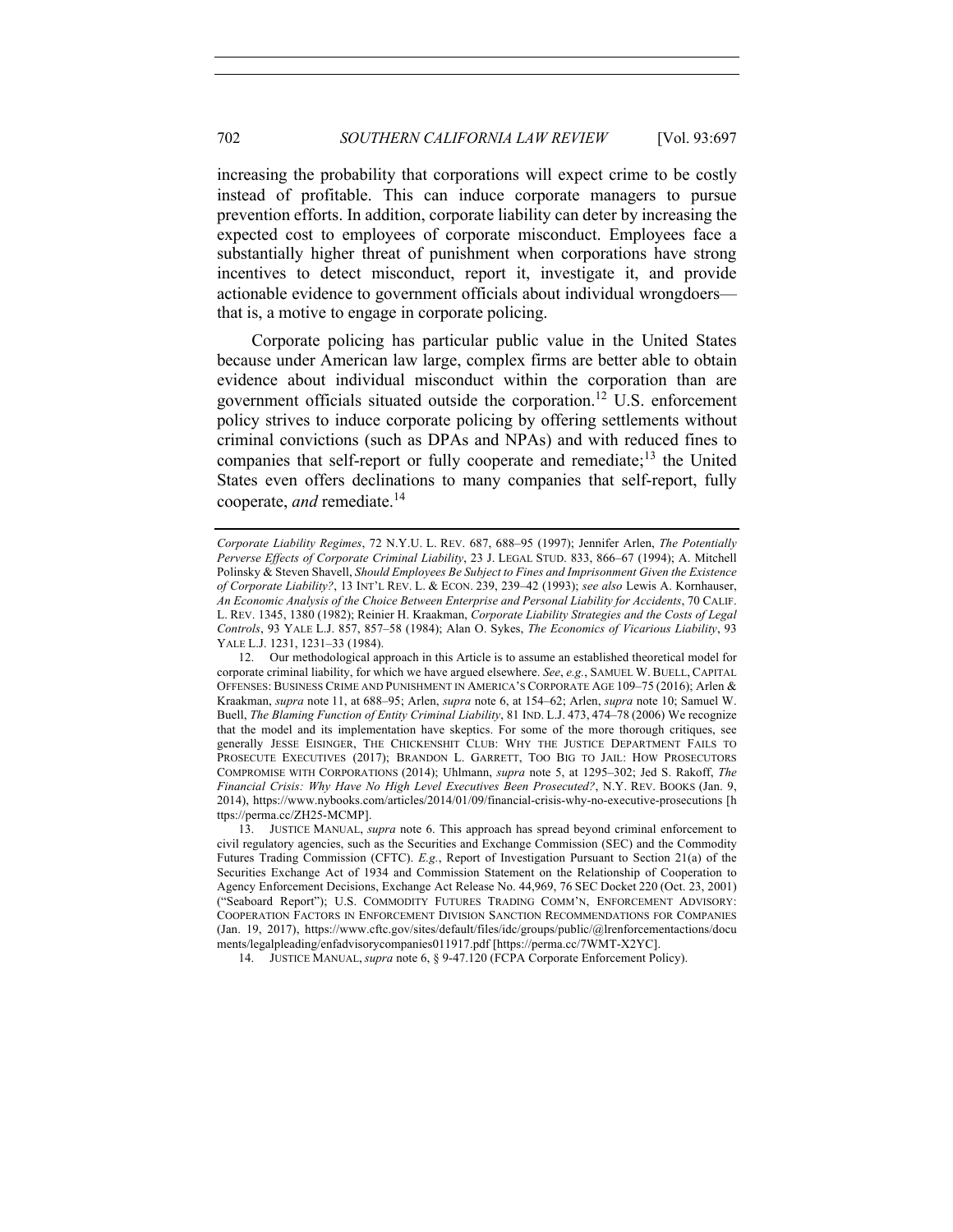Other countries are seeking to enhance corporate enforcement with reforms adapted from the U.S. approach. Such reforms have included expanding the scope of corporate criminal liability and adopting laws and policies that allow negotiated criminal settlements, including DPAs and NPAs, typically targeted at firms that self-report or cooperate.<sup>15</sup> The international debate surrounding such reforms has focused on the general desirability of taking an instrumental, deterrence-focused approach to rules and policies concerning corporate criminal liability and enforcement settlements. In the United States as well, critiques of the system of corporate criminal enforcement have been directed mostly at how enforcers have settled large corporate actions, including the type and size of sanctions imposed on firms (as well as individuals) and the form of criminal resolutions.<sup>16</sup>

These debates have focused on the comparative analysis of corporate liability regimes without attending sufficiently to a host of other laws which we refer to collectively as the law of corporate investigations—that determine the extent to which enforcement authorities benefit from inducing corporations to conduct and share with them the fruits of both their monitoring and detection efforts when conducting corporate compliance, and their internal investigations when responding to misconduct.<sup>17</sup> The law governing corporate investigations includes four important fields: (1) doctrines determining employees' rights during government interrogation, including laws on self-incrimination and rights to counsel; (2) employment laws governing employers' ability to discipline and terminate employees for failure to cooperate in investigations, including both substantive and procedural rights of employees; (3) laws determining employers' access to employees' workplace communications and activities, including data privacy and surveillance rules; and (4) the law governing the activities of counsel for corporations and their employees, including

<sup>15</sup>*. See, e.g*., Loi 2016-1691 du 9 Décembre 2016 Relative à la Transparence à la Lutte Contre la Corruption et à la Modernisation de la Vie Économique [Law 2016-1691 of December 9, 2016 on Transparency in the Fight Against Corruption and the Modernization of Economic Life], JOURNAL OFFICIEL DE LA RÉPUBLIQUE FRANÇAISE [J.O.] [OFFICIAL GAZETTE OF THE FRANCE], Dec. 10, 2016 ("Sapin II"); U.K. SERIOUS FRAUD OFFICE ET AL., GUIDANCE ON CORPORATE PROSECUTIONS, https://www.sfo.gov.uk/?wpdmdl=1457 [https://perma.cc/P9RL-B9S4]; *Deferred Prosecution Agreements*, U.K. SERIOUS FRAUD OFFICE, https://www.sfo.gov.uk/publications/guidance-policy-and-pr otocols/deferred-prosecution-agreements [https://perma.cc/JQD9-A8BH]. For a discussion of these reforms, see Arlen, *supra* note 10.

<sup>16</sup>*. See, e.g.,* Uhlmann, *supra* note 5, at 1344; *see also* Miriam H. Baer, *When the Corporation Investigates Itself*, *in* RESEARCH HANDBOOK ON CORPORATE CRIME AND FINANCIAL MISDEALING 308, 308–310 (Jennifer Arlen ed., 2018).

<sup>17.</sup> Kevin Davis similarly emphasizes the application of a central point from comparative law studies that the effects of adopting a given doctrine depend heavily on the surrounding legal environment, including institutional arrangements. KEVIN E. DAVIS, BETWEEN IMPUNITY AND IMPERIALISM: THE REGULATION OF TRANSNATIONAL BRIBERY 154–55 (2019).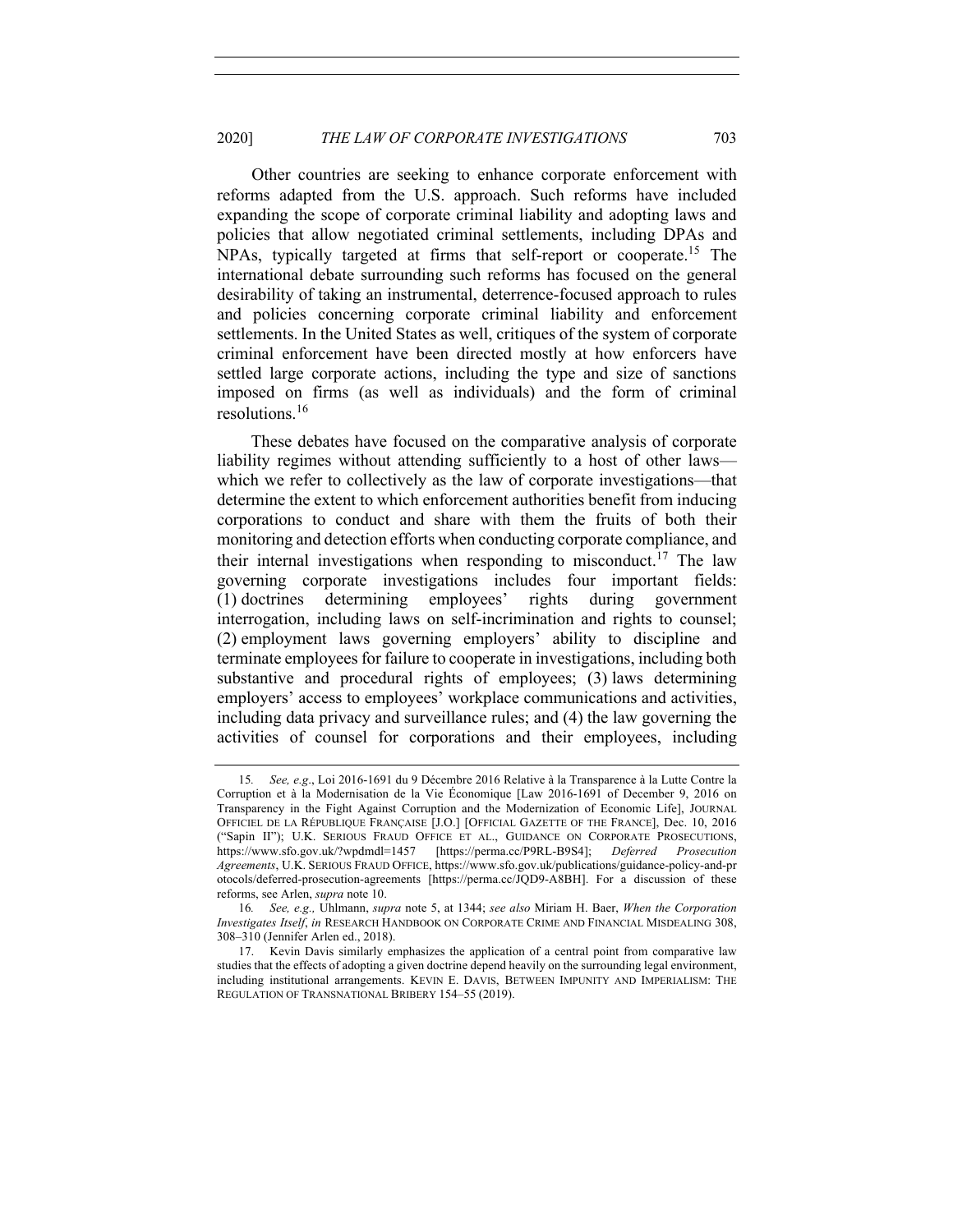attorney-client privilege and work product doctrines.<sup>18</sup>

This Article makes three principal contributions to the study of corporate crime. First, it shows that the value to U.S. prosecutors of inducing corporations to investigate and provide prosecutors with information about misconduct rests, to a considerable degree, on a range of U.S. laws that give firms a comparative advantage over enforcers in gathering evidence of corporate misconduct, particularly in the early stages of inquiries. Second, it demonstrates that most other countries pursuing reforms in the area of corporate crime have materially different laws controlling public and private access to evidence of white-collar offenses. These differences can alter both the expected value of corporate investigations and the relative positions of corporations and enforcement authorities in investigating corporate misconduct, such that some public officials overseas may be in an equivalent, or even superior, position to private corporations to investigate and gather evidence. Finally, it examines how differences in law governing corporate investigations can alter the manner in which effective enforcement policy can and should reward firms for private efforts to reduce crime.

There are, of course, extensive additional differences across legal systems, too numerous and complex to treat in a single article, that influence the progress of efforts to expand corporate criminal liability and public enforcement.<sup>19</sup> These include, most prominently, laws and institutions

<sup>18</sup>*. See* Samuel W. Buell, *Criminal Procedure Within the Firm*, 59 STAN. L. REV. 1613, 1614–17 (2007); Lisa Kern Griffin, *Compelled Cooperation and the New Corporate Criminal Procedure*, 82 N.Y.U. L. REV. 311, 312–13 (2007). In defining the law governing corporate investigations, we focus on laws governing corporate investigations that would persist after introduction of DPAs—and thus alteration of existing law governing prosecutorial discretion. For a discussion of differences in the law controlling prosecutorial discretion in the United States and Germany, see Edward B. Diskant, *Comparative Corporate Criminal Liability: Exploring the Uniquely American Doctrine Through Comparative Criminal Procedure*, 118 YALE L.J. 126, 159–65 (2008).

Our analysis of laws governing investigations also does not cover laws that protect corporate employees who blow the whistle on wrongdoing, either internally or externally, from retaliation. These laws are an important feature of any jurisdiction's overall legal framework for addressing corporate crime. Indeed, reform discussions on this subject are growing more lively and interesting. *See* TRANSPARENCY INT'L, WHISTLEBLOWING IN EUROPE: LEGAL PROTECTIONS FOR WHISTEBLOWERS IN THE EU 6–7 (2013), https://images.transparencycdn.org/images/2013\_WhistleblowingInEurope\_EN.pdf [https://perma.cc/F HU8-59AC]; *Whistleblower Protection: Commission Sets New, EU-Wide Rules*, EUROPEAN COMMISSION (Apr. 23, 2018), https://ec.europa.eu/commission/presscorner/detail/en/IP\_18\_3441 [https: //perma.cc/CU6U-XJHT]. We leave this important field of law for later work because legal protections for employee whistleblowers (or the lack thereof) are a factor endogenous to the relative legal powers of public enforcers and firms to gather evidence of corporate crime. In addition, one cannot easily assess the relative protections for internal and external whistleblowers in the United States (which has a variety of anti-retaliation provisions) and abroad (which tends not to) in light of employees' greater protection against termination and other sanctions in many other countries. The relevance of bounty systems for rewarding whistleblowers is addressed briefly later in this Article. *See infra* notes 52, 105, 132 and accompanying text.

<sup>19</sup>*. See* Karen J. Alter et al., *Transplanting the European Court of Justice: The Experience of the Andean Tribunal of Justice*, 60 AM. J. COMP. L. 629, 629–33 (2012); Frank Dobbin et al., *The Global*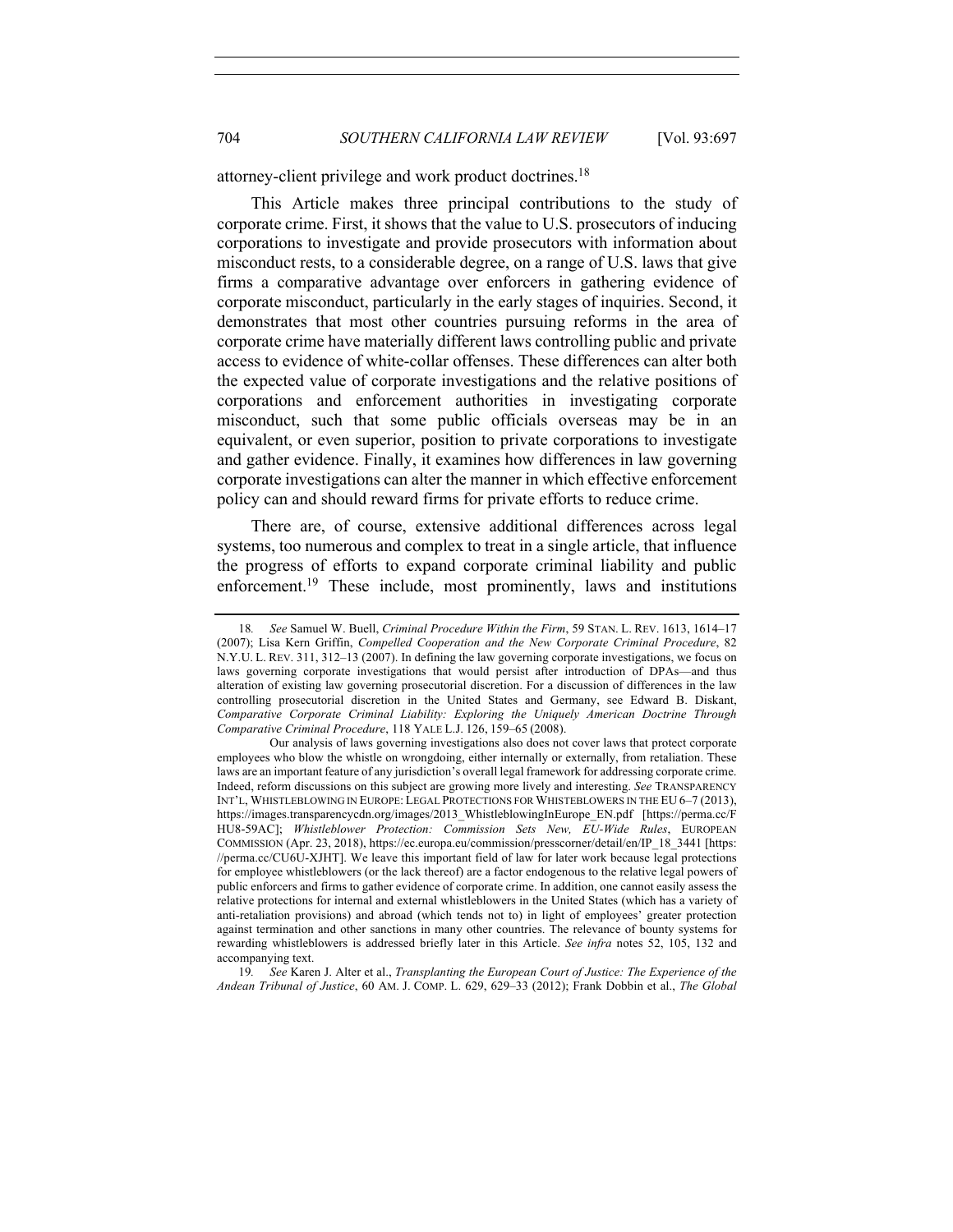controlling prosecutorial discretion, the extent to which civil regulatory and liability regimes are available alongside corporate criminal liability, the scope of liability for white-collar offenses, laws governing whistleblowers, and norms that influence management and employee behavior. This Article's comparative focus is solely on the laws governing investigative powers. Because a primary goal and effect of introducing DPAs and their equivalents is to enhance the scope and role of corporate investigations, the doctrines governing these investigations are the logical place to begin expanding analysis of how enforcement of corporate criminal liability will differ across legal systems. In addition, investigative law is, at present, an area in which foreign jurisdictions active in corporate enforcement vary not only from U.S. law but also among themselves.

Part I of this Article explains the U.S. model of corporate criminal liability and describes how that model is influencing the development of law and its enforcement in other nations. Part II explains the doctrines in American law that constitute the law of corporate investigations and shows how those laws allocate powers between the government and firms. Part III explains how the investigative laws of other nations greatly differ, and thus place governments and corporations in different positions relative to investigating corporate misconduct. Part IV examines how differences in relative access to and control over evidence between corporations and enforcers affects analysis of how to shape law and settlement policies to deal effectively with corporate crime.

# I. CORPORATE CRIMINAL LIABILITY IN THE UNITED STATES AND OVERSEAS

This Part details the U.S. approach to corporate crime control and the steps other countries are taking to follow the U.S. model. It discusses how the U.S. Department of Justice ("DOJ") has pursued a policy that seeks to target liability at individual wrongdoers by structuring corporate liability in a manner designed to induce corporations to both detect and self-report misconduct, and to aid government investigations by conducting, and sharing the fruits of, private investigations. It then describes how other countries have begun reforming their systems in the direction of the U.S. approach, by both expanding the scope of corporate criminal liability and introducing negotiated corporate settlements.

*Diffusion of Public Policies: Social Construction, Coercion, Competition, or Learning?*, 33 ANN. REV. SOC. 449, 449 (2007); Michele Graziadei, *Comparative Law as the Study of Transplants and Receptions*, *in* THE OXFORD HANDBOOK OF COMPARATIVE LAW 442 (Mathias Reimann & Reinhard Zimmermann eds., 2006); Katerina Linos, Note, *When Do Policy Innovations Spread? Lessons for Advocates of Lesson-Drawing*, 119 HARV. L. REV. 1467, 1467–71 (2006); Mathias Siems, *Malicious Legal Transplants*, 38 LEGAL STUD. 103–04 (2018).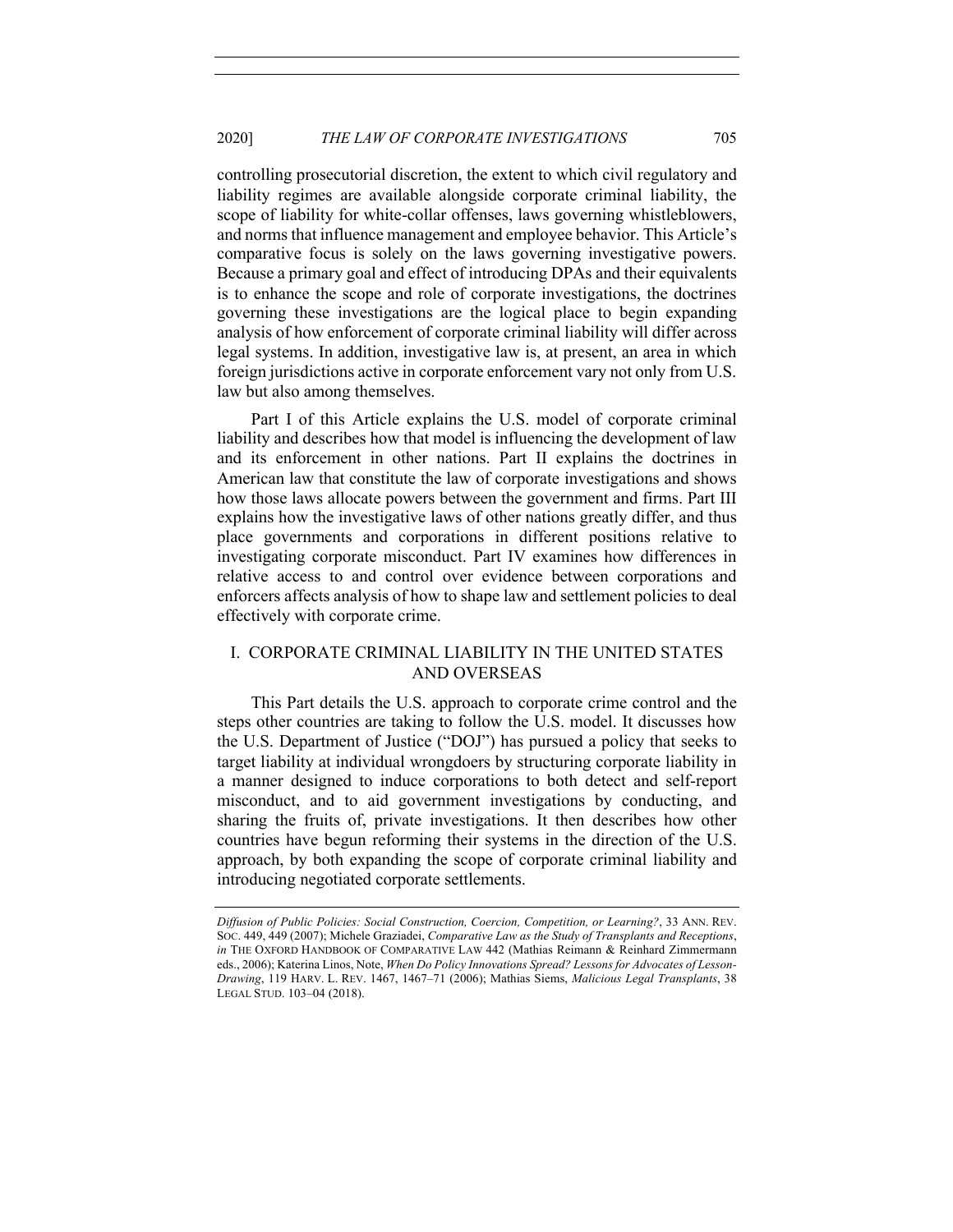## A. SETTLEMENT AND U.S. DE FACTO CORPORATE CRIMINAL LIABILITY

The American approach to corporate criminal liability and its enforcement begins with the nature of crime within organizations. Misconduct by large economic enterprises can impose greater social harms than individual crime due to the leveraging effects of team production and firms' assets. The size and complexity of such organizations also makes crime hard to detect and punish. In addition, wrongful business behaviors are often embedded within ordinary and lawful economic activities and frequently implicate statutes, like fraud laws, that have contestable boundaries.<sup>20</sup> Low risk of detection impedes governments' efforts to use criminal sanctions to deter misconduct because people tend not to fear sanctions that they believe are rarely imposed.<sup>21</sup> Moreover, misconduct by large firms, particularly publicly held firms, can be difficult to deter because employees regularly benefit personally from such actions and thus are not adequately deterred by the mere threat that the firm may be sanctioned.<sup>22</sup>

In the U.S. system, corporations are able to detect and investigate individual misconduct at far less public cost than if the government attempted to police corporate crime in a manner comparable to policing of street crime. Firms can deploy compliance programs to deter and detect misconduct, pursue internal investigations to develop proof of misconduct, report detected wrongdoing to the government, and assist the government in gathering probative evidence of crime.<sup>23</sup> Moreover, with firms that fail to prevent serious crime, the common criminal enforcement goals of specific deterrence and rehabilitation can be promoted by imposing on firms the costs and other burdens of corporate overhaul through forfeiture of the benefits of misconduct, adoption of internal reforms (for example, to a firm's compliance program or its practices in the offending line of business), acceptance of an external monitor, or discipline of implicated employees and responsible managers.<sup>24</sup> Firms can be threatened with heightened sanctions

<sup>20</sup>*. See* Samuel W. Buell, *Culpability and Modern Crime*, 103 GEO. L.J. 547, 554–59 (2015); Samuel W. Buell, *"White Collar" Crimes*, *in* THE OXFORD HANDBOOK OF CRIMINAL LAW 837 (Markus D. Dubber & Tatjana Hörnle eds., 2014).

<sup>21</sup>*. E.g.,* Arlen & Kraakman, *supra* note 11, at 706; Arlen, *supra* note 11, at 833–37.

<sup>22.</sup> Corporate crime, in other words, is an agency cost. *See* Jennifer H. Arlen & William J. Carney, *Vicarious Liability for Fraud on Securities Markets: Theory and Evidence*, 1992 U. ILL. L. REV. 691, 701; Jonathan R. Macey, *Agency Theory and the Criminal Liability of Organizations,* 71 B.U. L. REV. 315, 315–20 (1991).

<sup>23</sup>**.** Arlen & Kraakman, *supra* note 11, at 688–95. Firms also can deter through internal systems that make it more difficult to commit misconduct and through employee compensation and retention policies that encourage compliance and sanction agents who violate the law. *Id*.

<sup>24.</sup> JUSTICE MANUAL, *supra* note 6, § 9-47.120; *see* Jennifer Arlen & Marcel Kahan, *Corporate Governance Regulation Through Nonprosecution*, 84 U. CHI. L. REV. 323, 353–365 (2017) (discussing when mandated compliance programs and monitors promote deterrence); Vikramaditya Khanna & Timothy L. Dickinson, *The Corporate Monitor: The New Corporate Czar?*, 105 MICH. L. REV. 1713,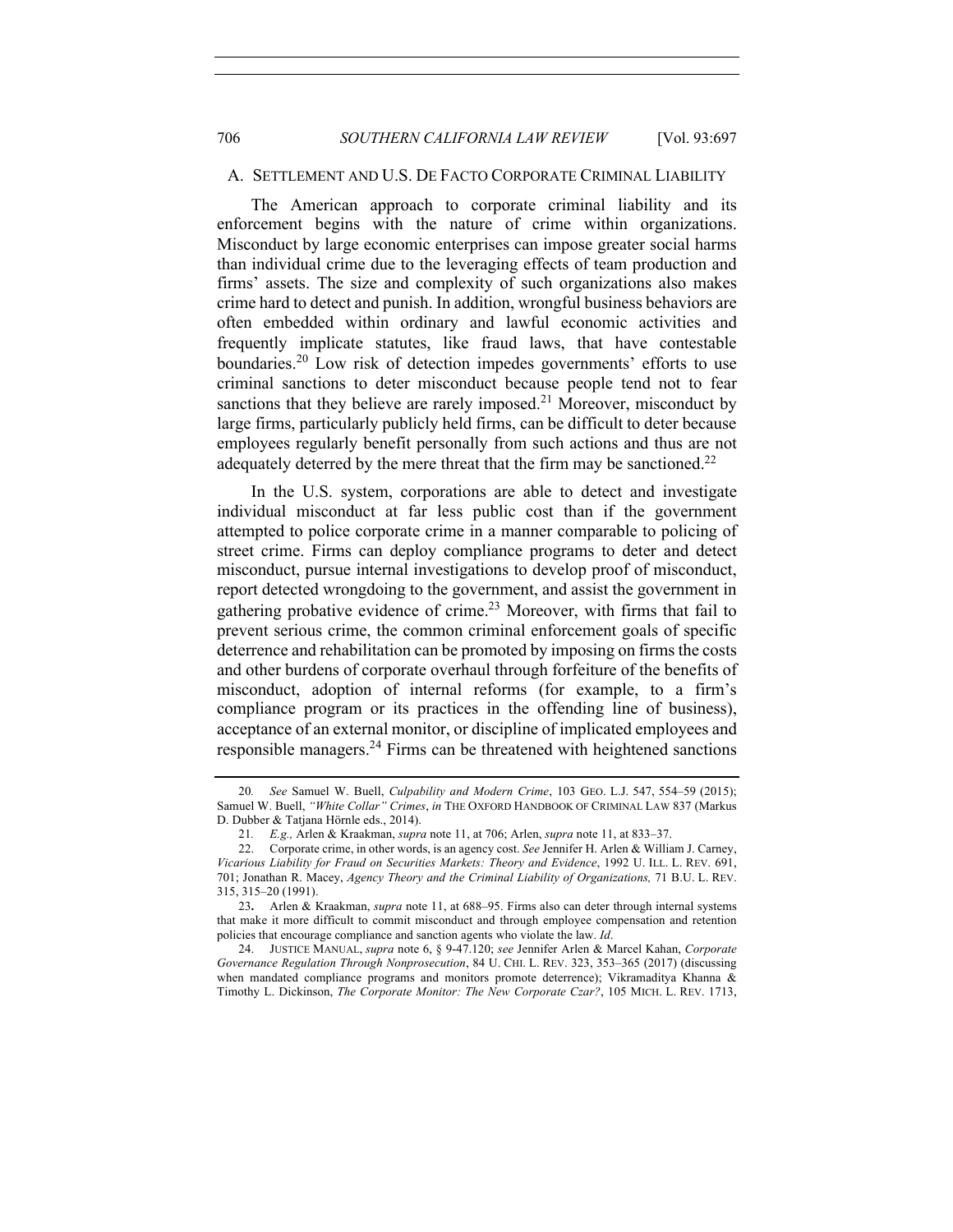if they do not follow through on such requirements.

In light of structural and political realities that prevent prosecutors and law enforcement agents from having the resources and public support to comprehensively and intrusively surveil activities inside large corporations, business firms thus can be viewed not only as a source of crime but also as a resource in crime prevention.<sup>25</sup> Policing activities by firms make employees less likely to violate the law, both because a firm's systems may prevent them from doing so in the first instance and because employees are less likely to engage in misconduct when faced with the higher probability of detection and sanctioning that results from the coordinated efforts of their employers and government enforcers. Public enforcement policies can not only promote private policing but, depending on the government's particular policy goals, can also differentially reward preventive compliance efforts, self-reporting of detected crime, cooperation in the gathering and furnishing of evidence, and reforms to prevent future violations.

The doctrine of corporate criminal liability is the starting point for this model of enforcement. In the United States, criminal *respondeat superior*  doctrine permits holding corporations criminally liable for all crimes committed by all employees in the scope of employment with some intent to benefit the company.<sup>26</sup> As corporate enforcement grew in the 1980s and 1990s, it became apparent that *respondeat superior* liability—which holds a firm liable for any crime by any employee at any level, regardless of whether the firm had an effective compliance program or engaged in self-reporting and cooperation—is not the best way to deter crime by individual actors within large firms. Firms held liable for all employee misconduct will be discouraged from seeking to discover, disclose, and investigate if such efforts will only assist enforcement authorities in imposing higher corporate sanctions. As a result, individual wrongdoers are likely to evade sanction.<sup>27</sup>

The Criminal Division of the DOJ and influential United States Attorneys' Offices, through a series of policy memoranda and practices developed across many corporate criminal settlements,<sup>28</sup> replaced the *de jure*

<sup>1714–15</sup> (2007) (discussing when monitors promote deterrence).; *see also* Jonathan J. Rusch, *Memorandum to the Compliance Counsel, United States Department of Justice*, 6 HARV. BUS. L. REV. ONLINE 69, 86 (2016).

<sup>25.</sup> BUELL, *supra* note 12, at 109–175; Arlen & Kraakman, *supra* note 11, at 688–95; Arlen, *supra* note 11, 833–37.

<sup>26</sup>*.* N.Y. Central & Hudson River R.R. v. United States, 212 U.S. 481, 494–95 (1909); Thomas J. Bernard, *The Historical Development of Corporate Criminal Liability*, 22 CRIMINOLOGY 3, 8–11 (1984); *Corporate Crime: Regulating Corporate Behavior Through Criminal Sanctions*, 92 HARV. L. REV. 1227, 1247–51 (1979).

<sup>27.</sup> *See* Arlen, *supra* note 11, at 836–37; *see also* Arlen & Kraakman, *supra* note 11, at 692–94.

<sup>28</sup>*.* JUSTICE MANUAL,*supra* note 6, § 9-28.000; Arlen, *supra* note 6, at 151–53; Samuel W. Buell, *Why Do Prosecutors Say Anything? The Case of Corporate Crime*, 96 N.C. L. REV. 823, 832–36 (2018);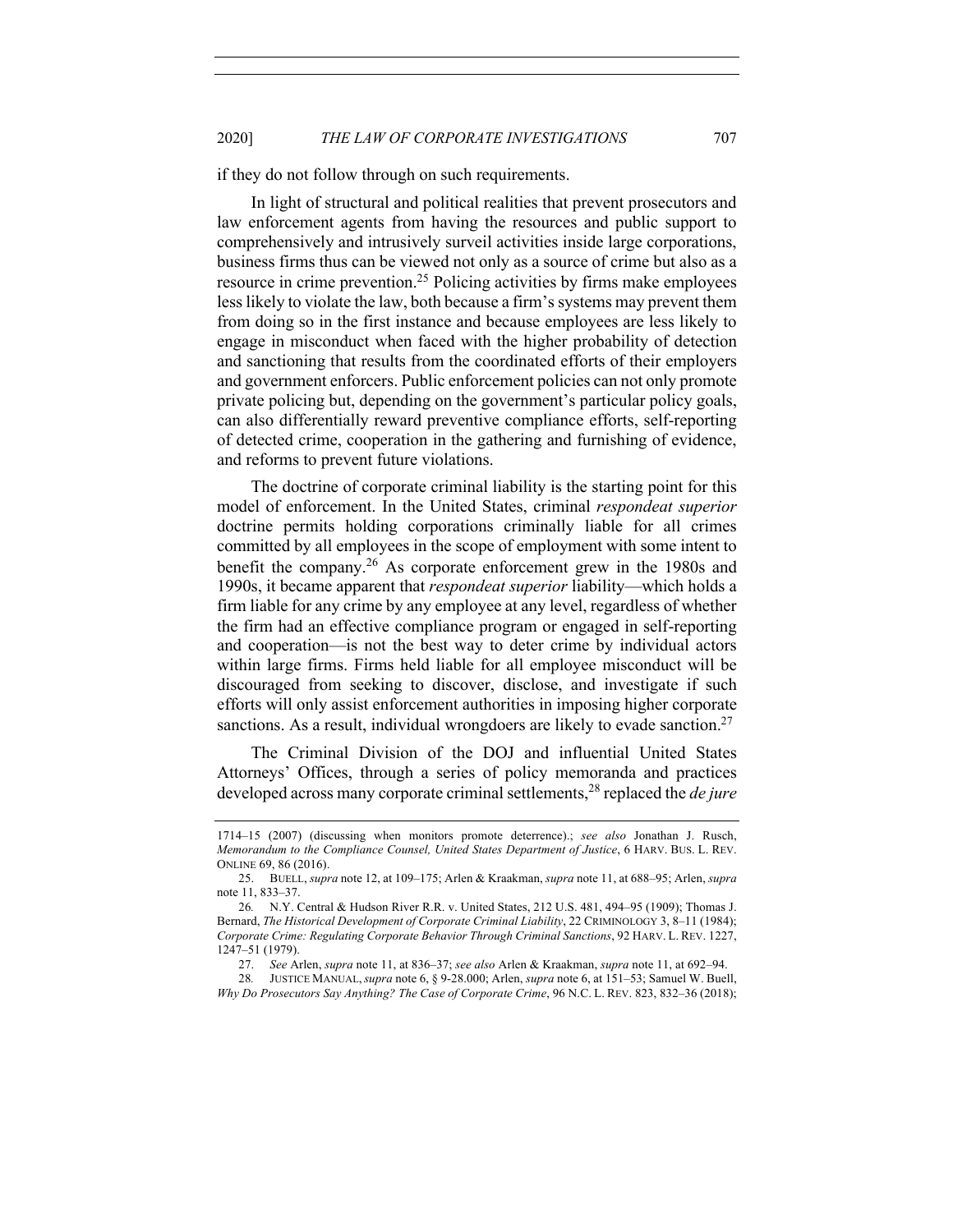rule of *respondeat superior* with a *de facto* regime for sanctioning and controlling corporate crime. This regime provides incentives for companies to self-report and cooperate, by offering more favorable forms of resolution and lower sanctions.29 Companies that self-report misconduct and fully cooperate generally can expect to (1) resolve criminal matters without a formal conviction through the use of DPAs or NPAs, (2) be subject to reduced criminal fines, and (3) be less likely to be subject to mandatory oversight in the form of a monitor or other intrusive internal reforms.<sup>30</sup> Indeed, under current policy, in some circumstances companies that selfreport, fully cooperate, and remediate are presumed to be entitled to a declination of prosecution.<sup>31</sup> These guidelines embrace a model in which the government uses the stick of severe corporate criminal sanctions, together with the carrot of their partial or complete elimination, to extract information from firms about either the existence of misconduct or the identity of perpetrators and the nature of the evidence of their guilt.

U.S. prosecutors could maximize the incentive to self-report by reserving avoidance of criminal conviction, through a DPA or NPA, for companies that self-report as well as cooperate. Instead, they enable companies to obtain a DPA or NPA in return for full cooperation alone because enforcement officials derive substantial benefit from corporate cooperation in investigating crime even in the absence of self-reporting. Full credit for cooperation requires a firm to conduct a thorough and proactive internal investigation, collect and preserve all documentary records (especially overseas documents), disclose all relevant facts about individual wrongdoing (including attribution of facts to identified sources), and "deconflict" and "make available" relevant witnesses over whom the corporation may exercise control.

*see also* GARRETT, *supra* note 12, at 45–80 (discussing the history of the DOJ's embrace of corporate DPAs).

<sup>29.</sup> A large and maturing corporate criminal defense bar—comprised of many lawyers with federal prosecution experience—has worked in coordination with enforcers to develop the *de facto* practice of corporate enforcement. *See* BUELL, *supra* note 12, at 142–203; Brewster & Buell, *supra* note 9, at 210– 12; Charles D. Weisselberg & Su Li, *Big Law's Sixth Amendment: The Rise of Corporate White-Collar Practice in Large U.S. Law Firms*, 53 ARIZ. L. REV. 1221, 1239–43 (2011).

<sup>30</sup>*. See* BUELL, *supra* note 12, at 116–19, 145–53; Arlen & Kahan, *supra* note 24, at 324–30.

<sup>31.</sup> Under the current policy, self-reporting, together with cooperation and remediation, can earn corporations a declination (that is, exemption from prosecution)—provided that the firm does not have a history of prior violations, otherwise demonstrates no "aggravating circumstances" relating to the offense or the offender, and agrees to disgorgement of unlawful gains. If the firm does not obtain a declination, a firm that undertakes these activities can qualify for a 50 percent reduction in the fine. JUSTICE MANUAL, *supra* note 6, § 9-47.120. Although the DOJ originally adopted this policy for Foreign Corrupt Practices Act ("FCPA") enforcement actions, *id*., it later extended it to all actions by the Criminal Division. Rod J. Rosenstein, Deputy Attorney General, Remarks at the 32nd Annual ABA National Institute on White Collar Crime (Mar. 2, 2018).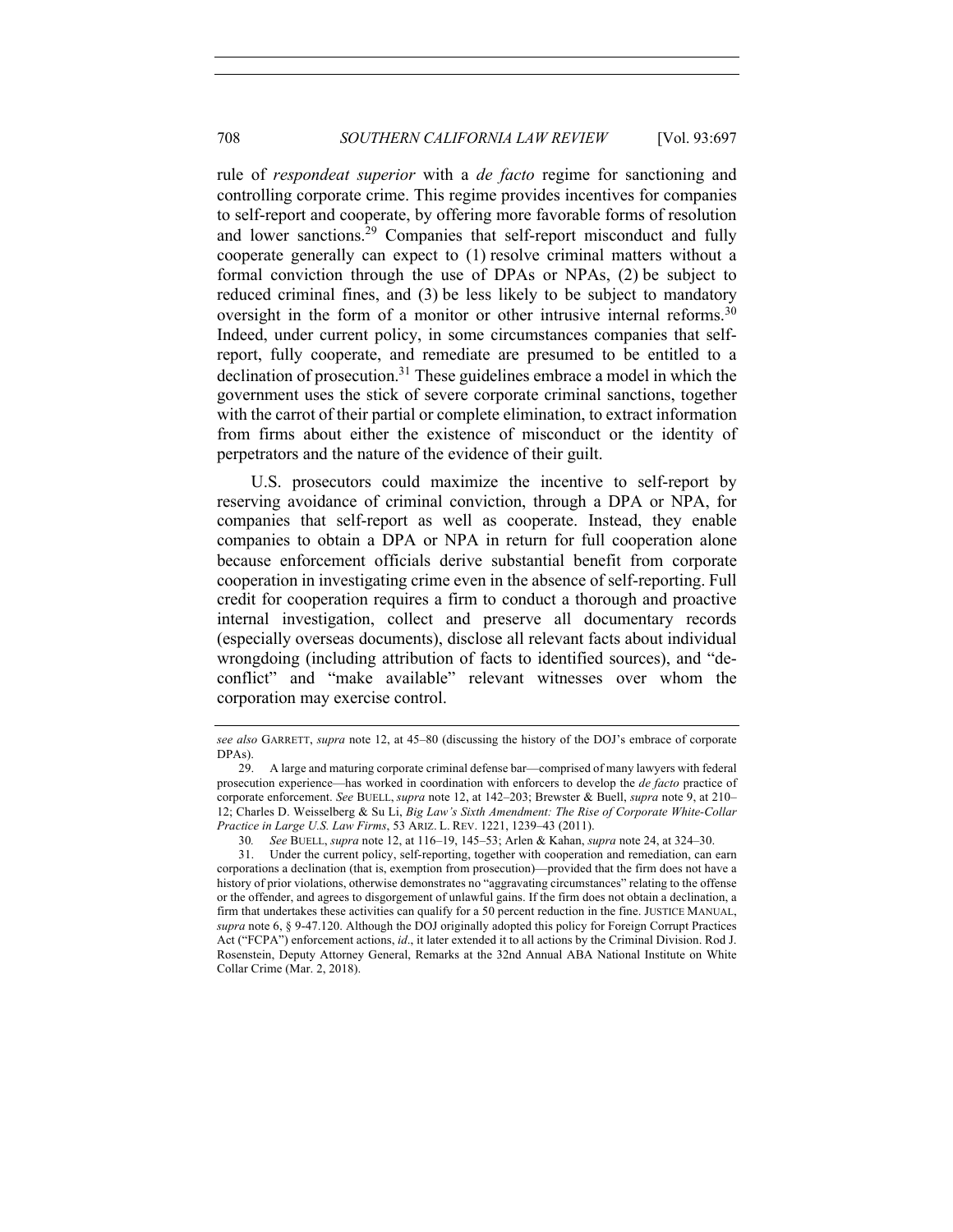The benefits of corporate cooperation are likely to be particularly large under one or more of three conditions: (1) when prosecutors are in the early stages of an investigation, before they have sufficient evidence of individuals' culpability to threaten individual liability as a means of producing cooperating witnesses; (2) when employees and documents relevant to the misconduct can be identified only after digesting large masses of potentially relevant materials; and (3) when information is located overseas and beyond the easy reach of U.S. legal procedures. The benefits of using DPAs and NPAs—which, unlike formal conviction, typically do not trigger potentially ruinous collateral consequences to corporations such as debarment from an industry or line of business $32$ —to encourage cooperation are seen as outweighing the reduction in incentives to self-report that results from offering access to DPA and NPAs to firms that merely cooperate after government detection.

To be sure, there is skepticism about whether U.S. enforcement policy is effectively calibrated to achieve its goals, and whether prosecutors have pursued this model of corporate crime control with sufficient zeal.<sup>33</sup> Many have accused the DOJ of failing to follow through on the principal deterrence benefits of this policy: the ability to use corporate cooperation to facilitate prosecution of individual violators.<sup>34</sup> Still, as measured by expansion of corporate compliance programs,  $35$  increase in corporate cooperation and selfreporting, and the numbers and size of U.S. enforcement matters resolved in recent years, U.S. prosecutors appear, at least, to have benefitted from the enhanced access to information about corporate misconduct that this system has produced.

#### B. THE U.S. MODEL OF CORPORATE CRIMINAL ENFORCEMENT OVERSEAS

European and other nations have been adopting or expanding their corporate criminal regimes and introducing DPA-like corporate resolutions. This movement has been driven in part by growing concern over corruption

<sup>32</sup>*. See* Cindy R. Alexander & Jennifer Arlen, *Does Conviction Matter? The Reputational and Collateral Effects of Corporate Crime*, *in* RESEARCH HANDBOOK ON CORPORATE CRIME AND FINANCIAL MISDEALING 87, 128–29, 134–38 (Jennifer Arlen ed., 2018).

<sup>33</sup>*. See, e.g*., GARRETT, *supra* note 12.

<sup>34</sup>*. See* sources cited *supra* note 12. Others have questioned the competence of prosecutors to design and manage programs of corporate reform. *See* Arlen & Kahan, *supra* note 24, at 375–85. *See generally* PROSECUTORS IN THE BOARDROOM: USING CRIMINAL LAW TO REGULATE CORPORATE CONDUCT (Anthony S. Barkow & Rachel E. Barkow eds., 2011) (collecting the perspectives of 11 legal scholars on issues relating to prosecutorial regulation of corporate conduct through criminal enforcement).

<sup>35</sup>*. See* Miriam Hechler Baer*, Governing Corporate Compliance*, 50 B.C. L. REV. 949, 990–91 (2009); Veronica Root, *Coordinating Compliance Incentives,* 102 CORNELL L. REV. 1003, 1003–04 (2017).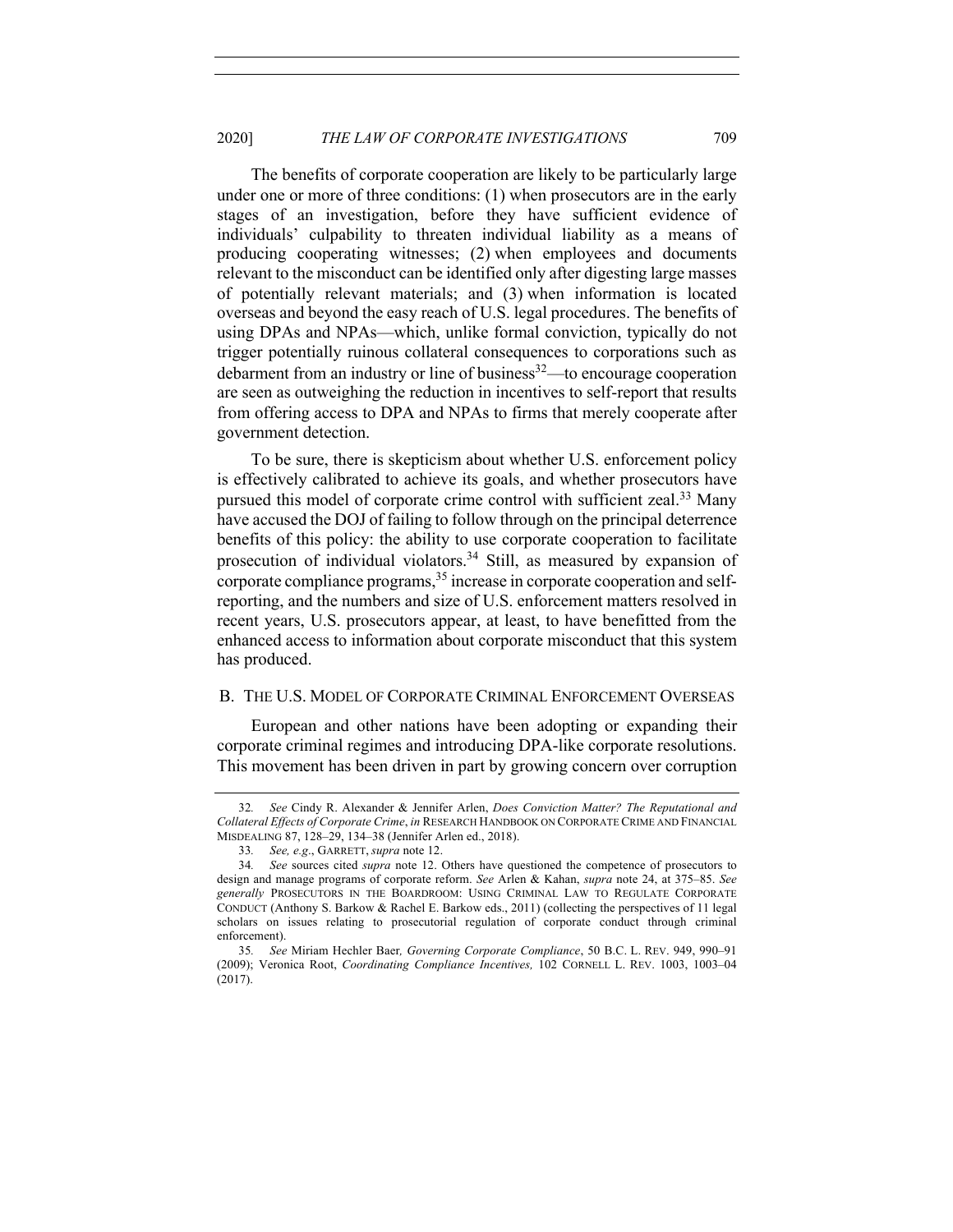of public officials in international business affairs and shifting norms about bribery.<sup>36</sup> It also is a response to the substantial sanctions imposed by U.S. authorities on European and other global companies, as well as to efforts of the OECD to combat under-enforcement against corrupt companies by European and other nations. $37$  Especially since the global financial crisis, European regulators have developed an increasing appreciation for the costs of all corporate crime and the need to think about the problem of its control.<sup>38</sup>

Many countries are adopting corporate criminal liability or expanding its scope. For example, in 2010, the United Kingdom enacted comprehensive new anti-bribery legislation with both domestic and international applications.39 This statutory scheme may prove broader than even the Foreign Corrupt Practices Act ("FCPA"), turning on arguably less demanding mens rea requirements and extending its jurisdiction more broadly. The U.K. Bribery Act of 2010 imposes *respondeat superior*-style corporate criminal liability for all employee bribery (with the possibility of an affirmative defense for compliance efforts), and even attaches individual criminal liability to senior managers of firms who do not themselves commit bribery but allow it to be committed with their "consent or connivance."<sup>40</sup>

39. Bribery Act 2010, c. 23 (UK).

40*. Id.* §§ 7, 14; *see also* Liz Campbell, *Corporate Liability and the Criminalisation of Failure*, 12 LAW & FIN. MARKETS REV. 57, 60–61 (2018); Jonathan J. Rusch, *Section 7 of the United Kingdom Bribery Act 2010: A "Fair Warning" Perlustration*, 43 YALE J. INT'L L. ONLINE 1, 25 (2017). In Ireland, the Law Reform Commission has delivered a comprehensive report recommending a host of changes in Irish law relating to corporate criminal liability and white-collar offenses. The report recommends expansion of corporate criminal liability to hold firms responsible for most offenses that would be covered

<sup>36.</sup> For comprehensive treatment of these developments, *see* DAVIS, *supra* note 17. According to a recent OECD report, countries that bring corporate enforcement actions for foreign corruption tend to use non-trial corporate criminal resolutions. RESOLVING FOREIGN BRIBERY CASES WITH NON-TRIAL RESOLUTIONS, *supra* note 10, at 13–17.

<sup>37.</sup> Brewster & Buell, *supra* note 9, at 193–95; Stephen J. Choi & Kevin E. Davis, *Foreign Affairs and Enforcement of the Foreign Corrupt Practices Act*, 11 J. EMPIRICAL LEGAL STUD. 409, 409–11 (2014); Brandon L. Garrett, *Globalized Corporate Prosecutions*, 97 VA. L. REV. 1775, 1776–84 (2011).

<sup>38.</sup> The United Kingdom has become a leader and partner with the United States in focusing on financial sector crime, as shown in the multiple and coordinated prosecutions on both sides of the Atlantic relating to the London Interbank Offered Rate ("LIBOR") scandal. *See Libor Cases*, SERIOUS FRAUD OFFICE, https://www.sfo.gov.uk/cases/libor-landing/ [https://perma.cc/H8CM-6MZS]; James McBride, *Understanding the Libor Scandal*, COUNCIL ON FOREIGN REL. (Oct. 12, 2016), https://www.cfr.org/ backgrounder/understanding-libor-scandal [https://perma.cc/35XB-6E5T]; Liam Vaughan & Gavin Finch, *Libor Scandal: The Bankers Who Fixed the World's Most Important Number*, GUARDIAN (Jan. 18, 2017), https://www.theguardian.com/business/2017/jan/18/libor-scandal-the-bankers-who-fixed-the-wor lds-most-important-number [https://perma.cc/892K-M2L5]. Even Switzerland, with its participation in the FIFA prosecutions and somewhat greater willingness to cooperate with efforts to overcome banking secrecy, appears to be moving in a similar direction. *See* Luke Brown et al., *Sepp Blatter Under Criminal Investigation by Swiss Authorities Over 'Disloyal Payment' to Michel Platini — as It Happened*, TELEGRAPH (Sept. 26, 2015), https://www.telegraph.co.uk/sport/football/sepp-blatter/11891462/Sepp-Blatter-under-criminal-investigation-at-Fifa-live.html [https://perma.cc/3FDW-4DFQ]; *Swiss Prosecutor Appeals for Cooperation on FIFA Case File*, ASSOCIATED PRESS (Apr. 20, 2018), https://apnews.com/86eae88af7e54205ade703bd4dbf9efa/Swiss-prosecutor-appeals-for-cooperation-on-FIFA-case-file [https://perma.cc/R9CT-KE73].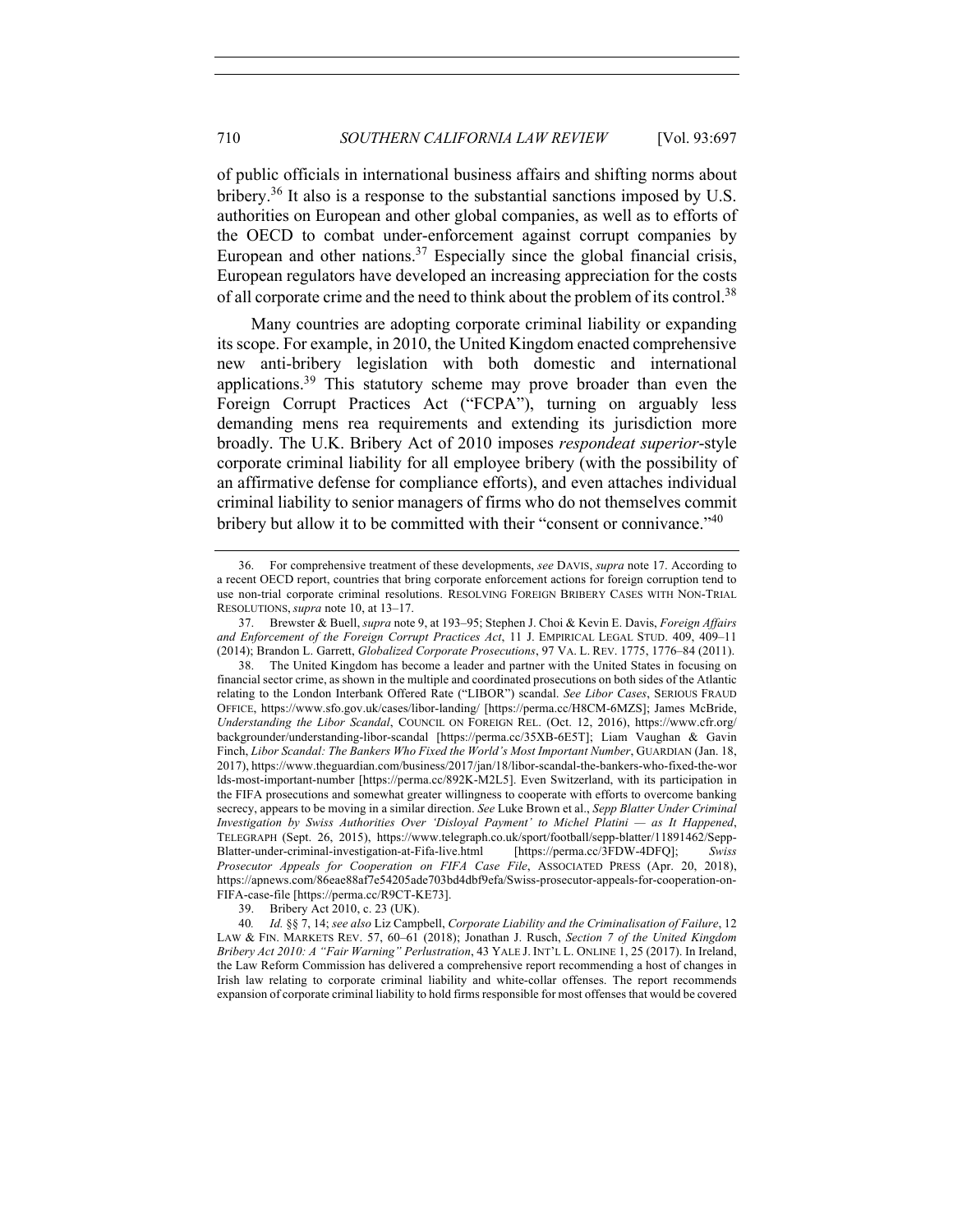In 2016, the French parliament enacted Sapin II, an extensive new legal regime governing bribery and anti-bribery enforcement.<sup>41</sup> Sapin II imposes administrative liability on companies that do not have a sufficient anticorruption compliance program and criminal liability for influence peddling (with extraterritorial application). It also creates a new anti-bribery enforcement agency.

In addition, countries in Europe and elsewhere have adopted, or are considering the introduction of, DPA-style corporate criminal settlements, often with the explicit goals of encouraging corporate self-reporting and cooperation, as well as settlement.42 For example, the U.K. Serious Fraud Office ("SFO") is now empowered to propose to courts negotiated DPAs targeted at firms that self-report wrongdoing, fulfill obligations to assist prosecutors, and improve compliance efforts. The SFO has issued written guidance for corporations on how to obtain credit for assisting in investigations.<sup>43</sup> The French Sapin II legislation introduced a form of non-

42. RESOLVING FOREIGN BRIBERY CASES WITH NON-TRIAL RESOLUTIONS, *supra* note 10.

by U.S.-style *respondeat superior* liability if there were also a potential defense to liability for effective corporate compliance. LAW REFORM COMM'N OF IR., REPORT: REGULATORY POWERS AND CORPORATE OFFENCES 417–28 (2018), https://www.lawreform.ie/\_fileupload/Completed%20Projects/LRC%20119- 2018%20Regulatory%20Powers%20and%20Corporate%20Offences%20Volume%201.pdf [https://per ma.cc/74LW-AXG8]. The Commission also recommended the creation of a new "Corporate Crime Agency." *Id.* at 17–40.

<sup>41.</sup> Loi 2016-1691 du 9 Décembre 2016 Relative à la Transparence à la Lutte Contre la Corruption et à la Modernisation de la Vie Économique [Law 2016-1691 of December 9, 2016 on Transparency in the Fight Against Corruption and the Modernization of Economic Life], Journal Officiel de la République Française [J.O.] [Official Gazette of the France], Dec. 10, 2016 ("Sapin II"). For a discussion of Sapin II, *see* Arlen, *supra* note 10. In addition, Germany has gone from permitting corporations to treat overseas bribes as a tax-deductible business expense to becoming a willing partner in the OECD effort to expand anti-bribery enforcement. *See* OECD WORKING GROUP ON BRIBERY, PHASE 3 REPORT ON IMPLEMENTING THE OECD ANTI-BRIBERY CONVENTION IN GERMANY 58–60 (2011), https://www.oecd. org/daf/anti-bribery/anti-briberyconvention/Germanyphase3reportEN.pdf [https://perma.cc/3TQJ-946 3]; Carter Dougherty, *Prosecutions of Business Corruption Soar in Germany – Business – International Herald Tribune*, N.Y. TIMES (Feb. 15, 2007), https://www.nytimes.com/2007/02/15/business/worldbusin ess/15iht-deutsch.4605942.html [https://perma.cc/8E83-YNLU]. Germany is entertaining the adoption of corporate criminal liability, an idea once unthinkable in a system of criminal law predicated on moral theory. *See* Rübenstahl & Brauns, *supra* note 10, at 871.

<sup>43</sup>*. See*, *e.g.*, Serious Fraud Office v. Rolls-Royce PLC, Approved Judgment (Southwark Criminal Court) (Jan. 17, 2017), https://www.judiciary.gov.uk/wp-content/uploads/2017/01/sfo-v-rolls-royce.pdf [https://perma.cc/R7YH-K54E] (judgment of Sir Brian Leveson in the Southwark Crown Court approving deferred prosecution agreement); U.K. SERIOUS FRAUD OFFICE ET AL., *supra* note 15; SFO OPERATIONAL HANDBOOK: CORPORATE CO-OPERATION GUIDANCE, SERIOUS FRAUD OFFICE (2019), https://www.sfo.gov.uk/publications/guidance-policy-and-protocols/sfo-operational-handbook/corporat e-co-operation-guidance/?wpdmdl=24184&refresh=5ecae597ed26b1590355351 [https://perma.cc/4F63 -4FT9]; *Deferred Prosecution Agreements*, *supra* note 15. In the United Kingdom, resolution through a DPA is subject to a form of judicial review that courts are not able to undertake in the United States. *See* Jennifer Arlen, *Prosecuting Beyond the Rule of Law: Corporate Mandates Imposed Through Deferred Prosecution Agreements*, 8 J. LEGAL ANALYSIS 191, 192 (2016); Brandon L. Garrett, *The Public Interest in Corporate Settlements*, 58 B.C. L. REV. 1483, 1484–92 (2017).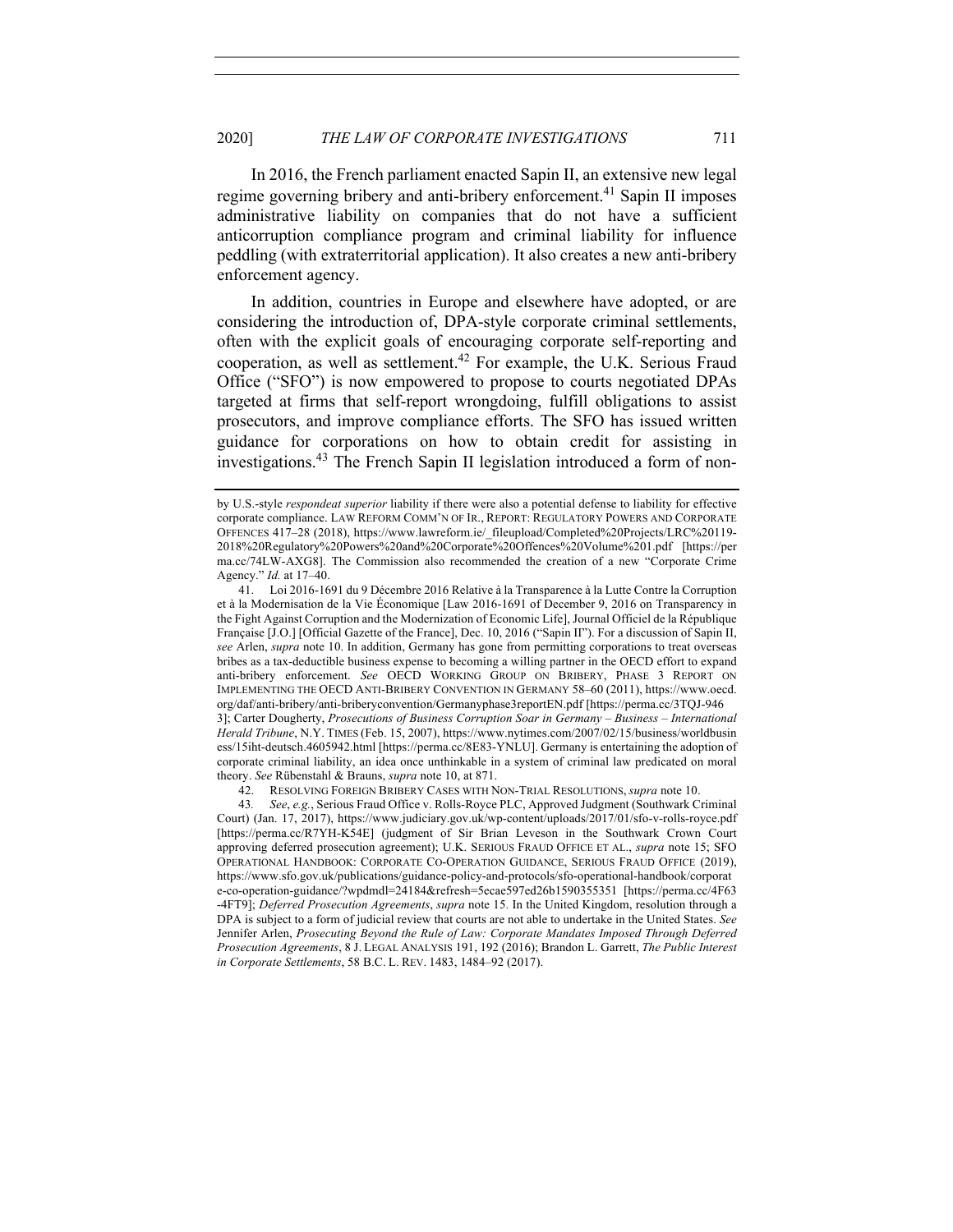trial corporate criminal resolution akin to DPAs.<sup>44</sup> Canada has introduced DPAs for some offenses,<sup>45</sup> as has Singapore.<sup>46</sup> Efforts are underway in other countries, including Australia, Switzerland, and Ireland, to permit the use of DPA-style criminal settlements.<sup>47</sup> In addition, the OECD is formulating principles for corporate settlements in anti-bribery enforcement. These developments are particularly striking in light of very different attitudes, traditions, and institutional arrangements in Europe versus the United States with respect to prosecutorial discretion and plea bargaining.<sup>48</sup>

The exciting conversation about corporate crime control in Europe, Asia, and elsewhere is extending into other important areas, such as legal regimes affecting whistleblowers, regulatory systems governing corporate disclosure, and individual liability for failures by corporate managers.

Given that these accelerating international developments originated in the area of corporate liability and settlements, a pressing question for jurisdictions pursuing enhanced deterrence of corporate crime is whether they can increase the ability of prosecutors to detect and sanction corporate misconduct by following U.S.-style approaches to liability and settlements. As the remainder of this Article will explain, there is cause for skepticism. The benefits to U.S. enforcement authorities of the U.S. system's mix of rewards for corporate self-reporting, cooperation, and remediation depends greatly on doctrines and features of U.S. law unrelated to the law of corporate criminal liability: the laws governing public and private investigations of corporate misconduct. Thus, before one can further consider the impact of adopting enforcement and settlement regimes that follow in the path of the United States, one must understand the contrast between U.S. law governing

<sup>44.</sup> Law 2016-1691 of December 9, 2016 (Fr.); *First French DPAs for Corruption Offences Concluded*, DEBEVOISE & PLIMPTON (Mar. 12, 2018), https://www.debevoise.com/insights/publicatio ns/2018/03/first-french-dpas-for-corruption [https://perma.cc/XM8X-2G87]; *see* Arlen, *supra* note 10.

<sup>45.</sup> Milos Barutciski et al*., Canada Now Has Deferred Prosecution Agreements*, FCPA PROFESSOR (Sept. 24. 2018), http://fcpaprofessor.com/canada-now-deferred-prosecution-agreements/ [https://perma.cc/X8NY-4SML]; *see also* Department of Justice Canada, *Remediation Agreements and Orders to Address Corporate Crime,* GOV'T OF CAN., https://www.canada.ca/en/departmentjustice/news/2018/03/remediation-agreements-to-address-corporate-crime.html [https://perma.cc/YW89-KPZW].

<sup>46</sup>*. See* Criminal Justice Reform Bill (Bill No. 14/2018) (Sing.). Chile and the Netherlands also allow prosecutors to enter into DPA-like resolutions with corporations. *See* RESOLVING FOREIGN BRIBERY CASES WITH NON-TRIAL RESOLUTIONS, *supra* note 10, at 21, 49–50. Other countries permit prosecutors to use some form of non-trial resolutions to pursue criminal or administrative cases against corporations for corruption, including Brazil, Germany, Italy, Norway, and Switzerland. *Id*. at 21, 23, 27, 60; DAVIS, *supra* note 17, at 173.

<sup>47.</sup> Crimes Legislation Amendment (Combatting Corporate Crime) Bill 2017 (Cth) (Austl.); LAW REFORM COMM'N OF IR., *supra* note 40, at 266–79; *see also* RESOLVING FOREIGN BRIBERY CASES WITH NON-TRIAL RESOLUTIONS, *supra* note 10, at 34–35, 50.

<sup>48</sup>*. See* Yue Ma, *Prosecutorial Discretion and Plea Bargaining in the United States, France, Germany, and Italy: A Comparative Perspective*, 12 INT'L CRIM. JUST. REV. 22, 22–24 (2002).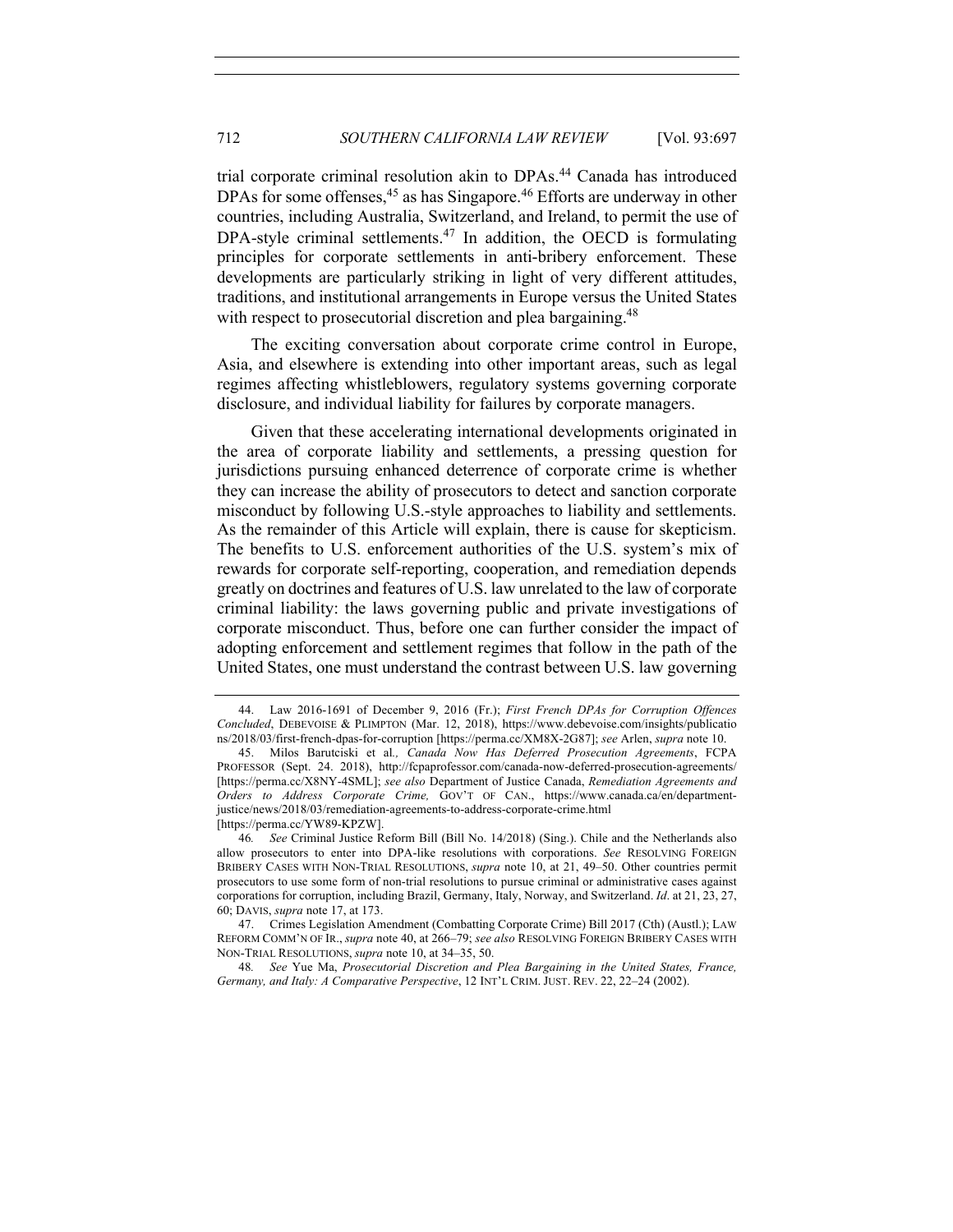corporate investigations (explained in Part II) and the investigative laws of other countries (explained in Part III).

# II. THE LAW OF CORPORATE INVESTIGATIONS IN THE UNITED **STATES**

While policies regarding corporate criminal liability and settlements determine the basic structure of corporate enforcement in the United States, the value to prosecutors of the U.S. approach of rewarding corporate selfreporting and cooperation, described in Part I, depends on laws external to enforcement policy. That value derives from how U.S. laws governing evidence collection in the business context determine the relative abilities of the government and private corporations to detect and investigate corporate crime. In the United States, doctrines relating to self-incrimination, employee rights during questioning, data privacy, and legal privileges—that is the laws governing corporate investigations—combine to place firms in a superior position to the government when seeking to acquire evidence of misconduct, particularly at the early stages of an investigation.

This Part advances the literature on corporate crime by demonstrating the essential role of evidentiary and procedural laws in the process of threatening corporations with criminal liability in order to uncover and prove misconduct within firms. This Part also sets the stage for this Article's discussion, in Parts III and IV, of how differences in investigative law in other countries mean that, when evaluating whether to follow the U.S. approach to both the scope of liability and negotiated settlements, other jurisdictions cannot expect to obtain equivalent benefits from corporate policing without substantial changes to enforcement policies and institutions.

#### A. INVESTIGATIONS OF CORPORATE CRIME

A brief description of the current shape of corporate investigations in the United States will set the stage for the doctrinal discussion that follows. When the Justice Department sanctions large multinational firms, the resulting settlement or conviction most often relates to an investigation in one of a few areas: foreign commercial bribery, large-scale fraud such as accounting or consumer fraud, fraud on the government (especially with regard to health care programs or defense contracts), and harm to consumers and the environment through corporations' products and industrial activities.49

<sup>49.</sup> The statutes and regulations available to U.S. prosecutors to sanction these activities are, for practical purposes, countless and thus far less influential in determining the course of investigation of corporate crime than many public or foreign observers might think.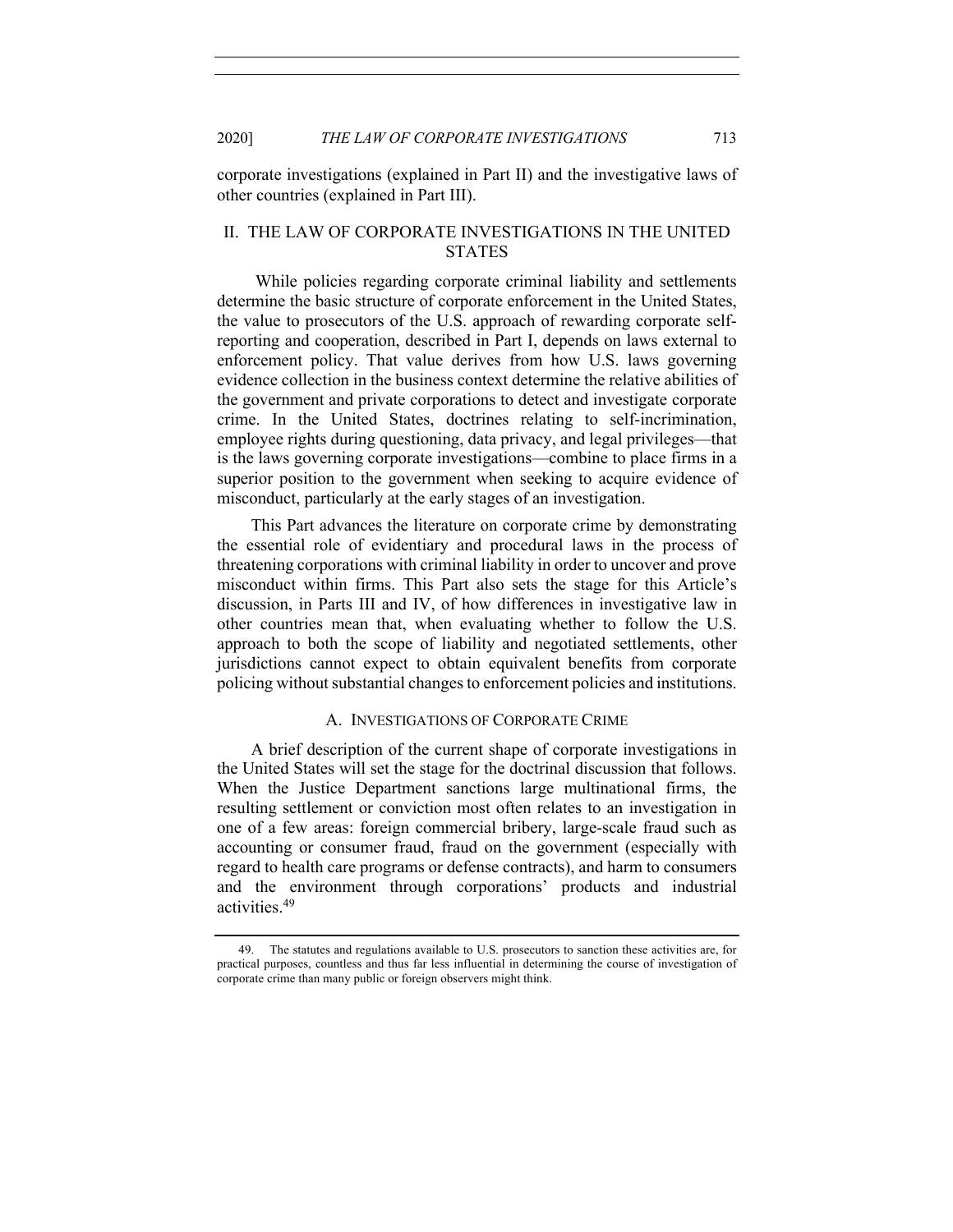A first, and critical, investigative step is how a firm or a prosecutor learns about a potential criminal matter. The most common methods of initial detection are through a firm's compliance systems (for example, internal reporting by employees, data analytics, or other monitoring systems), or, in the case of government detection, a whistleblower report, investigative journalism, disclosure by a cooperating defendant implicated in other misconduct, or, less commonly, detection by regulators.<sup>50</sup>

Following detection, preliminary investigation is pursued by the firm, public enforcers, or both. At this initial stage, the first objective is to determine whether misconduct occurred and, if so, to assess the scope of the wrongdoing and associated legal risks, especially the identities of implicated managers and employees. The company will do this by examining internal documents (including employees' electronic communications) and interviewing employees. If the government is not yet aware of the wrongdoing, an urgent question for the firm is whether to report its findings to enforcers or attempt to remediate and then remain silent.

For prosecutors, the initial task is to determine whether there is sufficient evidence of misconduct to investigate at all, and, if so, what should be the scope of, and resources devoted to, the investigation. They then need to determine whom to interview. This requires identifying non-implicated employees with relevant information because prosecutors often do not have sufficient evidence of misconduct at the early stage to pressure implicated witnesses to cooperate. Initial interviews also enable enforcement authorities to determine what documentary and electronic evidence to seek.

By the time the nature of the wrongdoing and the rough scope of personnel involved have become clear, the corporation will almost always have retained outside counsel. These private lawyers will conduct witness interviews and data recovery and review on behalf of the company, often with the assistance of other professionals such as forensic accountants. The corporation will also have hired separate counsel to represent many of its employees, especially those who might be implicated in the wrongdoing. At this stage in a government investigation, prosecutors may seek to enter into cooperation deals with ancillary implicated employees.

The firm and the government will then move to a phase in which the company's primary objective is to obtain a favorable resolution, and the

<sup>50.</sup> An analysis of corporate fraud indicates that government investigators tend to learn about misconduct from people within the firm, as opposed to through their own monitoring. Alexander Dyck et al., *Who Blows the Whistle on Corporate Fraud?*, 65 J. FIN. 2213, 2214 (2010). Public enforcement detects only a small amount of the corporate misconduct that occurs, however. Companies' internal systems detect, and are able to substantiate, more crime. *See* Eugene Soltes, *The Frequency of Corporate Misconduct: Public Enforcement Versus Private Reality*, 26 J. FIN. CRIME 923, 923–25 (2019).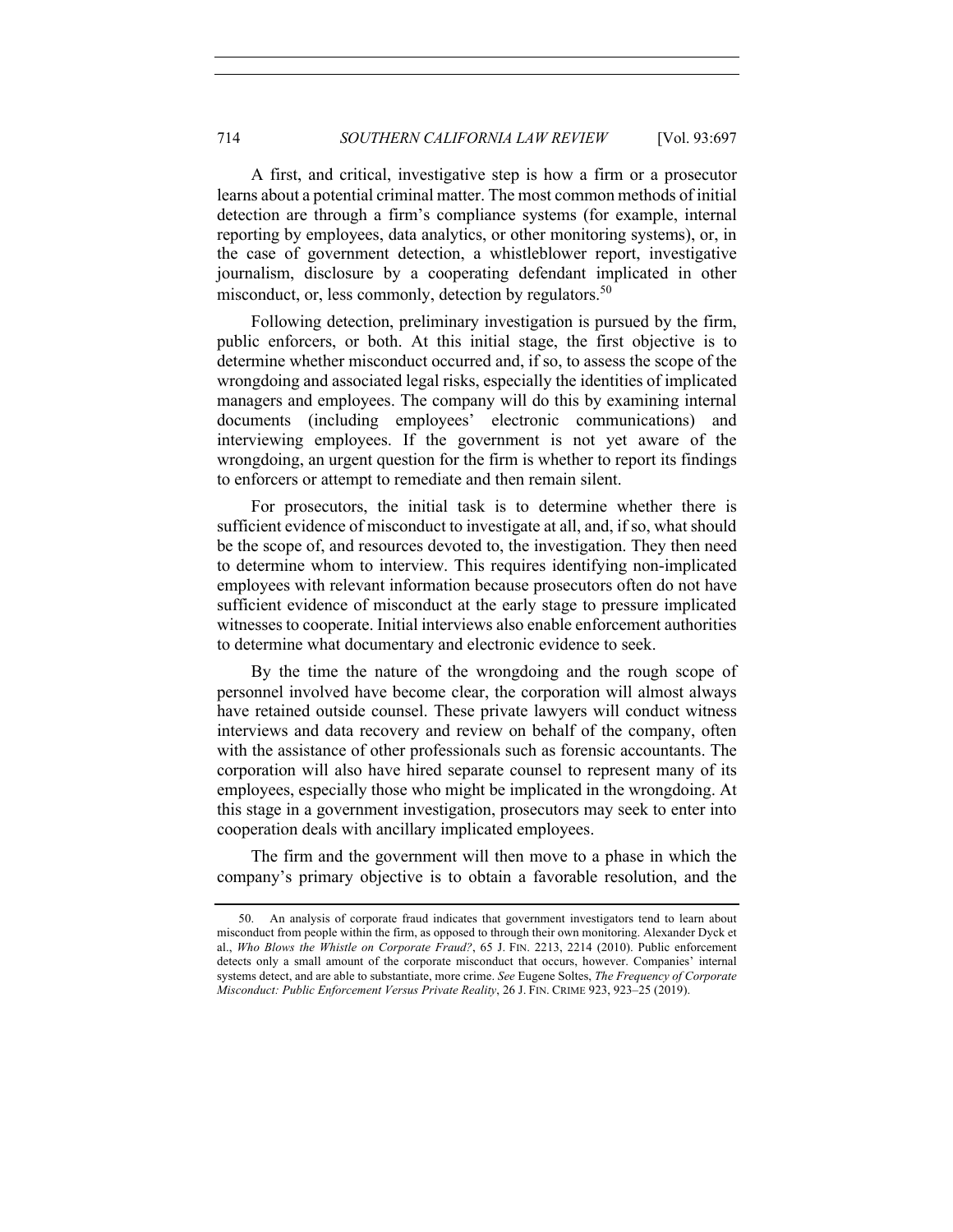government's primary objective is to gather complete and legally admissible evidence of the wrongdoing, both documentary and testimonial. This stage, which often continues past the point of settlement between the corporation and prosecutors, commonly involves private and public lawyers and their agents conducting interviews, data analysis, document review, and sometimes grand jury testimony, all while regularly communicating with each other about the course and findings of the investigation. Settlement negotiations commonly occur during this period. The company will understand that prosecutors will consider the quality of the firm's cooperation when determining the recommended form of settlement (that is DPA, NPA, or plea) and magnitude of sanction.

Before and after any settlement, the firm also will implement internal reforms either voluntarily or as mandated by settlement agreement. Reforms typically will include changes to personnel and sometimes governance systems, improvements to the corporation's compliance programs, and submission to oversight by an independent monitor.<sup>51</sup> These activities can lead to the detection, and potentially the disclosure of, evidence of further detected wrongdoing.

#### B. ACCESS TO EMPLOYEES' STATEMENTS AND TESTIMONY

At each stage of a corporate investigation, witnesses can be essential to identifying and proving a criminal violation. Documents and other forensic materials can be decisive. But their probative power, especially for complex business crimes, often depends on the explanatory testimony of persons who can identify the material documents and explain their meaning. As this Section shows, U.S. criminal procedure and employment law combine to give private corporations distinct advantages relative to public prosecutors in obtaining testimonial evidence from employees, especially at the early stage of an investigation.<sup>52</sup>

<sup>51.</sup> Arlen & Kahan, *supra* note 24, at 335–36.

<sup>52.</sup> As stated previously, this Article sets aside for later work comparative analysis of legal doctrines protecting employees against termination if they blow the whistle on misconduct internally or externally, as well as of legal regimes that provide bounties to external whistleblowers. *See supra* note 18. Protections for internal whistleblowers in both federal and state law, *see, e.g.*, CYNTHIA ESTLUND, REGOVERNING THE WORKPLACE: FROM SELF-REGULATION TO CO-REGULATION 75–88, 132–35, 142– 45 (2010), can enhance firms' ability to detect and investigate by generating more information about misconduct from employees. While overseas there are less-developed laws protecting whistleblowers from retaliation, in many countries employees are protected by stronger employment laws preventing termination without cause. *See infra* Part III. The United States is one of the few countries that offers bounties for some crimes. Such bounties potentially enhance both the government's ability to detect misconduct and corporations' incentives to self-report it. Arlen, *supra* note 10. Bounties do not obviate, or even significantly reduce the benefit to the government of inducing corporate self-reporting or cooperation. Bounties are not available for most crimes. Moreover, for misconduct for which they are available, the government appears not to obtain actionable whistleblowing reports relating to most of the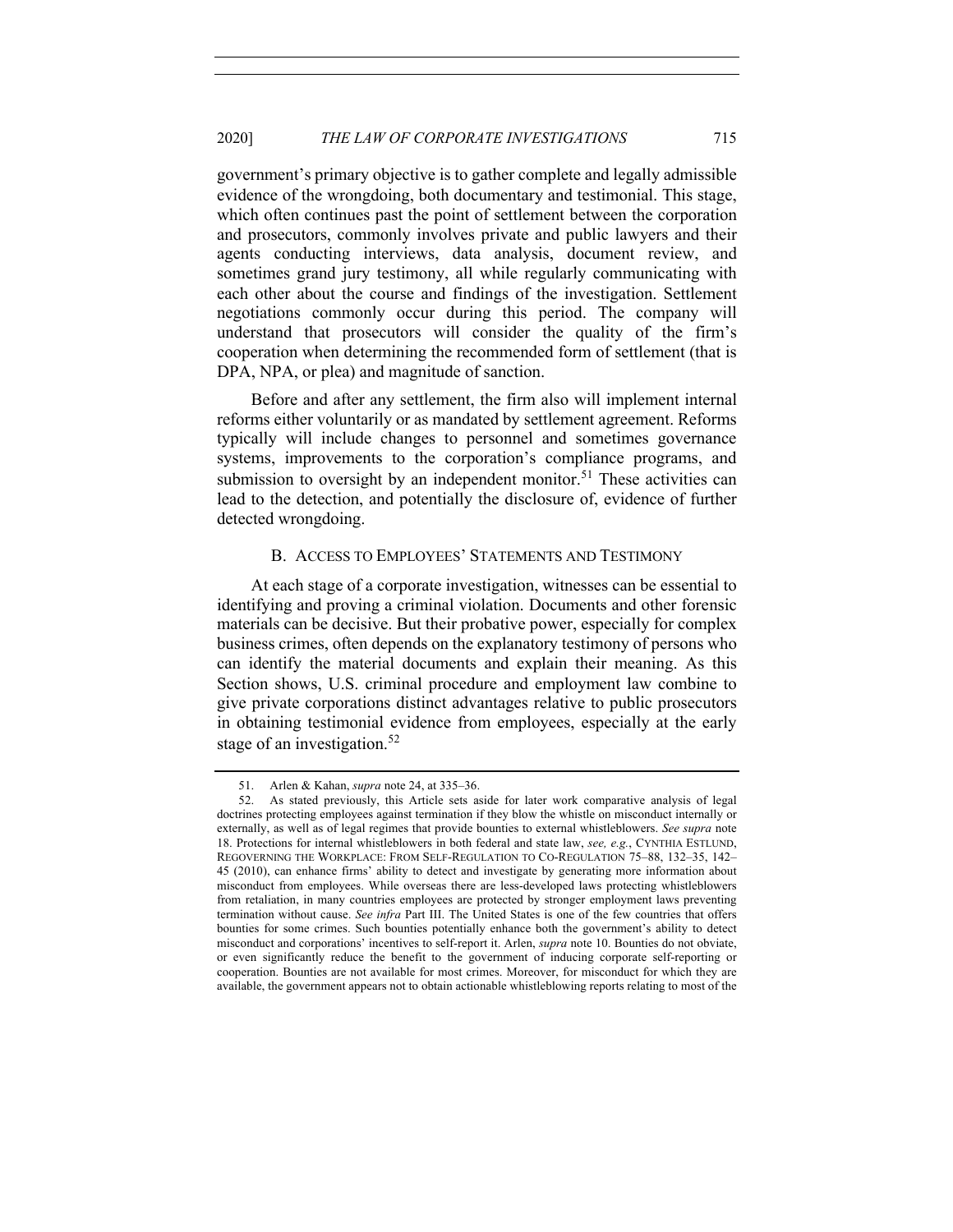## 1. Prosecutors' Ability to Obtain Information from Employees: Fifth Amendment, Immunity, and Right to Counsel

Corporate personnel with knowledge of wrongdoing within a firm were often involved in the misconduct and thus have potential exposure to prosecution.<sup>53</sup> Given the factual and doctrinal complexity of most whitecollar crimes, and the extremely broad scope of American prosecutorial discretion, employees close to the misconduct will, at the beginning of a criminal inquiry, have at least reasonable apprehension of potential charges.

The U.S. Constitution's Fifth Amendment guarantees all such employees a right against self-incrimination, erecting a barrier to prosecutors' acquiring their evidence.<sup>54</sup> The core guarantee is that the government may not prove a person's guilt in a criminal trial by offering in evidence verbal or written statements of that person that were compelled by government action.55 A subpoena, of course, is deemed compulsory because the law of civil and criminal contempt provides for sanctions, including imprisonment, against a witness who refuses to obey a subpoena's commands.<sup>56</sup> Therefore, an individual who reasonably fears selfincrimination, even indirectly, has a right to invoke the Fifth Amendment as grounds for refusing to testify in a grand jury, courtroom, or other proceeding that is subject to contempt sanctions.<sup>57</sup> And, of course, any person may decline a request to appear voluntarily for an interview with government investigators without needing to expressly invoke constitutional privilege.

One might think that prosecutors could rely on compelling the testimony of witnesses who have no reasonable fear of self-incrimination, and thus no right to assert, because they have no potential criminal liability. This route is not promising in the context of corporate crimes for two reasons. First, such crimes are rarely provable without the testimony of those who were themselves involved in illegal activity, because violators tend to

57. Brown v. Walker, 161 U.S. 591, 597–601 (1896).

misconduct that occurs, or even that it enforces. Thus, even with some available bounties, corporations in the United States have a comparative advantage in detecting and investigating misconduct.

<sup>53</sup>*. See* Miriam H. Baer, *Reconceptualizing the Whistleblower's Dilemma,* 50 U.C. DAVIS L. REV. 2215, 2234–67 (2017).

<sup>54.</sup> U.S. CONST. amend. V; *see also* Kastigar v. United States, 406 U.S. 441, 444–45 (1972); Lisa Kern Griffin, *Silence, Confessions, and the New Accuracy Imperative*, 65 DUKE L.J. 697, 705 (2016).

<sup>55</sup>*. See* Chavez v. Martinez, 538 U.S. 760, 766–67 (2003); Ullman v. United States, 350 U.S. 422, 430 (1956).

<sup>56.</sup> 18 U.S.C. § 402 (2018); Int'l Union, United Mine Workers v. Bagwell, 512 U.S. 821, 838–39 (1994). *Miranda* doctrine is rarely at issue in the investigation of corporate crime in the United States because questioning in police custody of corporate suspects is so uncommon. Miranda v. Arizona, 384 U.S. 436 (1966). Unlike some nations, the United States does not permit even temporary arrest solely for investigative purposes. *See id*. at 482. The Supreme Court, in spite of the opportunity to do so, has declined to rule that questioning before a grand jury constitutes custodial interrogation. United States v. Washington, 431 U.S. 181, 186 (1977).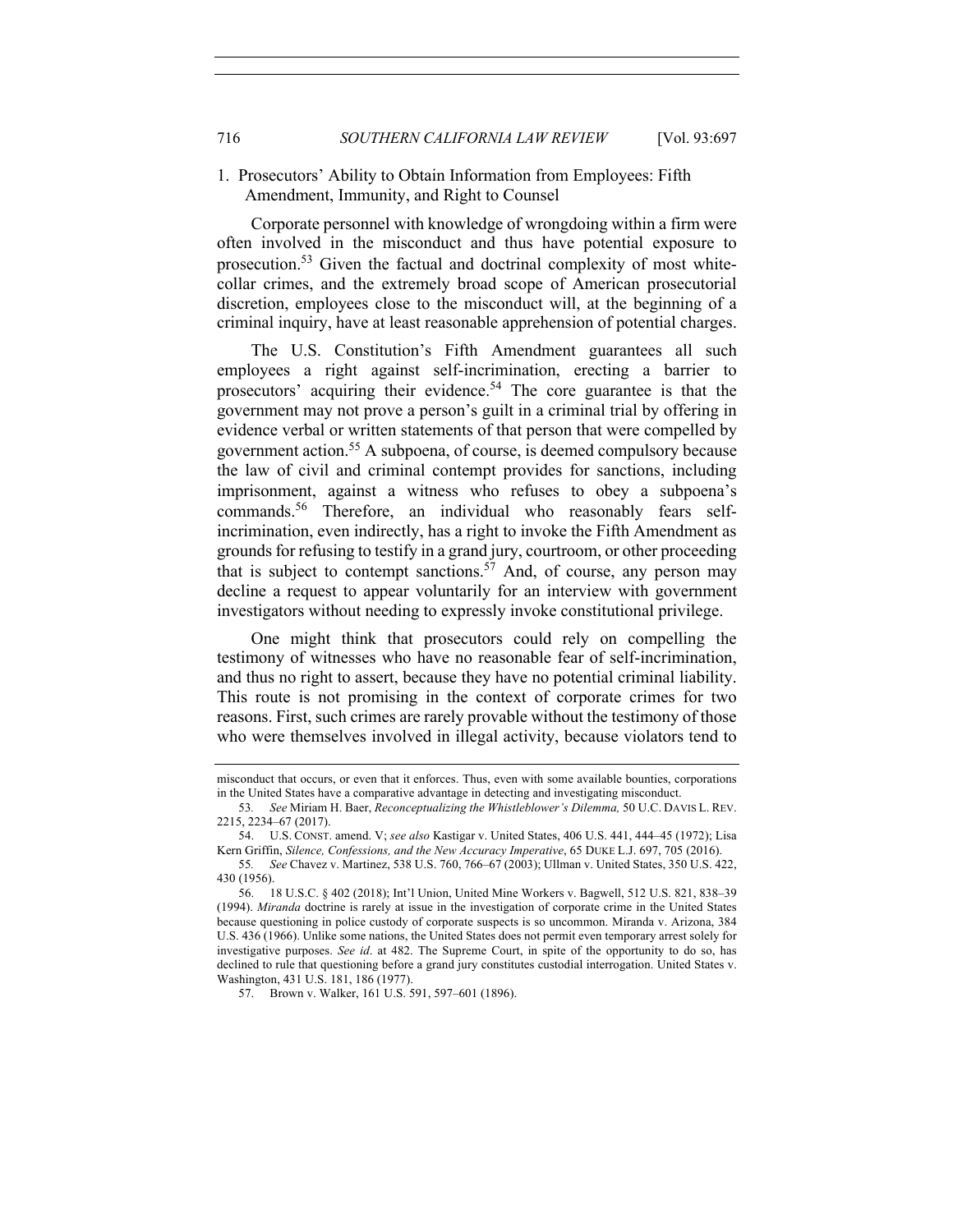keep wrongdoing secret from those who are not members of criminal conspiracies.58 Second, law and courts take a deferential posture towards an individual's assertion that she reasonably fears, ex ante, that answering an investigative question might further her later prosecution.<sup>59</sup> Even peripheral witnesses, when well advised by counsel, are apt to resist government questioning on Fifth Amendment grounds, especially early in an investigation when neither prosecutors nor defense counsel can confidently predict who, if anyone, will be implicated in wrongdoing.

Another option for prosecutors is to attempt to build a case on the testimony of occasional uncounseled individuals who voluntarily waive their Fifth Amendment right and submit to investigative questioning. Less well advised or informed employees, those keen on currying favor with employers, and those with strong appetite for legal risks might choose to answer questions freely. However, the opportunity to surprise and deal directly with an unrepresented person, prized by any government investigator, is rare in major corporate criminal investigations. Firms typically already know about the potential wrongdoing and, as discussed below, have either had the firm's counsel contact employees before the government commences investigative activities, or have hired individual counsel for employees.

State rules of attorney conduct, which bind federal prosecutors,  $60$ prohibit prosecutors and their agents from contacting individuals who are known to be represented by counsel without counsel present, even during the earliest stages of a criminal investigation before any person has been charged.<sup>61</sup> These rules can particularly inhibit corporate investigations because most states interpret them as applying, when a company is represented by counsel, to contacts with senior personnel of the company; some states find them to apply to contacts with lower-level employees and even, if privileged information is sought, to contacts with former employees.<sup>62</sup>

62*. See*, *e.g.*, Polycast Tech. Corp. v. Uniroyal, Inc., 129 F.R.D. 621, 628–29 (S.D.N.Y. 1990); Meachum v. Outdoor World Corp., 654 N.Y.S.2d 240, 254–55 (Sup. Ct. 1996); *see also* U.S. DEP'T OF JUSTICE, CRIMINAL RESOURCE MANUAL § 296 (2005) [hereinafter CRIMINAL RESOURCE MANUAL]

<sup>58</sup>*. See*, *e.g.*, United States v. Provenzano, 615 F.2d 37, 44–45 (2d Cir. 1980).

<sup>59</sup>*. See* Hoffman v. United States, 341 U.S. 479, 485–87 (1951); Davis v. Straub, 430 F.3d 281, 287–90 (6th Cir. 2005). Prosecutors generally eschew the onerous and often fruitless task of litigating whether a particular witness may assert the right to silence, especially during the investigative stage of a matter.

<sup>60.</sup> 28 U.S.C. § 530B (2018).

<sup>61</sup>*. See* United States v. Hammad, 858 F.2d 834, 834–35 (2d Cir. 1988); MODEL RULES OF PROF'L CONDUCT r. 4.2 (AM. BAR ASS'N 2018); *see also* Massiah v. United States, 377 U.S. 201, 205–06 (1964) (explaining the Sixth Amendment dimension to government contacts with charged defendants represented by counsel).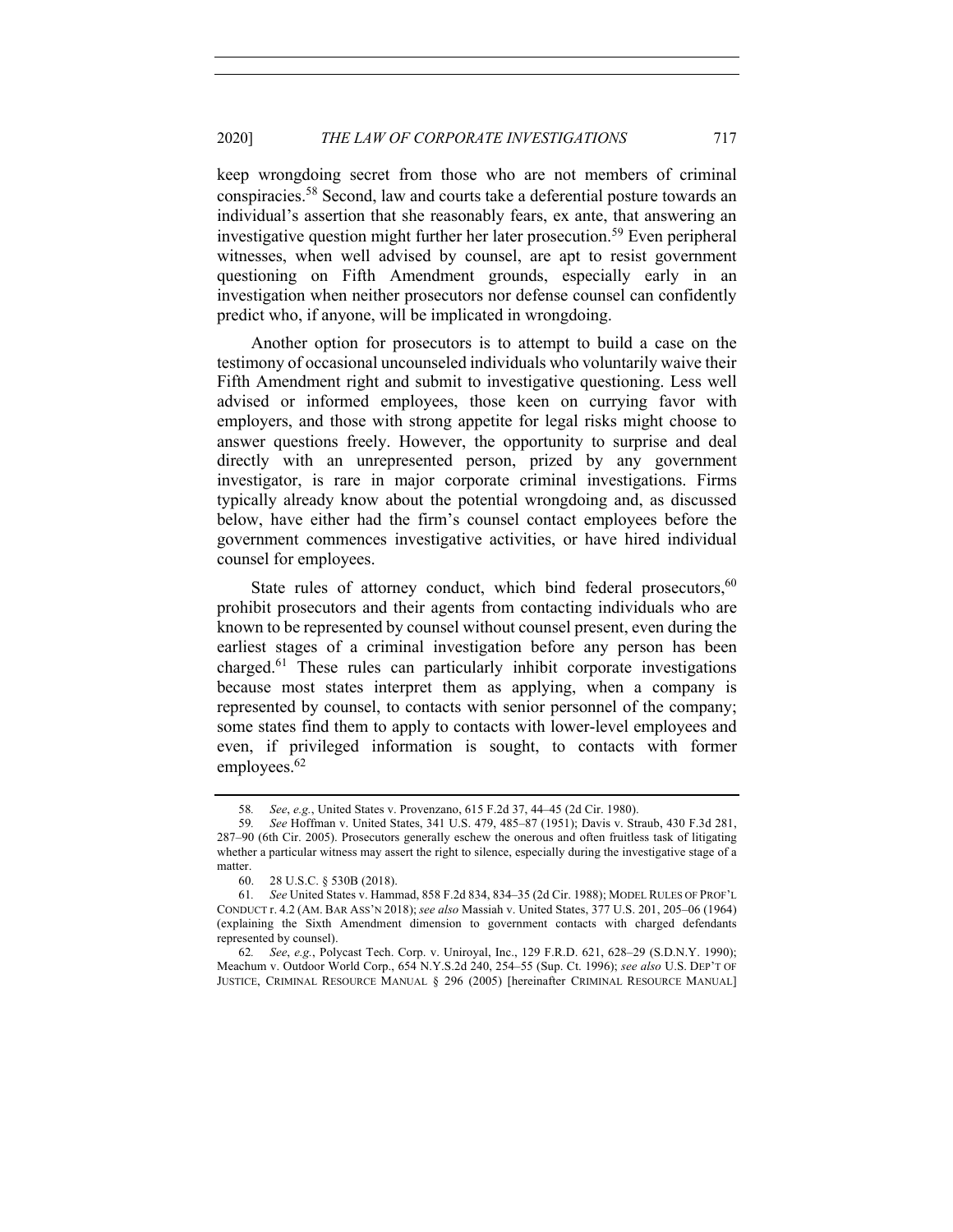A prosecutor seeking evidence from an informed individual represented by counsel must thus obtain a waiver of the Fifth Amendment right, which will come at a price. This price will vary, of course, according to the parties' bargaining strength. At the early stages of a corporate investigation, when the government has not yet gathered enough evidence to determine whether a crime has been committed, much less which employees might have been involved, an implicated individual has little to fear from the government if she does not cooperate and thus little reason to waive her right to silence.

To obtain information from informed, savvy witnesses who assert their rights, prosecutors must often deploy a costly measure: the statutory procedure for immunizing witnesses in order to obtain evidence in the face of the Fifth Amendment right. For statutory immunity to comply with constitutional requirements, it must fully "supplant" the Fifth Amendment right, that is, place the immunized witness in no worse position than if she had remained silent.<sup>63</sup> Therefore, testimony compelled under such immunity—known as "derivative use" or "*Kastigar*" immunity—may not be used against a witness in any manner, even indirectly as a lead to acquiring evidence. Functionally, this means that later prosecution of an immunized witness will be extremely difficult or even impossible.<sup>64</sup>

At later stages of a corporate investigation, the government may be able to extract a waiver of the right to self-incrimination as part of a guilty plea that exchanges testimony for a reduced sentence or more limited form of immunity protection, but only if the government has solved the problem of how to assemble sufficient proof of wrongdoing in the early stages, when witnesses lacked strong incentives to cooperate. Thus, if the government were to act alone, the Fifth Amendment—together with the pervasive and early presence of private counsel—would impose costly impediments to the investigation of corporate crime that could disable an investigation at the

<sup>(</sup>summarizing uneven state of the law and advising federal prosecutors to study local law before acting). 63*. See* 18 U.S.C. §§ 6002–6005 (2018); Kastigar v. United States, 406 U.S. 441, 448–49 (1972); Murphy v. Waterfront Comm'n, 378 U.S. 52, 79 (1964).

<sup>64</sup>*. See*, *e.g.*, United States v. Poindexter, 951 F.2d 369, 390 (D.C. Cir. 1991); United States v. North, 920 F.2d 940, 943 (D.C. Cir. 1990); United States v. McDaniel, 482 F.2d 305, 311 (8th Cir. 1973); *see also* Stephen D. Clymer, *Compelled Statements from Police Officers and* Garrity *Immunity*, 76 N.Y.U. L. REV. 1309, 1321–27 (2001). For this reason, Justice Department guidelines disfavor grants of statutory immunity. JUSTICE MANUAL,*supra* note 6, § 9-23.000. It is rare that a prosecutor will be willing to apply to a court for immunity without first having obtained a "proffer" from the witness. The proffer process requires the witness to be willing to effectively give up any prospect of testifying in her own defense, or otherwise putting on a defense case, by previewing her testimony for the government in exchange for a limited form of "use immunity" that guarantees only that the government will not use her proffer statements as evidence in its case-in-chief. *See* SAMPLE PROFFER AGREEMENT, UNITED STATES ATTORNEY, SOUTHERN DISTRICT OF NEW YORK (May 17, 2005), http://inns.innsofcourt.org/media/66 719/2%20-%20SDNY%20Proffer.pdf [https://perma.cc/4B7D-GQ5R]; *see also* United States v. Velez, 354 F.3d 190, 191–92 (2d Cir. 2004).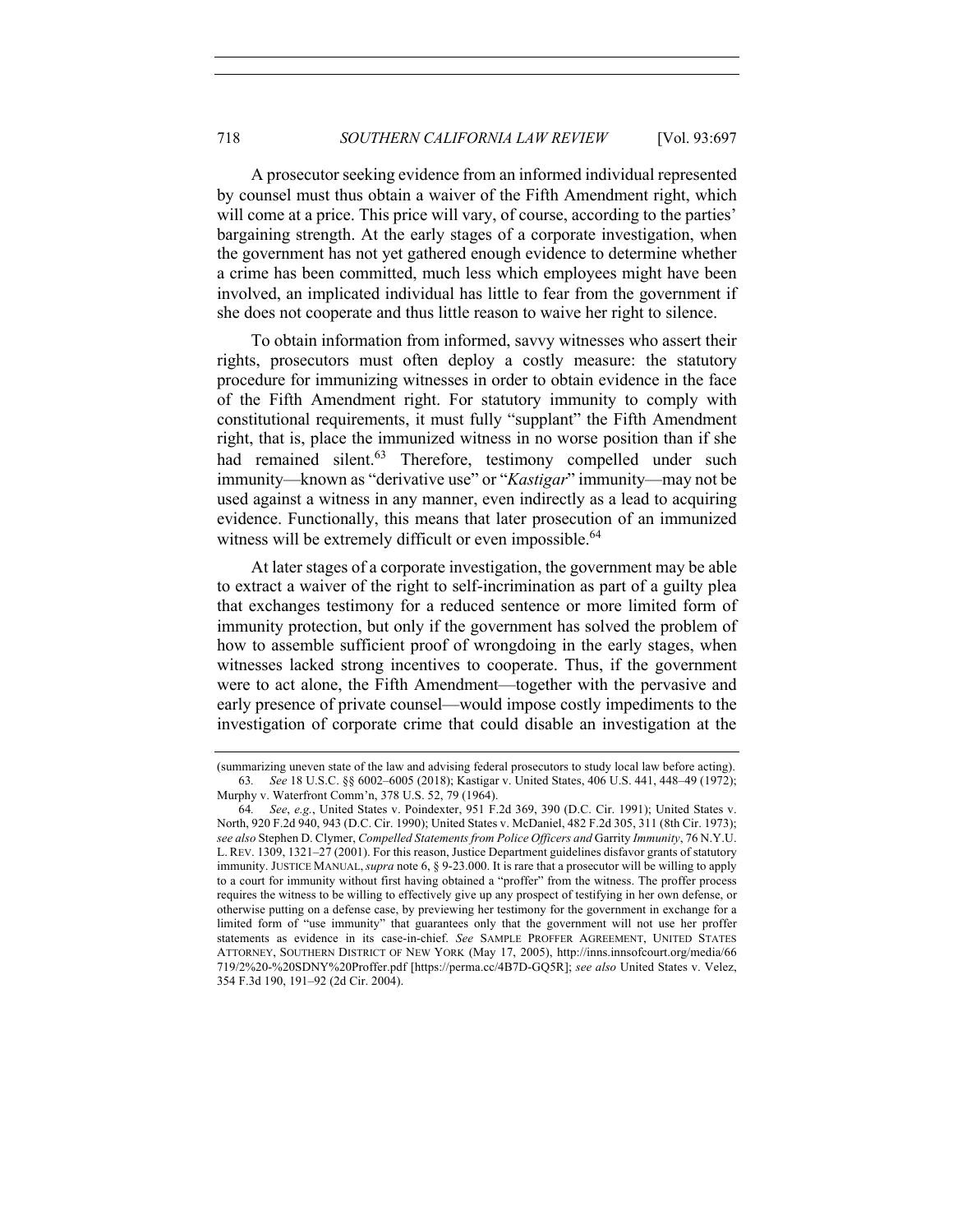threshold.

## 2. Corporations' Ability to Obtain Information from Employees: State Action and Employment Law

The U.S. Constitution does not constrain non-governmental actors. As a result, corporations do not face similar restrictions when obtaining testimonial evidence from potentially implicated employees. Private corporations interacting with their own employees generally are not official actors under U.S. constitutional law, even when investigating in anticipation of cooperating with the government in the future.<sup>65</sup> Thus, private corporations can compel their employees to speak to representatives of the firm tasked with determining whether and where misconduct has occurred.<sup>66</sup> If an employee refuses to answer, the firm may lawfully terminate, demote, or reduce the compensation of the employee—and thus may obtain employee cooperation by credibly threatening to take such measures.<sup>67</sup>

In addition, employees do not have a constitutional right to counsel during such interviews.<sup>68</sup> Employees of private corporations in the United States, the vast majority of whom do not have union representation, generally work under the terms of at-will employment, meaning the employer can summarily fire the employee, without notice or an opportunity to be heard, as long as the firm does not act in violation of other laws, such as statutory prohibitions on discrimination.<sup>69</sup> Even senior managers working under protective employment contracts, or union members working under collective bargaining agreements, usually may be terminated "for cause," a condition that, in the United States, is likely met by a manager's refusal to obey a directive to cooperate with a firm's investigation.<sup>70</sup>

69*. See* RESTATEMENT (THIRD) OF EMP'T LAW § 2.01 (AM. LAW INST. 2014); *see* Samuel Estreicher & Jeffrey M. Hirsch, *Comparative Wrongful Dismissal Law: Reassessing American Exceptionalism*, 92 N.C. L. REV. 343, 347 (2014).

70*. See* RESTATEMENT (THIRD) OF EMP'T LAW §§ 2.02, 2.04 (AM. LAW INST. 2014); *see also*  Rachel Arnow-Richman, *Just Notice: Re-Forming Employment at Will*, 58 UCLA L. REV. 1, 24–25 (2010); Lawrence E. Blades, *Employment at Will vs. Individual Freedom: On Limiting the Abusive Exercise of Employer Power*, 67 COLUM. L. REV. 1404, 1405–06 (1967).

<sup>65</sup>*. See* Jackson v. Metro. Edison Co., 419 U.S. 345, 350–58 (1974); Jensen v. Farrell Lines, Inc., 625 F.2d 379, 384–85 (2d Cir. 1980); *cf.* United States v. Slough, 641 F.3d 544 (D.C. Cir. 2011) (relating to government military contractor operating overseas).

<sup>66</sup>*. See* Gilman v. Marsh & McLennan Cos., 826 F.3d 69, 77 (2d Cir. 2016).

<sup>67</sup>*. Id.* at 69.

<sup>68</sup>*. See* D.L. Cromwell Invs., Inc. v. NASD Regulation, Inc., 279 F.3d 155, 161–63 (2d Cir. 2002); United States v. Solomon, 509 F.2d 863, 871–72 (2d Cir. 1975); United States v. Antonelli, 434 F.2d 335, 337–38 (2d Cir. 1970). The small percentage of private-sector workers who are represented by unions do have a statutory right to the presence of a union representative if the employee might be subject to discipline as a result of the interview. NLRB v. J. Weingarten, Inc., 420 U.S. 251, 256–57 (1975); *see also* ROBERT A GORMAN & MATTHEW W. FINKIN, LABOR LAW: ANALYSIS AND ADVOCACY § 16.4 (2013).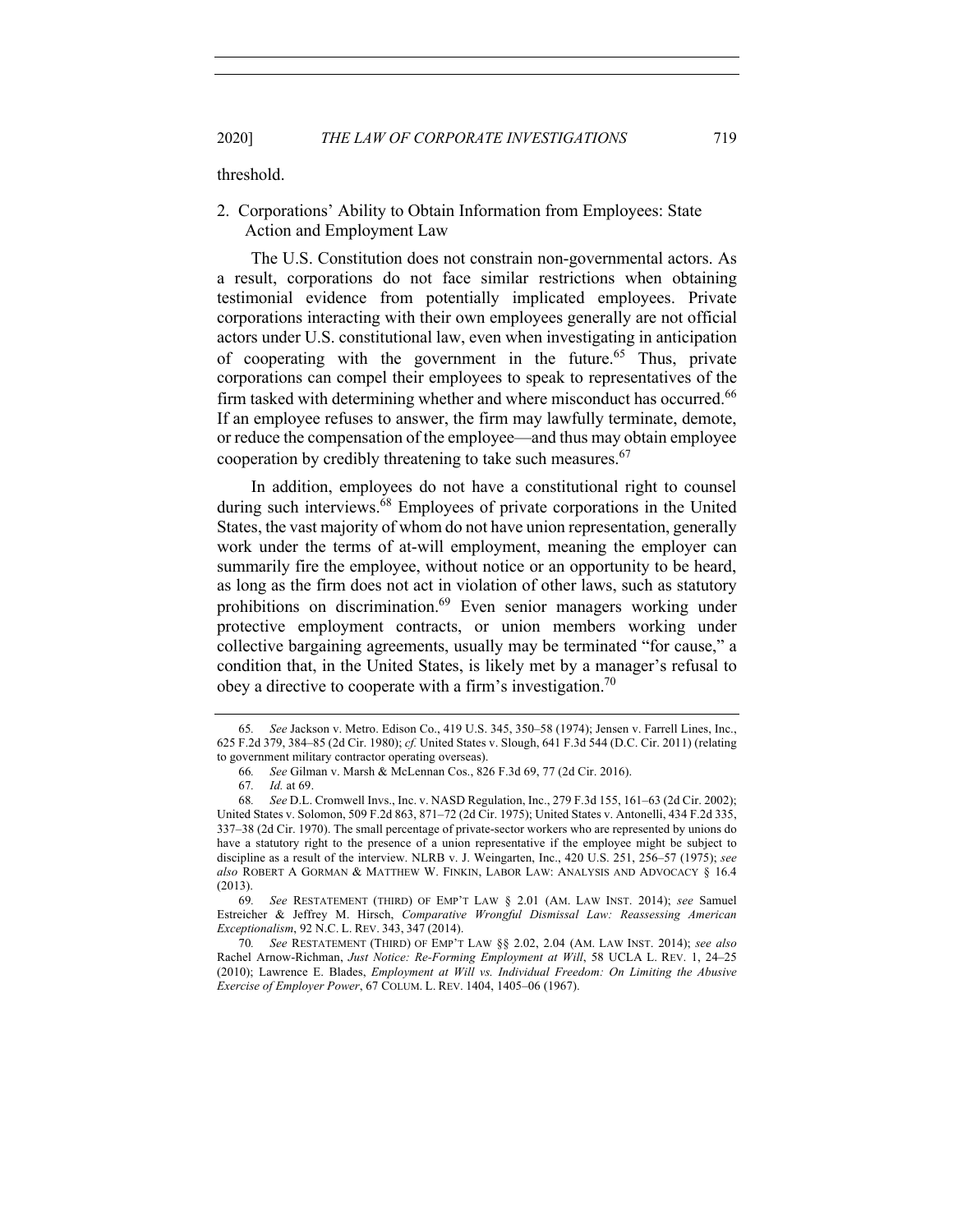Prosecutors who obtain the fruits of such questioning from a cooperating corporation are free to use them as they please, including as evidence in court, even though, as matter of colloquial understanding, such statements have been coerced by the firm's threat of action against employees who remain silent.<sup>71</sup> As long as the corporation directs its own investigation, without being directed by prosecutors, the investigation will not be deemed to constitute state action, even if the government benefits in the end, thus leaving affected individuals without viable Fifth Amendment objections.<sup>72</sup>

To summarize, U.S. prosecutors face substantial practical and legal hurdles to obtaining individual testimony in the investigation of corporate crime, particularly at the initial stages of determining whether a crime has been committed and who may be implicated. Firms encounter much lower hurdles to obtaining the statements of their own employees. Thus, prosecutors have powerful legal and practical incentives to induce firms to acquire witness testimony in exchange for leniency in corporate sanctioning.

## C. THE LAW OF LAWYERS: ATTORNEY-CLIENT PRIVILEGE AND JOINT **DEFENSE**

Firms' comparative advantage in obtaining evidence during corporate investigations in the United States depends on another area outside corporate criminal law: rules governing attorney-client privilege and the freedom of corporations to hire counsel for their employees and share investigative information with such lawyers.

Firms are reluctant to work proactively to detect and fully investigate misconduct unless they can control access to the fruits of such efforts. Firms have an incentive to expend resources on investigating when they can benefit from sharing products with enforcers and among defense counsel, while both retaining control over how much is shared and shielding those products from adversarial third parties who would seek to exploit them in costly private

<sup>71</sup>*. See* United States v. Garlock, 19 F.3d 441, 443–44 (8th Cir. 1994); *see also* Colorado v. Connelly, 479 U.S. 157, 166, 169–71 (1986); Griffin, *supra* note 18.

<sup>72.</sup> Judges have concluded that a specific private investigation constituted state action when prosecutors exerted undue influence over the firm's investigation. *E.g*., United States v. Stein, 541 F.3d 130, 136 (2d Cir. 2008), *aff'g* 435 F. Supp. 2d 330, 381 (S.D.N.Y. 2006); United States v. Connolly, 2019 U.S. Dist. LEXIS 76233, at \*33–34 (S.D.N.Y. 2019). In *Stein*, the court found that prosecutors had fully entwined themselves in the conduct of the firm by explicitly threatening the firm (KPMG, which was a partnership in the reputationally sensitive auditing business) with a disabling criminal conviction if it did not follow prosecutors' directives, including instructions about precisely what the firm should say to its employees to induce them to talk to the government, including without counsel. *See generally Stein*, 435 F. Supp. 2d 330. The court in *Connolly* likewise found that the government directed specific investigative measures, including individual interviews, while failing to conduct meaningful investigation of its own. *Connolly*, 2019 U.S. Dist. LEXIS, at \*31–46.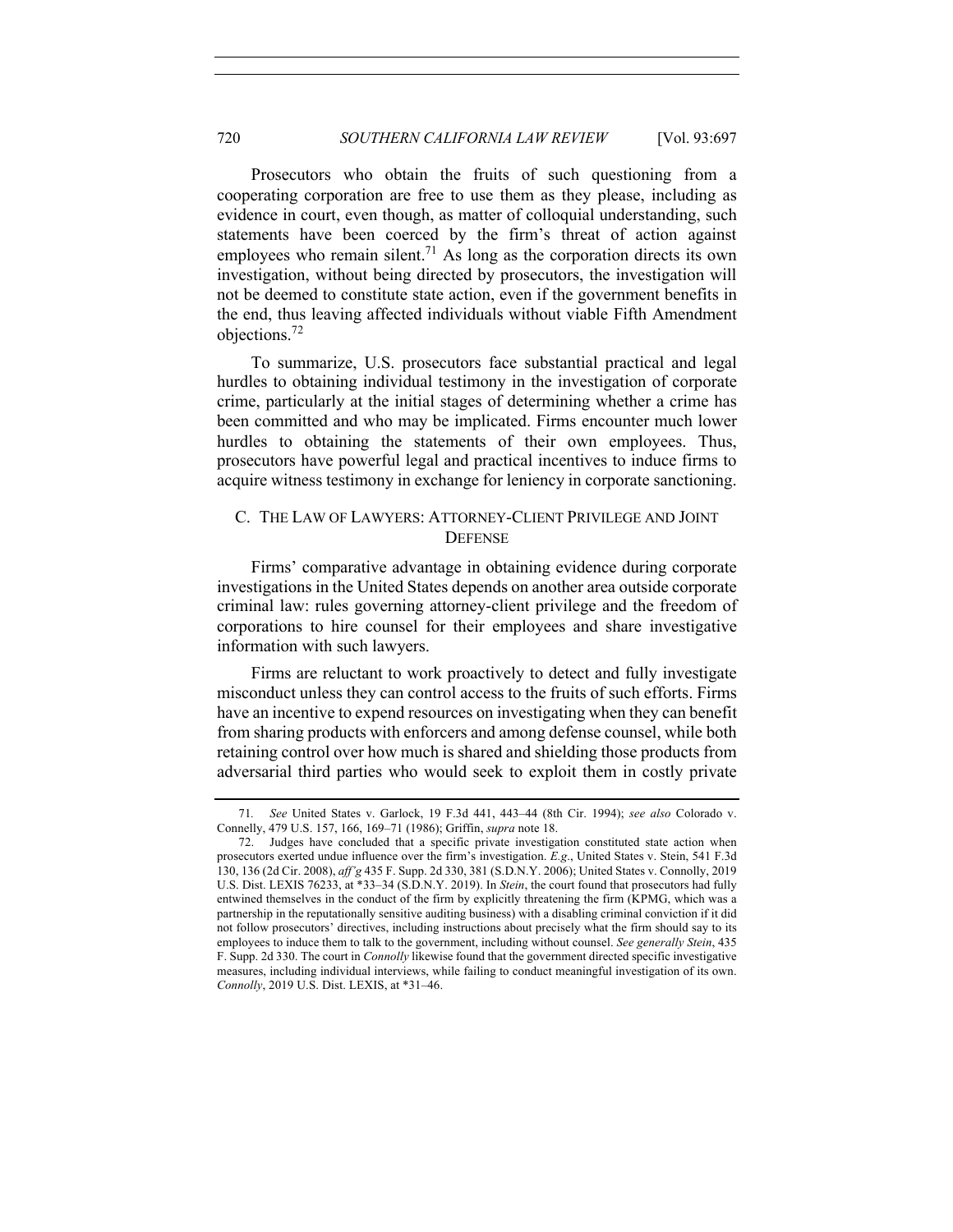litigation. U.S. law on legal privileges and related matters gives firms substantial and early control over information gathered in corporate investigations, thereby enhancing private firms' investigative powers.

1. Counsel for the Firm: Attorney-Client Privilege and Work Product Protection

The American attorney-client privilege protects from disclosure all confidential communications between client and lawyer made for the purpose of obtaining legal advice of any sort: transactional (such as for mergers and acquisitions), litigation-related (whether during or in anticipation of legal action), and even general advice unrelated to a specific deal or dispute, such as ongoing compliance advice.<sup>73</sup> Corporate clients enjoy the privilege just as individuals do.<sup>74</sup> Moreover, the U.S. corporate privilege applies both to in-house lawyers and outside counsel when acting as legal representatives for the firm.75 Corporations and their counsel also enjoy the protection of the work product doctrine, a qualified protection shielding materials, such as notes of interviews, prepared in anticipation of litigation and reflecting the mental processes of counsel.<sup>76</sup>

Under the Supreme Court's foundational decision in *Upjohn v. United States*, when lawyers acting on behalf of a firm interview employees about actions undertaken in the scope of employment, the attorney-client privilege and the work product doctrine protect the resulting information regardless of whether a lawyer speaks with the most senior manager or the lowest-level employee.<sup>77</sup> Thus, corporate counsel can conduct internal investigations of wrongdoing knowing, and assuring employees, that the privilege will shelter interviews as long as one of the significant purposes of the investigation is to provide legal advice to the firm.<sup>78</sup>

This doctrine assists corporate investigations in two ways. First, corporations can more freely investigate and respond to misconduct of which the government is unaware because they can control whether and what information is disclosed. Second, it may lead employees to speak more frankly. The privilege belongs to the corporation, not the employee, and is the corporation's to assert or waive, at the discretion of corporate

<sup>73</sup>*. See* INTERNAL CORPORATE INVESTIGATIONS 25–91 (Brad D. Brian et al. eds., 4th ed. 2017).

<sup>74</sup>*. See id*.

<sup>75.</sup> Upjohn Co. v. United States, 449 U.S. 383, 394–95 (1981).

<sup>76</sup>*. Id*. at 397–402.

<sup>77</sup>*. Id*. at 392–96.

<sup>78</sup>*. See, e.g*., *In re* Kellogg Brown & Root, Inc., 796 F.3d 137, 140–41 (D.C. Cir. 2015); *In re* Kellogg Brown & Root, Inc., 756 F.3d 754, 758–60 (D.C. Cir. 2014); *see also In re* GM LLC Ignition Switch Litig., 80 F. Supp. 3d 521, 529–30 (S.D.N.Y. 2015).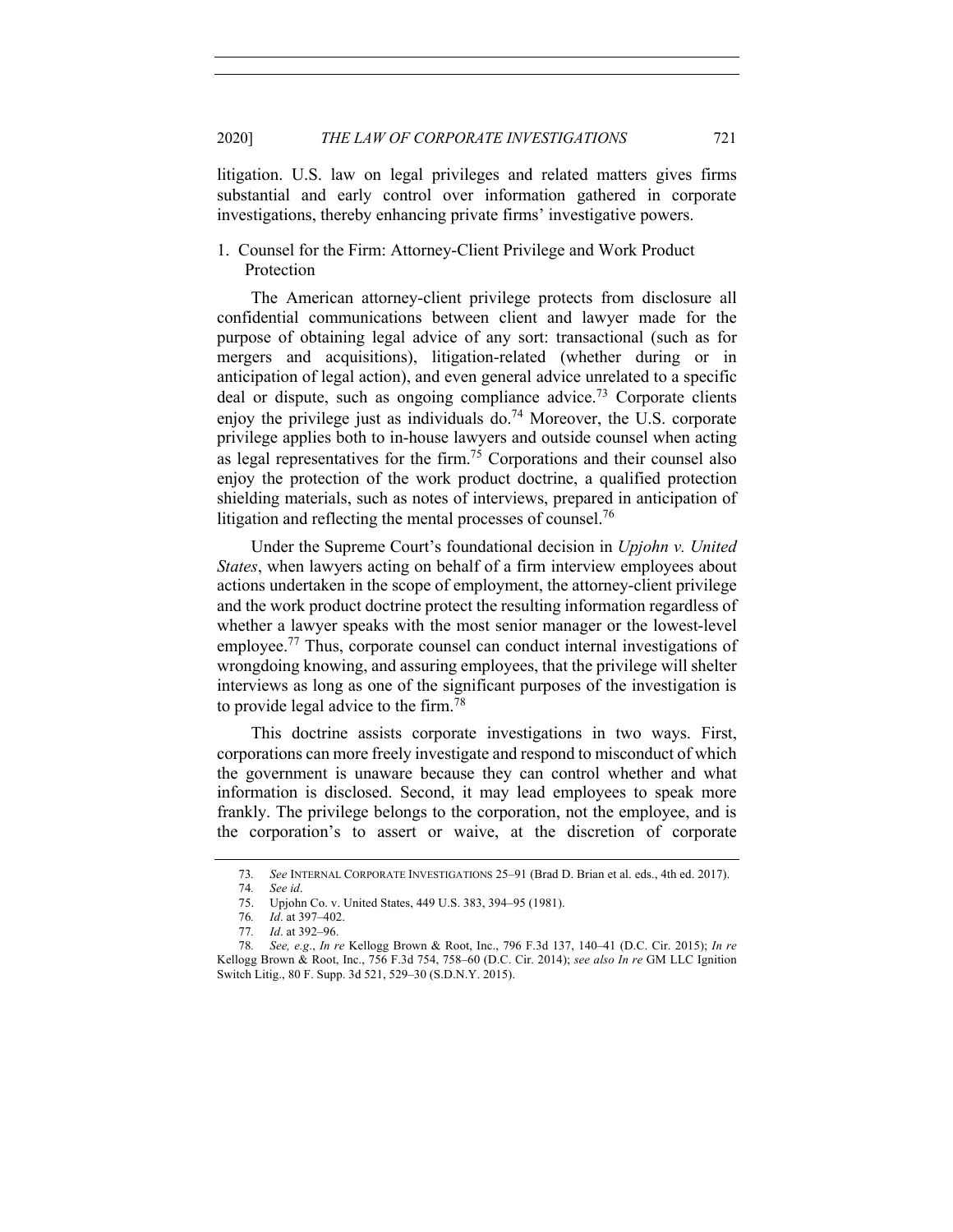management. However, a corporate lawyer's standard "*Upjohn* warning"<sup>79</sup> informs an interviewed employee that the conversation is privileged. (A complete *Upjohn* warning should also explain to the employee that the corporation, not the employee, has the power to choose to waive that protection.80) Having been told that a conversation with counsel is confidential, some employees may believe it will remain so, and thus may be more willing to disclose wrongdoing in the hope of retaining employment or at least being allowed to exit on favorable terms.

Companies seeking to cooperate can do so either by waiving the privilege and providing the government with raw investigative materials gathered by corporate counsel, or by giving the government summaries of the facts of the misconduct.<sup>81</sup> U.S. companies tend not to supply such raw material because, in the United States, disclosure to one party causes general waiver of the attorney-client privilege, leaving investigative products exposed to private plaintiffs, regulators, and others.<sup>82</sup> However, even factual summaries are required to be quite detailed and include facts identifying relevant witnesses and culpable actions by specific individuals. Firms are also asked to provide the government with a roadmap showing where it can

<sup>79.</sup> United States v. Int'l Bhd. of Teamsters, 119 F.3d 210, 215 (2d Cir. 1997).

<sup>80</sup>*. Id.*; *see also* Bruce A. Green & Ellen S. Podgor, *Unregulated Internal Investigations: Achieving Fairness for Corporate Constituents,* 54 B.C. L. REV. 73, 100 (2013). Practitioners differ about whether corporate counsel also should caution an employee to obtain her own attorney and advise her that the corporation may agree to cooperate with the government and share the fruits of its investigation, to the legal detriment of the employee. *See* INTERNAL CORPORATE INVESTIGATIONS, *supra* note 73, at 43–45. Employees must pass a high hurdle to establish a personal privilege with respect to conversations with counsel for the employer. *See In re* Bevill, Bresler & Schulman Asset Mgmt. Corp., 805 F.2d 120, 123 (3d Cir. 1986). Bar rules have been interpreted to permit *corporate* counsel to simultaneously provide legal advice to both the firm *and* its employees, at least at the early stages of an investigation when counsel is seeking to determine whether wrongdoing has likely occurred and a full internal investigation is warranted. *See* N.Y. City Lawyers' Ass'n. Prof'l Ethics Comm., Formal Op. 747 (2014).

<sup>81.</sup> Companies' leverage has been enhanced since the DOJ changed its policy—largely due to lobbying by the bar and business sector—to discourage prosecutors from insisting on a waiver of legal privilege in return for giving cooperation credit, but to allow companies to offer to waive. Memorandum from Mark Filip, Deputy Attorney Gen., U.S. Dep't of Justice, to Heads of Dep't Components & U.S. Attorneys (Aug. 28, 2008) [hereinafter Filip Memo], https://www.justice.gov/sites/default/files/dag/ legacy/2008/11/03/dag-memo-08282008.pdf; *see* Jonathan D. Glater & Michael M. Grynbaum, *U.S. Lifts a Policy in Corporate Crime Cases*, N.Y. TIMES (Aug. 28, 2008), https://www.nytimes.com/2008/08/ 29/business/29kpmg.html [https://perma.cc/3DFB-5797]. For full treatment of these developments and their importance to firms' bargaining position, *see* Julie R. O'Sullivan, *Does DOJ's Privilege Waiver Policy Threaten the Rationales Underlying the Attorney-Client Privilege and Work Product Doctrine? A Preliminary "No,"* 45 AM. CRIM. L. REV. 1237 (2008).

<sup>82</sup>*. See, e.g*., *In re* Pac. Pictures Corp., 679 F.3d 1121, 1124 (9th Cir. 2012); *In re* Qwest Commc'ns Int'l Inc., 450 F.3d 1179, 1185 (10th Cir. 2006); Westinghouse Elec. Corp. v. Republic of the Phillipines, 951 F.2d 1414, 1417 (3d Cir. 1991). *But see* Diversified Indus., Inc. v. Meredith, 572 F.2d 596, 598 (8th Cir. 1977) (en banc) (stating that voluntary disclosure of privileged materials to the Securities and Exchange Commission ("SEC") does not waive the attorney-client privilege as to civil plaintiffs). Rule-makers have adopted limited waiver protections, such as for accidental disclosure. *See*  FED. R. EVID. 502.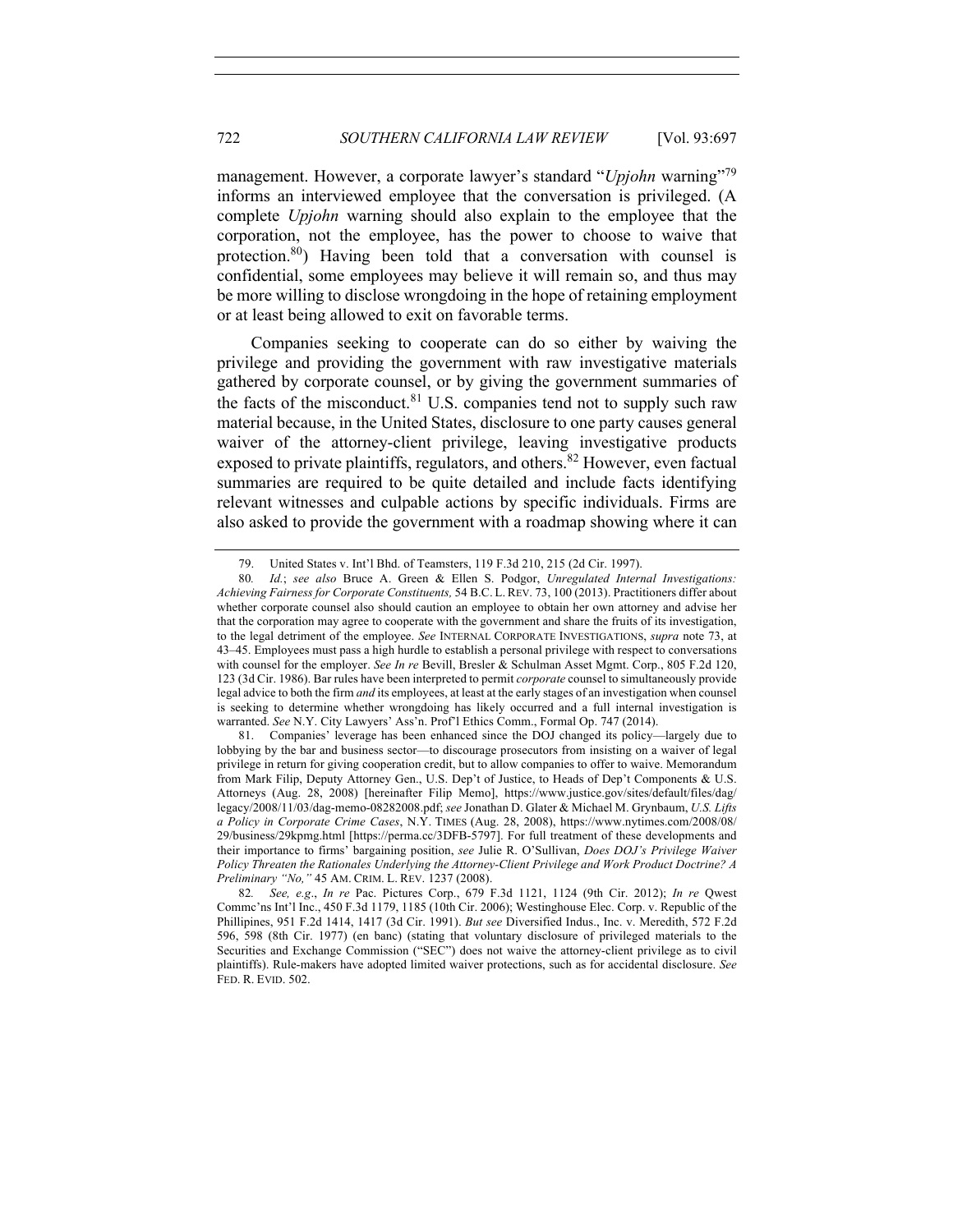obtain the evidence needed to prove a case. $83$  To date, this approach to cooperation has been reasonably successful in maintaining confidentiality vis-à-vis third parties.84

2. Counsel for the Employees: Funding and Conflicts of Interest

The relative advantage of firms in the United States gathering information during investigations is enhanced by principles that allow corporations to retain lawyers for individual employees and share information among corporate and individual counsel. Firms' control of counsel makes it more likely that employees will cooperate with firms' efforts to gather facts because refusal to cooperate generally results in not only termination but also loss of firm-funded representation. Further, employees provided with counsel may be more likely to assert their rights if prosecutors attempt to compel their statements.

U.S. firms have wide latitude to hire counsel for employees for two reasons. First, attorney ethics regimes allow the conflict of interest inherent in such arrangements to be waived by the individuals, who often are motivated to do so to avoid legal expenses.<sup>85</sup> Second, corporate law facilitates the funding by firms of attorneys for officers, managers, and employees in investigative and enforcement matters.<sup>86</sup> Almost all large U.S. corporations have a settled practice of paying employees' legal fees in workrelated investigative and regulatory matters.<sup>87</sup>

In addition, rules allowing coordination among corporate and individual counsel give corporations greater access to information about the progress

<sup>83</sup>*.* JUSTICE MANUAL,*supra* note 6, § 9-28.720. It remains unclear whether corporations can share even summaries of information gathered by lawyers through interviews of corporate personnel including identification, as the government expects, of relevant witnesses—without waiving the privilege.

<sup>84</sup>*. Cf.* U.S. Sec. & Exch. Comm'n v. Herrera, 324 F.R.D. 258, 258 (S.D. Fla. 2017) (reporting the ruling of a single magistrate judge that protection was waived as to some internal investigation fruits due to "oral downloads" of the content of employee interviews to SEC personnel).

<sup>85.</sup> MODEL RULES OF PROF'L CONDUCT r. 1.7(b) (AM. BAR ASS'N 2018).

<sup>86.</sup> *See* DEL. CODE ANN. tit. 8, § 145(e) (2019). *See generally* TOM BAKER & SEAN J. GRIFFITH, ENSURING CORPORATE MISCONDUCT: HOW LIABILITY INSURANCE UNDERMINES SHAREHOLDER LITIGATION (2010) (exploring how corporate insurance and indemnification practices and arguing that such practices weaken deterrence of wrongdoing in the corporate setting).

<sup>87.</sup> One court concluded that employees of the KPMG auditing firm had a reasonable expectation that the firm would cover their fees based on the firm's past practices (and its own statements), even though they were not contractually entitled to fee advancement. United States v. Stein, 541 F.3d 130, 155–58 (2d Cir. 2008); *see also* Andrew Ross Sorkin, *Wall St. Debates Who Should Pay Legal Bills*, N.Y. TIMES: DEALBOOK (Aug. 12, 2013, 8:50 PM), https://dealbook.nytimes.com/2013/08/12/wall-st-debateswho-should-pay-legal-bills/ [https://perma.cc/CT9C-8AP4]. "Clawback" actions to recoup fees from employees later convicted of crimes are burdensome and relatively rare. *See* Peter J. Henning, *When Legal Bills Become a Cause for Dispute*, N.Y. TIMES: DEALBOOK (Feb. 1, 2010, 9:11 AM), https://dealbook.nytimes.com/2010/02/01/when-legal-bills-become-an-item-of-dispute/ [https://perma.c c/ZZL6-GLCM].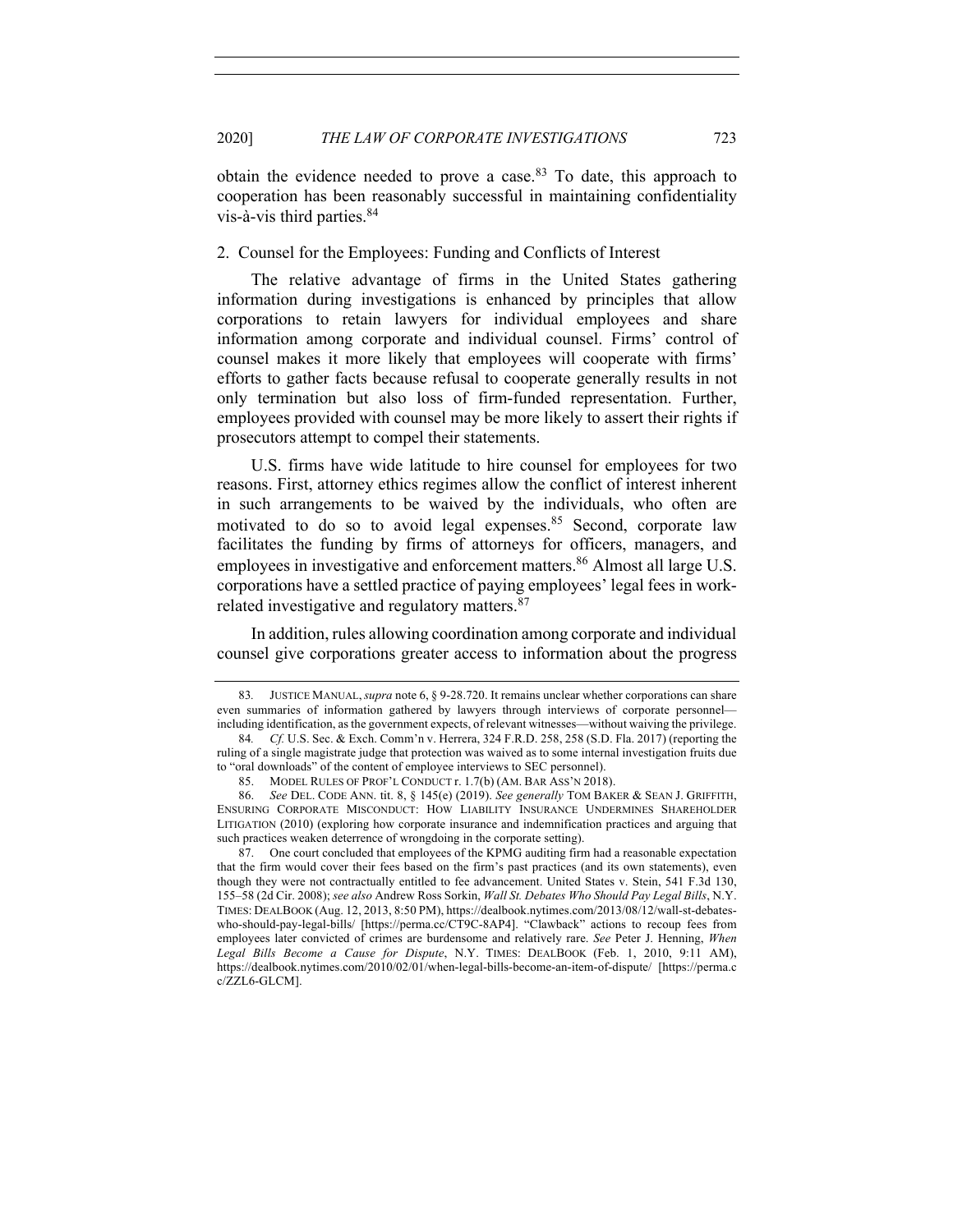and direction of the government's investigation. This stems from U.S. law on the joint defense privilege, which underlies the common practice of joint defense agreements.<sup>88</sup> This doctrine operates as an exception to the ordinary rules governing waiver of the attorney-client privilege. If multiple parties to an actual or potential legal proceeding share a common legal interest and clearly invoke the joint defense privilege, sharing of privileged materials among such persons and their counsel will not waive the attorney-client privilege.89

The practice of information sharing under joint defense agreements can greatly enhance corporate counsel's (and thus management's) ability to know what the evidence is in a complex matter, what parts of that evidence are known to the government, and even what the government's actions suggest about which persons and crimes it may be targeting. If a firm both is paying the fees of individual counsel and is party to joint defense agreements with those counsel, even the most careful counsel inevitably will have incentives, including potential benefits to their own clients, to exchange information about the progress and direction of the government's investigation with the firm and among individual counsel.

The more a corporation's employees submit to questioning, and the more the corporation knows about both its own employees' and the government's knowledge of the facts, the better positioned the corporation will be to craft a cooperation strategy that will satisfy prosecutors and earn the firm the sanction reductions it seeks.

## D. CORPORATE DOCUMENTS AND RECORDS

Corporate crime is also investigated and proved through very large quantities of documents. With digitization, it is now routine for major corporate investigations to involve millions of documentary records, within which items of critical proof can be scattered or buried. Although U.S. authorities can obtain documents by subpoena, firms retain a comparative advantage in the very costly enterprise of collecting and assessing documentary evidence in major cases of corporate crime.<sup>90</sup> Whereas

<sup>88</sup>*. See* INTERNAL CORPORATE INVESTIGATIONS, *supra* note 73, at 179–84.

<sup>89</sup>*. See id*.

<sup>90</sup>*. See* Arlen, *supra* note 6, at 165–67 (discussing companies' comparative advantage at obtaining and analyzing information about conduct by their employees in the scope of employment); *see also* JAY E. GRENIG & WILLIAM C. GLEISNER, III, EDISCOVERY & DIGITAL EVIDENCE (1st ed. 2005) (discussing how lawyers can handle electronically stored information); INTERNAL CORPORATE INVESTIGATIONS, *supra* note 73, at 134; MICHELE C.S. LANGE & KRISTIN M. NIMSGER, ELECTRONIC EVIDENCE AND DISCOVERY: WHAT EVERY LAWYER SHOULD KNOW (1st ed., 2004); Roger Parloff, *How VW Paid \$25 Billion for 'Dieselgate' — And Got Off Easy*, FORTUNE (Feb. 6, 2018, 2:01 AM), https://fortune.com/201 8/02/06/volkswagen-vw-emissions-scandal-penalties/ [https://perma.cc/4YBL-AE9T].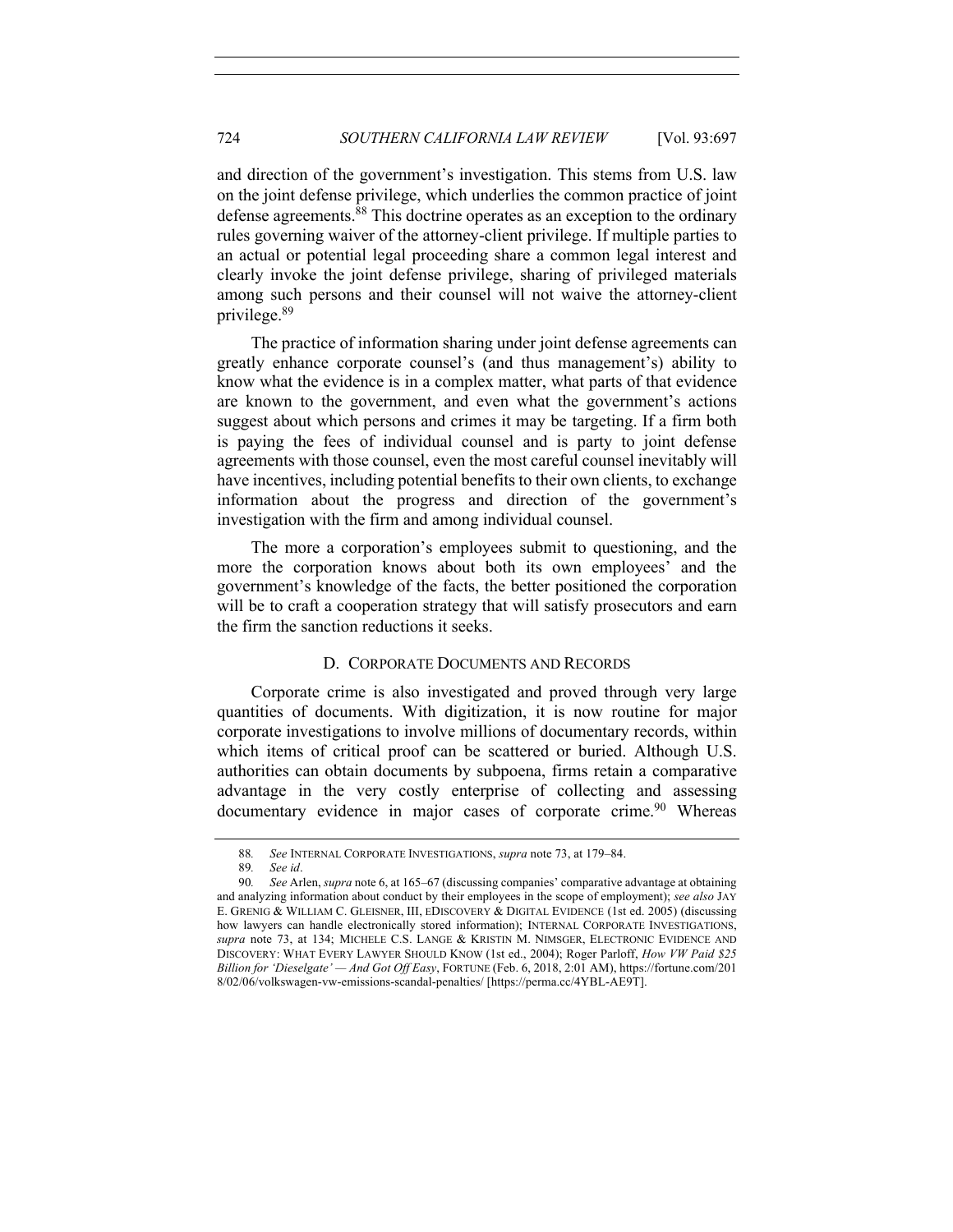prosecutors cannot expend the resources that would be required to blindly subpoena records whenever a hunch about misconduct has arisen, companies in the United States can monitor electronic communications and documents to detect misconduct.

Moreover, when investigating crime, companies are better able to identify, collect, and assess vast amounts of potentially relevant information. Corporate records are routinely spread across many locations and housed in multiple jurisdictions. The collection and review of documentary evidence presents government enforcers with severe practical problems. The ability of firms to assist the government in reducing those problems, and thus to speed corporate investigations, and lower their costs, enhances prosecutors' ability to learn of and prove misconduct.

#### 1. Government Access to Documentary Evidence

The legal mechanism for compelling production of documents in a U.S. criminal investigation is the grand jury subpoena or, in regulatory matters such as Securities and Exchange Commission ("SEC") or Internal Revenue Service ("IRS") investigations, an administrative subpoena authorized by statute.<sup>91</sup> A grand jury subpoena satisfies the Constitution as long as it is not overly burdensome or broad, and there is a reasonable possibility that the materials obtained will be relevant, even if only indirectly.<sup>92</sup> Corporations have no right against self-incrimination under the Fifth Amendment. As a result, an employee subpoenaed to provide corporate documents in her official capacity cannot resist, even if the material could be personally incriminating.<sup>93</sup>

However, in order to determine which documents to seek and to understand them, investigators need to undertake preliminary work, generally by interviewing witnesses. Corporations have a large advantage in this endeavor, as discussed above. Moreover, even when prosecutors know the broad category of records they need, they often cannot effectively obtain the information without the corporation's help. A subpoena at the outset of an investigation for all records relating to a line of business will elicit a far greater volume of evidence than the government can manage with its own resources.<sup>94</sup> Uncooperative corporations have room to drag their heels in

<sup>91</sup>*. See*, *e.g.*, 15 U.S.C. § 78u(b) (2018); 26 U.S.C. § 7602 (2018).

<sup>92.</sup> As a matter of doctrine, a grand jury may issue a subpoena "just because it wants assurance" that no crime has been committed. United States v. R. Enters., Inc., 498 U.S. 292, 297 (1991); United States v. Morton Salt Co., 338 U.S. 632, 642–43 (1950).

<sup>93</sup>*. See* Hale v. Henkel, 201 U.S. 43, 73–75 (1906); *see also* Fisher v. United States, 425 U.S. 391, 405–14 (1976); Sara Sun Beale & James E. Felman, *The Fifth Amendment and the Grand Jury*, 22 CRIM. JUST. 4, 6–7 (2007).

<sup>94.</sup> A subpoena that sweeping could prompt litigation on the ground that it exceeds even the wide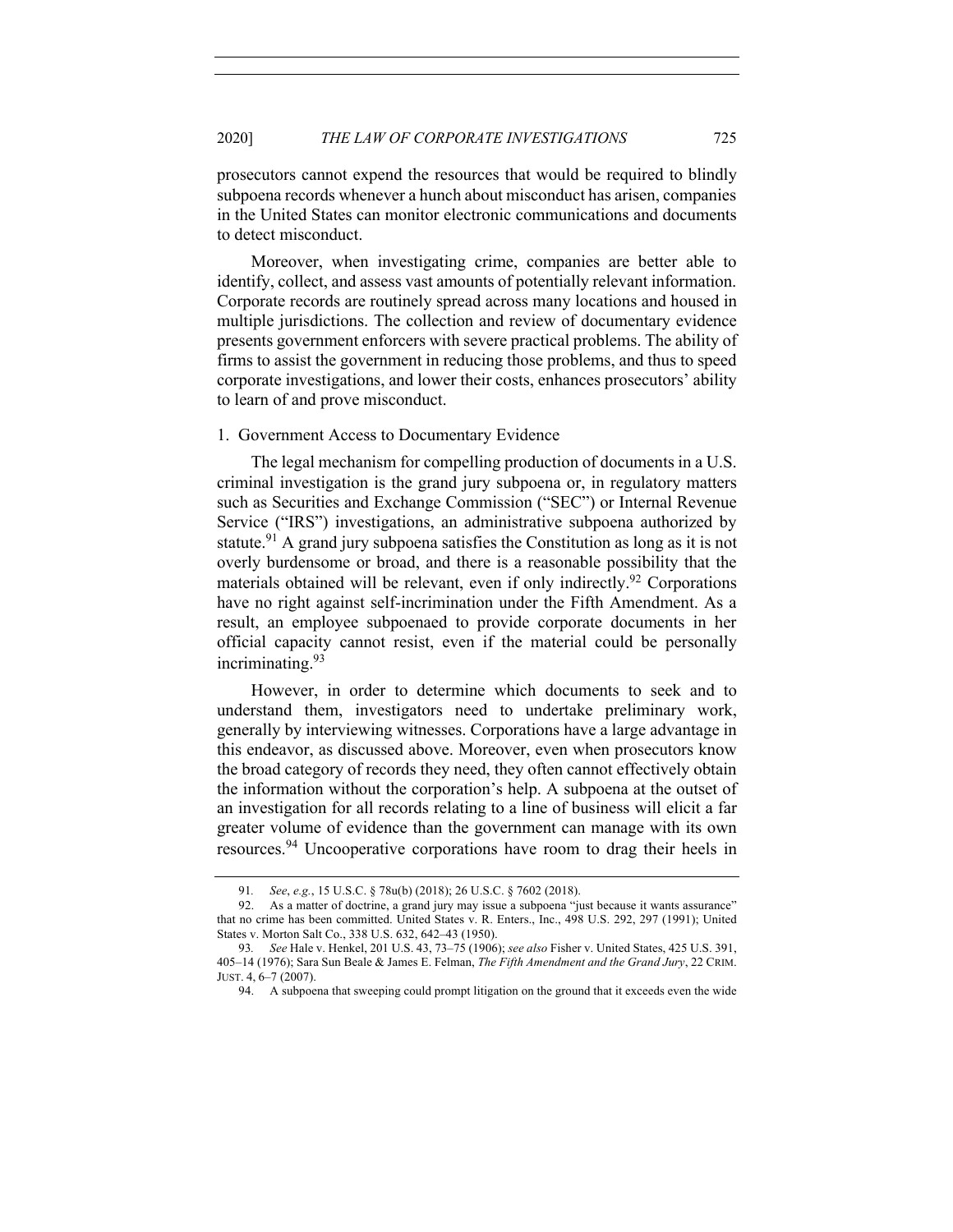complying, leading to delay in addition to the government being buried in documents.95

In corporate investigations that cross international borders, the government faces legal obstacles in addition to these practical problems. A grand jury subpoena is not self-executing outside United States territory. An American court may not issue a warrant to search premises abroad, although electronic evidence stored abroad by United States entities may be searchable.<sup>96</sup> Production of foreign documents can be ordered only with cumbersome procedures provided through mutual legal assistance treaties.<sup>97</sup> Given the volume, complexity, and dispersion of data in any investigation of crime within a large global corporation, prosecutors acting alone could not get to the bottom of a matter in reasonable time, at least not with current resources.

## 2. Corporate Access to and Capacity to Evaluate Documentary Evidence

A cooperative corporation can reduce these problems for government investigators. Corporations in the United States generally have the right to access work-related electronic evidence, including employees' emails, on servers or company-owned computers, even when this information contains employees' personal data.<sup>98</sup> As a result, corporations can better detect

96*. See* 18 U.S.C. § 2701 (2018); Clarifying Lawful Overseas Use of Data Act, Pub. L. No. 115- 141, §103, 132 Stat. 348 (2018); *see also* United States v. Microsoft Corp., 138 S. Ct. 1186 (2018) (declining to rule on the issue of access to communications stored abroad following Congress's enactment of new legislation granting access).

97*. E.g.*, Treaty Between the United States of America and the Federal Republic of Germany on Mutual Legal Assistance in Criminal Matters, Ger.-U.S., art. 11, Oct. 14, 2003, S. TREATY DOC. NO. 108–27; Treaty on Mutual Legal Assistance in Criminal Matters, U.K.-U.S., art. 14, Jan. 6, 1994, S. TREATY DOC. NO. 104–2; *see also* JUSTICE MANUAL, *supra* note 6, § 9-13.512; CRIMINAL RESOURCE MANUAL, *supra* note 62, §§ 266–283; SUSAN W. BRENNER & LORI E. SHAW, FEDERAL GRAND JURY: A GUIDE TO LAW AND PRACTICE § 14:4 (2d ed. 2019).

98*. See generally* MATTHEW W. FINKIN, PRIVACY IN EMPLOYMENT LAW 5-4–5-255 (5th ed. 2018). For example, under federal law, companies may seize and access the contents of company laptops provided to employees and can monitor employees' work-related communications in the ordinary course of business by notifying employees that their electronic communications are being monitored. *Id*. at 5- 86. Employers also can access electronic information, including emails, stored on their own systems. Courts have concluded employees do not have privacy rights over work-related materials when the employer clearly reserved the right of access. Employees also cannot claim privacy interests in workrelated emails. *Id*. at 5-110; *see also* RICHARD A. EPSTEIN & CATHERINE M. SHARKEY, CASES AND

latitude given to investigative subpoenas because the directive is overbroad, would be excessively burdensome to comply with, and likely covers material subject to attorney-client privilege. *See* FED. R. CRIM. P. 17; Swidler & Berlin v. United States, 524 U.S. 399, 401 (1998).

<sup>95.</sup> Criminal investigators of course have the alternative of proceeding by search warrant. But this requires having evidence in hand sufficient to establish probable cause and, because most documentary evidence is digital, will result in the same problem of overbreadth: the government will end up with reams of data. *See generally* U.S. DEP'T OF JUSTICE, SEARCHING AND SEIZING COMPUTERS AND OBTAINING ELECTRONIC EVIDENCE IN CRIMINAL INVESTIGATIONS (2009), https://www.justice.gov/sites/default/file s/criminal-ccips/legacy/2015/01/14/ssmanual2009.pdf [https://perma.cc/J6BL-AV9H ] (explaining the difficulty in obtaining and navigating computer evidence).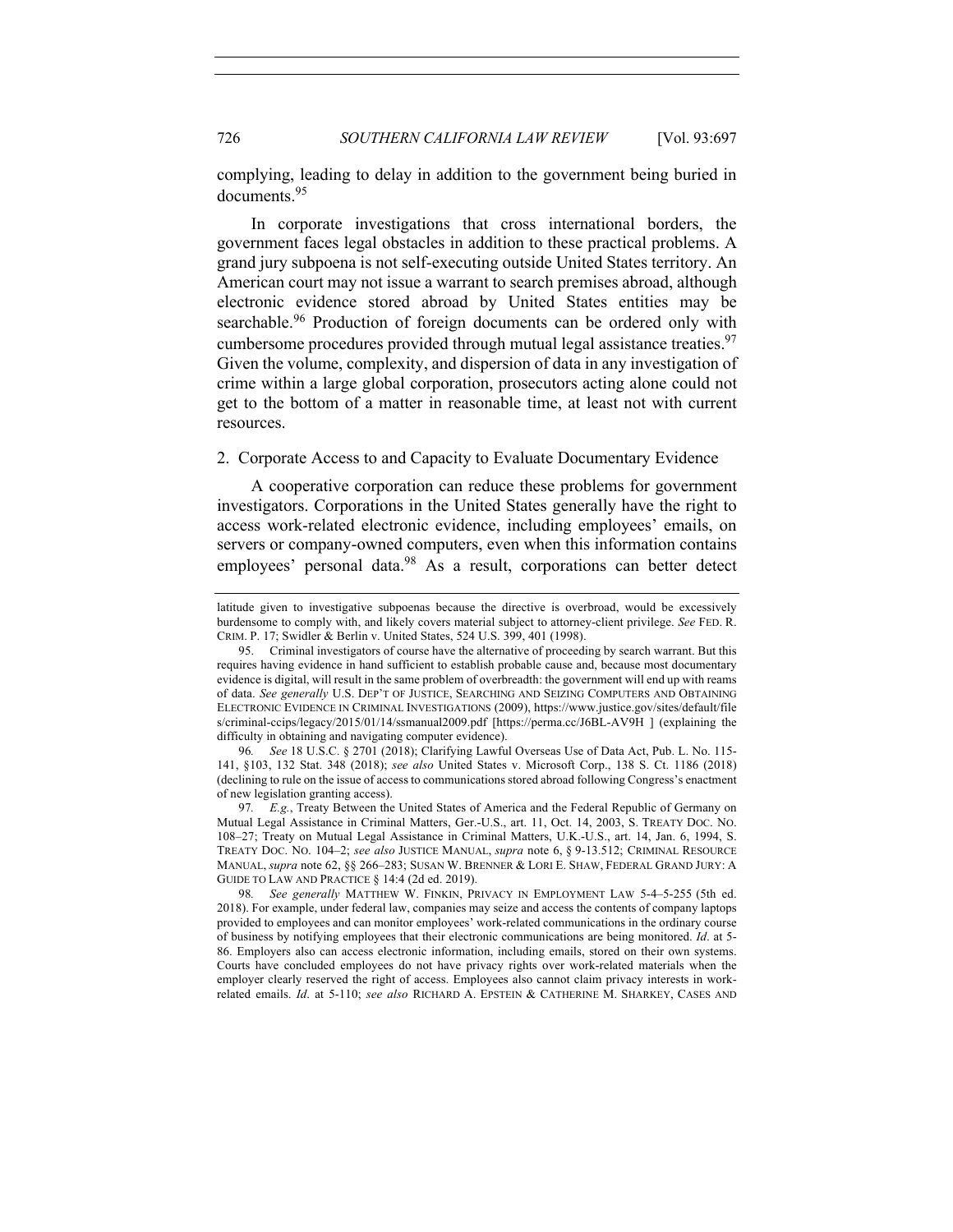misconduct in the first instance by routine monitoring of employees' emails, data storage facilities, and other electronic evidence. A company with an effective compliance program is likely to have signposts to guide it transactions flagged by compliance mechanisms or internal whistleblowing reports.<sup>99</sup>

In addition, companies are better able to exploit documents in investigating suspected misconduct because they can use their knowledgeable employees, and the ability to compel their assistance, to identify problematic conduct and relevant documentary records. A large corporation also can use its systems of data management, which may be more powerful and sophisticated than those available to prosecutors and government investigators. Moreover, large corporations have assets to retain outside vendors, such as data management and law firms, to assist in electronic discovery through technical expertise and supplying of personnel for manual document review.

Finally, some documents useful to investigators may be shielded by the firm's attorney-client privilege. Corporations routinely need the penmanship and opinions of counsel to conduct deals and, given the prevalence of litigation, have a strong incentive to include lawyers in internal discussions in order to invoke the shield of the privilege.<sup>100</sup> Firms can freely access these materials in the course of determining whether misconduct occurred. In situations where prosecutors need access to such records to make their case, firms are free to waive privilege and provide the documents.<sup>101</sup>

In short, U.S. firms own their own records and can choose to access, organize and share them as they please. Given the volume and complexity of documentary records in large modern corporations, this power and control is of tremendous value to the government in detecting and proving corporate crime.

MATERIALS ON TORTS 1048 (12th ed. 2020). California's new privacy law could alter this for residents of California, but at present it appears not applicable to an employer's employees. AB-25, California Consumer Privacy Act of 2018, Assembly Bill No. 25 (providing a temporary exemption from the CCPA for information collected about employees by employers, with the exception of the private civil action provision and the obligation to provide notice about the categories of personal information to be collected), https://leginfo.legislature.ca.gov/faces/billTextClient.xhtml?bill\_id=201920200AB25.

<sup>99.</sup> Arlen & Kraakman, *supra* note 11, at 752–54.

<sup>100.</sup> Moreover, firms negotiating with the government over corporate criminal liability sometimes rely on arguments that the advice of counsel contemporaneous with transactions negates liability by providing defenses of "good faith reliance" and the like. *See* Samuel W. Buell, *Good Faith and Law Evasion*, 58 UCLA L. REV. 611, 639–41 (2011).

<sup>101.</sup> JUSTICE MANUAL, *supra* note 6, § 9-28.710.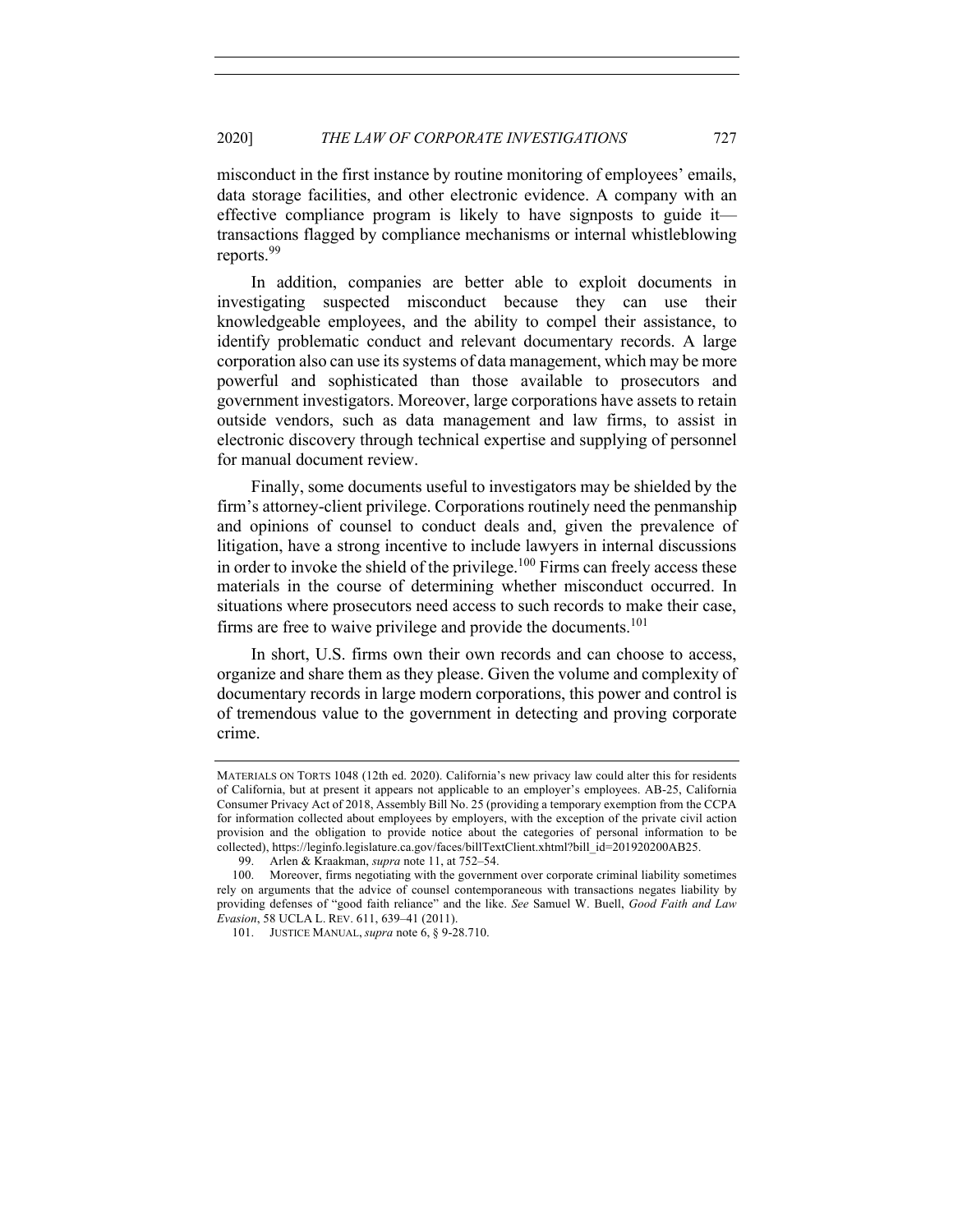#### III. THE LAW OF CORPORATE INVESTIGATIONS OVERSEAS

In the United States, structuring corporate enforcement policy to substantially reward self-reporting and cooperation can enhance enforcement because corporations in the United States enjoy superior and less costly access to information than do enforcement authorities, not only due to superior resources, but also because of U.S. law governing corporate investigations.<sup>102</sup> Seeking similar benefits, other countries are adopting, or considering, laws that expand corporate criminal liability and allow negotiated corporate criminal resolutions, such as DPAs, in part to promote corporate cooperation and self-reporting.<sup>103</sup> Debates over such laws have tended to overlook that such reforms, including the conditions for sanction mitigation, cannot be fully evaluated without accounting for how local laws governing the conduct of corporate investigations determine corporations' and government authorities' relative abilities to detect and investigate misconduct.

This Part shows that, in many other countries, differences in laws governing self-incrimination, employment, legal privileges, and data privacy restrict corporate investigations or strengthen government investigations relative to U.S. law of corporate investigations, thereby impacting the likely effect and optimal structure of reforms. To demonstrate this, this Article focuses on material differences in investigative laws across jurisdictions that could lead to different enforcement outcomes even if countries' adopted *respondeat superior* liability for firms and negotiated settlements short of conviction (such as  $DPAs$ ).<sup>104</sup> The objective is to illustrate the importance and prevalence of such differences in many jurisdictions, rather than to provide complete comparative analysis of the laws and institutions of any single country.<sup>105</sup>

<sup>102.</sup> Corporate cooperation would help prosecutors detect and sanction misconduct even if companies do not enjoy a comparative advantage in detecting misconduct, provided that corporations are able to devote more resources to investigations. In these conditions, a preferable response would be to increase funding for government authorities. But in this Article we are largely taking existing political economy arrangements as given, at least within reasonable bounds.

<sup>103.</sup> For a discussion of how the United States' success in corporate criminal enforcement has influenced reforms in other countries, both directly and through the OECD, *see* DAVIS, *supra* note 17; Arlen, *supra* note 10; Brewster & Buell, *supra* note 9, at 198 .

<sup>104.</sup> Given our focus on laws that would impact corporate investigations were a country to adopt *respondeat superior* and DPA-like negotiated settlements, we do not consider legal differences that arise when a country does not permit negotiated corporate criminal settlements. For a discussion of these differences see, for example, Arlen, *supra* note 10 (discussing France and the United Kingdom); Diskant, *supra* note 18 (discussing the United States and Germany).

<sup>105.</sup> A full comparison of the laws of the U.S. and another country would necessarily incorporate a host of other laws and institutions, including those affecting prosecutorial discretion, the public evidence gathering process, collateral consequences, the availability of private class actions, effectiveness of sanctions imposed by civil and administrative enforcement, the range of white collar offenses and the degree of extraterritorial enforcement, the magnitude of corporate criminal fines, the funding of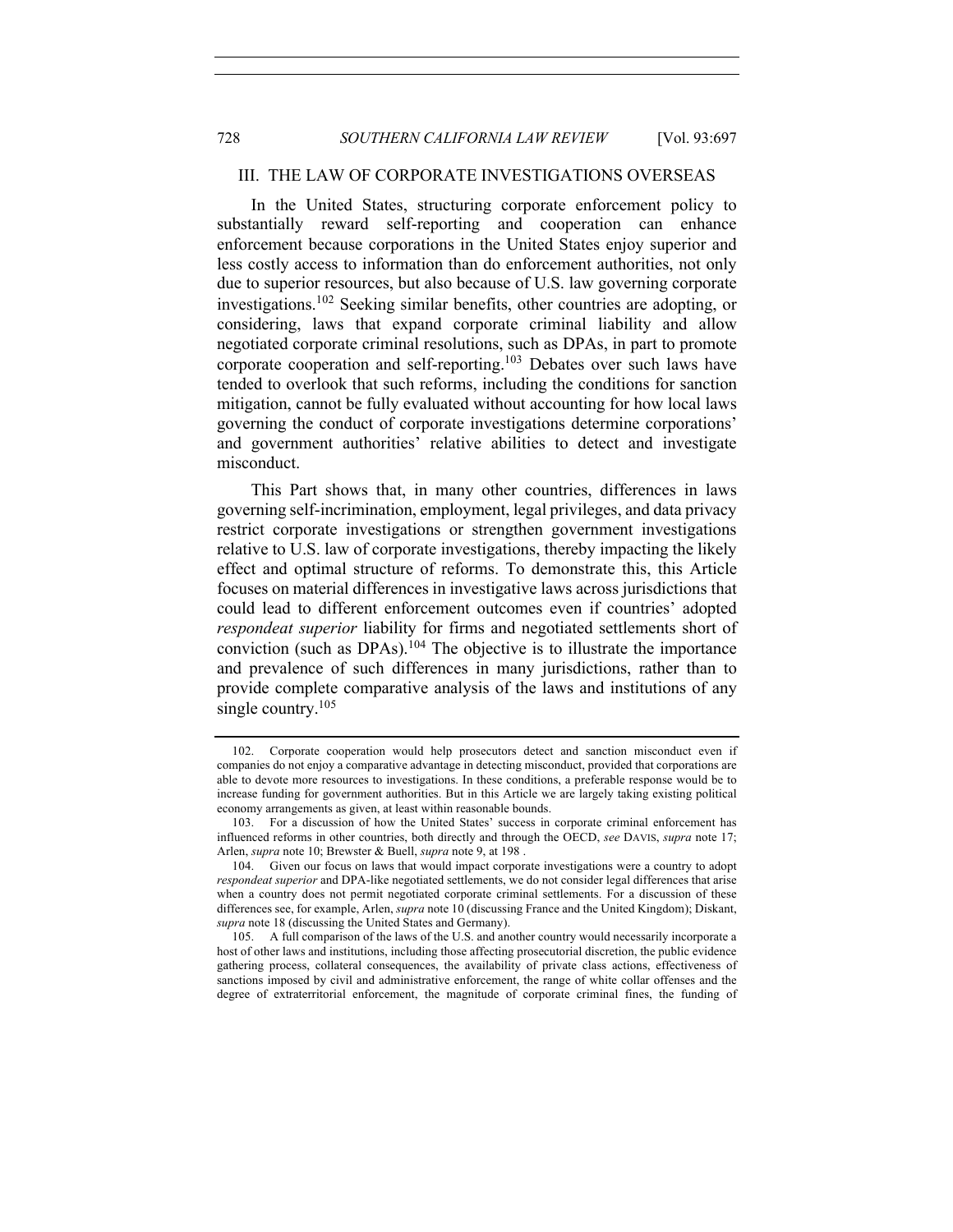To be sure, it is exceptionally difficult to predict the effects of deploying in one jurisdiction legal doctrines and policies that have been pursued in another.<sup>106</sup> Institutional arrangements, legal and cultural norms, and differing political economies can have equal or greater effects than laws and government policies. The interaction effects of the plethora of relevant laws and institutions can be too complicated for any theoretical or empirical model to fully accommodate. Nonetheless, policymakers throughout Europe, in areas of the Pacific Rim, and elsewhere have taken a keen interest in the model of corporate criminal enforcement that has developed in the United States over the last two decades. That interest starts with the intuition that broadening corporate criminal liability and adopting laws and policies that reward corporations for assisting in public enforcement will yield social welfare benefits. This Part shows that further pursuit of this intuition will require confronting the serious potential effects of fundamental differences in legal doctrine governing public and private efforts to investigate corporate crime.

#### A. PROSECUTORS' INVESTIGATIVE POWERS

Prosecutors in many other countries have more latitude than their U.S. counterparts to compel or pressure potentially implicated people to answer questions. They also often can use evidence derived from interrogations that violated a suspect's rights.

Some legal systems, particularly those in Asia, do not grant implicated persons a right to silence at all.107 In other countries, the right to silence is weaker than in the United States. For example, French investigators can make it costly for implicated employees to remain silent by threatening to introduce their silence as circumstantial evidence of guilt at trial.<sup>108</sup> In

108. France permits a strong inference that people who refuse to explain their circumstances are

enforcement authorities, political influence over and potential corruption of legal authorities, the effectiveness of laws governing whistleblowing, willingness to use accomplice testimony, and laws mandating self-reporting of misconduct.

<sup>106</sup>*. See, e.g.*, Gunther Teubner, *Legal Irritants*: *Good Faith in British Law or How Unifying Law Ends Up in New Divergences*, 61 MOD. L. REV. 11, 15 (1998).

<sup>107</sup>*. See generally* LAW LIBRARY OF CONG., MIRANDA WARNING EQUIVALENTS ABROAD 15 (2016), https://www.loc.gov/law/help/miranda-warning-equivalents-abroad/miranda-warning-equivalent s-abroad.pdf [https://perma.cc/C292-3CST] (concluding that Cambodia does not recognize a right to silence). For example, in China, people do not have a right to refuse to answer questions asked by regulators, such as the China Securities Regulatory Commission or the Public Securities Bureau, on the grounds that the answers would involve self-incrimination. Michael Han & Jonathan Wong*, Investigations in China, in* CORPORATE INTERNAL INVESTIGATIONS: AN INTERNATIONAL GUIDE 483, 491 (Paul Lomas & Daniel J. Kramer eds., 2d ed. 2013). In Hong Kong, individuals may not refuse to answer questions on grounds of self-incrimination. In addition, no privilege against self-incrimination bars the compelled production of documents, although such evidence may be used only derivatively against the person, not directly. Georgia Dawson et al., *Investigations in Hong Kong*, *in* CORPORATE INTERNAL INVESTIGATIONS: AN INTERNATIONAL GUIDE, *supra*, at 419, 425–26.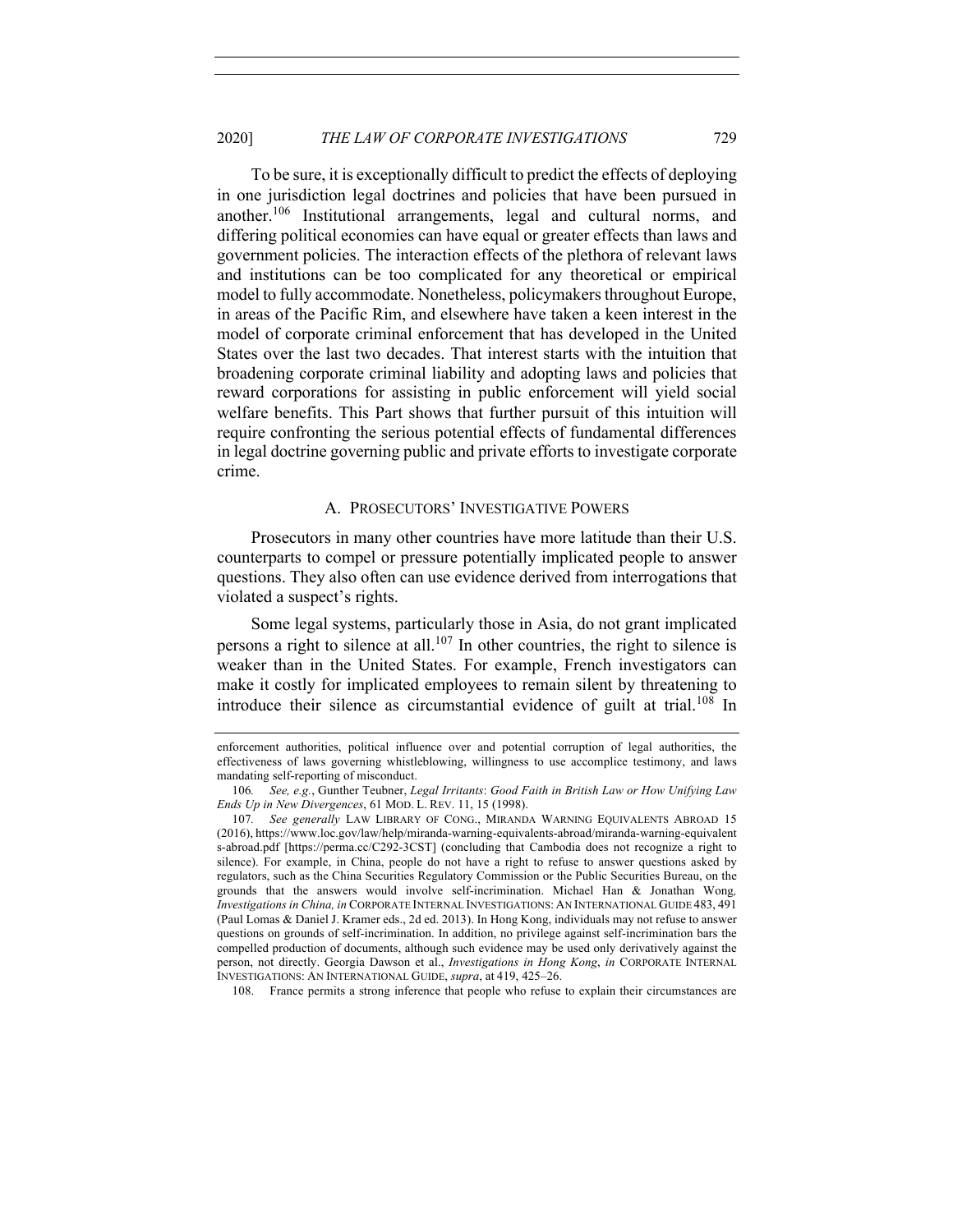England and Wales, suspects are cautioned that invocation of the right to silence can harm their defense, because the fact-finder may draw an inference against facts that the suspect seeks to rely on at trial that were not disclosed during the government's interview.<sup>109</sup>

Moreover, prosecutors in several countries can compel an implicated witness to speak, notwithstanding a right to silence, without granting derivative use immunity.110 In England and Wales, both the SFO and the Financial Conduct Authority ("FCA") have statutory authority to compel people to answer questions.111 Although compelled statements may not be used *directly* against the speaker in a criminal prosecution, prosecutors may be able to make derivative use of such statements, thus avoiding the

110. According to a recent petition filed by the DOJ for rehearing in the Second Circuit Court of Appeals, the following foreign authorities can obtain evidence, including testimony, on pain of sanction: Australia, Austria, Brazil, Canada, the Cayman Islands, Croatia, Cyprus, the Czech Republic, El Salvador, Estonia, the European Union, France, Finland, Greece, Hong Kong, Hungary, Israel, Italy, Japan, Korea, Luxembourg, Malaysia, Poland, Russia, Singapore, Slovakia, Spain, South Africa, Sweden, Switzerland, Taiwan, Turkey, the United Arab Emirates, and the United Kingdom. *See* Petition of the United States for Rehearing or Rehearing En Banc at 13–14, United States v. Allen, 864 F.3d 63 (2d Cir. 2017) (No. 16-898). Similarly, in Ireland, regulatory authorities can compel cooperation, subject to a form of use immunity. Carina Lawlor, *Ireland*, *in* THE PRACTITIONER'S GUIDE TO GLOBAL INVESTIGATIONS 614, 619 (Judith Seddon et al. eds., 2016). In Brazil, enforcement authorities' ability to pressure implicated people to answer questions is undermined by subjects' ability to lie with impunity. Camila V. Ancken et al., *Brazil*, *in* CORPORATE INTERNAL INVESTIGATIONS: OVERVIEW OF 13 JURISDICTIONS 51, 69–71 (Stephen Spehl & Thomas Gruetzner eds., 2013). Prosecutors in other countries may be less impeded by rights that do exist if they face a narrower exclusionary rule. *See infra* note 170.

111. The Director of the SFO has authority to investigate suspected offenses involving serious or complex fraud. The SFO Director can compel witnesses to answer relevant questions and provide any relevant documents. *See* Criminal Justice Act 1987, c. 38 § 2 (U.K.). The Financial Conduct Authority regulates financial services firms and markets in the United Kingdom through monitoring, investigations, sanctions, and civil and criminal proceedings. *See Enforcement*, FIN. CONDUCT AUTHORITY, https://www.fca.org.uk/about/enforcement [https://perma.cc/N3QA-HG2X]. The FCA also has the power to compel, and impose sanctions for refusal. *See* Financial Services and Markets Act 2000, c.8, §§ 171, 174, 177 (U.K.). The FCA also has the power to compel witnesses to speak, but usually does not do so with targets. It favors "interviews under caution" with suspects in a criminal proceeding. U.K. FIN. CONDUCT AUTH., FCA HANDBOOK § 2.14(4) (2020), https://www.handbook.fca.org.uk/handbook [https://perma.cc/J4HJ-9924]. Other U.K. enforcement authorities, such as the Competition and Markets Authority, the National Crime Agency, and the Health and Safety Executive have similar powers to compel witnesses to answer questions and produce documents. Hector Gonzalez et al., *Production of Information to the Authorities*, *in* THE PRACTITIONER'S GUIDE TO GLOBAL INVESTIGATIONS, *supra* note 109, at 173, 175.

guilty. *See* Antoine Kirry et al., *France*, *in* THE INTERNATIONAL INVESTIGATIONS REVIEW 114, 118 (Nicolas Bourtin ed., 8th ed. 2018). The risk of negative inference is enhanced in countries with strong cultural norms against invoking the right to silence.

<sup>109</sup>*. See, e.g*., Jason Mazzone, *Silence, Self-Incrimination, and Hazards of Globalization*, *in* COMPARATIVE CRIMINAL PROCEDURE 308, 320–21 (Jacqueline E. Ross & Stephen C. Thaman eds., 2016); Jessica Parker & Andrew Smith, *Representing Individuals in Interviews: The UK Perspective*, *in* THE PRACTITIONER'S GUIDE TO GLOBAL INVESTIGATIONS 234, 241 (Judith Seddon et al. eds., 2d ed. 2017); Peter B. Pope et al., *The Clash of Legal Cultures in the Brave New World of International Law Enforcement*, N.Y.U.: COMPLIANCE & ENFORCEMENT (Mar. 27, 2018), https://wp.nyu.edu/compliance\_e nforcement/2018/03/27/the-clash-of-legal-cultures-in-the-brave-new-world-of-international-law-enforce ment [https://perma.cc/TR4A-45ND].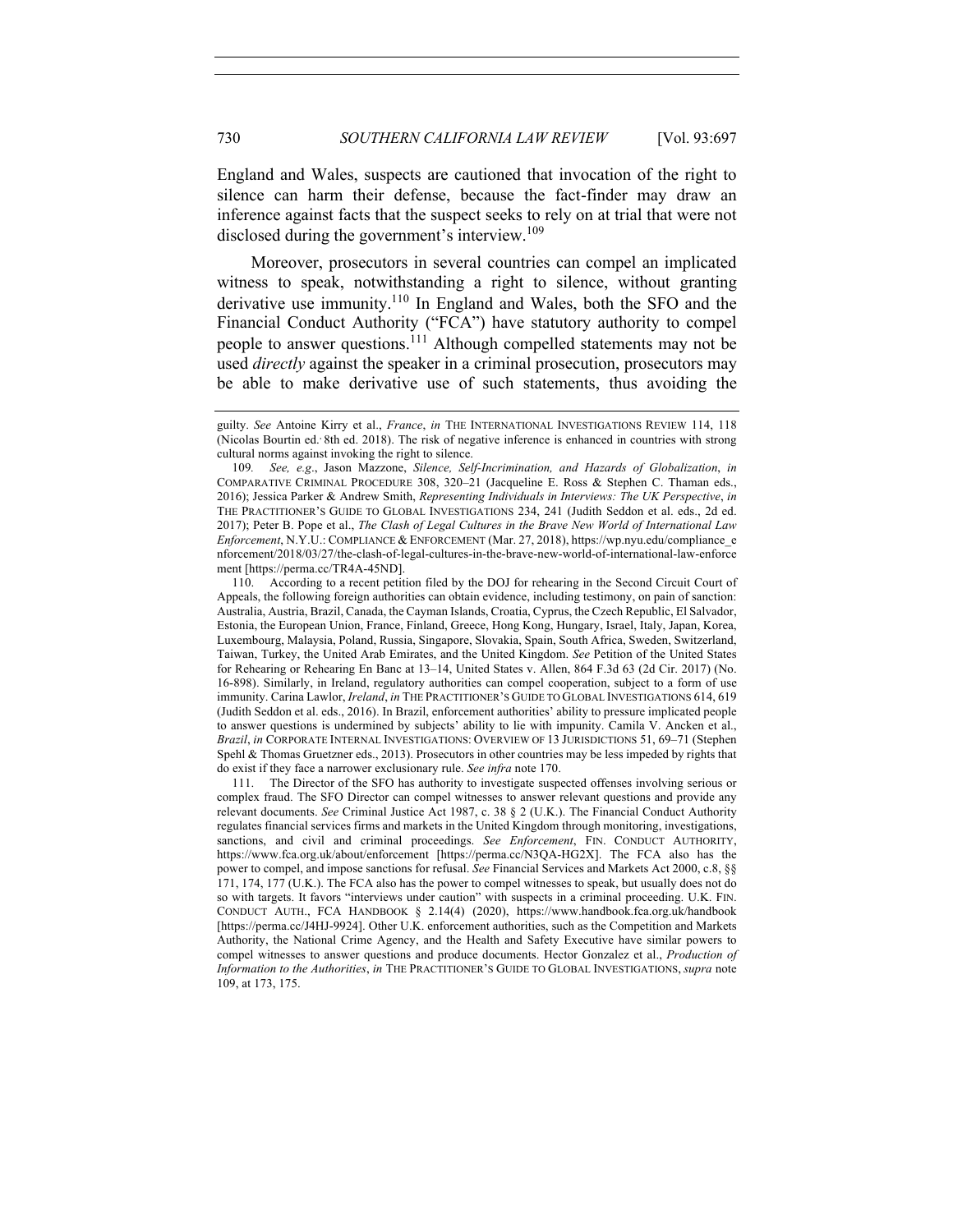burdensome or disabling task of disproving taint that U.S. prosecutors face when deploying immunity powers.<sup>112</sup> While English prosecutors tend not to compel statements from people they expect to charge,<sup>113</sup> they do compel statements by implicated employees for use against others—an important tool if prosecutors lack sufficient evidence to induce a witness to cooperate voluntarily. U.K. prosecutors can also compel cooperation by an employee they assume is not a suspect, without losing the ability to use evidence derived from that testimony against the employee if they later learn that the employee should be charged.<sup>114</sup> Finally, the SFO can compel testimony for use against a subject in a civil matter, such as an action to confiscate illegal gains.<sup>115</sup>

Similarly, some enforcement authorities in Australia, including the Securities and Investment Commission and the Crime Commission, can compel implicated witnesses to cooperate.<sup>116</sup> Indeed, Australian authorities

<sup>112.</sup> In England and Wales, prosecutors are constrained by the Police and Criminal Evidence Act. *See* Police and Criminal Evidence Act 1984, c. 60 (Eng. & Wales). Section 76 of the Act permits a judge to exclude confessions for unreliability, such as confessions obtained through oppression, and Section 78 allows exclusion of material that would affect the fairness of the trial. *Id.* §§ 76, 78. Furthermore, Section 78 gives judges' discretion to exclude evidence that would affect the fairness of the trial in light of all the circumstances, provides judges with discretion to exclude a confession obtained in violation of a defendant's right to silence, but does not require it, and can, but often does not, extend to evidentiary fruits of the excluded statement. Mazzone, *supra* note 109, at 321–22; *see also* Police and Criminal Evidence Act 1984, c. 60, § 76(4)(a) (Eng.) ("The fact that a confession is wholly or partly excluded in pursuance of this section shall not affect the admissibility in evidence of any facts discovered as a result of the confession . . . ."). Cautious prosecutors prefer not to compel statements by targets to avoid exclusion.

<sup>113.</sup> The SFO has avoided using its powers under Section 2 of the Criminal Justice Act against someone it expects to charge in recognition of both the uncertain admissibility of evidence derived from such testimony, *see supra* note 111, and a 1996 ruling by the European Court of Human Rights that found compelling testimony by an accused violates Article 6 of the European Convention on Human Rights. *See* Saunders v. United Kingdom, 23 Eur. Ct. H.R. 313 (1996). Compulsory production of documents is permitted, however. *Id*.

<sup>114.</sup> English enforcement officials, upon learning that an employee is implicated, tend to caution the employee and stop the interview until a lawyer is present, in order to provide the expected procedural protections needed to ensure that any evidence obtained could be used against the witness at trial, should charges be brought. Police and Criminal Evidence Act of 1984, Code C, Paragraph 10.1 (Eng. & Wales) (when questioning someone whom there are grounds to suspect of an offense, the person must be cautioned if either the suspect's answers or silence, may be given in evidence to a court in a prosecution, unless a narrow exception applies). If enforcement officials do compel testimony, these procedural protections also are respected, although lawyers play a more passive role in interrogations in the England than in the United States. *See infra note* 121 (discussing the role of defense counsel in interrogations).

<sup>115.</sup> The SFO also pursues civil actions to confiscate benefits of crime. The SFO can obtain and directly use compelled statements to confiscate benefits civilly, including statements identifying the location of assets. Proceeds of Crime Act of 2002, c. 29, § 357 (U.K.) (authorizing investigators seeking a civil recovery to obtain a disclosure order from a judge compelling a person to answer questions or produce documents or face criminal sanctions).

<sup>116.</sup> Statutory commissions in Australia have the power to require a person to attend an examination to answer under oath. It is an offense to fail to answer at an examination, even if the answer could be incriminating. Honorable T.F. Bathurst, AC, Chief Justice of N.S.W., Address at Univ. of N.S.W.: Statutory Commissions, Compulsory Examinations and Common Law Rights (Mar. 21, 2016),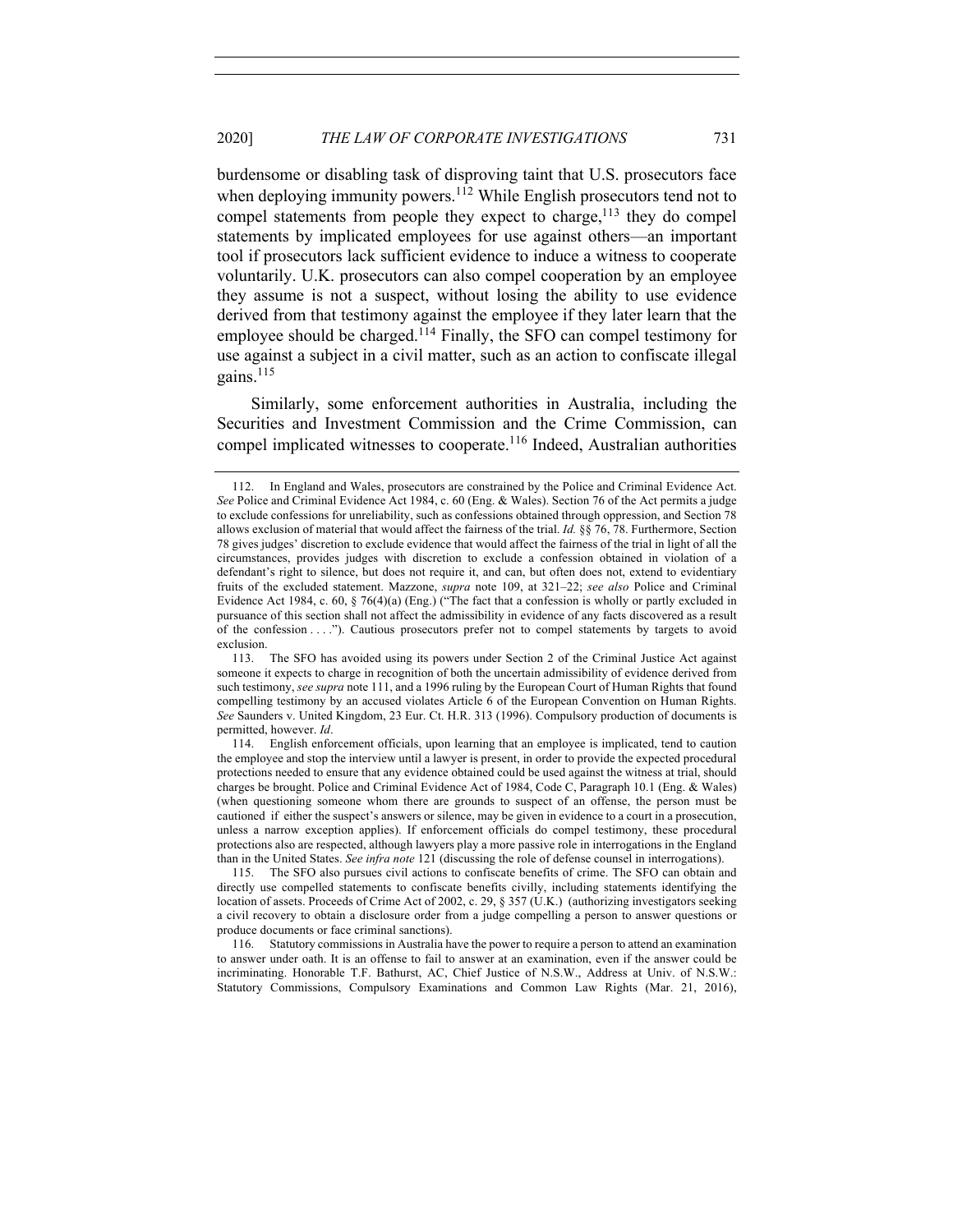have compelled statements from defendants subject to pending charges.<sup>117</sup> Although prosecutors may not make direct use of compelled statements,<sup>118</sup> they can make derivative use of such statements to either obtain other evidence or prepare for trial.<sup>119</sup>

Government investigators in many countries also benefit from the freedom to interview implicated suspects away from the protective interventions of defense counsel. Suspects do not have a right to have counsel present during all interrogations in countries including Germany, England and Wales, the Netherlands, Singapore, and Canada.120 Other countries allow counsel to attend but limit their ability to intervene during interrogation.<sup>121</sup> In France, witnesses who are not suspects do not have a right to have counsel present during questioning by police or investigating

120*. See, e.g*., Jacqueline S. Hodgson, *From the Domestic to the European: An Empirical Approach to Comparative Custodial Legal Advice*, *in* COMPARATIVE CRIMINAL PROCEDURE, *supra* note 109, at 258, 270–71 (stating that in the Netherlands, counsel is not permitted in the interrogation room). In Germany, suspects do not have a right to have counsel present at an initial interrogation done by the police. Diskant, *supra* note 18, at 156. However, suspects do have a statutory right to have counsel present if the interrogation is done by a prosecutor or judge, and witnesses always have a right to have counsel present during interrogations. STRAFPROZESSORDNUNGITPO] [STPO] [CODE OF CRIMINAL PROCEDURE], §§ 68b, 136, *translation at* https://www.gesetze-im-internet.de/englisch\_stpo/englisch\_stpo.html [https:// perma.cc/9UBT-JBRU] (Ger.). In England and Wales, counsel do not have an absolute right to attend a compelled interrogation. Parker & Smith, *supra* note 109, at 239. In Singapore, police can question an arrested suspect without counsel present, as long as the suspect is afforded counsel within a "reasonable time" after arrest. *See* Hock Lai Ho, *The Privilege Against Self-Incrimination and Right of Access to a Lawyer: A Comparative Assessment*, 25 SING. ACAD. L.J. 826, 833, 838–39 (2013). Canada allows government authorities to continue questioning subjects after invocation of the right, although continued questioning in the face of repeated invocations of the right to silence could lead a court to conclude that statements made were involuntary, and are therefore excludable. *See* Lisa Dufraimont*, The Interrogation Trilogy and the Protections for Interrogated Suspects in Canadian Law*, 54 SUP. CT. L. REV. 309, 314 (2011). Investigators in France, Russia, Brazil, Peru, China, Hong Kong, Serbia, and Scotland are not required to caution suspects about the right to counsel. *See generally* LAW LIBRARY OF CONG., *supra* note 107.

121. In France, lawyers can attend police interrogations but must remain passive. Hodgson, *supra* note 120, at 271. In England and Wales, a lawyer permitted to attend an interview can provide legal advice and essential assistance but must not interrupt the flow of information provided by the subject. Parker & Smith, *supra* note 109, at 239. Counsel in England may stop the interview, however. *See* Hodgson, *supra* note 120, at 271.

http://www.supremecourt.justice.nsw.gov.au/Documents/Publications/Speeches/2016%20Speeches/Bat hurst%20CJ/Bathurst\_20160321.pdf [https://perma.cc/AT78-7F9F]); *see also R v OC* (2015) 90 NSWLR 134, 161–63 (Austl.); *Australian Securities and Investments Commission Act 2001* (Cth) ss 19, 63.

<sup>117</sup>*. Compare Lee v NSWCC* (2013) 251 CLR 196 (Austl.), *with X7 v Australian Crime Comm'n* (2013) 248 CLR 92 (Austl.).

<sup>118.</sup> For a discussion of the prohibition on direct use, see, for example, Bathurst, *supra* note 116, at 3*,* and *see also Australian Securities and Investments Commission Act 2001* (Cth) s 68(3) (stating that a transcript cannot be used in any criminal or penalty proceedings against an individual).

<sup>119.</sup> For example, enforcement officials can review statements made by an accused under compulsion, following invocation of the privilege, in order to prepare for trial. *R v OC* (2015) 90 NSWLR 134, 120–22 (Austl.); *see also* Transcript of Proceedings, *OC v The Queen* [2016] HCATrans 026 (12 February 2016) (Austl.). Moreover, the Competition and Consumer Act only prevents use in criminal proceedings (essentially cartel proceedings); the transcript can be used in civil penalty proceedings. *See Competition and Consumer Act 2010* (Cth) s 159 (Austl.).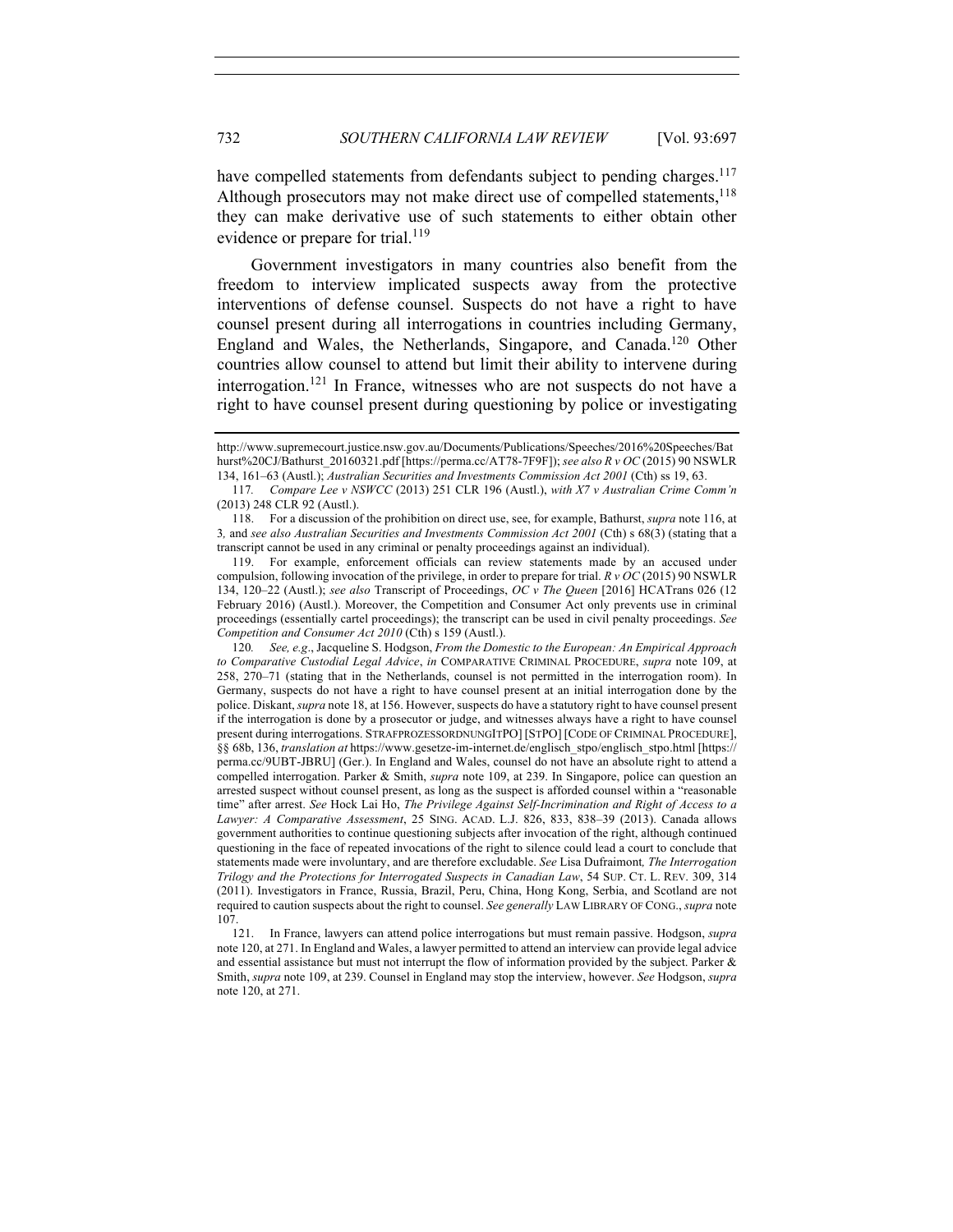judges.<sup>122</sup> Finally, in many countries, including England and Germany, prosecutors who violate a subject's right to silence or counsel nevertheless likely can introduce at trial evidence derived from those illegally obtained statements, and, in some countries, the statements themselves.<sup>123</sup>

Therefore, prosecutors in other jurisdictions active in the investigation of corporate crime do not face the same steep costs, and difficult choices, that, as explored in Part II above, would confront U.S. prosecutors if they were to attempt to detect and investigate corporate crime without the assistance of firms.

#### B. CORPORATIONS' INVESTIGATIVE POWERS

Overseas companies may be less able, and less willing, to conduct robust internal investigations due to differences in interrogation law, employment law, legal privileges, and data privacy regimes. These doctrines in other nations can both impede corporations' ability to obtain information from employees and increase the costs of investigations, with the greatest likely effect falling on investigation of misconduct that government officials have not yet detected. Thus, foreign enforcement officials may gain less than U.S. prosecutors from providing incentives for corporations to detect and self-report misconduct, and to cooperate by sharing the results of internal investigations.

<sup>122.</sup> DEBEVOISE & PLIMPTON, 10 THINGS U.S. CRIMINAL DEFENSE LAWYERS SHOULD KNOW ABOUT DEFENDING A CASE IN FRANCE 34 (2019), https://www.debevoise.com/-/media/files/pdf/201905 21\_10\_things\_us\_criminal\_defense\_10.pdf [https://perma.cc/B34H-UMKN]. Suspects in France only obtained the right to have counsel present during police interrogations in the last ten years, and even then lawyer-client consultations are limited to 30 minutes. Jacqueline Hodgson & Laurène Soubise, *Prosecution in France*, *in* OXFORD HANDBOOKS ONLINE, at § 2.2 (2016) https://www.oxfordhandbooks.c om/view/10.1093/oxfordhb/9780199935383.001.0001/oxfordhb-9780199935383-e-124 [https://perma.c c/F736-ZWZC].

<sup>123.</sup> In England and Wales, confessions obtained in violation of a suspect's right to silence are not automatically excluded. Instead, courts determine admissibility by balancing the severity of the breach with the severity of the offense, and regularly give considerable weight to the public's interests in prosecuting crimes and seeking the truth. *See* Mazzone, *supr*a note 109, at 322–23, 333–34. In Germany, as in most inquisitorial systems, evidence is presumptively admissible. Diskant, *supra* note 18, at 157. Courts employ a balancing test to determine exclusion of confessions obtained in violation of a suspect's rights and permit admission of evidence derived from such statements in some circumstances. *See*  STRAFPROZESSORDNUNG [STPO] [CODE OF CRIMINAL PROCEDURE], § 136a, para. 3, sentence 2, *translation at* https://www.gesetze-im-internet.de/englisch\_stpo/englisch\_stpo.html [https://perma.cc/9U BT-JBRU] (Ger.); *see also* Bundesgerichtshof [BGH ] [Federal Court of Justice] Apr. 18, 1980, 2 StR 731/79, para. 9; Federal Court of Justice, judgement of 24 August, 1983 - 3 StR 136/83, BGHSt 32, 68; Federal Court of Justice, Sept. 14, 2010 StR 573/09, para. 13; BECK'SCHER ONLINE-KOMMENTAR: STRAFPROZESSORDNUNG [IOK STPO MIT RISTBV UND MISTRA] [BECK'S ONLINE COMMENTARY: CODE OF CRIMINAL PROCEDURE], § 136a, para. 33 (Jürgen-Peter Graf ed., 31st ed. 2018); *see generally* Mazzone, *supra* note 109, at 333–34.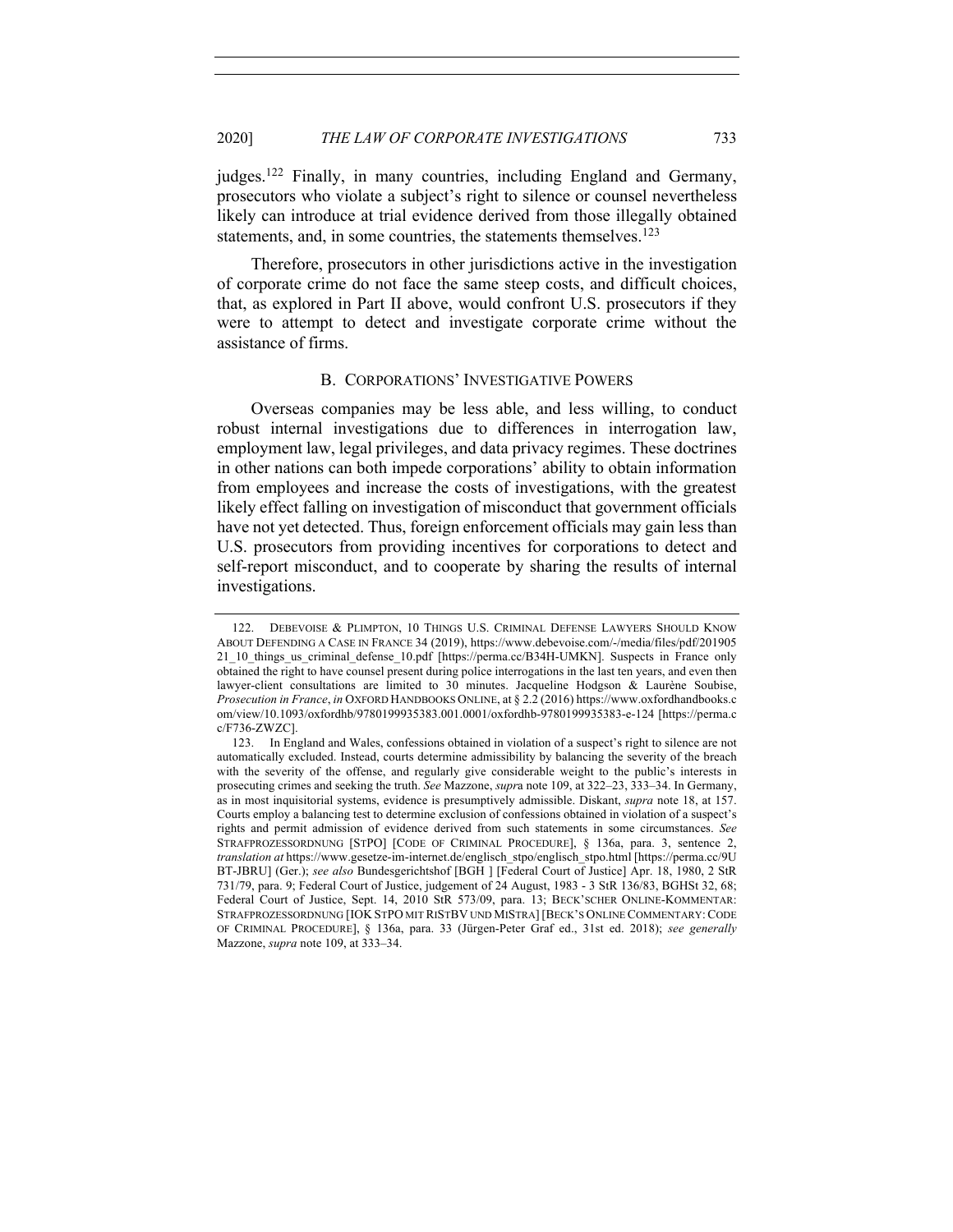1. Corporations' Ability to Obtain Statements from Employees

a. Restrictions on Interviews During Government Investigations

In several countries, companies' ability to cooperate is undermined by laws or practices that preclude them from interviewing potential witnesses once a civil or criminal investigation has commenced.<sup>124</sup> For example, in France, corporations subject to a preliminary investigation are expected not to contact investigating authorities or witnesses prior to a determination of whether there is sufficient evidence that the company is a suspect,  $^{125}$  because doing so could be deemed an improper attempt to exert.<sup>126</sup> In Switzerland, lawyers investigating for companies cannot take actions that could influence possible witnesses, a prohibition understood to preclude firms from conducting formal interviews after a government investigation has commenced (although firms may engage in softer fact-finding discussions with employees).<sup>127</sup>

In England and Wales, enforcement officials regularly request that companies refrain from interviewing implicated or material witnesses once their own investigations have commenced to avoid negative impact on

<sup>124.</sup> Christopher J. Clark, *The Complexities to International White Collar Enforcement*, *in* INTERNATIONAL WHITE COLLAR ENFORCEMENT: LEADING LAWYERS ON UNDERSTANDING CROSS-BORDER REGULATIONS, DEVELOPING CLIENT COMPLIANCE PROGRAMS, AND RESPONDING TO GOVERNMENT INVESTIGATIONS 7, 57 (Michaela Falls ed., 2010) [hereinafter INT'L WHITE COLLAR ENFORCEMENT]; D. Michael Crites, *Recent Trends in White Collar Crime*, *in* INT'L WHITE COLLAR ENFORCEMENT (rev. ed. 2011); Lucian E. Dervan, *International White Collar Crime and the Globalization of Internal Investigations*, 39 FORDHAM URB. L.J. 361, 380 (2011).

<sup>125.</sup> DEBEVOISE AND PLIMPTON, *supra* note 122, at 39; see Hodgson & Soubise, *supra* note 122, at Section 2.2 (discussing the generally "limited and passive" role of defense counsel during the preliminary investigation). In France, criminal investigations often are conducted by a magistrate who determines whether there is sufficient evidence that an individual or corporation has committed a crime (*mise en examen*). Kirry et al., *supra* note 108, at 115. Once an investigation has been placed under the supervision of an investigating magistrate, the target (the person given *mise en examen* status) has the right to appear before the magistrate to present evidence, although the magistrate retains full discretion as to what weight to give this evidence. The matter can then be referred for trial. Thus, in France much of the investigation takes place before the target has a right to introduce evidence. This can reduce the value to government investigators of evidence provided by the firm as they must first obtain sufficient evidence to determine that a firm is a suspect on their own. DEBEVOISE AND PLIMPTON, *supra* note 122*,* at 35–39.

<sup>126</sup>*. See* Stephane de Navacelle, et al., *France*, *in* THE PRACTITIONER'S GUIDE TO GLOBAL INVESTIGATIONS,*supra* note 109, at 697, 706; DEBEVOISE & PLIMPTON, *supra* note 122, at 39; Kirry et al, *supra* note 108, at 116–17; *see also* Dervan, *supra* note 124, at 380. In the U.S., some prosecutors may ask a company not to interview certain important witnesses until after the prosecutors have spoken with them first but will allow firms to do so after those interviews have occurred. JUSTICE MANUAL,*supra* note 6, § 9-47.120 (FCPA Corporate Enforcement Policy) (providing that prosecutors may request a cooperating company "to defer investigative steps, such as the interview of company employees or third parties… for a limited period of time… Once the justification dissipates, the Department will notify the company that the Department is lifting its request").

<sup>127.</sup> Benjamin Borsodi & Louis Burrus, *Switzerland*, *in* THE PRACTITIONER'S GUIDE TO GLOBAL INVESTIGATIONS, *supra* note 110, at 665, 672.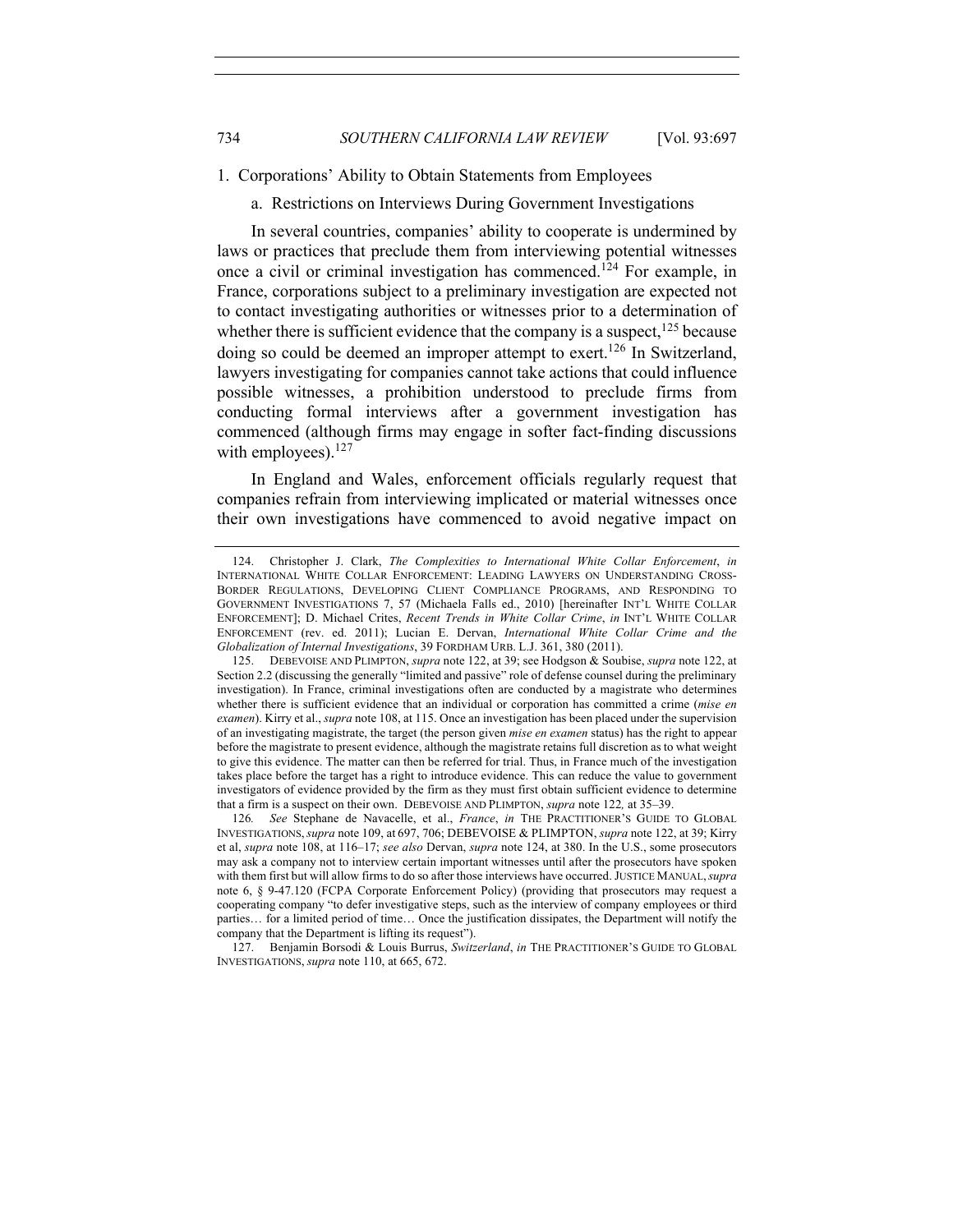government interviews.<sup>128</sup> In addition, authorities prefer to be the first to interview important witnesses in order to ensure that requisite procedures are followed for obtaining evidence that may be used at trial. For example, if a firm's investigators threatened an implicated employee with disciplinary action if she refused to admit wrongdoing, or offered protection from dismissal for confessing, a judge might exclude resulting statements on the grounds that they were unfairly obtained or unreliable. Reliability also may be questioned if the corporation did not record the interview and the employer and employee later disagree about what was said.<sup>129</sup> Evidence obtained by a firm investigating misconduct as part of a criminal matter also may not be admissible if investigators did not caution the employee about the right to counsel. $130$ 

b. Limitations on Pressuring Employees to Speak

In many other countries, employers cannot use the threat of termination to pressure employees to cooperate because employment laws either preclude such threats or impose procedural impediments to employee discipline.<sup>131</sup> In addition, non-implicated employees often do not voluntarily provide evidence about others, either because they fear retaliation or because they reside in a country with a strong cultural norm against informing on colleagues, such as in France.<sup>132</sup>

In the U.S., employer-employee relationships, including employees' rights, are largely defined by contract. By contrast, many countries view employment as a status automatically conferring substantive and procedural

131. For a discussion of sanctions and efficacy of enforcement in many countrie*s, see generally* Estreicher & Hirsch, *supra* note 69.

<sup>128</sup>*. See* Caroline Day & Louise Hodges, *Witness Interviews in Internal Investigations: The UK Perspective*, *in* THE PRACTITIONER'S GUIDE TO GLOBAL INVESTIGATIONS, *supra* note 110, at 91, 100, 103.

<sup>129</sup>*. See* Police and Criminal Evidence Act 1984, c. 60, §§ 76, 78 (Eng. & Wales). A court is required by section 76 to exclude a confession that it concludes is unreliable. The court has discretion under section 78 to exclude a confession that is unfairly obtained.

<sup>130.</sup> While internal investigators can interview employees without counsel if investigating for purposes of an internal disciplinary proceeding, corporate investigators interviewing employees with a view to providing evidence for a criminal investigation may be required to caution implicated employees about their right to counsel. *See* Day & Hodges, *supra* note 128, at 103. *Compare* R v. Twaites (1991) 92 Cr. App. R. 106 (Eng.), *with* R v. Welcher [2007] EWCA (Crim) 480 (Eng.).

<sup>132.</sup> Jérémy Bernard et al., *Investigations in France*, *in* CORPORATE INTERNAL INVESTIGATIONS: AN INTERNATIONAL GUIDE, *supra* note 107, at 277, 309. Employees in other countries also may fear negative repercussions by superiors (outside the formal disciplinary process) for providing information about detected misconduct. This can deter them from coming forward either internally or externally. As of 2013, only four European Union countries had strong protections for whistleblowers; others had only partial or no protections. *Cf. Whistleblower Protection: Commission Sets New, EU-Wide Rules*, EUR. COMMISSION (Apr. 23, 2018), http://europa.eu/rapid/press-release\_IP-18- 3441\_en.htm [https://perma.cc/235A-HLXY]. *See generally* WHISTLEBLOWING IN EUROPE, *supra* note 18.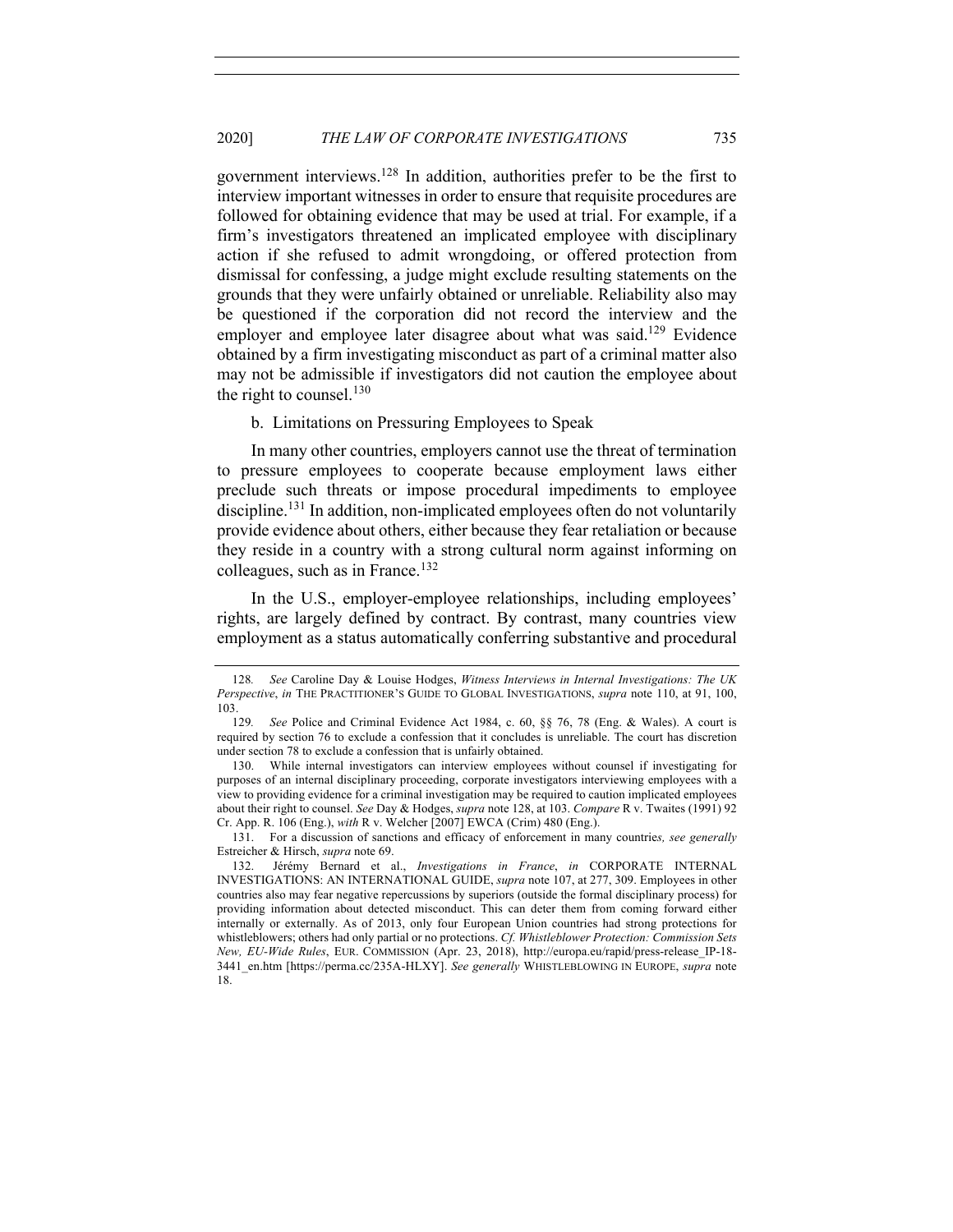rights that dictate both the employee's treatment during the relationship and

situations under which the relationship can be terminated.

Indeed, in some countries, including Australia, Austria, Brazil, Italy, and Switzerland, employees effectively have a right against selfincrimination in workplace investigations because employment law bars employers from pressuring implicated employees to cooperate.<sup>133</sup> In other countries, such as Germany, the right to silence does not strictly apply in private interviews,<sup>134</sup> but statements obtained by an employer from an implicated employee may be inadmissible against the employee in a criminal action.135

134*. See, e.g*., Bundesgerichtshof [BGH ] [Federal Court of Justice], Nov. 30, 1989, III ZR 112/88 (Ger.); Bundesgerichtshof [BGH ] [Federal Court of Justice], Apr. 30, 1964, VII ZR 156/62 (Ger.); Bundesarbeitsgericht [BAG] [Federal Labor Court] Sept. 7, 1995, 8 AZR 828/93 (Ger.); LandesarbeitsgerichtArbeitsgericht [LAG] Hamm [The Higher Labor Court of Hamm] Mar. 3, 2010, 14 Sa 1689/08 (Ger.) (an employee's constitutional right to silence does not apply to private parties); *cf.* Björn Krug & Christoph Skoupil, *Befragungen im Rahmen von internen Untersuchungen* [*Surveys in the Context of Internal Investigations*], NEUE JURISTISCHE WOCHENSCHRIFT [NJW] 2374, 2375 (2017).

The highest German court has not yet ruled on whether an employee's statements provided to her employer under the obligation to provide information can be used in the later criminal proceedings. Lower courts are split on the issue. CHRISTOPH E. HAUSCHKA, KLAUS MOOSMAYER & THOMAS LÖSLER, CORPORATE COMPLIANCE § 46 (3d ed., 2016). Some German courts have ruled that incriminating compelled statements by an employee to an employer may not be introduced as evidence against that employee in criminal proceedings in some circumstances. *See* BVerfG, Jan. 13, 1981, 1 BvR 116/77, Jan. 13, 1981; AB Mar. 3, 2010, 14 Sa 1689/08; Folker Bittmann, *Internal Investigations Under German Law*, 1 COMPLIANCE ELLIANCE J. 74, 92 (2015). *But see* LG Oct. 15, 2010, 608 Qs 18/10 (Ger.) (concluding that the self-incriminating statements should not be excluded).

In England and Wales, employers seeking to obtain credit for providing interview evidence must take care not to make threats or promises that might lead a court to conclude that the interview was unreliable or obtained through unfair process. *Compare* R v. Twaites (1991) 92 Cr. App. R 106 (Eng.), *with* R v. Welcher [2007] EWCA Crim. 480 (Eng.). *See also* Police and Criminal Evidence Act 1984, c.

<sup>133.</sup> Countries that in effect grant a right to silence to employees with a genuine and reasonable apprehension of being implicated include Australia, Austria, Italy, and Switzerland. *See*, *e.g.*, *Grant v BHP Coal Pty Ltd* [2017] 247 FCR 295 (Austl.) (discussing Australia and citing *Police Service Board v Morris* (1985) 156 CLR 397, 403, 408, 411); Codice di procedura penale [C.p.p.] art. 391 bis no. 9 (Italy); Bettina Knoetzl, *Austria*, *in* GLOBAL INVESTIGATIONS REVIEW: THE PRACTITIONER'S GUIDE TO GLOBAL INVESTIGATIONS 647, 654 (Judith Seddon et al. eds., 2d ed. 2018) (right against self-incrimination applies if the internal investigation can be expected to provide information to a criminal investigation); Mark Livschitz, *Switzerland*, *in* CORPORATE INTERNAL INVESTIGATIONS: OVERVIEW OF 13 JURISDICTIONS, *supra* note 110, at 347, 380 (employee's duty to cooperate does not apply if the employee would risk incrimination). In Brazil, interpretations of the constitution and case law suggest that employers may not sanction implicated employees who invoke their right to silence. Ancken et al., *supra* note 110, at 69–71; Juliana Sá de Miranda, *Brazil: Handling Internal Investigations*, *in* THE INVESTIGATIONS REVIEW OF THE AMERICAS 2018 51, 53 (2018) (discussing Brazil). Indeed, Brazilian courts have concluded that an employee may exercise his right to silence by lying, even under oath. Brazil does not have a crime of perjury applicable to criminal defendants. Ancken et al., *supra* note 110, at 59, 69–71, 76. In Germany, the duty of loyalty set forth in section 242 of the German Civil Code (BGB) obliges employees generally to answer the questions in a truthful and complete manner if they relate to the employment relationship. *Cf.* HANS-GEORG KAMANN ET. AL, KARTELLVERFAHREN UND KARTELLPROZESS [CARTEL PROCEEDINGS AND TRIAL] § 40 (2017); THOMAS ROTSCH, CRIMINAL COMPLIANCE § 7 (2015); Peter Schrader et al., *Auskunft durch den Arbeitnehmer: Was darf er? Was muss er? [Information from the Employee: What Can He Do? What Does He Have to Do?],* NEUE ZEITSCHRIFT FÜR ARBEITSRECHT [NZA] 965, 968 (2018).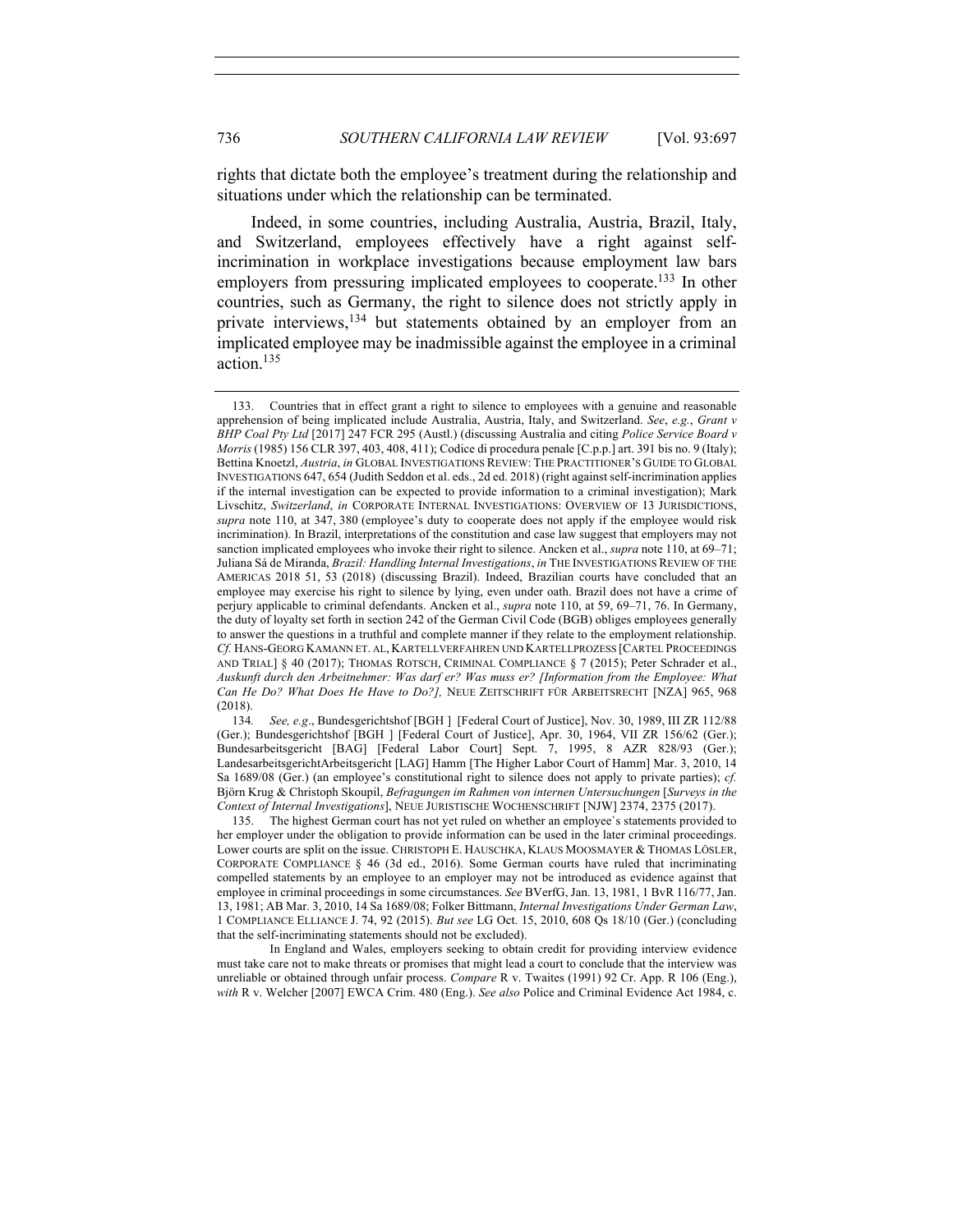In addition, employers often cannot use the threat of termination to compel cooperation by either implicated or non-implicated employees because in many countries employees can be terminated only for cause; failure to cooperate often does not provide adequate cause for immediate termination.<sup>136</sup> To justify termination under such a regime, the employee must have a duty to answer the questions asked and termination must be a proportionate response to the employee's breach. Employers who rush to terminate without adequate grounds risk suit for wrongful dismissal.<sup>137</sup> Employees do not always have a duty to answer their employer's questions even about workplace conduct. For example, Brazilian employees have a right to either refuse to attend the interview, or attend and then refuse to answer or lie with impunity.<sup>138</sup> In Belgium, employees also have the right not to cooperate; employers who threaten discipline violate their duty to ensure that the employee's statements are voluntary.<sup>139</sup>

In other countries, employees are required to cooperate, at least if the employer had a formal policy requiring them do to so, but only in limited circumstances.140 For example, in France and Germany, employees have a duty to answer only questions directly related to matters within the scope of their jobs. They may refuse to answer other questions, including questions about observations of others' behavior falling outside that employee's scope

<sup>60, §§ 76, 78 (</sup>Eng.); Day & Hodges, *supra* note 128, at 103, 112–13, 123.

<sup>136</sup>*. See, e.g.*, DONALD C. DOWLING, JR., HOW TO CONDUCT AN INTERNATIONAL INTERNAL INVESTIGATION 6 (2019), https://www.littler.com/files/international\_investigations.pdf [https://perma.c c/G6PA-R4ZN].

<sup>137.</sup> For example, in England, employees have prevailed against employers on the grounds that the employer's failure to consider alternatives to suspension was a breach of the employer's duty of trust and confidence, thus triggering a claim for constructive dismissal—a claim not easily won but that, if successful, provides the employee with both damages and release from post-termination restrictions on conduct. James Carlton et al., *Employee Rights: The UK Perspective*, *in* THE PRACTITIONER'S GUIDE TO GLOBAL INVESTIGATIONS, *supra* note 110, at 175, 179. In addition, in some countries in Latin America, a company that either threatens an employee for refusing to cooperate or accuses an employee of misconduct during an interview risks a lawsuit for moral damages for infringing on the employee's dignitary rights. Ancken et al., *supra* note 110, at 61. Employers must tread carefully with employees' dignitary interests in other countries as well, such as France. Cour de cassation [Cass.] [supreme court for judicial matters] soc., Feb. 25, 2003, Bull. civ. V., No. 66 (Fr.) (sanctioning an employer for infringing on an employee's dignity by disclosing his actions to co-workers with no specific reason).

<sup>138.</sup> Sá de Miranda, *supra* note 133, at 53.

<sup>139.</sup> Hans Van Bavel & Frank Staelens, *Belgium*, *in* THE INTERNATIONAL COMPARATIVE LEGAL GUIDE TO: CORPORATE INVESTIGATIONS 2018 25, 29 (2d ed. 2018).

<sup>140.</sup> CODE DU TRAVAIL [C. TRAV.] [LABOR CODE] art. L.1232-1 (Fr.). In Germany, employees may have a right to resist if the employment agreement does not specify a right to cooperate or if the employee's personality rights preempt the employer's right to information. *See* Bundesarbeitsgericht [BAG] [Federal Labor Court] Sept. 7, 1995, 8 AZR 828/93 (Ger.). *See also* Michael Kempter & Björn Steinat*, Compliance – arbeitsrechtliche Gestaltungsinstrumente und Auswirkungen in der Praxis* [*Compliance—Employment-Related Design Instruments and Effects in Practice*], NEUE ZEITSCHRIFT FÜR ARBEITSRECHT [NZA] 1505, 1511 (2017).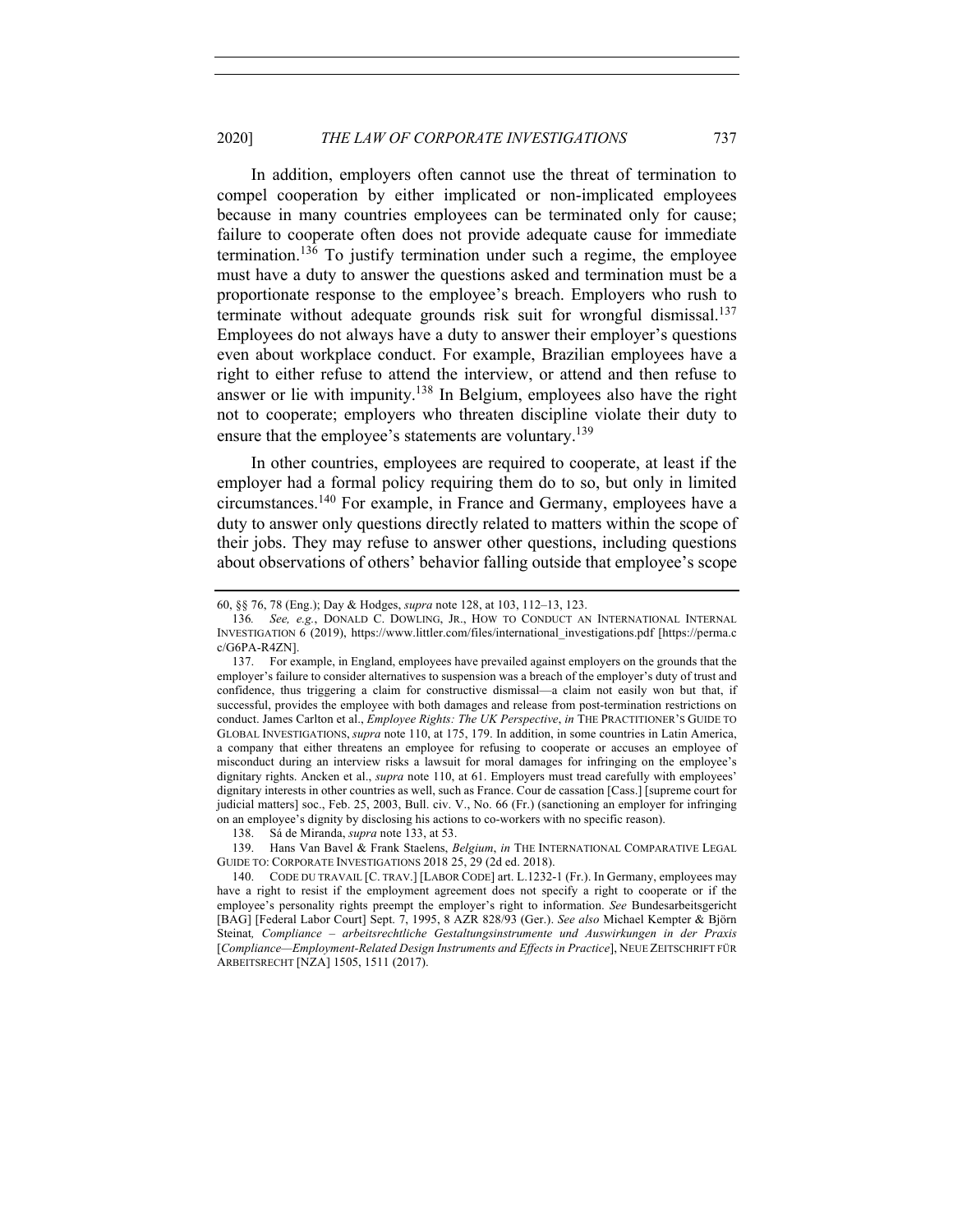#### of activity.<sup>141</sup>

Even when employees are obligated to cooperate, labor laws often preclude employers from immediately threatening to fire employees who refuse to cooperate. In countries that require for-cause termination, disciplinary sanctions must be proportionate to the severity of the employee's breach. In many countries, including France, Belgium, Brazil, England and Wales, Switzerland, and Japan, an employee's failure to cooperate is not likely to be considered adequate cause for termination.<sup>142</sup>

<sup>141.</sup> For example, in France and Germany, employees' duty to answer questions only applies to conduct in the core areas assigned to the employee. Thus, employees most likely need not answer questions about breaches by other employees. French courts do not always take an employer-friendly interpretation of whether questions relate to the employee's ability to perform, particularly when the questions involve the employees' observations of the conduct of others. Courts regularly conclude that the employee's right of personality prevails over the employer's right of information. CODE DU TRAVAIL [C. TRAV.] [LABOR CODE] art. L.1222-2 (Fr.) (providing that information requested by an employer from an employee must be only for the purpose of appreciating his/her professional abilities; the information requested must be directly and necessarily in connection with the employee's abilities); Bundesgerichtshof [BGH ] [Federal Court of Justice] Feb. 23, 1989, IX ZR 236/86, para. 95 (Ger.); ArbG Arbeitsgericht [AB] Mecklenburg-Vorpommern [Labor Court of Mecklenburg-West Pomerania] July 8, 2016, 2 Sa 190/15, para. 95 (Ger.); Bundesarbeitsgericht [BAG] [Federal Labor Court] Sept. 7, 1995, 8 AZR 828/93 (Ger.). *See also* David Charlot et al., *France*, *in* CORPORATE INTERNAL INVESTIGATIONS: OVERVIEW OF 13 JURISDICTIONS, *supra* note 110, at 141, 153 (discussing France); Peter Kasiske, *Mitarbeiterbefragungen im Rahmen interner Ermittlungen–Auskunftspflichten und Verwertbarkeit im Strafverfahren* [*Employee Surveys Within the Scope of Internal Investigations—Information Obligations and Usability in Criminal Proceedings*], NEUE ZEITSCHRIFT FÜR WIRTSCHAFT-, STEUER- UND UNTERNEHMENSSTRAFRECHT [NZWIST] 262, 264 (2014) (discussing Germany). In Germany, employees do have a limited obligation to answer questions about matters outside the workplace, such as incidents on a business trip. Volker Stück, *Unternehmensinterne Untersuchungen im Spannungsfeld von Arbeitsrecht, Compliance, Datenschutz, Haftungsrecht und Strafrecht [Internal Investigations in the Area of Tension Between Labor Law, Compliance, Data Protection, Liability Law and Criminal Law]*, in GMBH-RUNDSCHAU [GmbHR] 156, 161 (2019). This may include an obligation to provide information about criminal offenses committed by a colleague that could be detrimental to the employer. MARCUS BÖTTGER, WIRTSCHAFTSSTRAFRECHT IN DER PRAXIS [COMMERCIAL CRIMINAL LAW IN PRACTICE] 2. AUFLAGE ch. 18 (2015); HAUSCHKA, MOOSMAYER & LÖSLER, *supra* note 135, § 46; Schrader et al., *supra* note 133, at 965, 971.

<sup>142.</sup> In France, there are no legal provisions permitting employers to sanction employees for refusing to cooperate. An employer can only suspend an employee if the employee has either committed misconduct or is under investigation for such. Bernard et al., *supra* note 132, at 313 (citing Art. 143-3 of the General Regulation of the AMF). Indeed, an employer who threatens an employee for failing to cooperate may be deemed to have committed an unlawful act that renders any information the employer obtains inadmissible in a judicial proceeding. Charlot et al., *supra* note 141, at 153, 156–57. Exclusion is particularly likely in a disciplinary action by the employer against the employee. Bernard et al., *supra* note 132, at 308 (evidence may be inadmissible in a disciplinary action against the employee). In England and Wales, an employer must establish that it has reasonable grounds for the suspension or termination, such as evidence that the employee engaged in serious misconduct. Carlton et. al., *supra* note 137*,* at 175. In the United Kingdom, suspension is less of a threat than in the United States because unpaid suspension is rare, and indeed is not an option unless the employer explicitly contracted for the right to do so. *Id*. at 177.

In Switzerland, terminating an innocent employee whose only breach was a violation of the duty to cooperate with the investigation will likely be deemed excessive and thus invalid. Livschitz, *supra* note 133, at 372, 386. In Japan, courts are unlikely to conclude that a refusal to cooperate is "reasonable grounds" for dismissal, since that standard is interpreted in light of Japan's historical culture favoring lifetime employment. *See* Labor Contract Act, Law No. 128 of 2007, art. 3, para 4 (Japan). In Brazil,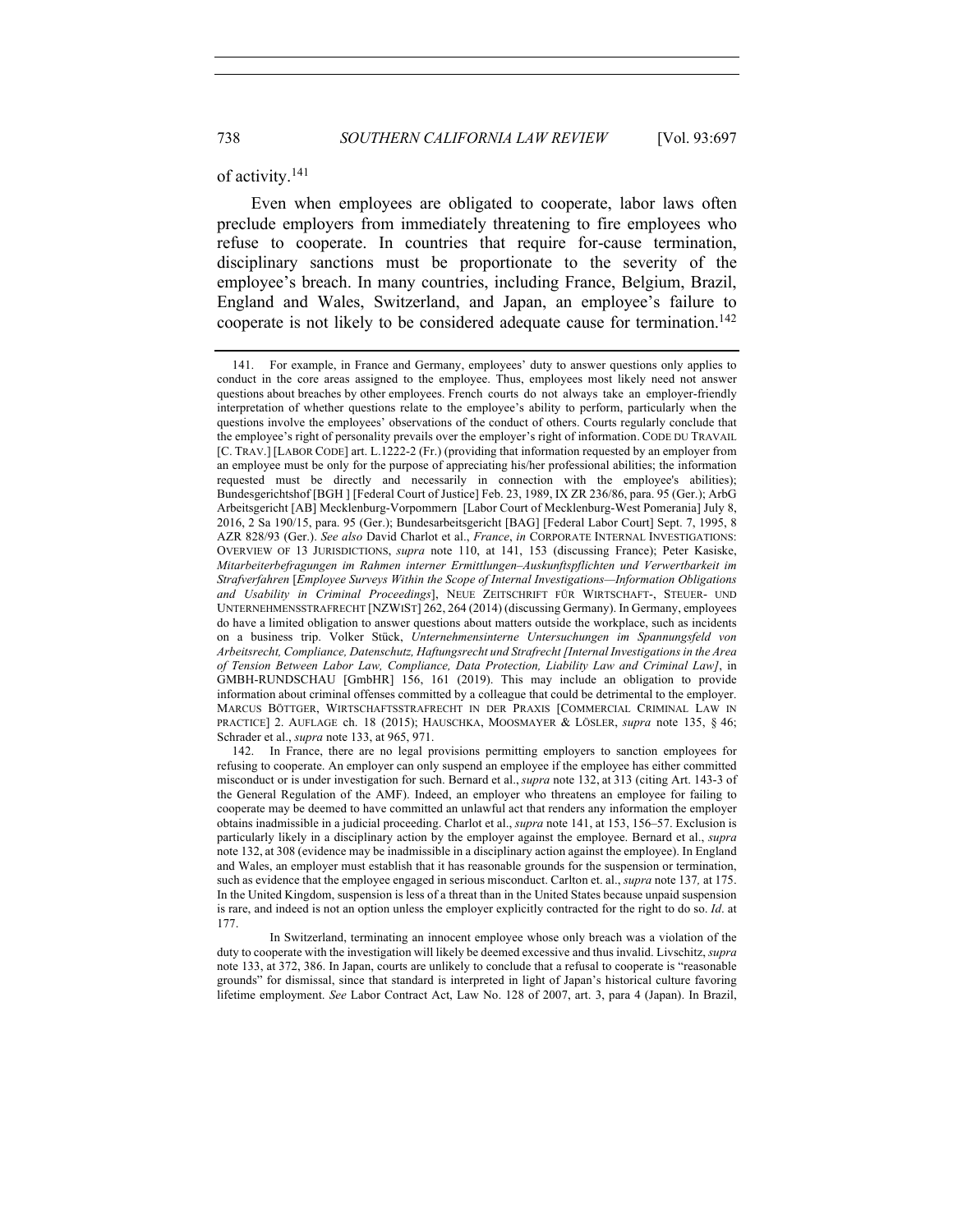Even when termination for non-cooperation is possible, employers often cannot threaten termination until less extreme forms of discipline, such as a formal warning letter or suspension, have failed, $143$  and, even then, only in some circumstances. In countries such as Germany and Austria, even repeated refusals to cooperate may not justify dismissal. To justify termination, the employee's repeated refusal must provide the employer reasonable grounds for concluding that the employee cannot be trusted in the future. The employer may be unable to establish this if the employee is otherwise trustworthy and is not implicated in the offense, or if the employer did not terminate other non-cooperative employees.<sup>144</sup> Indeed, an employer may be unable to fire an employee who engaged in misconduct if the misconduct was not severe, the employee was low-level and acting under

termination for cause is viewed as the harshest disciplinary measure only for extreme situations, such as if there is evidence that the employee engaged in corruption, theft of corporate information, or fraud. Companies have the burden of proof in cases of termination for cause. Sá de Miranda, *supra* note 133, at 53.

<sup>143.</sup> For example, in Australia an employer must warn an employee prior to commencing procedures to fire him. *See* Estreicher & Hirsch, *supra* note 69, at 359–60. Even then, termination will not be permitted if it is deemed harsh, unjust, or unreasonable under the circumstances. *See Mocanu v Kone Elevators Pty Ltd.*, [2018] FWC 1335 (Austl.). In England, Wales, Germany, and Italy, companies are expected to proceed through stages, beginning with a warning, and moving to more serious sanctions short of dismissal, before seeking dismissal. Employers may need to delay sanction until obtaining the employee's justification. *See* BÜRGERLICHES GESETZBUCH [BGB] [CIVIL CODE], §§ 622, 626 (Ger.) (employers should warn first, unless a compelling reason justifies termination without notice); Bundesarbeitsgericht [BAG] [Federal Labor Court], June 10, 2010, 2 AZR 541/09; ERFURTER KOMMENTAR ZUM ARBEITSRECHT [COMMENT ON LABOR LAW] ¶ 198 (19th ed. 2019) (Ger.); Carlton et al., *supra* note 137, at 179; Gianfranco Di Garbo et al., *Italy*, *in* CORPORATE INTERNAL INVESTIGATIONS: OVERVIEW OF 13 JURISDICTIONS,*supra* note 110, at 245, 270–71; Sebastian Lach et al., *Germany*, *in* THE PRACTITIONER'S GUIDE TO GLOBAL INVESTIGATIONS, *supra* note 110, at 569; Joanna Ludlam & Henry Garfield, *England and Wales*, *in* CORPORATE INTERNAL INVESTIGATIONS: OVERVIEW OF 13 JURISDICTIONS, *supra* note 110, at 105, 126–27; Carlton et al., *supra* note 137, at 179; Burkard Göpfert et al., *"Mitarbeiter als Wissensträger"—Ein Beitrag zur aktuellen Compliance-Diskussion* [*Employees as Knowledge Carriers—A Contribution to the Current Compliance Discussion*], NEUE JURISTISCHE WOCHENSCHRIFT [NJW] 1703, 1707 (2008) (Ger.); Volker Rieble, *Schuldrechtliche Zeugenpflicht von Mitarbeitern* [*Obligatory Witnessing of Employees*], ZEITSCHRIFT FÜR WIRTSCHAFTSRECHT [ZIP] 1273 (2003) (Ger.).

<sup>144.</sup> In Germany and Austria, employers cannot reliably fire an employee for refusing to cooperate even when the employee had a duty to do so. Employers must establish that termination is needed to protect the employer, and not as a punishment. Failure to cooperate may not constitute adequate cause for dismissal if the employee is not implicated and has otherwise proved trustworthy. *See* Bundesarbeitsgericht [BAG] [Federal Labor Court] Oct. 23, 2008, 2 AZR 483/07, para. 32 (Ger.); *see also* Philipp Becker et al., *Investigations in Germany*, *in* CORPORATE INTERNAL INVESTIGATIONS: AN INTERNATIONAL GUIDE,*supra* note 107, at 225, 263 (discussing Germany). Repeated failure to cooperate may provide cause for termination in Germany if the employer sends the employee a formal warning letter and the employee commits a subsequent violation. Lach et al., *supra* note 143, at 717. These substantive and procedural limitations on dismissal apply even if the employer has concluded that the employee committed misconduct. Bundesarbeitsgericht [BAG] [Federal Labor Court] Oct. 23, 2008, 2 AZR 483/07, para. 32 (Ger.). Repeated failure can justify termination in Austria if it provides evidence of untrustworthiness, yet threat of termination is a last resort, and the employer's right to take such action must be found in a law, a collective agreement, or a works agreement. Georg Krakow & Alexander Petsche, *Austria*, *in* CORPORATE INTERNAL INVESTIGATIONS: OVERVIEW OF 13 JURISDICTIONS, *supra* note 110, at 1, 24–25, 33–34.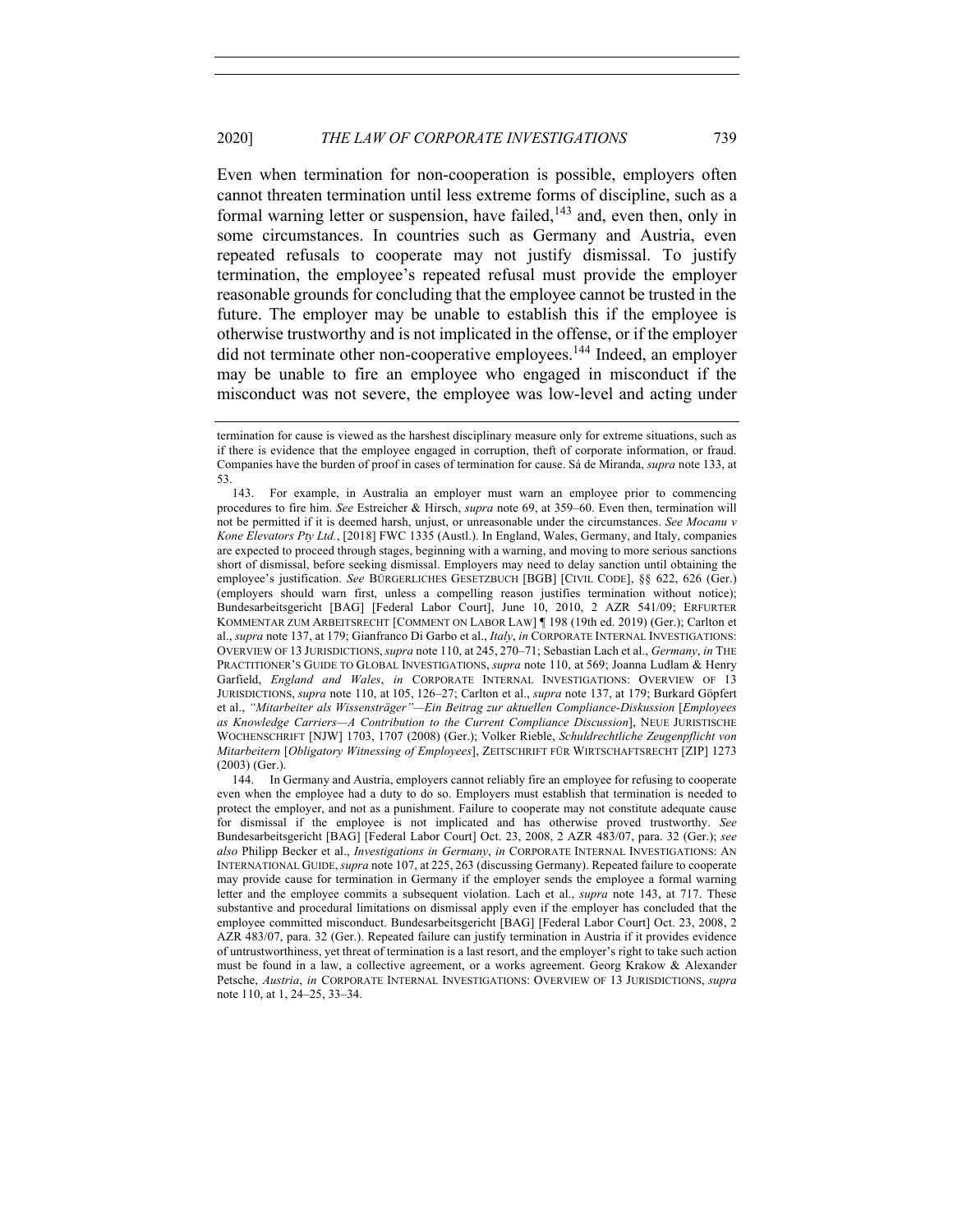orders, or the misconduct was severe but was committed with the company's knowledge or tacit consent.<sup>145</sup>

Labor laws can also impose procedural burdens likely to dissuade companies from disciplining non-cooperative employees, particularly when investigating misconduct of which the government is unaware. For example, in many countries, employees targeted for discipline are entitled to be apprised of the evidence against them, including witness statements or portions of an investigatory report relevant to their conduct<sup>146</sup>—information that companies may be particularly reluctant to share when the government is unaware of the misconduct. Moreover, companies cannot necessarily

<sup>145.</sup> *See* Kazuo Sugeno & Keiichi Yamakoshi, *Dismissals in Japan: Part One: How Strict Is Japanese Law on Employers?*, 11 JAPAN LAB. REV. 83 (2014), *reprinted in* THE JAPAN INST. FOR LAB. POLICY & TRAINING, DISMISSALS IN JAPAN 1 (2015), https://www.jil.go.jp/english/archives/docume nts/201501\_dismissals\_in\_japan.pdf [https://perma.cc/UEJ3-AQVM] (discussing Japan); Kazuo Sugeno & Keiichi Yamakoshi, *Dismissals in Japan: Part Two: How Frequently Do Employers Dismiss Employees?*, 11 JAPAN LAB. REV. 118 (2014), *reprinted in* THE JAPAN INST. FOR LAB. POLICY & TRAINING, DISMISSALS IN JAPAN 11, http://www.jil.go.jp/english/archives/documents /201501\_ dismissals\_ in\_japan.pdf [https://perma.cc/UEJ3-AQVM] (discussing Japan). In Germany, a dismissal of an employee for suspected misconduct will withstand judicial review only if the employee's misconduct appears based on substantiated incriminating facts, exonerating circumstances have been reasonably assessed, and the employer has exhausted all available sources to clarify the matter. Mario Eylert, Die Verdachtskündigung [The Suspicion Termination], NEUE ZEITSCHRIFT FÜR ARBEITSRECHT RECHTSPRECHUNGS-REPORT ARBEITSRECHT [NZA-RR] 393, 404 (2014) (Ger.). In France, a labor court required Société Générale to pay \$510,000 for terminating an employee convicted of fraud relating to rogue trading. The court concluded that the bank fired the employee to punish him for the sanction imposed on the bank, instead of for the misconduct itself, because the bank learned of his rogue trading in 2007 but did nothing until 2008. Michael Stothard, *Kerviel Wins €400,000 from SocGen for Unfair Dismissal*, FIN. TIMES (June 7, 2016), https://www.ft.com/content/82e3c230-2ca6-11e6-bf8d-26294ad519fc [https://perma.cc/A5WX-6LPD]. The employee also was ordered to pay Société Générale damages for the losses he caused. Janina Conboye & David Keohane, French Court Rejects Jérôme Kerviel Request for Retrial, FIN. TIMES (Sept. 20, 2018), https://www.ft.com/content/b63b7606-bce0- 11e8-8274-55b72926558f [https://perma.cc/Q8ZV-K8DL].

<sup>146.</sup> For example, in England, an employer seeking to terminate an employee for cause must undertake a three-step process of notice and meetings prior to disciplinary action. The employee must be given a hearing, including the right to respond to allegations, and an opportunity to appeal. Employment Code of Practice (Disciplinary and Grievance Procedures) 2004, SI 2004/2356 (Eng.). Furthermore, employees suspected of misconduct are often placed on garden leave (leave with pay) pending the resolution of any criminal proceedings against them. In Ireland, employees have a constitutional right to fair procedures in any investigatory or disciplinary process, which obligates the employer to keep the employee apprised of the investigation and give the employee a right to participate in the investigation. Lawlor, *supra* note 110, at 620–21. Switzerland and Australia afford employees subject to discipline various rights, generally including notice, the right to confront witnesses, discovery rights (such as the right to access to internal investigation files), and protection against any threats by the employer. Bundesgericht [BGer] [Federal Supreme Court] May 4, 2016, 4A\_694/2015 (Switz.). *See Fair Work Act 2009* (Cth) ch. 3 pt. 3-2 div 3 sub-div 387(c) (Austl.); *Farmer v KDR Victoria Pty Ltd T/A Yarra Trams* [2014] FWC 6539 (Austl.); *Cannan v Nyrstar Hobart Pty Ltd* [2014] FWC 5072 (Austl.). *See generally* Andrew Tobin & Adele Garnett, *Misconduct Investigations: Our Top Tips*, HOPGOOD GANIM (Mar. 20, 2015), https://www.hopgoodganim.com.au/page/knowledge-centre/blog/misconduct-investigations-ourtop-tips [https://perma.cc/289C-7UGQ] (discussing Australia). In France, an employer seeking to dismiss an employee must provide notice, meet with the employee to explain its rationale, and provide the employee with opportunity and time to respond. *See* Estreicher & Hirsch, *supra* note 69, at 389.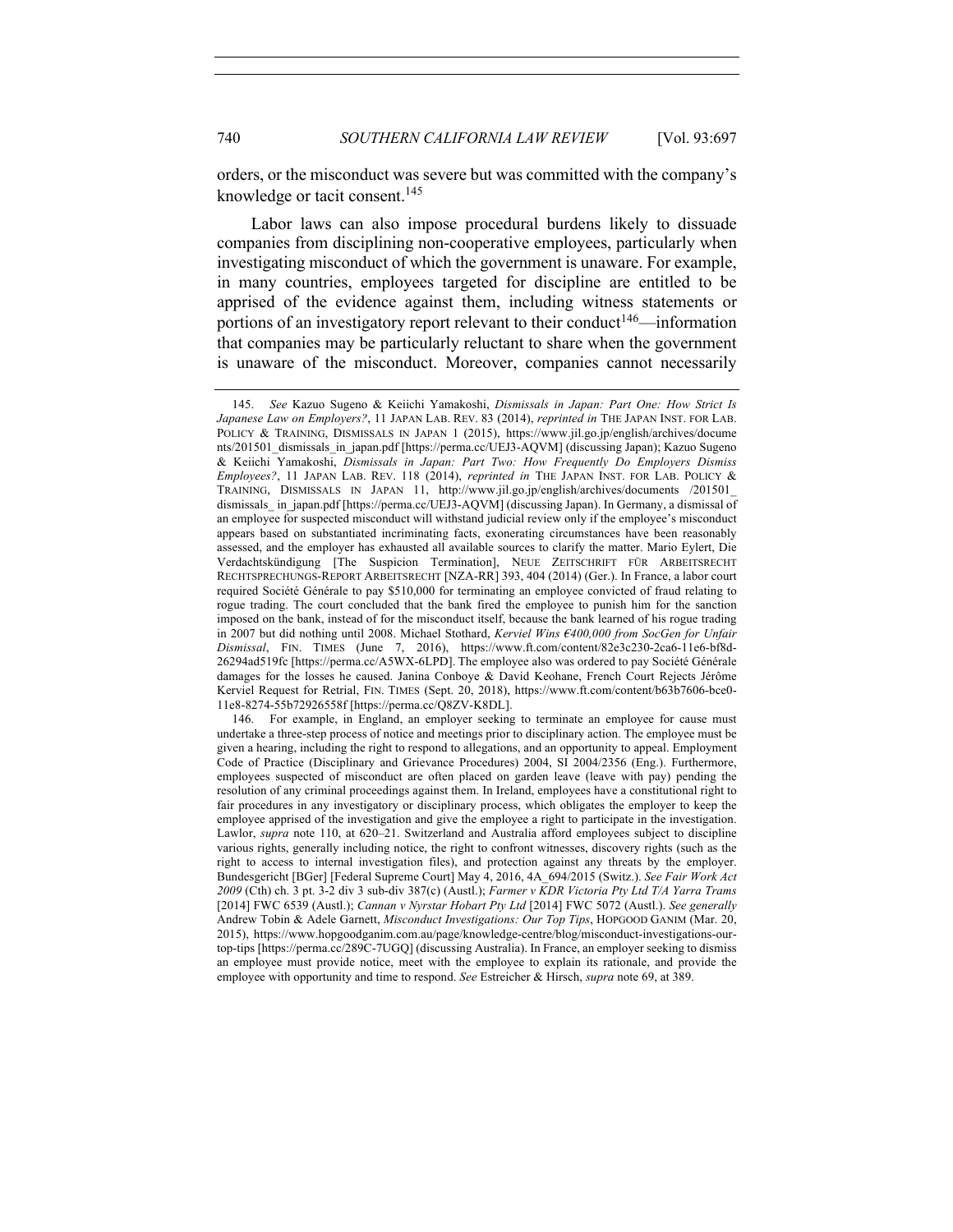avoid premature revelation of investigations by waiting to discipline employees until after the government learns of misconduct. Labor laws in many countries, such as France, require companies to initiate all intended disciplinary proceedings relatively quickly after discovering facts justifying discipline.<sup>147</sup> In addition, in countries that predicate termination on the employer's inability to trust the employee, such as Germany, France, and Australia, a company that delays disciplining a non-cooperative employee may undermine a claim of just cause for firing.<sup>148</sup> Thus, companies conducting internal investigations overseas may not be able to both threaten to fire employees in order to induce them to talk and maintain confidentiality of investigative findings.

c. Employees' Access to Counsel During Employer Interviews

In the United States, companies often benefit from the ability to interview employees about sensitive matters without the employee having counsel present. By contrast, in many other countries, companies cannot interview employees in isolation because labor laws, contracts, union agreements, or bar rules give employees a right to consult a representative, such as a lawyer or union official, prior to an interview, and may give them a right to representation during the interview.<sup>149</sup>

<sup>147.</sup> Indeed, some countries apply the principle of *ne bis in idem* (double jeopardy) to disciplinary procedures. In such countries, a company's decision to sanction the employee for failing to cooperate may prevent the company from later terminating the employee for the misconduct should the evidence reveal the employee was involved. In France, it appears that an employer discovering misconduct or gross misconduct cannot sanction an employee unless the employer begins the dismissal process within two months of becoming aware of the misconduct. Matthew Cowie & Karen Coppens, *Multi-Jurisdictional Criminal Investigations—Emerging Good Practice in Anglo-French Investigations*, *in* THE INTERNATIONAL COMPARATIVE LEGAL GUIDE TO: CORPORATE INVESTIGATIONS 2018, supra note 139, at 4, 6. In Belgium, an employer who has received a credible allegation of misconduct against an employee whom he would like to discipline has only three working days to inform the employee of the factual basis for dismissal and then to discuss it with the employee. The clock begins running before the firm completes its investigation. Carl Bevernage, *Belgium*, *in* INTERNATIONAL LABOR AND EMPLOYMENT LAWS 3-1, 3-28 (William L. Keller et al. eds., 2009). In Italy, an employer seeking to terminate an employee is required to provide written notice to the employee of his misconduct as soon as the employer detects a violation. The employee has five days to reply. Only then may the employer decide whether to terminate, if warranted. Bruno Cova & Francesca Petronio, *Italy*, *in* THE EUROPEAN, MIDDLE EASTERN AND AFRICAN INVESTIGATIONS REVIEW 2017 34, 37 (2017).

<sup>148.</sup> In Germany, where discipline is intended to protect the employer from future harm, delay can undermine the employer's claim that dismissal is needed. Moreover, for an extraordinary dismissal, the employer has to act within two weeks after receiving knowledge of the grounds for dismissal. BÜRGERLICHES GESETZBUCH [BGB] [CIVIL CODE], § 626 (Ger.). In Austria, employees are entitled to expeditious and thorough investigation of any matter that might lead to their discipline. Australian courts disfavor terminations following lengthy investigations. *See, e.g*., *Camilleri v IBM Austl Ltd* [2014] FWC 5894 (Austl.).

<sup>149.</sup> Dervan, *supra* note 124, at 380–81. For example, in Italy, employees are entitled to have a union representative present at any meeting to discuss dismissal or are entitled to have the works counsel informed. Di Garbo et al., *supra* note 143, at 270–71. In Germany, the company may be required to inform any existing works counsel about an employee interview both before and after the interview and consider input of the works counsel when making any disciplinary decision. Betriebsverfassungsgesetz [BetrVG]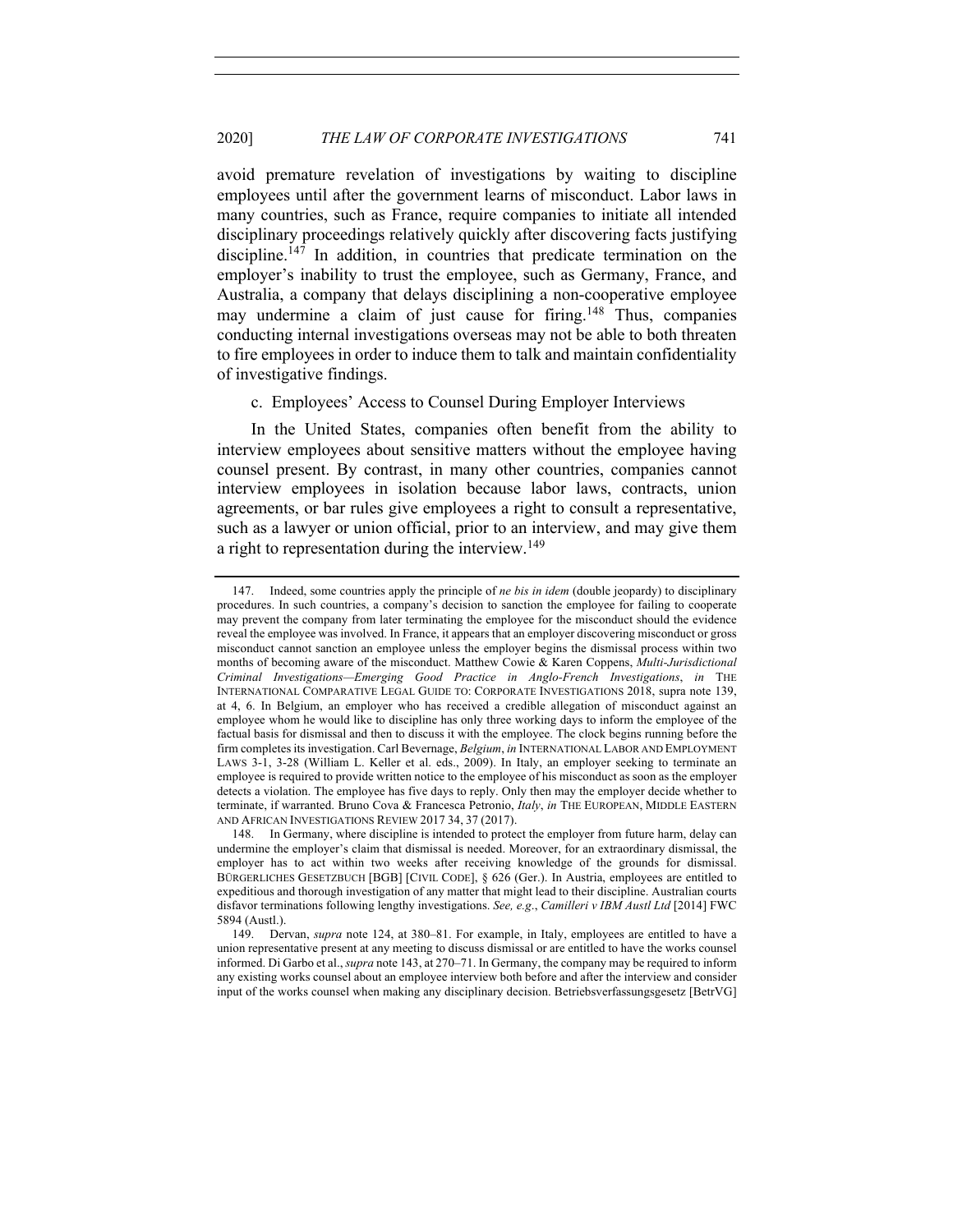For example, Swiss courts have held that firms interviewing employees accused of misconduct must afford them rights equivalent to those in criminal investigations, including the right to counsel, the right to remain silent, a confrontation right, access to internal investigation files, and a right against employer threats.150 Under Austrian labor laws, employers owe employees a duty of care that may require them to inform employees about their right to counsel when the employer and employee have divergent interests.151 In several countries, such as England, Germany, and France, bar rules provide that lawyers conducting interviews on behalf of employers should inform employees about their right to counsel and ensure that employees understand that their statements may be given to authorities and used against them.152

#### 2. Legal Privileges and Role of Counsel

As discussed in Part II, the breadth and reliability of U.S. legal privilege protections encourage companies to detect and robustly investigate misconduct by shielding evidence gathered by lawyers from compelled disclosure to others.<sup>153</sup> Of course, such laws also can reduce the value of

153. The lack of privilege may deter investigations less in countries with little risk of private

<sup>[</sup>Works Constitution Act], Jan. 19, 1972, last amended by Gesetz [G], Dec. 18, 2019, BGBL I at 2651, § 80(2) (Ger.); Peter Schrader et al., *Auskunft durch den Arbeitnehmer: Was darf er? Was muss er?* [*Information by the Employee: What Is He Allowed to Do? What Does He Have to Do?*], in NEUE ZEITSCHRIFT FÜR ARBEITSRECHT [NZA] 965, 970 (2018). *See also* Estreicher & Hirsch, *supra* note 69, at 404. While the employee is not entitled to have the works counsel present, the works counsel can advise the employee before the interview.

<sup>150.</sup> Bundesgericht [BGer] [Federal Supreme Court] May 4, 2016, 4A\_694/2015 (Switz.).

<sup>151.</sup> Knoetzl, *supra* note 133, at 647. In Germany, by contrast, the employee is not entitled to have a lawyer present unless the company calls in an external attorney. Arbeitsgericht [ArbG] Hamm [Labor Court of Hamm] May 23, 2001, 14 Sa 497/01 (Ger.). Nevertheless, in practice employers allow employees to have lawyers of their choice present, particularly if employment may be at stake. *See* STELLUNGNAHME DER BUNDESRECHTSANWALTSKAMMER: THESEN DER BUNDESRECHTSANWALTSKAMMER ZUM UNTERNEHMENSANWALT IM STRAFRECHT [OPINION OF THE FEDERAL LAW OFFICIAL CHAMBER: THESES OF THE FEDERAL LAW COUNCIL TO THE CORPORATE LAWYER IN CRIMINAL LAW] 10 (2010) (Ger.) [hereinafter THESES OF THE FEDERAL LAW COUNCIL]. In extraordinary circumstances, courts have precluded an employer from disciplining an employee for misconduct when the employee was denied a confidant during initial interviews. *See* Arbeitsgericht [AB] Berlin [Berlin Labor Court] July 28, 2005, NEUE JURISTISCHE WOCHENSCHRIFT [NJW] 1703, 2008 (Ger.).

<sup>152</sup>*. See, e.g*., THESES OF THE FEDERAL LAW COUNCIL, *supra* note 151 (discussing Germany); Thomas Baudesson & Charles-Henri Boeringer, *Internal Investigations in France—New Practices, New Challenges*, *in* REVUE INTERNATIONALE DE LA COMPLIANCE ET DE L'ÉTHIQUEDES AFFAIRES 1, 3 (2017) (discussing Paris bar rules); Charlot et al., *supra* note 141, at 146 (same). In England, Outcome 11.1 of the SRA Code of Conduct 2011 provides that a solicitor must not take unfair advantage of third parties in either a professional or personal capacity. Particular care is required when the person is implicated in misconduct and does not have legal representation. Solicitors are expected to caution the employee about the potentially incriminatory nature of the interview and, if the interview reveals that the employee is implicated, should suspend the interview in order for the employee to obtain counsel. *See* Charlot et al., *supra* note 141, at 163; Day & Hodges, *supra* note 128, at 103, 112–13, 123. *Compare* R v. Twaites (1991) 92 Cr. App. R 106 (Eng.), *with* R v. Welcher [2007] EWCA Crim. 480 (Eng.).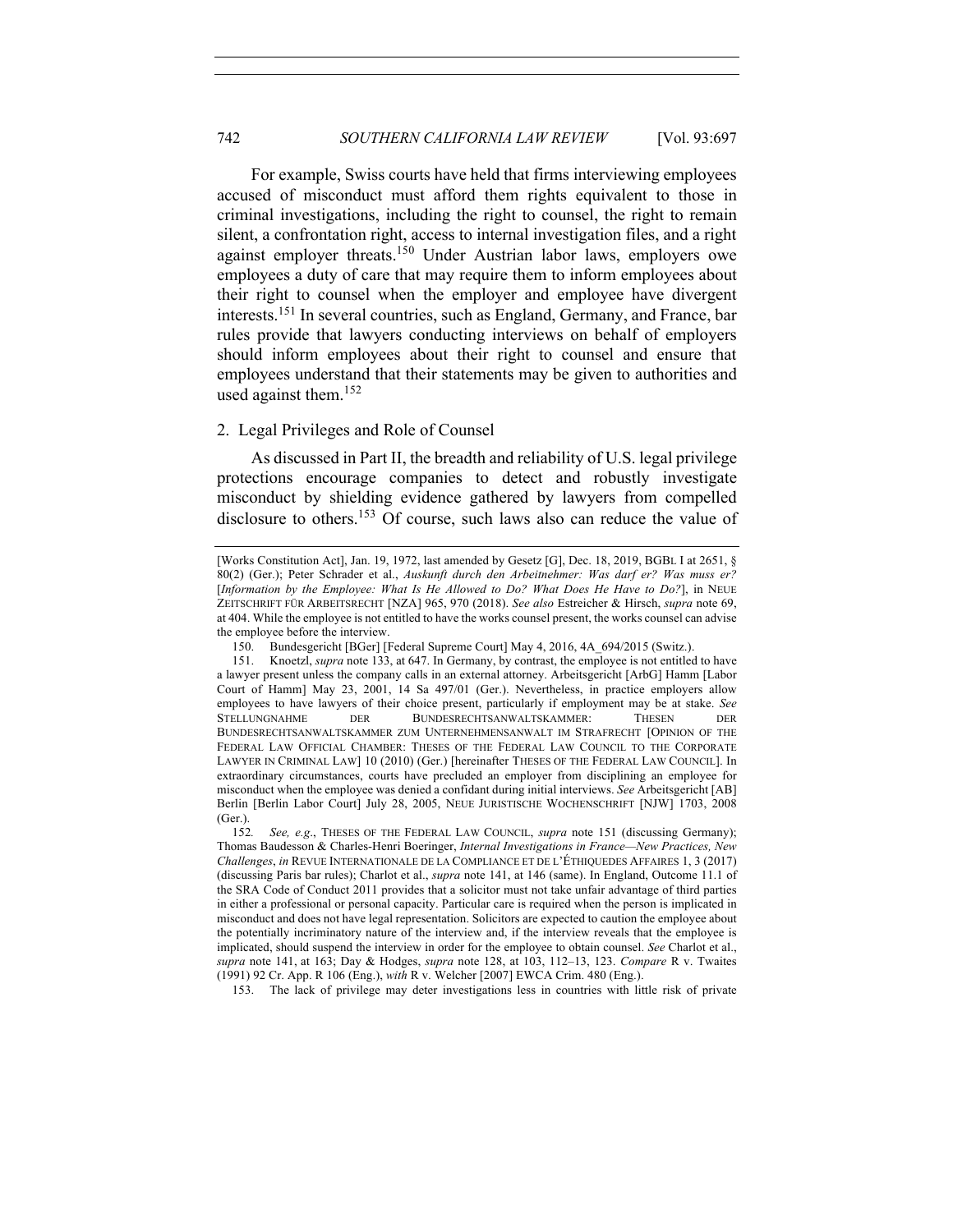cooperation to the government. Because companies cannot selectively waive privilege only with public enforcers, cooperating firms generally provide investigative summaries but not the raw products of interviews.

The balance can be very different overseas, where corporations may have less incentive to conduct broad investigations, particularly of undisclosed misconduct, because privilege protections tend to be much narrower. On the other hand, prosecutors may derive greater benefit from interviews that are conducted by firms because prosecutors may be able to obtain full access to recordings or transcripts as a result of narrower privileges or policies granting or requiring selective waiver as a prerequisite to credit for cooperation.<sup>154</sup>

Internal investigations are especially risky in countries such as China that do not recognize legal privilege.<sup>155</sup> Many other countries recognize privilege in some circumstances but do not apply it to the lawyers best positioned to initially investigate and interpret preliminary evidence of potential misconduct at the lowest cost: in-house counsel.156

In some countries, legal privilege does not attach if a firm hires a lawyer to determine whether the firm has adhered to compliance duties imposed on it by law, on the grounds that compliance duties are not typical activities of a lawyer. Thus, a financial institution hiring counsel to determine whether the anti-money laundering laws have been violated may be unable to shield the investigation under legal privilege. *See* Bundesgericht [BGer] [Federal Supreme Court] Mar. 21, 2018, 1B\_433/2017, § 4.5 (Switz.); Bundesgericht [BGer] [Federal Supreme Court] Sept. 16, 2016, 1B  $85/2016$ ,  $§ 6.1$  (Switz.).

156. In many European countries, privilege applies only to communications with an independent lawyer. In-house counsel are not seen as independent. *E.g*., BRUNE & DOUGHERTY, *supra* note 155, at 43–44; Dervan, *supra* note 124, at 370–71. These jurisdictions include Austria, Czech Republic, Estonia, Finland, France, Germany, Hungary, Italy, Luxembourg, Romania, Russia, Sweden, and Switzerland. Julia Holtz, *Legal Profession Privilege in Europe: A Missed Policy Opportunity*, 4 J. EUR. COMPETITION L. & PRAC. 402, 405 (2013)*. See also* Case C-550/07, Akzo Nobel Chem. Ltd. v. Comm'n, 2010 E.C.R. I-08301, I-08368 (ruling of the Court of Justice of the European Union that applicable legal privilege does not extend to legal advice given by in-house counsel or non-EU qualified lawyers); Borsodi & Burrus, *supra* note 127, at 665, 671; Charlot et al., *supra* note 141, at 161; Alexei Dudko, *Russia*, *in* THE PRACTITIONER'S GUIDE TO GLOBAL INVESTIGATIONS, *supra* note 110, at 633, 641; Krakow & Petsche,

litigation or with other barriers to private litigants acquiring information, such as restrictive discovery rules or state-secrets privileges affecting state-owned enterprises.

<sup>154.</sup> The Serious Fraud Office in the United Kingdom, for example, is granted significant power under Section 2 of the Criminal Justice Act. *See* Criminal Justice Act 1987, c. 38, § 2 (U.K.).

<sup>155</sup>*. See, e.g.*, Wultz v. Bank of China Ltd., 979 F. Supp. 2d 479, 492–93 (S.D.N.Y 2013); SUSAN E. BRUNE & ERIN C. DOUGHERTY, REPRESENTING INDIVIDUALS IN INTERNATIONAL INVESTIGATIONS 38, 43 (2016), https://www.brunelaw.com/publications/2016-10-20-representing-individuals-in-internationa l-investigations/\_res/id=Attachments/index=0/Brune\_Representing\_Individuals\_Sept-Oct\_2016.pdf [htt ps://perma.cc/Q78D-4N8W]. Although China does not recognize legal privilege Chinese law governing lawyers does impose on lawyers a duty of confidentiality in many situations. Nevertheless, this duty does not apply to information about a past or contemplated crime that severely impacts national or public security or causes serious personal injury. In addition, in China, parties and their lawyers may be compelled to testify in administrative investigations and proceedings. Moreover, the right of lawyers representing clients in criminal proceedings to keep matters confidential does not apply to in-house counsel or unregistered foreign lawyers. Yingxi Fu-Tomlinson, *Safeguarding Confidential Communication in China*, LAW 360 (Mar. 25, 2016, 10:45 AM), https://www.law360.com/articles/77 3074/safeguarding-confidential-communication-in-china [https://perma.cc/SHZ6-UAVJ].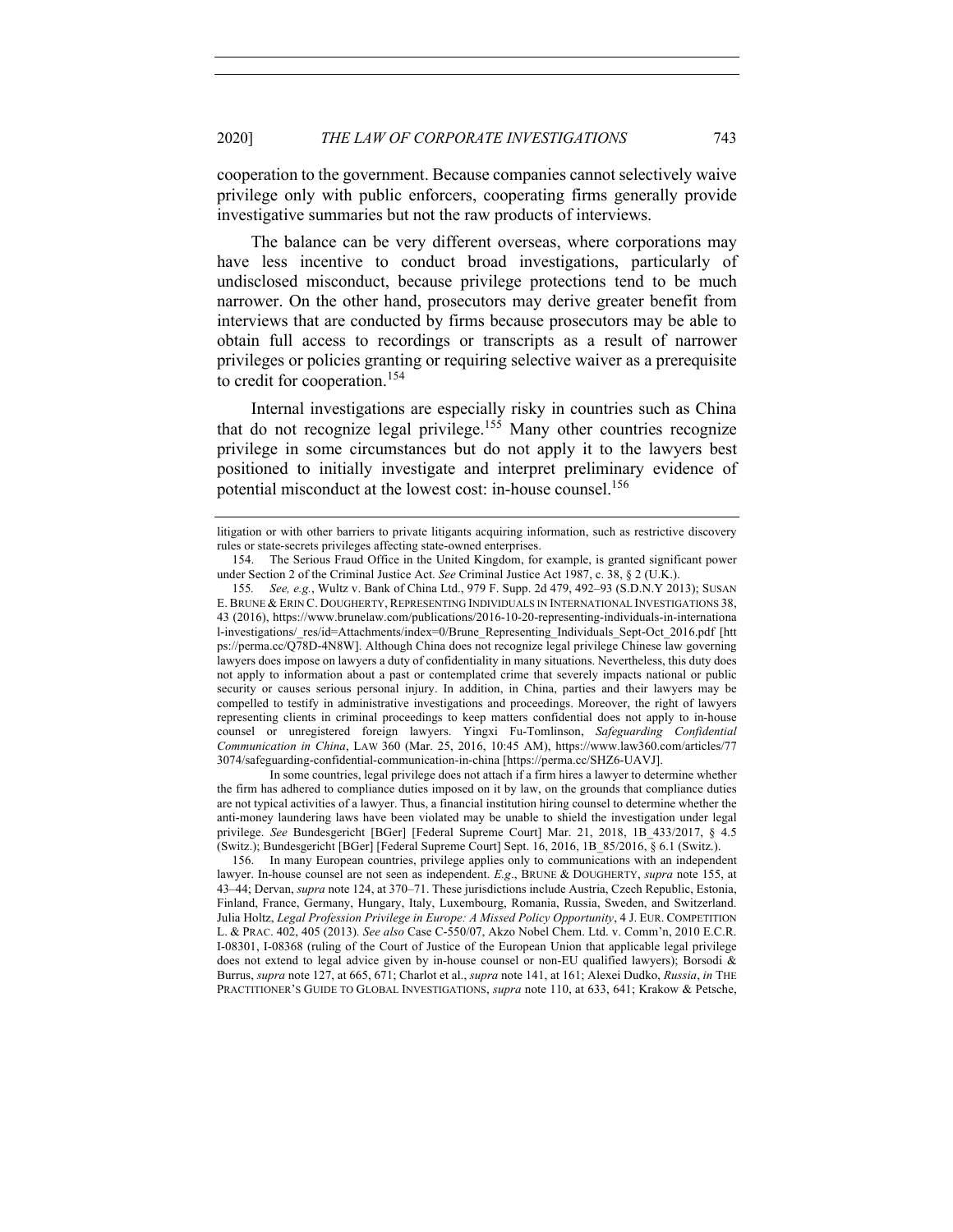Moreover, in many countries, legal advice privilege protects only communications with a small subset of employees: those who have authority to represent, and make legal decisions for, the company for purposes of the attorney-client relationship.157 External counsel's communications with other employees, including those with direct evidence about the wrongdoing, are not protected. For example, in England, the Court of Appeals, in *Director of the Serious Fraud Office v. Eurasian Natural Resources Ltd.*, held that legal advice privilege applies only to company lawyers' communications with company employees "specifically tasked with seeking and receiving legal advice" on behalf of the company.<sup>158</sup> Similarly, in Italy, legal advice privilege applies only to employees who have the power to represent the company.159

In addition, work product privileges can be narrower than in the United States, leaving some internal investigations unprotected. England's version of the doctrine is called the litigation privilege. A company claiming this privilege must show that it was "aware of circumstances which rendered litigation between [itself] and a particular person or class of persons *a real likelihood* rather than a mere possibility."<sup>160</sup> In *Eurasian Natural Resources* Ltd., the Court of Appeals held that documents, including interview notes, created in the course of an internal investigation, are protected by the litigation privilege only if the firm's dominant purpose is to obtain evidence in relation to, or to advise on, actual or contemplated litigation, including efforts to avoid or settle such litigation.<sup>161</sup> Importantly, the decision suggests that litigation privilege would not apply to internal investigations into

*supra* note 144, at 46; Lach et al., *supra* note 143, at 575. In addition, many countries restrict legal privilege to communications with external lawyers registered with the bar in that country. *See* BRUNE & DOUGHERTY, *supra* note 155, at 43–44.

<sup>157.</sup> This is akin to the "control group" test that the U.S. Supreme Court rejected in the *Upjohn*  decision as insufficiently protective to allow corporate lawyers to gather necessary facts. *See* Upjohn Co. v. United States, 449 U.S. 383 (1981).

<sup>158.</sup> Dir. of the Serious Fraud Office v. Eurasian Nat. Res. Ltd., [2018] EWCA (Civ) 2006 (Eng.) [hereinafter ENRC]. The Court of Appeals in *ENRC* recognized the rationales against narrow privileges but stated that it was constrained to follow a prior ruling of the House of Lords. Notably, the SFO and FCA often insist that firms waive the privilege and provide full transcripts of employee interviews. England does recognize selective waiver, however. Amanda Raad et al., *Self-Reporting to the Authorities and Other Disclosure Obligations: The UK Perspective*, *in* THE PRACTITIONER'S GUIDE TO GLOBAL INVESTIGATIONS, *supra* note 110, at 42.

<sup>159</sup>*. See* Cova & Petronio, *supra* note 147, at 36.

<sup>160.</sup> United States v. Philip Morris Inc. [2004] EWCA (Civ) 330 (Eng.) (emphasis added).

<sup>161.</sup> The firm had conducted an internal investigation following a whistleblower report, expecting to self-report to the SFO with hope of obtaining a DPA. The lower court concluded that the company could not claim litigation privilege because an internal inquiry conducted without a pending government investigation, with the intent to avoid litigation under the SFO's policy favoring leniency for selfreporting, was not prepared in anticipation of likely litigation, and thus was not covered by the litigation privilege. Dir. of the Serious Fraud Office v. Eurasian Nat. Res. Corp. [2017] EWHC 1017 (QB) (Eng.); *see also* RBS Rights Issue Litigation [2016] EWHC 3161 (Ch) (Eng.).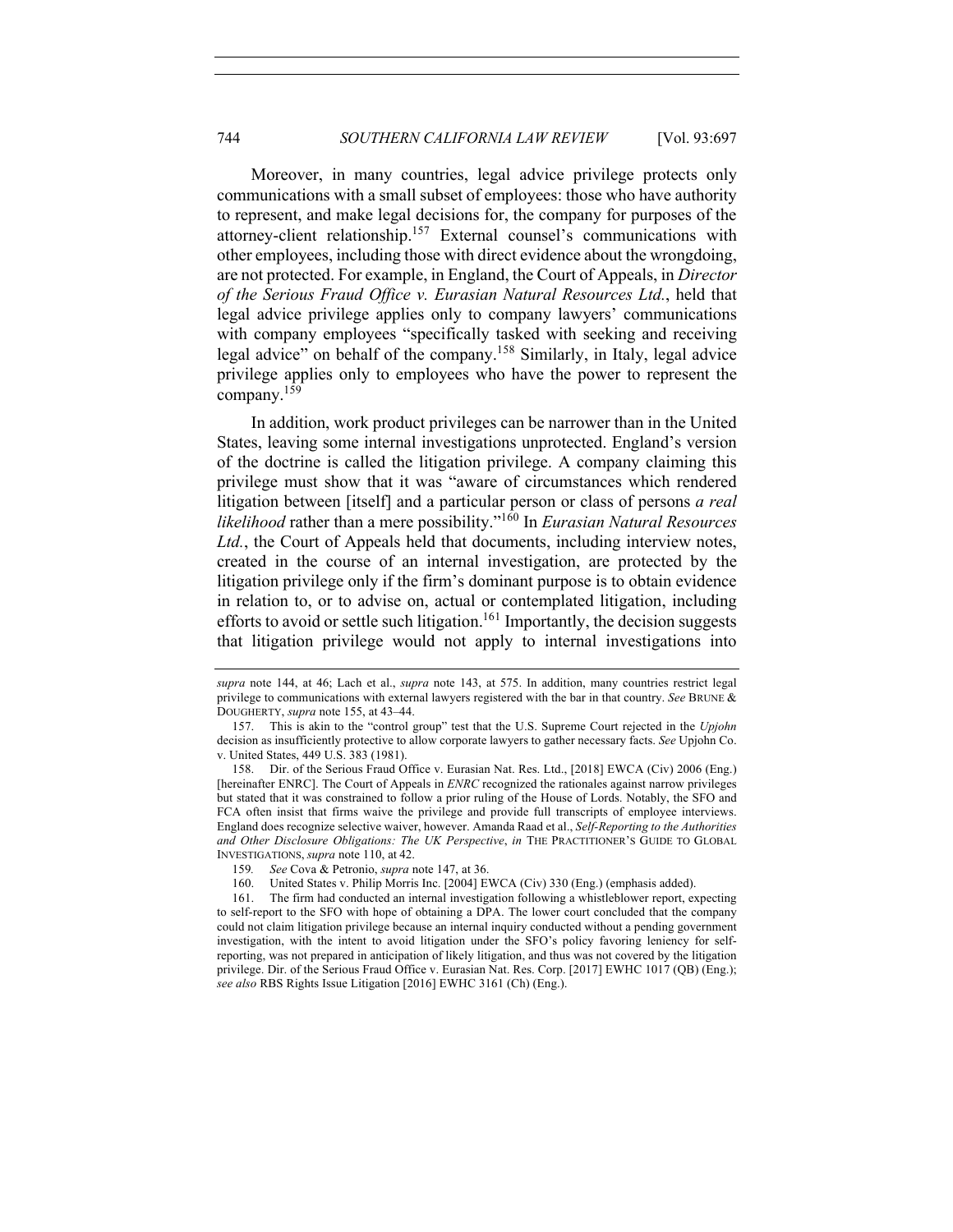misconduct the government has not detected if the firm investigating neither planned to self-report nor expected enforcement authorities to detect the misconduct.

Germany does not recognize traditional attorney-client and work product privileges. Instead, prosecutors' ability to obtain information from lawyers about their clients is governed by criminal procedure statutes.<sup>162</sup> Under these laws, external lawyers are entitled to maintain the confidentiality of client information and thus cannot be called to testify against a client.<sup>163</sup> However, German prosecutors may seize materials from lawyers offices, including evidence generated during an internal investigation, in certain circumstances.<sup>164</sup> Authorities are prohibited from seizing either notes of conversations or written correspondence between a lawyer and a client, as well as defense materials, *if* the materials relate to the defense of a person whom the attorney represents in a criminal matter, or, in the case of a corporation, an administrative action threatening financial sanctions.<sup>165</sup> Yet prosecutors may be free to seize the results of a lawyer's internal investigation conducted on behalf of the corporation if the materials were not prepared to defend the corporation from charges, for example because the prosecutors' investigation is targeted at someone other than the corporate client, such as an employee or subsidiary.<sup>166</sup>

166. Bundesverfassungsgericht [BVerfG] [Federal Constitutional Court] June 27, 2018, 2 BvR 1287/17, 2 BvR 1583/17, para. 79 (Ger.); Regional Court of Hamburg, judgement of 15 October, 2010,

<sup>162.</sup> There is less risk of disclosure in civil proceedings in Germany. In civil proceedings, courts usually dismiss motions for production of documentary evidence by opposing parties because German civil procedure follows the principle of production of evidence by the party who bears the burden of proof, that is, it is within every party's responsibility to obtain the evidence necessary to substantiate its claims, and, in principle, to bear the risk for failing to do so. HANS-JOACHIM MUSIELAK & WOLFGANG VOIT, ZIVILPROZESSORDNUNG (ZPO) [CODE OF CIVIL PROCEDURE] § 142, para. 8 (15th ed. 2018).

<sup>163.</sup> STRAFPROZESSORIG (STPO) [CODE OF CRIMINAL PROCEDURE], § 53, para. 1, *translation at* https://www.gesetze-im-internet.de/englisch\_stpo/englisch\_stpo.html [https://perma.cc/9UBT-JBRU] (Ger.).

<sup>164.</sup> The Federal Constitutional Court recently concluded that the more general protections against prosecutors seeking evidence from lawyers do not extend to the seizure of objects such as documents. Lawyers' protection against document seizure is covered by German Code of Criminal Procedure. *Id.* § 97, para. 1; *see also* Bundesverfassungsgericht [BVerfG,] [Federal Constitutional Court] June 27, 2018, 2 BvR 1287/17, 2 BvR 1583/17, para. 78–79 (Ger.).

<sup>165</sup>*. Id.*; *see* STRAFPROZEIDNUNG (STPO) [CODE OF CRIMINAL PROCEDURE], § 97, para. 1, *translation at* https://www.gesetze-im-internet.de/englisch\_stpo/englisch\_stpo.html [https://perma.cc/9U BT-JBRU] (Ger.); Bundesgerichtshof [BGH] [Federal Court of Justice], Judgement of 25 February, 1998 - 3 StR 490/97, BGHSt 44, 46 (Ger.). For a comprehensive discussion of the decision's implications, *see*  Michael Hippeli, *Hoheitliche Eingriffsmaßnahmen gegen deutsche Büros internationaler Kanzleien: Bedarf für ein Legal Privilege?* [*Sovereign Intervention Measures Against German Offices of International Law Firms: Need for a Legal Privilege?*], 2018 GWR 383 (Ger.). Section 97 has been interpreted to apply only to materials prepared to defend a client subject to criminal charges. In Germany, corporations cannot be held criminally liable, but they are subject to administrative sanctions that resemble criminal liability in other countries; many provisions of the German Code of Criminal Procedure apply to these proceedings. *See* Gesetz über Ordnungswidrigkeiten [OWiG] [Law on Misdemeanors], repromulgated Feb. 19, 1987, BGBL I  $\frac{8}{46(1)}$  (Ger.).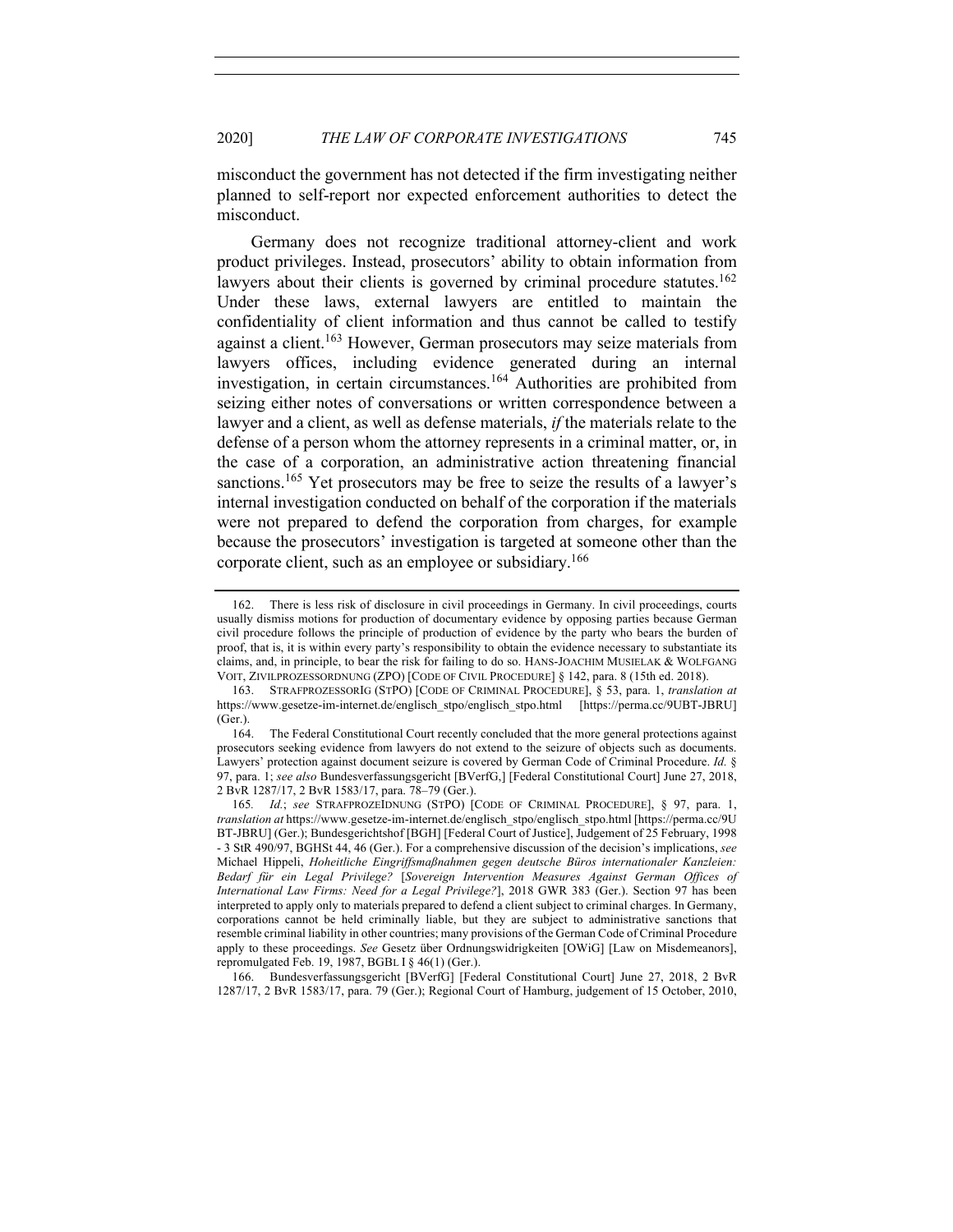German courts tend to use a balancing test to assess the validity of such searches. The public interest in effective prosecution normally tips the scale in favor of allowing a search.<sup>167</sup> Applying these principles, the Federal Constitutional Court of Germany recently rejected challenges to prosecutors' seizure of materials from the Jones Day law firm, which was representing Volkswagen ("VW"), for use against VW executives. The court concluded that the seizure was permissible because VW was not formally accused of an offense, the government had probable cause to search for evidence against the targets of its investigation based on evidence contained in guilty pleas in the United States, and the case involved widespread material misconduct.<sup>168</sup>

Overseas regimes governing the conduct of lawyers may also inhibit, more than in the United States, the ability of corporations to select, fund, and communicate with counsel for individual employees. For example, according to English practitioners, lawyers involved in business crime cases do not reach the question of whether joint defense agreements are advisable (even if they would be of value under narrower privilege laws) because corporate counsel will be inhibited from discussing the facts with counsel for individuals for fear that it might be treated as "interference with the due administration of justice" or "contempt of court."<sup>169</sup>

<sup>608</sup> Qs 18/10; Regional Court of Bonn ("LG Bonn"), 21 June, 2012 - 27 Qs 2/12 NZWiSt 2013, 21 (Section 97 only applies if the client was already accused of a crime when the potentially incriminating material is obtained, and finding that a subsidiary is not necessarily represented by the attorney that represents the parent company). This situation can easily occur in Germany because corporations can be sanctioned under Section 30 OWiG for criminal or administrative misconduct by an employee only if the employee was (1) chairman of the executive committee of an association without legal capacity or a member of such committee; (2) an authorized representative with full power of attorney or in a managerial position as procura-holder or an authorized representative with a commercial power of attorney of a legal person; or (3) another person responsible on behalf of management for the operation or enterprise forming part of a legal person, which also covers supervision of the conduct of business, or other exercise of controlling powers in a managerial position. "Misconduct" of such a person can consist in the lack of proper supervision of any other employee who then committed a crime or administrative infraction. *See* Gesetz über Ordnungswidrigkeiten [OWiG] [Law on Misdemeanors], repromulgated Feb. 19, 1987, BGBL I § 130 (Ger.).

<sup>167.</sup> Bundesverfassungsgericht [BVerfG] [Federal Constitutional Court] June 27, 2018, 2 BvR 1287/17, 2 BvR 1583/17, para. 61, 66, 67 (Ger.).

<sup>168.</sup> The Federal Constitutional Court also rejected claims by the law firm Jones Day that the search violated its constitutional rights because, as a U.S. firm, Jones Day is not entitled to the asserted German constitutional rights. Bundesverfassungsgericht [BVerfG] [Federal Constitutional Court] June 27, 2018, 2 BvR 1287/17, 2 BvR 1583/17, para. 78–79 (Ger.). Similarly, in 2010, the District Court of Hamburg held that the public authorities pursing a criminal investigation of a firm's employees could seize internal investigation material from a law firm because the company itself was not accused or suspected. Landgericht [LG] Hamburg [District Court of Hamburg] Oct. 15, 2010, 608 Qs 18/10 (Ger.). In 2012, the Bonn District Court held that prosecutors could seize material from a lawyer for a parent corporation for use against its subsidiary because the parent was not a potential party. *See* Philipp von Holst, *Germany*, *in* THE EUROPEAN, MIDDLE EASTERN AND AFRICAN INVESTIGATIONS REVIEW 29, 31 (2017).

<sup>169.</sup> For discussion of the scope of these offenses, see ARCHBOLD, CRIMINAL PLEADING, EVIDENCE & PRACTICE §§ 28-30–28-50 (P.J. Richardson ed., 2009).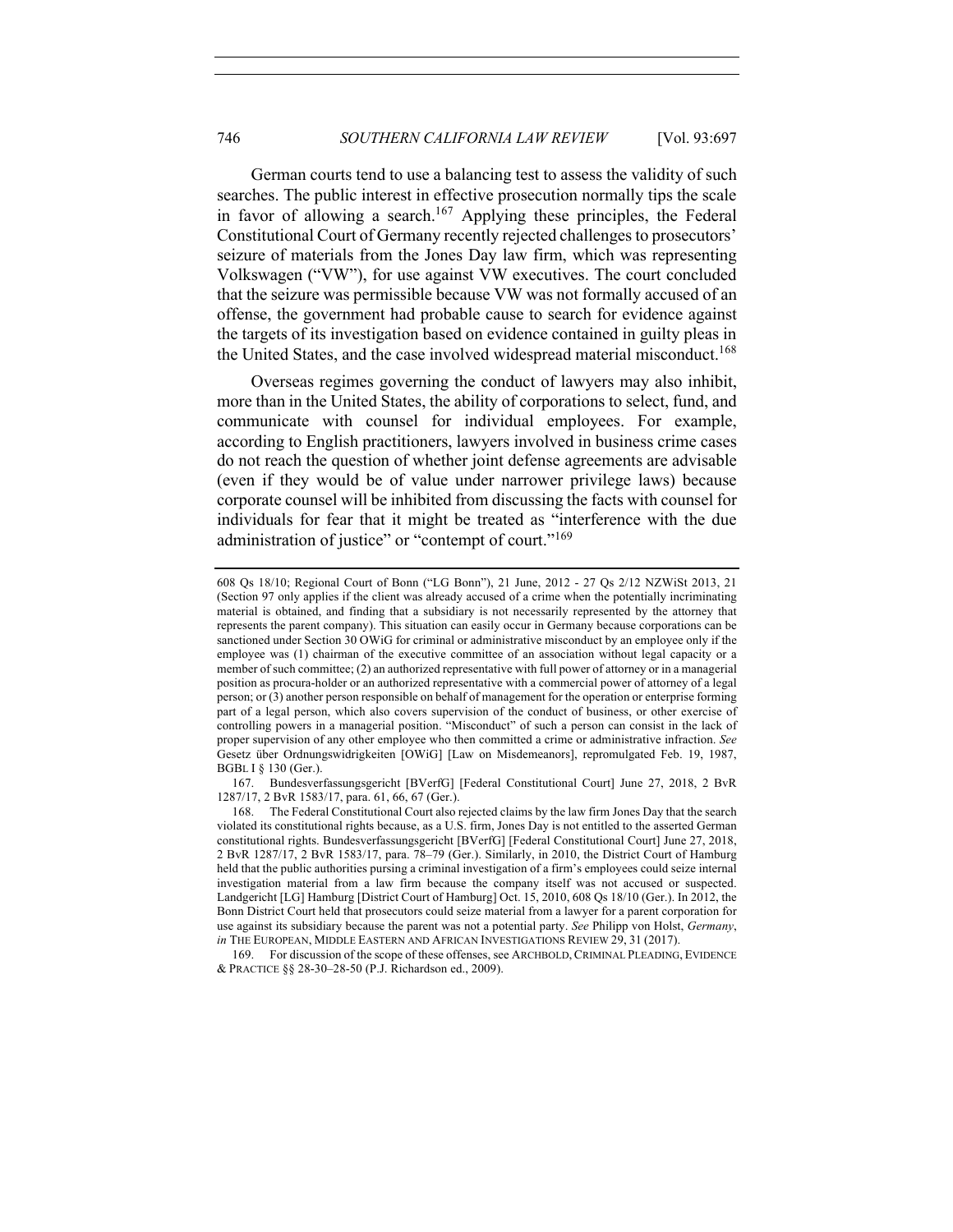#### 3. Monitoring and Processing of Data and Documents

Compared with the United States, companies overseas often do not enjoy the same comparative advantage over enforcement officials in obtaining and analyzing corporate emails and other documents. Like their U.S. counterparts, government authorities overseas often can obtain documents and emails from firms.<sup>170</sup> Indeed, as a result of more restrictive approaches to legal privilege, enforcement authorities in many countries can obtain documents that their U.S. counterparts cannot, such as those prepared by in-house counsel.

However, as a result of privacy laws governing data and correspondence, companies overseas often are less able than U.S. firms to monitor employees' communications or freely access and process emails, digital evidence, and documents, even when stored on the company's servers or devices. These laws also often cause companies to incur greater cost and

<sup>170.</sup> For example, both the SFO and the FACT have the power to compel the production of any kind of evidence by those within their jurisdiction, including documents. Criminal Justice Act 1987, c. 38, § 2(3) (U.K.). In addition, the SFO can obtain evidence by turning to the police to use extensive search and seizure powers, albeit with a warrant. *See generally* Christine Braamskamp & Kelly Hagedorn, *KBR Inc.: Foreign Companies Can Now Be Compelled to Produce Documents to the UK Serious Fraud Office*, N.Y.U.: COMPLIANCE & ENFORCEMENT (Sept. 12, 2018), https://wp.nyu.edu/compliance\_enforcem ent/2018/09/12/kbr-inc-foreign-companies-can-now-be-compelled-to-produce-documents-to-the-ukserious-fraud-office [https://perma.cc/D8Y4-QTKM].

In Germany, the Federal Financial Supervisory Authority ("BaFin") can demand documents and emails from companies for the purpose of exercising its supervisory duties. *See*  Wertpapierhandelsgesetz [WpHG] [Securities Trading Act] Sept. 9, 1998, Federal Law Gazette I at 2708, last amended by Article 2 of the Law Implementing the EC Deposit Guarantee Directive and Investor Compensation Directive of 16 July 1998, Federal Law Gazette I at 1842, § 6 (Ger.); Kreditwesengesetz [KWG] [German Banking Act] Sept. 9, 1998, Federal Law Gazette I at 2776, last amended by Article 3 of the Act amending insolvency and banking law provisions (Gesetz zur Anderung insolvenzrechtlicher und kreditwesenrechtlicher Vorschriften\*) of December 8, 1999, Federal Law Gazette I No. 54 at 2384, § 6 (Ger.). BaFin also can compel employees of regulated entities to produce documents even if it would expose them to criminal or administrative liability. An implicated employee's compelled production may not be introduced as evidence against him in criminal proceedings, but derivative use is permitted. *See, e.g*., Bundesverfassungsgericht [BVerfG] [Federal Constitutional Court] Jan. 13, 1981 Neue Juristische Wochenschrift [NJW] 1431, 1981 (Ger.); Uwe H. Schneider, *Investigative Maßnahmen und Informationsweitergabe im konzernfreien Unternehmen und im Konzern*, [*Investigative Measures and Information Dissemination in the Group-free Company and in the Group*], *in* NEUE ZEITSCHRIFT FÜR GESELLSCHAFTSRECHT [NZG] 1201, 1203 (2010); *see also* Becker et al., *supra* note 144, at 248.

Overseas prosecutors often have more leeway to conduct a search because they face a less robust exclusionary rule if the search is defective. Many countries employ a balancing test—balancing the individual's rights against the state's interest in sanctioning the crime—to determine whether to exclude illegally obtained evidence. In addition, a number of jurisdictions do not extend exclusion to evidence derived from an illegal search ("fruit of the poisonous tree") or exclude derivative evidence only in limited circumstances. *See* STEPHEN C. THAMAN, COMPARATIVE CRIMINAL PROCEDURE: A CASEBOOK APPROACH 118–124 (2d ed. 2008); Christopher Slobogin, *A Comparative Perspective on the Exclusionary Rule in Search and Seizure Cases*, *in* COMPARATIVE CRIMINAL PROCEDURE, *supra* note 109, at 280, 286–88. *See generally* Jenia Iontcheva Turner & Thomas Weigend, *The Purpose and Functions of Exclusionary Rules: A Comparative Overview*, *in* DO EXCLUSIONARY RULES ENSURE A FAIR TRIAL?: A CONTEMPORARY PERSPECTIVE ON EVIDENTIARY RULES 255 (2019) (discussing Spain, Germany, and Switzerland).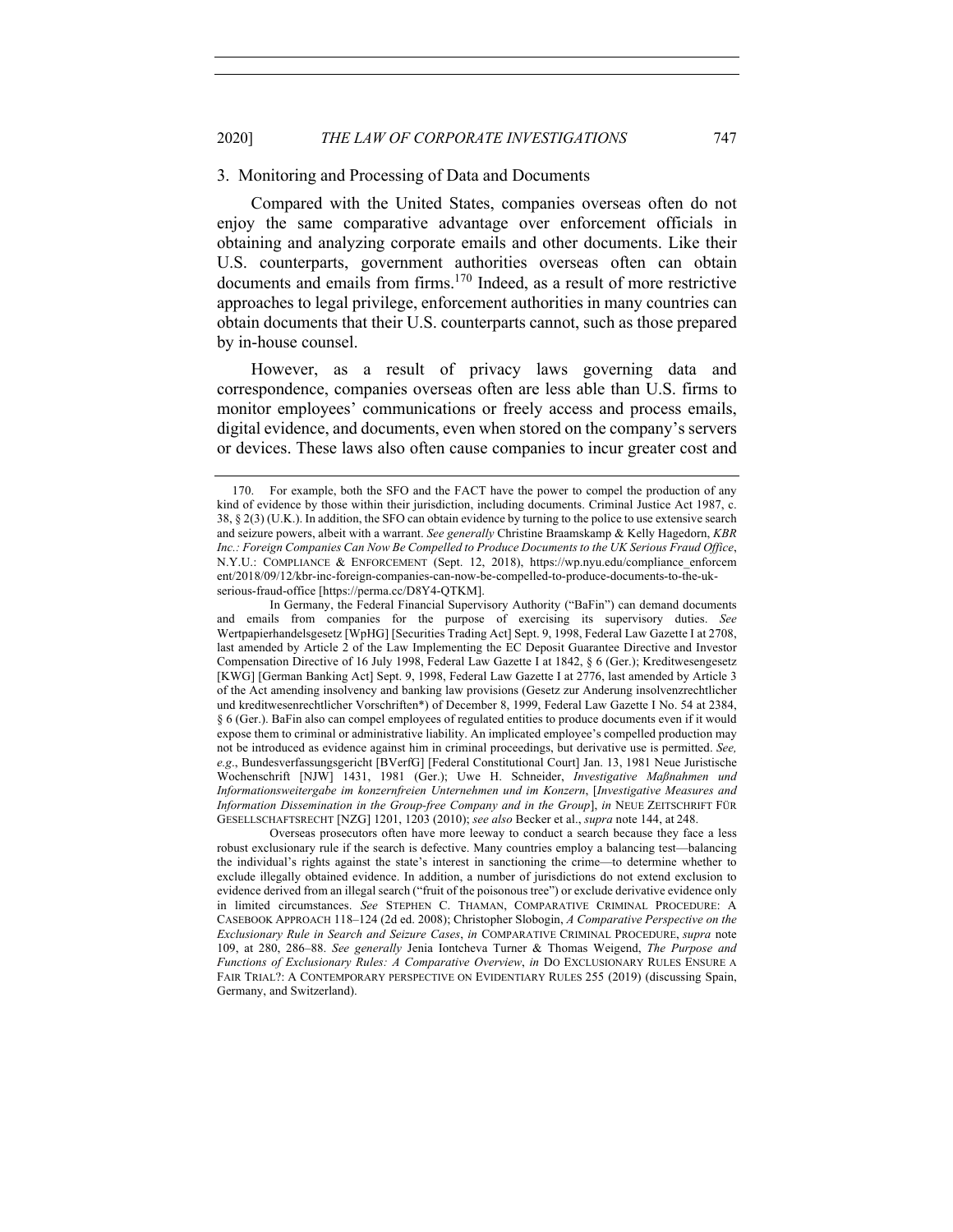face more restrictions when accessing and processing records during an investigation.171 In addition, financial institutions in some countries may be impeded from conducting adequate internal investigations by bank secrecy or state secrets laws.

a. Data Privacy Laws

Overseas companies often cannot freely monitor employees' communications or assess and evaluate documents and digital evidence, even when stored on the company's servers or computers, if employees' communications include personal communications, or if, as is inevitable, their work-related communications include personal data.

A company cannot freely process emails and electronic documents in countries with strong privacy protections, such as France, if employees use company-provided computers and email accounts for personal purposes.<sup>172</sup> Instead, companies often must incur the added cost of hiring a third-party to sort through emails and other documents to remove materials the firm is not authorized to access—an added cost that may be material to a smaller or medium-size firm deciding whether to investigate potential misconduct that it is not confident occurred.

Beyond this, companies face limitations on their ability to process work-related emails and documents because these inevitably contain personal data, often of both an employee and a third party. In this situation, the company needs a legitimate basis for processing that data and faces potential notice requirements.

<sup>171.</sup> In addition to data privacy laws, many countries have laws protecting the secrecy of correspondence, such as letters, phone calls, and electronic communications. These provisions guarantee the secrecy of closed correspondence. They can impede a company's access to evidence in its employees' offices or work computers if the employee is allowed to make incidental personal use of company facilities. In this case, the company must get the employee's informed consent which can be withdrawn at any time. John P Carlin, et al., *Data Privacy and Transfers in Cross-Border Investigations*, *in* AM. INVESTIGATIONS REV. 2020 1, 9 (2020).

<sup>172.</sup> In France, an employer seeking to collect all employee emails during an investigation needs to satisfy several requirements. First, the company must verify that the company's internal policies clearly state and notify employees that the employers' email accounts are corporate property. If employees are allowed to use their company accounts for personal emails, then the company must separate personal from company emails. Employees have a strong right of privacy in emails marked personal. Cour de cassation [Cass.] [supreme court for judicial matters] soc., May 30, 2007, 05/43102 (Fr.). Second, the firm would need to get prior approval from the French data collection authority, the Commission Nationale de L'Informatique et des Libertes ("CNIL"). Third, the firm would have to inform the work council and other labor committees. *See* Charlot et al., *supra* note 141, at 146–47. Similarly, in Austria a company that permits employees to use computers or email for private purposes must exclude resulting personal data from its processing, aside from spot checks. Knoetzl, *supra* note 133, at 647, 661. Employees in Canada also may have an expectation of privacy in personal information stored on workplace computers or devices. R. v. Cole, [2012] S.C.R. 34 (Can.).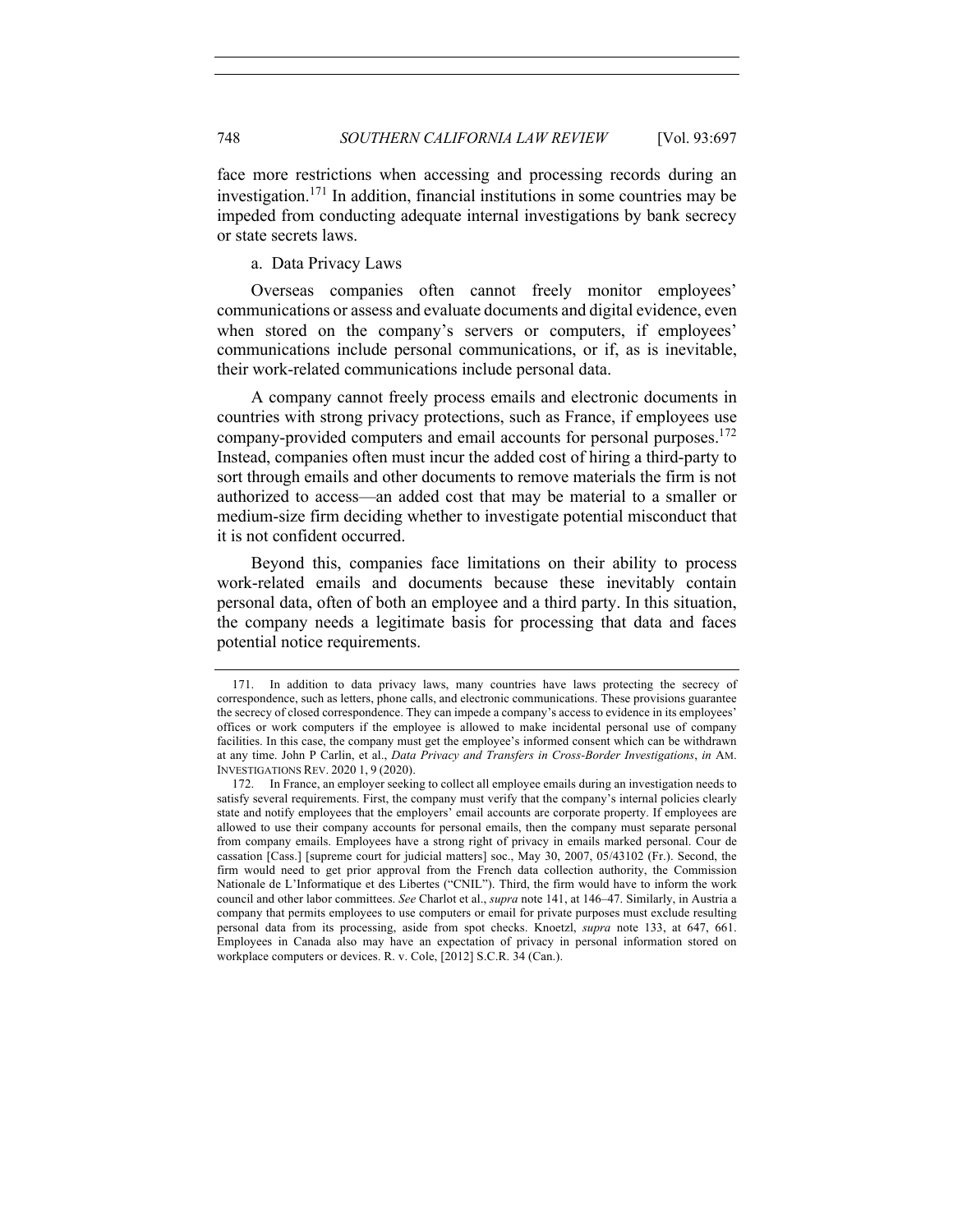Under the General Data Protection Regulation ("GDPR"),<sup>173</sup> which establishes minimum standards for European Union ("EU") countries, "personal data" is defined as "any information relating to an identified or identifiable natural person."<sup>174</sup> Email accounts are personalized if the email address includes an employee's name. Data on a company laptop or desktop may be personal if company devices are assigned to individual employees.<sup>175</sup> Even personal identifying information in travel vouchers, requests for reimbursement, corporate contracts, and the like may be considered personal data. Personal data also includes names, email addresses, and other information of individuals outside the firm who are named in company documents.<sup>176</sup>

Under the GDPR, a company engages in "processing" of data if it performs "any operation or set of operations . . . on personal data or on sets of personal data."<sup>177</sup> As a result, a company analyzing corporate emails and other electronic records during an investigation invariably will be processing "personal information" of employees and third-parties, as that term is defined by both the GDPR and country-specific data privacy laws.<sup>178</sup>

Companies can process personal data if they obtain either subjects' voluntary affirmative consent to process data for the specific purpose intended or have a legitimate justification.<sup>179</sup> Companies generally cannot rely on blanket consent inserted in an employee contract or handbook to

176. Michelle Bramley et al., *Investigations in the United Kingdom*, *in* CORPORATE INTERNAL INVESTIGATIONS: AN INTERNATIONAL GUIDE, *supra* note 107, at 110, 143.

<sup>173.</sup> Commission Regulation 2016/679 of Apr. 27, 2016, On the Protection of Natural Persons with Regard to the Processing of Personal Data and on the Free Movement of Such Data, 2016 O.J. (L 119) [hereinafter GDPR]. The GDPR directly affects law in each member state but only sets a floor. In the European Union, individuals' right to protection of personal data is deemed to be a fundamental right. Treaty of Lisbon Amending the Charter of Fundamental Rights of the European Union art. 8(1), Dec 13, 2007, 2007 O.J.

<sup>174.</sup> GDPR, *supra* note 173, at art. 4, para. 1.

<sup>175.</sup> For a discussion of Switzerland, see Livschitz, *supra* note 133. French law also prohibits a firm from accessing employees' email and information on computers in employees' possession, even when the firm owns both, if email accounts are personalized and electronic devices are individually assigned, unless the firm has a legitimate basis and proper procedures are employed. Cour de cassation [Cass.] [supreme court for judicial matters] soc., May 17, 2005, Bull. civ. V, No. 165 (Fr.); Cour de cassation [Cass.] [supreme court for judicial matters] soc., Oct. 2, 2001, Bull. civ. V, No. 291. (Fr.).

<sup>177.</sup> GDPR, *supra* note 173, at art. 4, para. 2.

<sup>178.</sup> The EU and member countries are not the only ones that restrict the processing of personal data. In Switzerland, efforts to screen email accounts for relevant information involve the processing of employees' personal information and fall under Swiss data protection rules, assuming that the email accounts are personalized (as is the case if the email address involves the employees' name). Some jurisdictions outside the EU, such as South Korea, Malaysia, Hong Kong, and Columbia, also require affirmative opt-in consent. Carlin et al., *supra* note 171.

<sup>179.</sup> Failure to comply with GDPR leads to administrative fines up to 10,000,00 EUR (approx. 11,400,00 U.S. Dollars), or in the case of an undertaking, up to 2 percent of the total worldwide annual turnover of the preceding financial year, whichever is higher. *See* GDPR, *supra* note 173, at art. 83, sec. 4.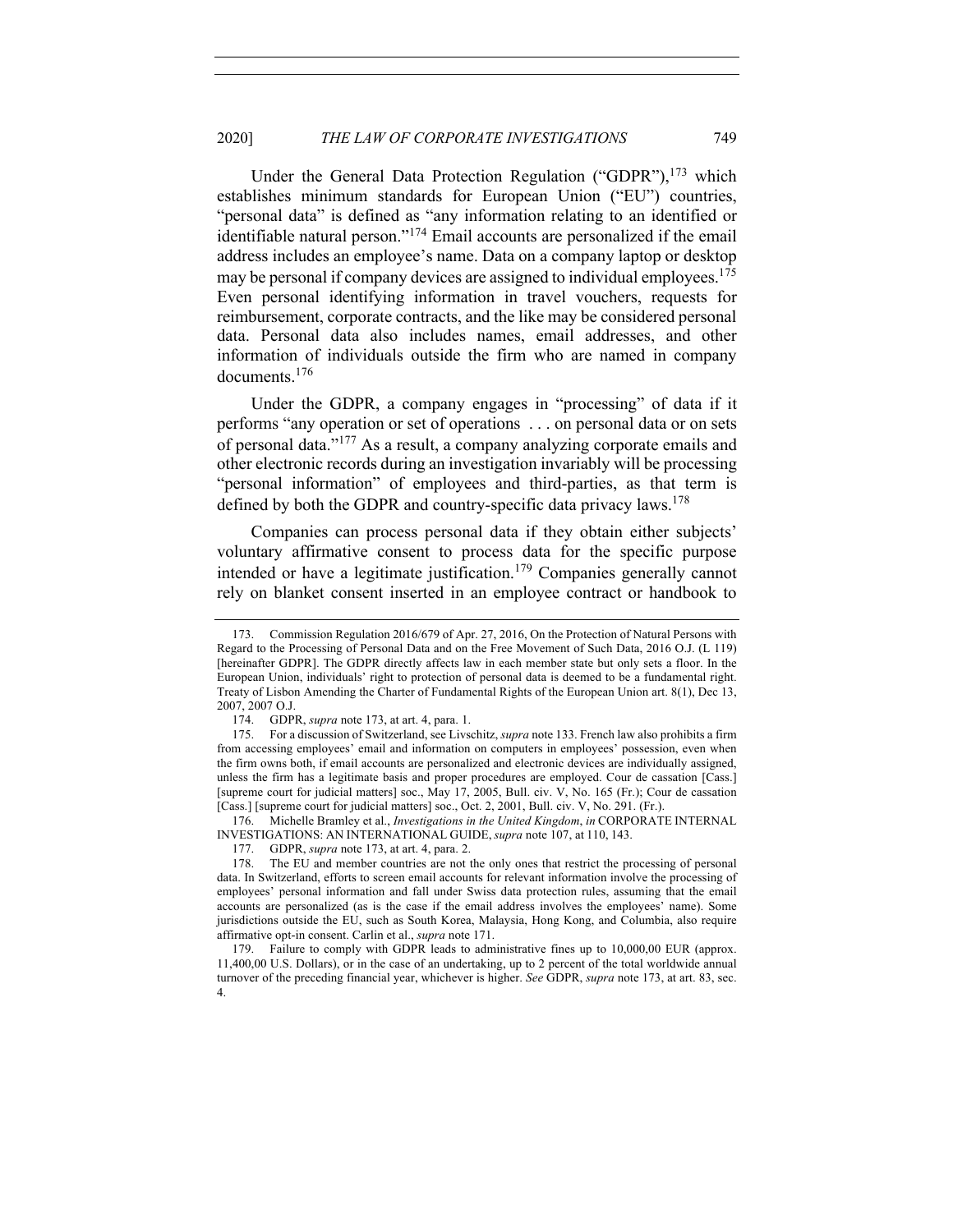justify either widespread monitoring or access to employee emails for an investigation. Broad consent arguably does not satisfy the GDPR's requirement that the subject affirmatively consent to the specific purpose for which the data will be processed. Consent also must be truly voluntary.<sup>180</sup> As a result, corporations in countries such as Germany and France tend not to rely on consent because employees must be expressly asked for it, must be able to refuse without risk of sanction, and can withdraw it at any time.<sup>181</sup> Moreover, in the corporate investigation context, courts tend to assume that such consent is involuntary because of the imbalance of power between the employer and employee, unless the employee derived legal or economic benefit from the consent.182

Absent consent, companies may process personal data if they have a statutorily-defined legitimate purpose. Processing is justified if necessary to comply with a legal obligation imposed by the EU or a member state, or if "necessary for the purposes of the legitimate interests" pursued by the company, as long as those interests are not "overridden by the interests or fundamental rights and freedoms of the data subject."<sup>183</sup>

These justifications often are interpreted narrowly. In particular, in many countries neither justification provides companies carte blanche to engage in ongoing monitoring of employees absent a reasonable suspicion

<sup>180.</sup> Jim Halpert et al., *The GDPR's Impact on Internal Investigations,* DLA PIPER (July 10, 2018), https://www.dlapiper.com/en/us/insights/publications/2018/07/global-anticorruption-newsletter/the-

gdpr-impact-investigations [https://perma.cc/L9X4-KGVJ] (explaining that under the GDPR, the risk of criminal law violations does not justify relying on consent, absent a related national law requiring consent); *see also* Carlin et al., *supra* note 171.

<sup>181.</sup> von Holst, *supra* note 168, at 29; Myria Saarinen et al, *Data Protection in France: Overview*, THOMSON REUTERS: PRACTICAL LAW (Dec. 1, 2018), https://www.lw.com/thoughtLeadership/data-prote ction-in-france-overview [https://perma.cc/8NMP-DAW5] (French data protection laws assumes employees cannot freely consent).

<sup>182.</sup> Section 26(2) of Germany's Federal Data Protection Act provides:

If personal data of employees are processed on the basis of consent, then the employee's level of dependence in the employment relationship and the circumstances under which consent was given shall be taken into account in assessing whether such consent was freely given. Consent may be freely given in particular if it is associated with a legal or economic advantage for the employee, or if the employer and employee are pursuing the same interests. Consent shall be given in written form, unless a different form is appropriate because of special circumstances. The employer shall inform the employee in text form of the purpose of data processing and of the employee's right to withdraw consent pursuant to Article 7 (3) of Regulation (EU) 2016/679.

Bundesdatenschutzgesetz [BDSG] [Federal Data Protection Act], Jan. 14, 2003 BGBL I at § 26(2) (Ger.). In the United Kingdom, guidance from the Information Commissioner's Office indicates that consent is less likely to be deemed to have been given freely when there is a significant imbalance of power, such as between employer and employees. *See Guide to the General Data Protection Regulation (GDPR)*, INFO. COMMISSIONER'S OFFICE, https://ico.org.uk/for-organisations/guide-to-data-protection/g uide-to-the-general-data-protection-regulation-gdpr [https://perma.cc/8WLV-KJXS].

<sup>183</sup>*. Supra* note 179; *see also* Halpert et al., *supra* note 180.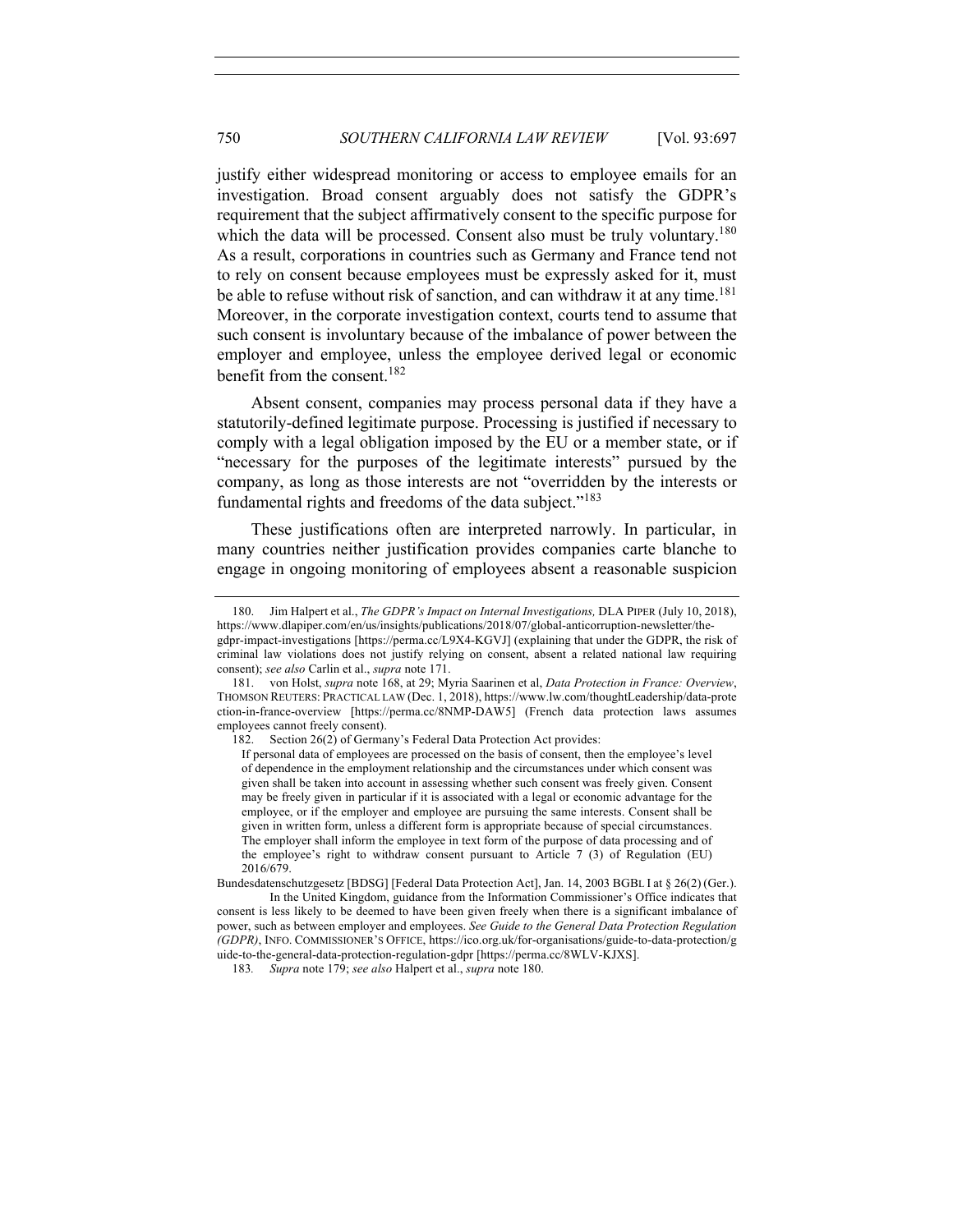that misconduct occurred or a need to monitor for safety reasons.<sup>184</sup> Monitoring is one tool that gives companies an advantage relative to outsiders in detecting misconduct. Data privacy laws also can impede companies from conducting prophylactic investigations based on misconduct detected by other firms in the same industry or an internal report from an employee that does not suffice to create reasonable suspicion.

The GDPR could negatively impact an investigation even when the company has evidence of misconduct. In the early stages of an investigation, companies often need to sort through massive amounts of emails and documents involving employees whom the company will later conclude were not implicated. Companies cannot be confident that their legitimate interests in legal compliance justify the processing of personal data of many uninvolved employees. Given the liability risks for failure to comply with the GDPR, companies in Europe can be expected to be less proactive than in the United States in examining employee communications, which may reduce their ability to detect and prove misconduct.<sup>185</sup>

<sup>184.</sup> For example, in Germany the Bundesdatenschutzgesetz ("BDSG" or "Federal Data Protection Act") permits companies to monitor employees' emails under some circumstances, but does not favor broad ongoing monitoring. *See* Bundesdatenschutzgesetz [BDSG] [Federal Data Protection Act], Jan. 14, 2003 BGBL at 66 (Ger.). The law governs data processing for the purpose of both detecting, *id.* § 26(1) sent. 2, and preventing criminal misconduct. *Id.*  $\S$  26(1) sent. 1. In order to justify data processing to detect misconduct, the company must both suspect that the employee engaged in misconduct and have tangible facts that support a "concrete suspicion of crime." This provision does not allow for secret monitoring "into the blue." *Id.* § 26(1) sent. 2. In addition to needing a concrete suspicion, a court will apply an overarching reasonableness test to determine whether (1) the data is suitable for the employer's purpose, (2) the data is necessary, in the sense that there is no less restrictive means to serve the same purpose, and (3) the monitoring is reasonable after balancing the employer's interest in receiving the information with employees' right to privacy. *See id.* § 26(1) sent. 1; ERFURTER KOMMENTAR ZUM ARBEISTRECHT [ERFK] [COMMENT ON LABOR LAW] § 26, para. 9, 10 and 11 (20th ed. 2020). France is also hostile to ongoing surveillance by companies of employees, consistent with the country's historical preference for granting the government a monopoly on surveillance. *See* Jacqueline Ross, The Surveillance State, the Private Surveillance Sector, and the Monopoly of Legitimate Stealth: Nineteenth Century Pathways to Undercover Policing in the United States and France (2018) (unpublished manuscript) (on file with authors). In Greece, employee monitoring is illegal and can be prosecuted. Christine Pirovolakis, *Greece Puts Stop to E-mail Snooping in Decision by Data Protection Authority*, PRIVACY LAW WATCH (Feb. 7, 2005). In England a legitimate interest in processing data may require that a company reasonably suspects misconduct occurred based on documented facts, that the processing is necessary to achieve that interest, and that it is reasonably based on a balancing of the interests of the individual and the firm. *Guide to the General Data Protection Regulation (GDPR)*, *supra* note 182.

Companies outside of Europe also face restrictions on their ability to monitor their employees' emails and other activities. For example, in Argentina, the National Court on Criminal and Correctional Matters ruled that even if an employer has a disclosed policy of monitoring emails, it cannot do so without violating its employees' privacy rights unless the monitoring is under control of the courts. S*ee* Mariela Inés Melhem et al., *Argentina: Current Anti-Corruption Landscape*, *in* THE INVESTIGATIONS REVIEW OF THE AMERICAS 2018, *supra* note 133, at 45, 48 (Glob. Investigations Review ed., 2017).

<sup>185.</sup> Halpert et al., *supra* note 180. By contrast, the United Kingdom adopted the Data Protection Act of 2018, which regulates processing falling within U.K. national law instead of EU law. This Act clarifies that certain categories of data (including criminal convictions) may be processed to prevent or detect unlawful acts, protect the public against dishonesty, and prevent fraud, among other reasons. Data Protection Act 2018, c. 12 (Eng.).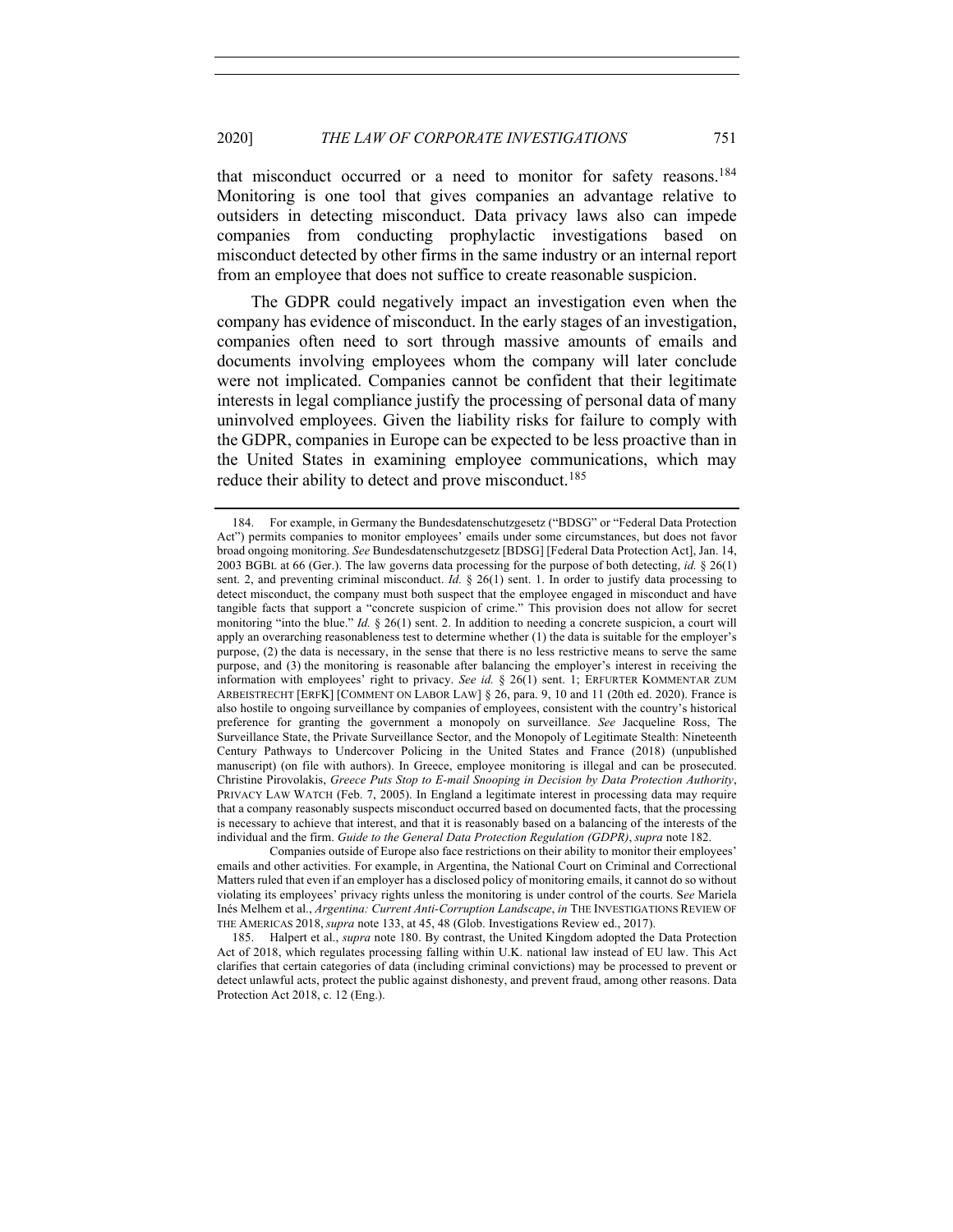Even with adequate justification, companies in Europe must comply with the requirement that the individual whose data is processed be informed about, and generally be allowed to object to, the processing. Companies seeking to process such information may need to provide notice to third parties whose personal data—such as in contracts, invoices, and the like are in the company's hands.<sup>186</sup> This requirement may reduce companies' incentives and ability to investigate potential misconduct not yet detected by authorities.187

#### b. Financial Secrecy Laws

Some countries, such as Switzerland, Luxembourg, and Singapore, provide heightened protection for personal data of customers of financial institutions. Such rules may preclude transferring customer information outside the country, even to another office of the firm or to the firm's internal investigators. To comply with such laws, external investigators often must set up operations contained within the firm, increasing costs of investigation. Investigations also may be hampered by the inability to share customerspecific information with employees or agents of the company in other countries, absent permission from the relevant authorities. <sup>188</sup>

In sum, in light of much greater legal restrictions overseas,  $189$ 

189. In addition, some countries have state secrecy laws that can impinge on internal investigations,

<sup>186</sup>*. See* GDPR, *supra* note 173, art. 12–23; *see also* Halpert et al., *supra* note 180; Caroline Krass et al., *The General Data Protection Regulation: A Primer for U.S.-Based Organizations that Handle EU Personal Data*, N.Y.U.: COMPLIANCE & ENFORCEMENT (Dec. 11, 2017), https://wp.nyu.edu/complian ce\_enforcement/2017/12/11/the-general-data-protection-regulation-a-primer-for-u-s-based-organization s-that-handle-eu-personal-data [https://perma.cc/5ALY-NDQP].

<sup>187</sup>*.* Prior to the GDPR, companies also wanting to investigate misconduct about which enforcement authorities were unaware often had to contend with a requirement that they notify data protection authorities before processing personal data. This notification requirement has been replaced by the requirement to designate a "data protection officer," pursuant to Article. 37 of the GDPR, who must be consulted prior to the processing of personal data. *See* GDPR, *supra* note 173, art. 36. The notification obligation under Directive 95/46/EC has been replaced by a recordkeeping obligation. *See id.* art. 30; *see also* Alex von Walter, *Germany*, *in* INT'L COMPARATIVE LEGAL GUIDES: DATA PROTECTION 2019 136 (6th ed., 2019), https://iapp.org/media/pdf/resource\_center/comparative\_legal\_gu ide\_2019.pdf [https://perma.cc/K8PX-PFJN].

<sup>188</sup>*. E.g.*, Catherine Di Lorenzo & Thomas Berger, *Luxembourg*, *in* DATA PRIVACY AND TRANSFER IN INVESTIGATIONS (discussing the Luxembourg Act of April 5, 1993), https://globalinvestigationsrevie w.com/jurisdiction/1006205/luxembourg [https://perma.cc/68NA-BEA9]; Flavio Romerio et. al., *Switzerland*, *in* 2 THE PRACTITIONER'S GUIDE TO GLOBAL INVESTIGATIONS 488, 492 (Judith Seddon et. al ed, 4th ed. 2020) (under Swiss banking law, banks may not disclose personal data relating to current or former clients and presumptively may not send it to be processed overseas to entities in countries lacking adequate data privacy regulation). *See generally* DELOITTE, THE GLOBAL FRAMEWORK FOR FIGHTING FINANCIAL CRIME: ENHANCING EFFECTIVENESS AND IMPROVING OUTCOMES 22, n. 35 (2019), https://www2.deloitte.com/content/dam/Deloitte/tw/Documents/financial-services/tw-the-global-frame work-for-fighting-financial-crime-en.pdf [https://perma.cc/5B9U-JJ8K] (noting that certain jurisdictions, like Singapore, limit information-sharing by financial institutions even within a corporate group, although Singapore is relaxing the constraints on sharing information to enforce anti-money laundering laws).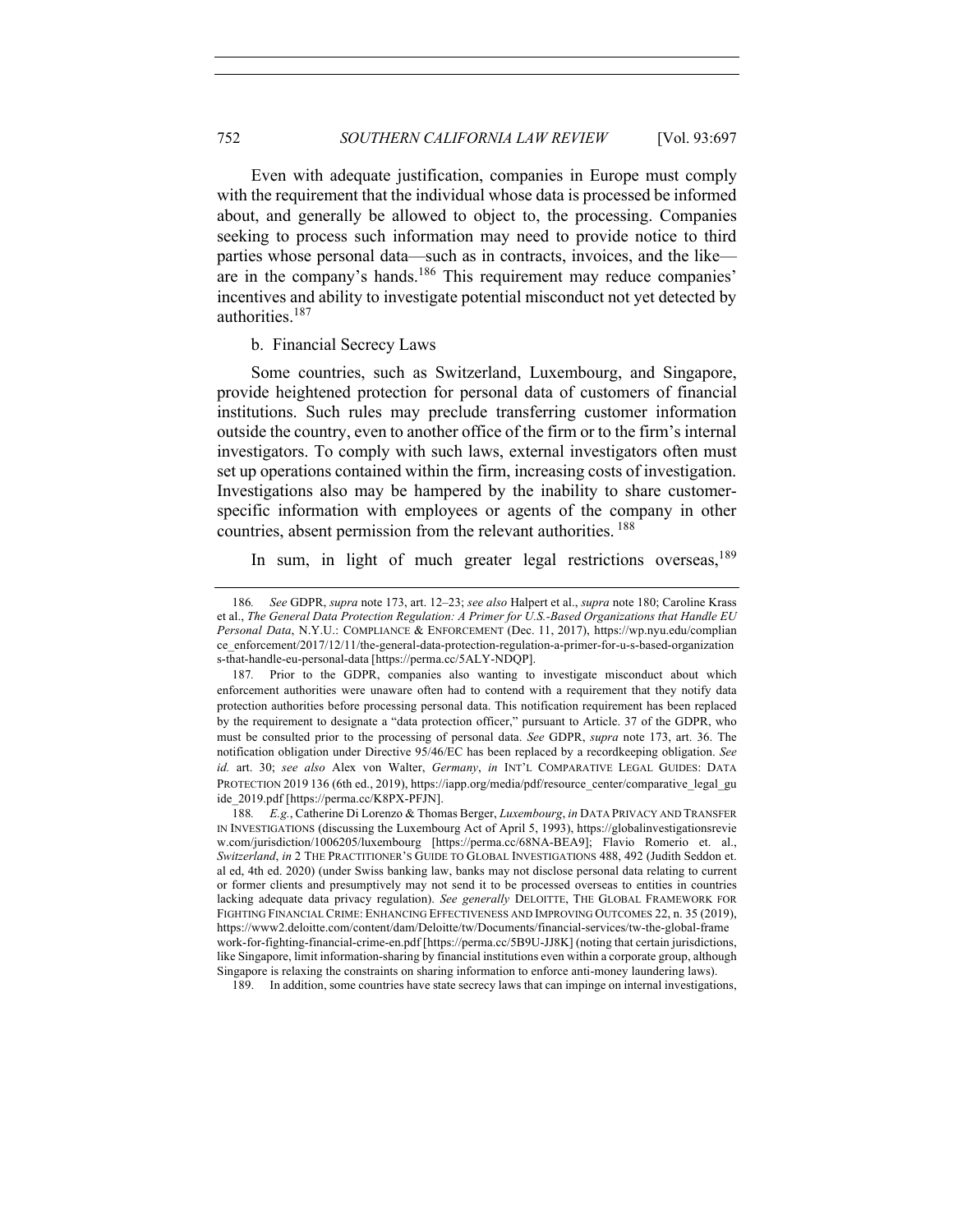corporations do not have nearly the same power as firms in the United States to assist enforcers with data collection and processing, as described in Part II. Thus, there is less for enforcers to gain in offering reduced sanctions for corporate cooperation—particularly if it arrives late in the investigation.

## IV. IMPACT OF TRANSNATIONAL DIFFERENCES ON EFFECTIVE CORPORATE CRIMINAL ENFORCEMENT

The model of corporate criminal enforcement that U.S. prosecutors have sought to exploit has the potential to produce public benefits under certain conditions. The model, if properly implemented, potentially benefits society by shifting the primary task of detecting and investigating misconduct to the party that can most effectively undertake these activities at the lowest cost: the corporation. Society gains to the extent that enforcement policy induces corporations to detect and self-report misconduct, thereby enabling public authorities to detect and sanction more corporate misconduct, and do so more rapidly, than they otherwise could.

If enforcement policy induces companies to cooperate by obtaining and sharing evidence that prosecutors likely would not have obtained on their own, social benefits further increase. Corporate cooperation thus can allow prosecution of more individual violators, and sanctioning and remediation of more corporations, than if only prosecutorial resources were available to address the problem of business crime.<sup>190</sup> Deterrence of business crime should rise, as long as prosecutors, in implementing such an enforcement program, are effective in ensuring that firms, and especially senior managers, follow through honestly and fully on their obligations to self-report, cooperate (including in assisting in prosecution of individual violators), and remediate.

However, the use of such an enforcement policy to induce corporate detection and investigation, while reducing corporate sanctions, generally enhances welfare only if companies are better able to detect or investigate than the government. After all, the U.S. approach to corporate enforcement is not costless. Corporate primacy in investigations creates the risk of excessive corporate influence over government investigations and resulting enforcement actions, particularly if enforcement authorities lack the resources and will to conduct robust independent investigations. Moreover, corporations are induced to investigate and cooperate by lower sanctions lower sanctions that risk undermining corporate deterrence if they do not

particularly by companies, such as banks, that are repositories of private information of many state-owned enterprises.

<sup>190</sup>*. See* Arlen, *supra* note 6; Arlen & Kraakman, *supra* note 11, at 688–95; *see also* Daniel C. Richman, *Corporate Headhunting*, 8 HARV. L. & POL'Y REV. 265 (2014).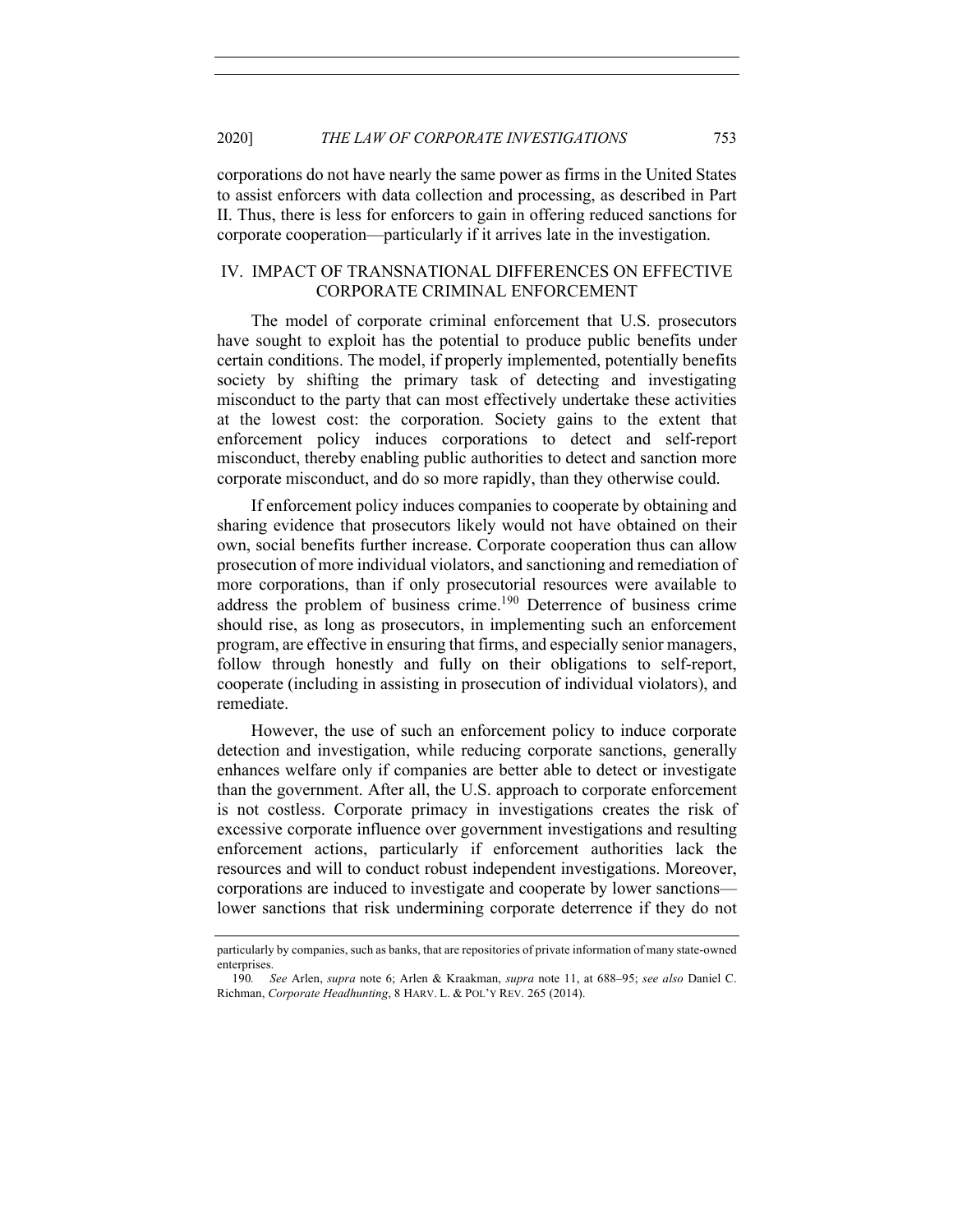sufficiently enhance detection of misconduct and enforcement. Therefore, it would be difficult to justify an approach like that of U.S. prosecutors if it did not induce detection and investigation by a more effective investigative entity, rather than simply enabling private funding of investigations that might be less effective than ones prosecutors would conduct.

This Article's principal contribution is to show that other countries' decisions about how to structure enforcement policy should account for legal rules governing investigations that materially impact the expected public benefits from U.S.-style models of corporate enforcement. This Part discusses conditions in which differences in the law governing corporate investigations are most likely to matter and the policy implications that follow from such differences—both for other nations and for continued domestic debate about how to improve upon the U.S. approach.

## A. POLICY IMPLICATIONS FOR OTHER COUNTRIES

Criminal resolutions that offer a more favorable form of settlement and lower sanctions to both companies that self-report and those that cooperate represent a calculated trade-off: they accept some reduction in companies' incentives to prevent misconduct as the cost of enhancing companies' incentives to help enforcement authorities sanction misconduct. This policy promotes deterrence—both by speeding detection and remediation and enhancing the deterrent impact of individual sanctions—as long as enforcement policy is properly structured and the law governing corporate investigations leaves corporations better able to detect or investigate misconduct than government officials, independent of resource concerns.

The analysis in Part III reveals that this condition is not necessarily met around the world. Legal doctrines in many countries grant prosecutors greater power to compel witness cooperation, and greater access to corporate documents and electronic evidence than in the United States. Moreover, firms operating overseas regularly have less ability to detect misconduct by monitoring employees ex ante, investigating in response to misconduct detected in other companies, or using in-house counsel to investigate than firms in the United States. Foreign firms also often face more impediments and greater cost in investigating identified misconduct as a result of employment laws, data privacy laws, and laws governing legal privilege. These differences have implications for other countries considering policies that offer non-conviction resolutions and lower sanctions for corporate investigative efforts.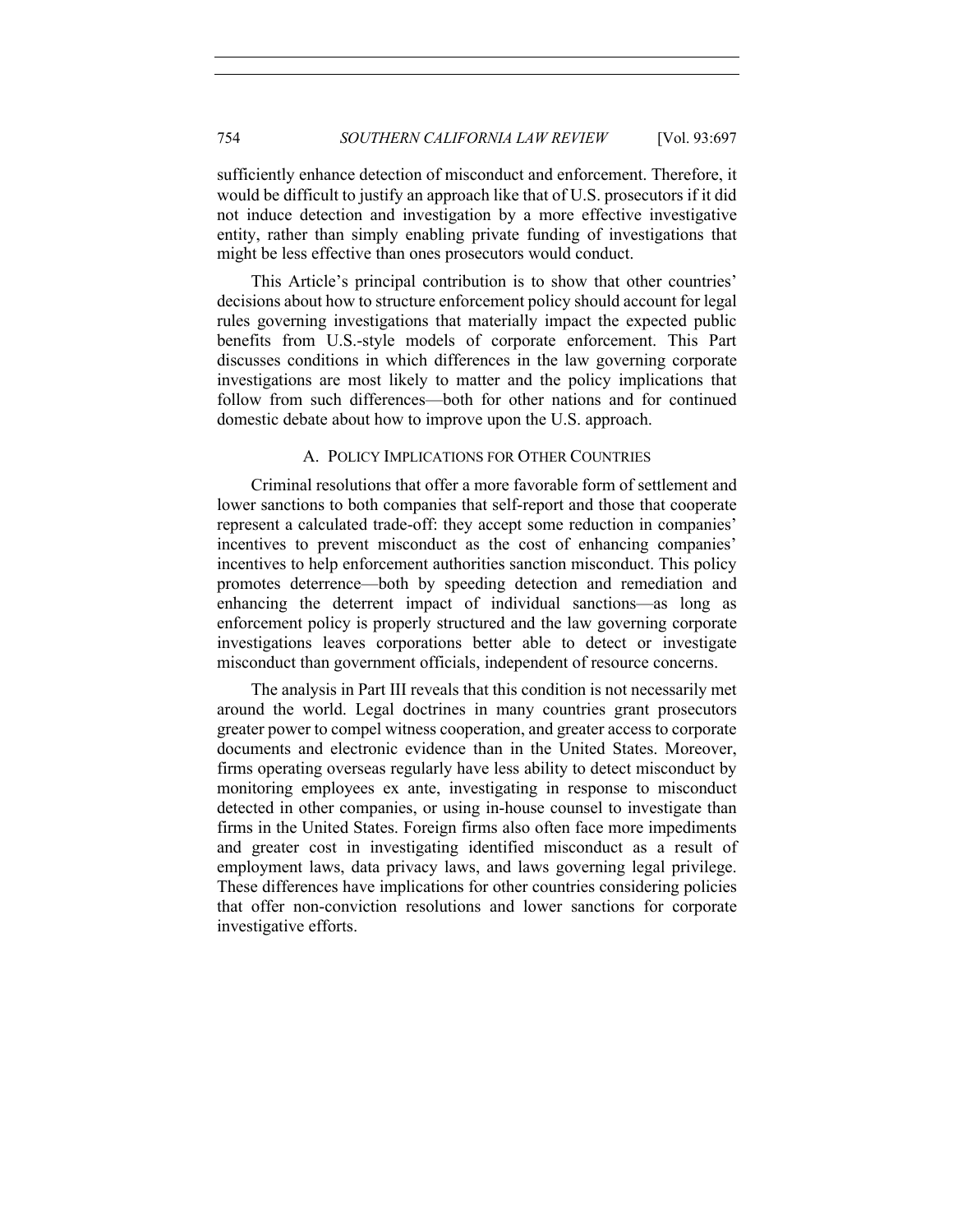## 1. Non-Trial Resolutions as a Substitute for Public Expenditures on Enforcement

In theory, the law governing corporate investigations in some countries could give prosecutors an unambiguous advantage over corporations in detecting and investigating misconduct. This would be particularly likely in a jurisdiction with legally powerful, well-resourced prosecutors, laws impeding investigative actions by private firms, and robust laws both protecting whistleblowers who report misconduct to authorities and rewarding them financially for their disclosure of crime. (No jurisdiction yet fully meets these conditions.)

In such conditions, a country might choose to allow negotiated guilty pleas or DPAs to permit expedient resolutions, while eschewing more lenient forms of settlement such as NPAs or declinations, or substantial sanction mitigation designed to induce firms to detect wrongdoing, self-report, and cooperate. Resolutions short of conviction would be justified only to overcome barriers to settlement resulting from potential collateral consequences to firms, and substantial sanction mitigation would be unnecessary in agreements designed to avoid or dampen collateral consequences.

Policies that induce corporate investigations could nevertheless enhance enforcement efforts to the extent that legislatures restrict funding for corporate enforcement. However, should government authorities be better able than firms to detect and investigate, then policymakers can better enhance social welfare by increasing resources devoted to public enforcement, rather than using negotiated settlements to encourage selfreporting and cooperation. While the point is speculative, it could turn out that the U.S. government has been able to hold down enforcement expenditures largely because of corporate legal powers under U.S. law and that fundamental differences in those powers abroad will prevent similar budgetary approaches for other nations determined to achieve substantial growth in corporate enforcement.

## 2. Structuring Enforcement Policy: Relative Credit for Self-Reporting and Cooperation

In most countries, government authorities do not enjoy an advantage relative to companies over all aspects of detecting and investigating misconduct. Notwithstanding various private-law impediments to corporate monitoring and investigations, corporations generally appear to be better able to detect misconduct than the government due to their superior access to information about their own activities and their ability to create effective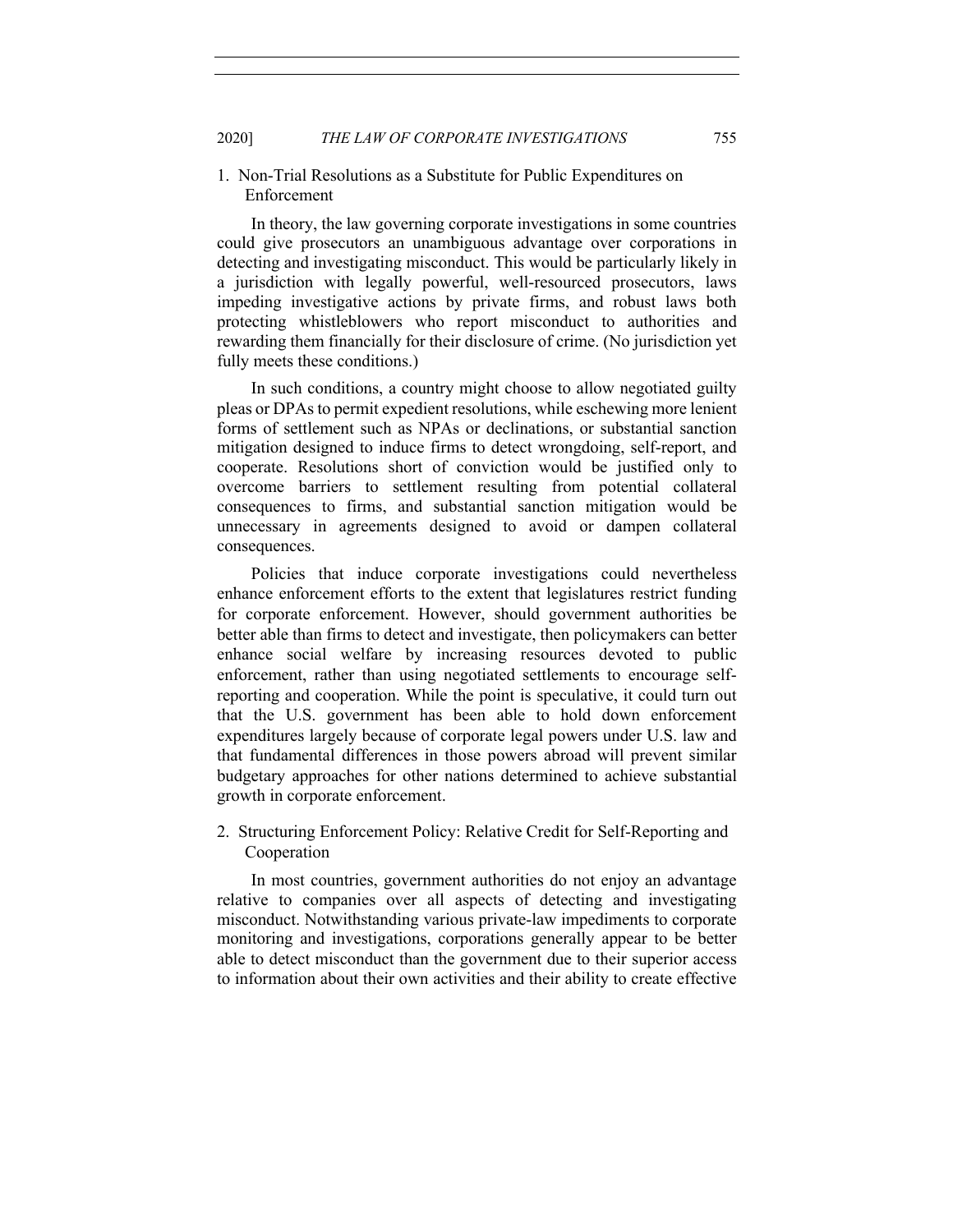internal reporting systems. Firms' comparative detection advantage is likely to persist as long as other countries resist adoption of effective bounty regimes and strong whistleblower protections.<sup>191</sup> In addition, corporations are likely better able to investigate misconduct within their own operations overseas than are domestic prosecutors.

Nonetheless, in some jurisdictions, properly resourced enforcement officials could be in a better position to investigate domestic misconduct that has been brought to their attention. Adequately funded investigators are particularly likely to have a comparative investigative advantage in countries that grant prosecutors the ability to compel testimony while restricting firms from compelling testimony or broadly searching internally stored data.

Thus, some countries likely have more to gain from inducing corporations to report undetected misconduct than from inducing corporate investigation and cooperation with respect to previously detected misconduct. This has implications for enforcement policy. Countries that use negotiated settlements to induce self-reporting and cooperation face a tradeoff between encouraging self-reporting versus cooperation following a failure to self-report.<sup>192</sup> Both self-reporting and cooperation enable the government to sanction a company for misconduct that otherwise would not have been sanctioned. Self-reporting has the greatest impact on a company's likelihood of being held liable.<sup>193</sup> Thus, it imposes the greatest potential cost on the company. Where well-funded prosecutors have robust enforcement powers, and companies are impeded from investigating by employment and data privacy laws, governments may benefit greatly from corporate selfreporting but gain little from inducing corporate investigations. Such countries should ensure that the primary benefit of entering into a non-trial resolution is reserved for companies that self-report undetected misconduct.

Given the enormous potential cost of collateral consequences of conviction, the strongest incentive available to government authorities is the offer of a DPA, NPA, or declination, instead of a guilty plea or trial conviction. The benefit to a firm of avoiding debarment or exclusion often

<sup>191</sup>*.* Companies' comparative advantage at detection arises in part from their ability to induce employees to report potential misconduct internally. *See* Arlen & Kraakman, *supra* note 11, at 693; Arlen, *supra* note 10, at 265–66; *see also supra* note 50 (discussing evidence that companies detect much more misconduct than do government authorities). Governments that do not offer compensation to persons who report misconduct cannot expect to realize high levels of reporting.

<sup>192.</sup> In theory, sanctions can be structured to ensure that companies have incentives to self-report (and then cooperate), and also have an incentive to cooperate even if they did not self-report. Arlen & Kraakman, *supra* note 11, at 703–04; Arlen, *supra* note 6, at 145. This approach requires imposing truly enormous sanctions on companies that detect misconduct and fail to self-report, while offering such firms some fine reduction if they nevertheless cooperate.

<sup>193.</sup> Arlen & Kraakman, *supra* note 11, at 699.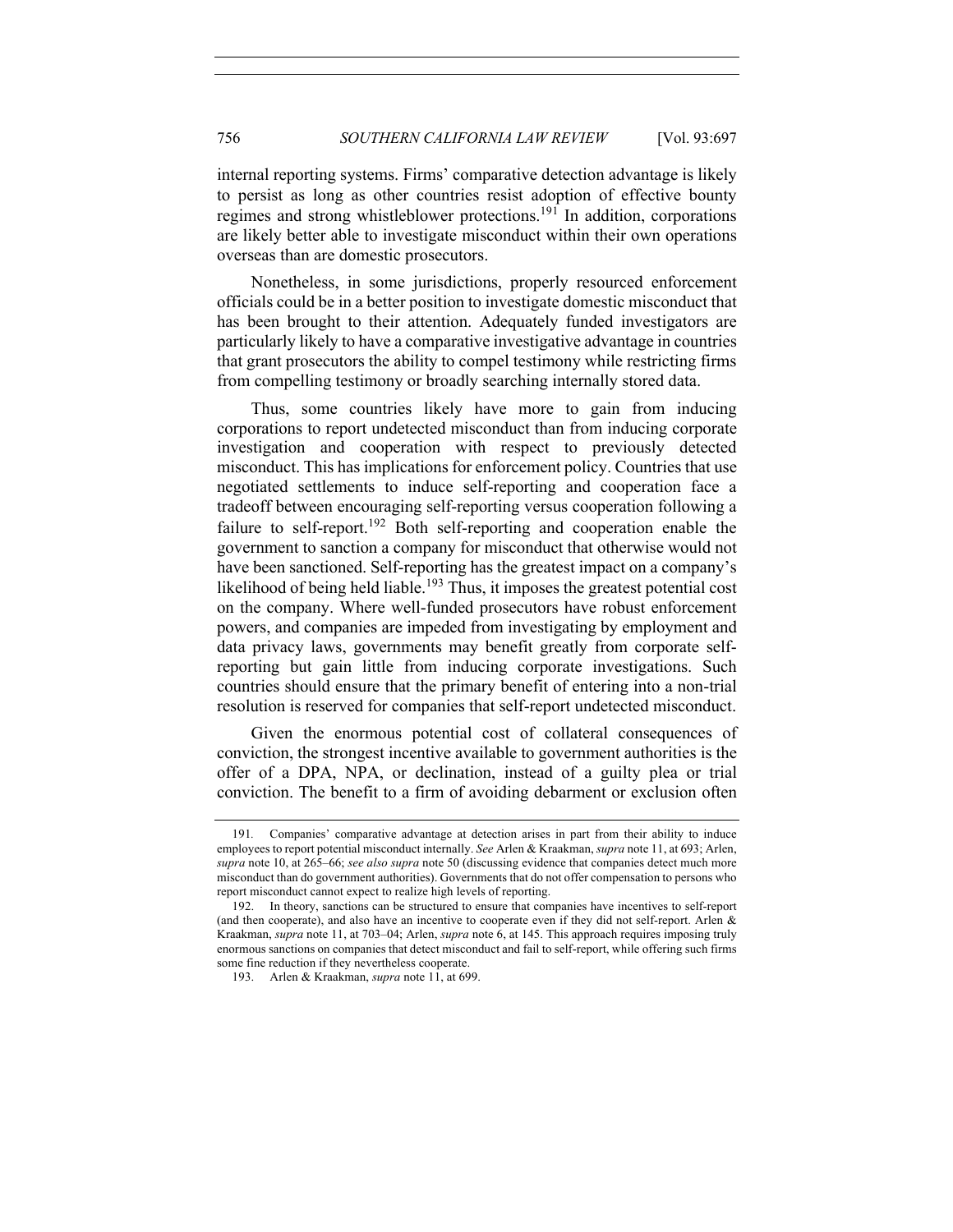will far outweigh the impact of any fines the company might pay in a settlement.<sup>194</sup> The insight that the benefit of obtaining a favorable form of settlement dwarfs the benefit of fine mitigation applies with particular force in the many countries that impose relatively low maximum sanctions on corporations convicted of misconduct.<sup>195</sup>

Because insulation from conviction can be the government's strongest source of leverage, countries that gain relatively little from corporate cooperation should allow firms to obtain the most favorable forms of settlement only if firms take actions that enable enforcement officials to discover undetected misconduct, or provide material evidence the government otherwise would not have obtained. This means they should deviate from the U.S. approach.

U.S. policy in effect offers companies that committed widespread misconduct or misconduct involving senior management the same form of resolution whether they self-report *and* cooperate or only cooperate. Both are likely to receive a DPA (or in some cases an NPA). Thus, the offer of a DPA does not provide a strong incentive to self-report. Firms that self-report are presumptively eligible for a 50 percent reduction in the fine instead of the 25 percent reduction available to those that only cooperate. Yet this fine mitigation is not sufficient to encourage reporting of misconduct that is likely to remain undetected if the firm stays silent. Thus, companies detecting serious misconduct are unlikely to self-report because they know that if the government eventually detects the wrongdoing the company can use cooperation to obtain a DPA or NPA as well as fine mitigation.<sup>196</sup>

By contrast, in some countries, corporate cooperation is less likely to yield valuable evidence that prosecutors could not obtain themselves as a result of laws that constrain corporate investigations. Such countries may best enhance enforcement and deter misconduct by restricting access to the most favorable forms of settlement (DPAs, NPAs, and declinations) to companies that either self-report misconduct or report additional instances of misconduct of which enforcers are unaware. This would both encourage companies to share information about misconduct that they detect and give them additional reason to implement measures to encourage employees to

<sup>194</sup>*. See* Arlen, *supra* note 6. Further research should explore the complex question of debarment and delicensing consequences for firms convicted of crime in jurisdictions outside the United States, as well as the effects within each active enforcement jurisdiction of criminal convictions imposed on firms under the laws of other nations.

<sup>195</sup>*. See* THE LIABILITY OF LEGAL PERSONS FOR FOREIGN BRIBERY, *supra* note 10 (discussing corporate criminal liability).

<sup>196.</sup> This is so even if the firm obtains a 50 percent fine reduction for self-reporting, but only a 25 percent reduction for cooperation, as long as the risk of detection if the firm does not self-report is less than 50 percent (less than half the risk if it reports).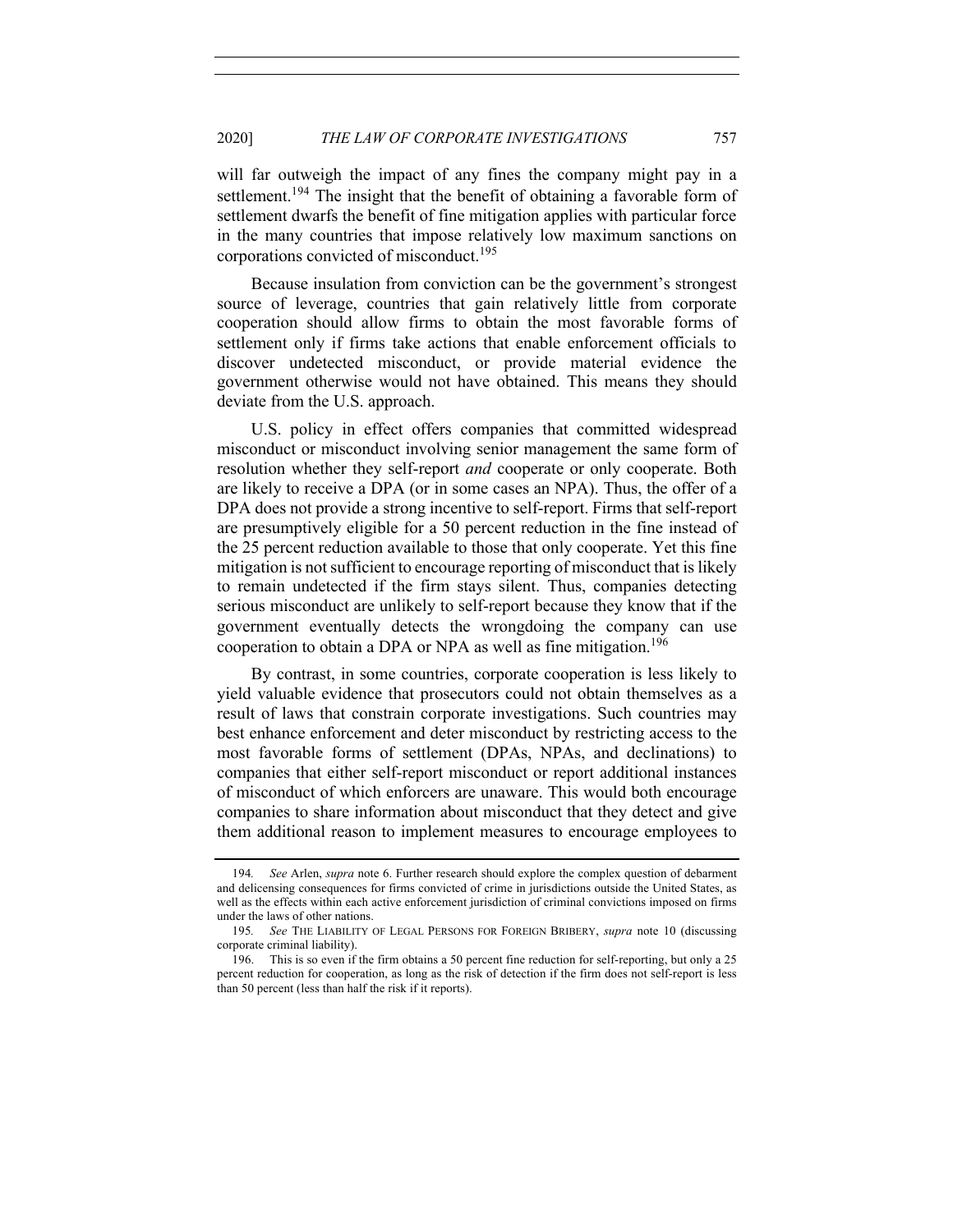report misconduct internally.

These goals could be achieved by offering declinations (with full disgorgement of all profits from the misconduct) to companies that selfreport, cooperate, or remediate, while allowing those that cooperate only to obtain a DPA with little fine mitigation where conviction would trigger mandatory but socially undesirable debarment or delicensing. When conviction would not trigger mandatory collateral sanctions, enforcement policy could restrict DPAs to companies that self-report previously undetected misconduct, fully cooperate, and remediate, while requiring firms that only cooperate to plead guilty in return for a reduced fine. Corporate cooperation that produces evidence the government could have obtained on its own likely would not suffice to justify use of a DPA. In the extreme situation of a company unable to produce evidence that the government cannot readily obtain, enforcement policy could offer little mitigation for cooperation.<sup>197</sup> Policy could reserve the main benefit—avoidance of conviction—for firms that self-report, providing information prosecutors could not obtain on their own.

#### 3. Reforming Laws Governing Corporate Investigations

Finally, some countries might benefit from reconsidering some laws governing corporate investigations. Some of these laws, such as those protecting employees' rights, arise out of deep social commitments and are not likely candidates for change. Others, however, such as the scope of legal privileges governing corporate investigations and rules governing corporations' ability to process their own documents and emails, could warrant modification in countries where the present scope of such laws could discourage corporate detection and investigation of harmful misconduct.

## B. POLICY IMPLICATIONS FOR THE UNITED STATES

This Article's analysis also has implications for U.S. enforcement policy. U.S. policy does not guarantee that companies that self-report, cooperate, and remediate serious misconduct will fare better than those that simply cooperate. Under current policy, companies that self-report large or

<sup>197.</sup> *See* Arlen & Kraakman, *supra* note 11, at 767 (optimal mitigation for policing, either selfreporting or cooperation, depends on its impact on the firm's probability of sanction); Arlen, *supra* note 6, at 181 (same). To illustrate, a policy that reduces the sanction imposed on companies that self-report and cooperate from \$100 million to \$50 million will not reduce the expected cost of misconduct to companies that expect to self-report and cooperate if the decision to invest in detection, self-reporting, and cooperation increases the expected likelihood of detection and sanction from 25 percent to 50 percent. Absent such a policy, companies face an expected sanction of \$25 million (a 25 percent chance of a \$100 million fine). With the policy, companies that expect to self-report and cooperate also face an expected sanction of \$25 million (a 50 percent chance of a \$50 million fine).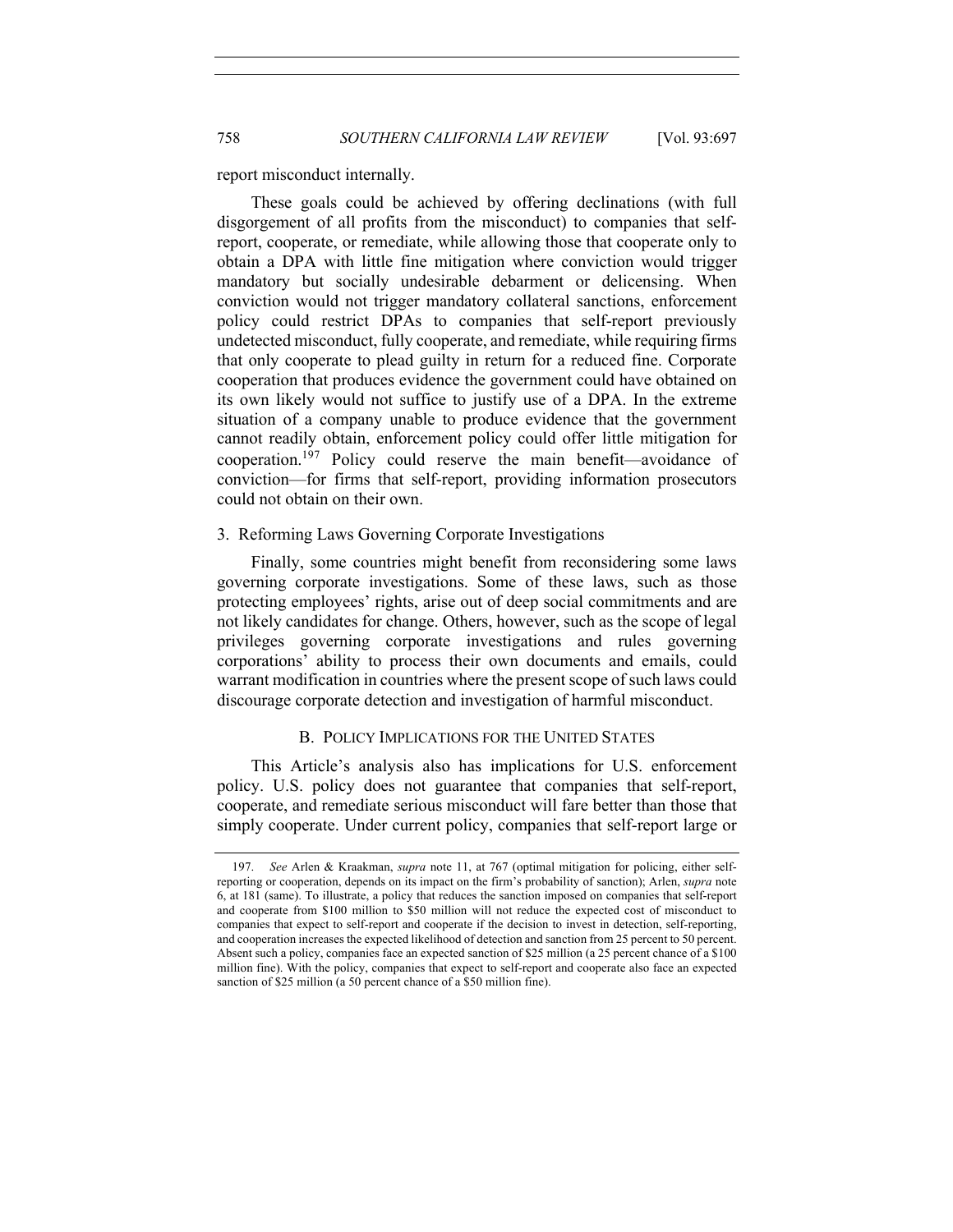wide-spread misconduct can be subject to a DPA, rather than a declination, just like companies that cooperate. The additional fine mitigation for selfreporting is unlikely to be large enough to outweigh the cost to the company of reporting misconduct the government is unlikely to detect on its own. The DOJ's decision to mute incentives to self-report in order to grant larger incentives to cooperate likely reflects the perceived substantial benefit to U.S. prosecutors of corporate cooperation, particularly with respect to overseas misconduct. Nevertheless, the approach dampens companies' incentives to self-report misconduct in cases that are likely to end in a DPA or similar resolution.

In addition, U.S. enforcement practice does not ensure that firms cooperate when it is most valuable to prosecutors: at the early stages of the investigation. Instead, U.S. prosecutors have granted companies credit for cooperation even when corporate cooperation arrives quite late in the government's investigation, thereby reducing the penalty to companies of delay. This approach likely reflects the perceived benefit to prosecutors of corporate cooperation even later in investigations. Yet each prosecutor's decision to award credit to benefit a single investigation undermines the overall incentive for firms to cooperate early, when it matters most. U.S. enforcement likely would be more effective if officials (1) reduced the amount of cooperation credit for companies investigating overseas in countries whose laws undermine the effectiveness, or value to U.S. prosecutors of, corporate cooperation and (2) ensured that credit cannot be obtained for cooperation that does not arrive until the government has sufficient evidence to prove the crime.

In the future, U.S. authorities may find that they obtain less benefit from corporate cooperation, particularly late-stage cooperation, than in the past. Courts may be restricting companies' ability to fully share the benefits of investigations without waiving privileges.<sup>198</sup> Reforms to data privacy laws in the United States could impact corporate investigations. In addition, U.S. prosecutors may gain less from inducing corporate investigations overseas because of both the rise of parallel investigations by overseas authorities and the negative impact on overseas investigations of data privacy and secrecy laws, as well as blocking statutes that can preclude companies from sharing the results of investigations with overseas authorities without domestic permission. To the extent that U.S. prosecutors both benefit from information obtained by foreign prosecutors $199$  and obtain less benefit from

<sup>198</sup>*. See* U.S. Sec. & Exch. Comm'n v. Herrera, 324 F.R.D. 258, 258 (S.D. Fla. 2017)

<sup>199</sup>*. See* United States v. Allen, 864 F.3d 63 (2d Cir. 2017) (reversing criminal convictions in the Libor scandal on the ground that testimony in federal court in the United States had been tainted, in violation of the defendants' Fifth Amendment rights, by witness's exposure to defendants' compelled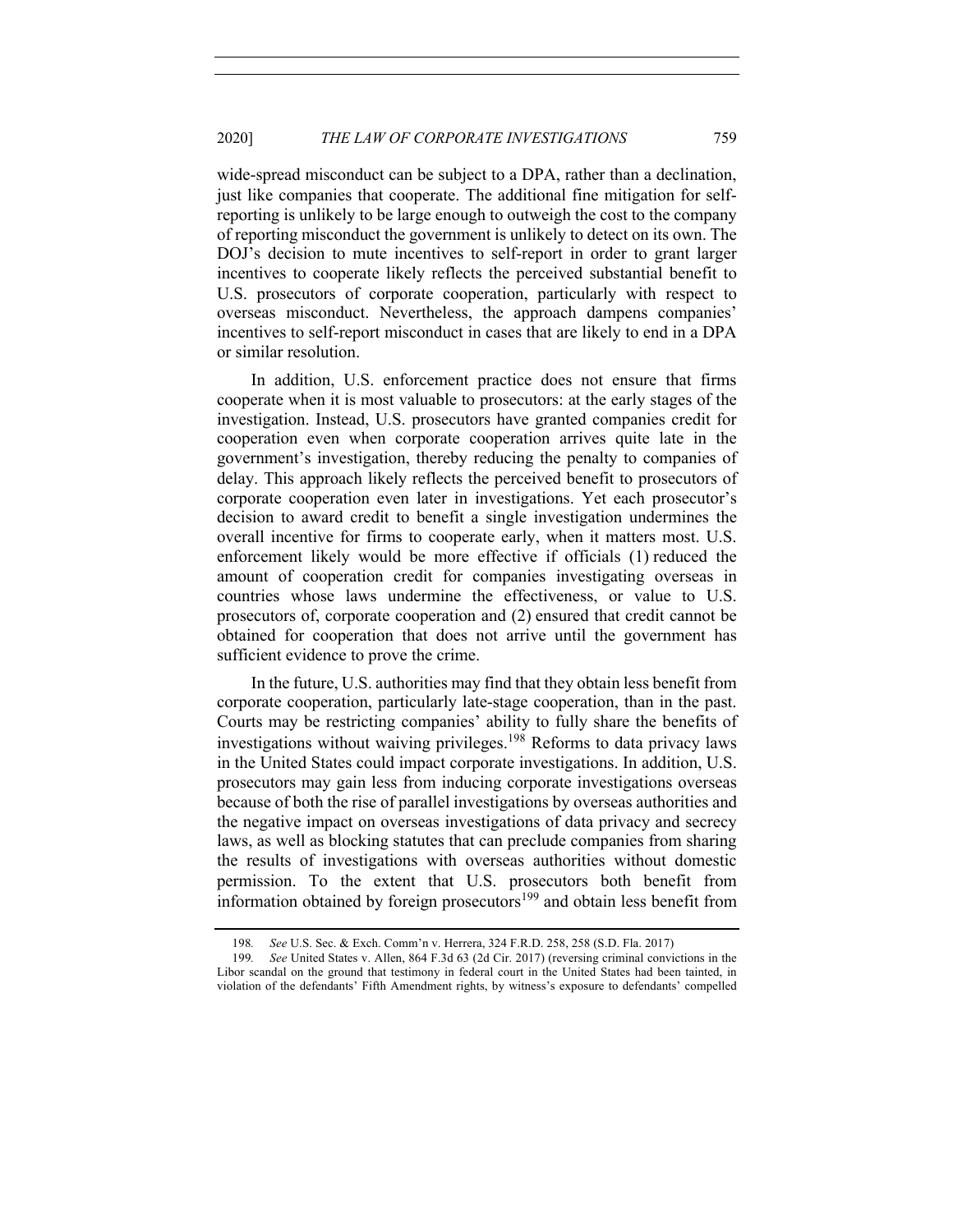inducing cooperation by companies operating overseas, they may wish to restrict companies' ability to benefit from pure cooperation that does not provide information the government could not have readily obtained. This would have the effect of enhancing the relative benefit of self-reporting prior to cooperating.

Finally, analysis of laws overseas reveals that the United States could potentially benefit from reforming laws governing legal privileges to allow for selective waiver permitting companies to disclose to government authorities while otherwise retaining privileges. This would enable U.S. prosecutors to obtain the full informational benefit of corporate investigations and cooperation.

#### **CONCLUSION**

This Article has offered three principal contributions to the literature and policy debate on corporate crime. The first is to demonstrate the pivotal function of laws affecting the collection and use of evidence of wrongdoing—testimonial rights and duties, legal privileges, data and document collection and protection regimes, and other doctrines—in allocating powers between corporations and governments in corporate criminal enforcement. This largely unexamined phenomenon comes into sharp relief as soon as one begins to think about the implications of adopting a U.S.-style model of corporate criminal law and enforcement in other jurisdictions.

The second contribution has been to show how differences in the law governing corporate investigations in overseas nations are likely to arrange the relative powers of prosecutors and firms quite differently. Overseas, enforcers may have more freedom to compel witness statements without creating complications for later litigation, may have the ability to extract and analyze firms' electronic evidence without restriction, and may face far fewer barriers to uncovering evidence of wrongdoing that involves communications between lawyers and clients. Companies may be much more restricted in their ability to compel employee cooperation in internal investigations, may face obstacles to fast collection and review of employees' electronic communications, and may be unable to shield and control the fruits of their investigative efforts behind legal privileges. The implication is that officials overseas should consider different sanctioning and settlement policies in their efforts to reduce corporate crime. The tradeoffs among forms and types of prosecutions and settlements, as well as the forms and degree of sanctions in such proceedings, are dependent upon

testimony before U.K. Financial Conduct Authority).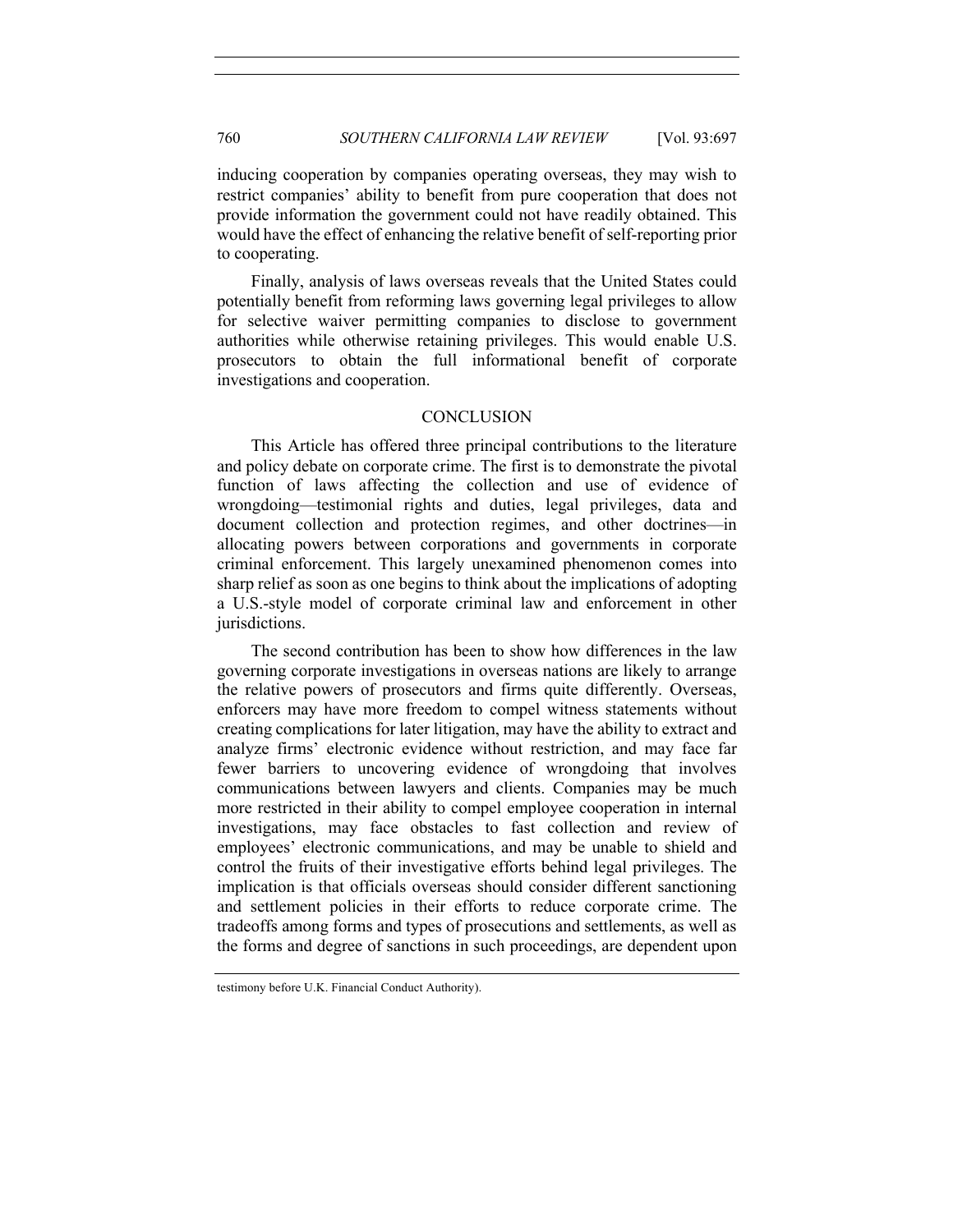the relative roles and powers of public prosecutors and private firms in the investigation of corporate crime.

The third contribution has been to identify the policy choices in designing effective systems using corporate criminal liability as a mechanism for reducing corporate crime, given differences in nations' investigative laws. As European and other nations continue down the path of modernizing their approaches to combatting corporate crime, a fruitful research agenda—teaching much more about corporate enforcement both abroad and within the United States—is sure to follow.